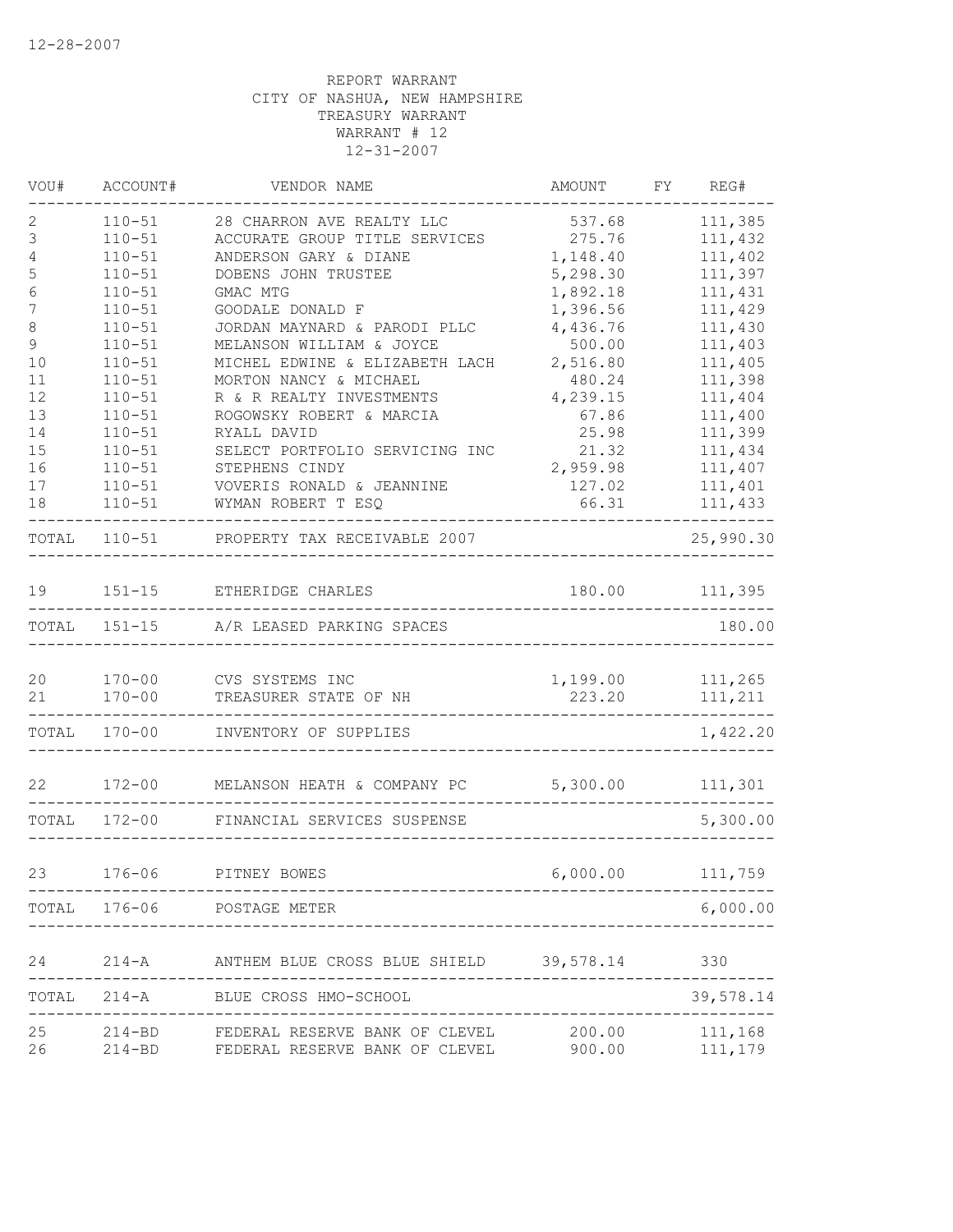| VOU#                                                                 | ACCOUNT#                                                                                                                                                       | VENDOR NAME                                                                                                                                                                                                                       | AMOUNT                                                                                                               | FY | REG#                                                                                                                             |
|----------------------------------------------------------------------|----------------------------------------------------------------------------------------------------------------------------------------------------------------|-----------------------------------------------------------------------------------------------------------------------------------------------------------------------------------------------------------------------------------|----------------------------------------------------------------------------------------------------------------------|----|----------------------------------------------------------------------------------------------------------------------------------|
| TOTAL                                                                |                                                                                                                                                                | 214-BD BONDS DEDUCTION                                                                                                                                                                                                            |                                                                                                                      |    | 1,100.00                                                                                                                         |
| 27                                                                   |                                                                                                                                                                | ___________________________________<br>214-BH ANTHEM BLUE CROSS BLUE SHIELD 24,128.40                                                                                                                                             |                                                                                                                      |    | 330                                                                                                                              |
| TOTAL                                                                | $214 - BH$                                                                                                                                                     | BLUE/CROSS HMO- CITY                                                                                                                                                                                                              |                                                                                                                      |    | 24,128.40                                                                                                                        |
| 27                                                                   | $214-C$                                                                                                                                                        | ANTHEM BLUE CROSS BLUE SHIELD 2,222.61                                                                                                                                                                                            |                                                                                                                      |    | 330                                                                                                                              |
| TOTAL                                                                | $214-C$                                                                                                                                                        | B/C B/S J PLAN-DED SCHOOL                                                                                                                                                                                                         |                                                                                                                      |    | 2,222.61                                                                                                                         |
| 28<br>30<br>29<br>32<br>31<br>33<br>34<br>36<br>35<br>37<br>39<br>38 | $214 - DC$<br>$214-DC$<br>$214 - DC$<br>$214-DC$<br>$214-DC$<br>$214 - DC$<br>$214 - DC$<br>$214 - DC$<br>$214 - DC$<br>$214 - DC$<br>$214 - DC$<br>$214 - DC$ | COSTANTINI SHELLEY<br>COTE KEITH<br>COTE KEITH<br><b>CURTIN BRENDA</b><br>CURTIN BRENDA<br>GODLEWSKI JEAN<br>HODGDON CYNTHIA<br>MANSFIELD WILLIAM R<br>MANSFIELD WILLIAM R<br>MENARD PAUL<br>PARADIS KELLEY I<br>PARADIS KELLEY I | 200.00<br>192.31<br>192.25<br>192.31<br>192.25<br>480.00<br>192.31<br>192.32<br>192.00<br>192.31<br>115.39<br>115.25 |    | 111,169<br>111,170<br>111,354<br>111,171<br>111,319<br>111,355<br>111,356<br>111,172<br>111,194<br>111,173<br>111,174<br>111,260 |
| TOTAL                                                                | $214 - DC$                                                                                                                                                     | DEPENDENT CARE DEDUCTION                                                                                                                                                                                                          |                                                                                                                      |    | 2,448.70                                                                                                                         |
| 40                                                                   | $214-H$                                                                                                                                                        | NORTHEAST DELTA                                                                                                                                                                                                                   | 2,256.34                                                                                                             |    | 332                                                                                                                              |
|                                                                      | TOTAL 214-H                                                                                                                                                    | N.E.DELTA-SCHOOL                                                                                                                                                                                                                  | --------------                                                                                                       |    | 2,256.34                                                                                                                         |
| 41 \,                                                                | $214 - HC$                                                                                                                                                     | HARVARD PILGRIM HEALTH CARE                                                                                                                                                                                                       | 5,892.75                                                                                                             |    | 337                                                                                                                              |
|                                                                      | TOTAL 214-HC                                                                                                                                                   | HARVARD COM HP                                                                                                                                                                                                                    |                                                                                                                      |    | 5,892.75                                                                                                                         |
| 42                                                                   | $214 - HJ$                                                                                                                                                     | ANTHEM BLUE CROSS BLUE SHIELD 76,180.98                                                                                                                                                                                           |                                                                                                                      |    | 330                                                                                                                              |
|                                                                      |                                                                                                                                                                | TOTAL 214-HJ BC/BS J PLAN DED-CITY                                                                                                                                                                                                |                                                                                                                      |    | 76,180.98                                                                                                                        |
| 42                                                                   | -------                                                                                                                                                        | --------------<br>214-I ANTHEM BLUE CROSS BLUE SHIELD 37,422.99                                                                                                                                                                   |                                                                                                                      |    | 330                                                                                                                              |
|                                                                      |                                                                                                                                                                | TOTAL 214-I B/C P.O.S-SCHOOL                                                                                                                                                                                                      |                                                                                                                      |    | 37, 422.99                                                                                                                       |
| 43                                                                   |                                                                                                                                                                | 214-K PROTECTIVE LIFE INSURANCE COMP                                                                                                                                                                                              | 116.21                                                                                                               |    | 336                                                                                                                              |
| TOTAL                                                                |                                                                                                                                                                | 214-K KEMPER TERM LIFE INSURANCE                                                                                                                                                                                                  |                                                                                                                      |    | 116.21                                                                                                                           |
| 44                                                                   |                                                                                                                                                                | 214-PO ANTHEM BLUE CROSS BLUE SHIELD 70,436.97                                                                                                                                                                                    |                                                                                                                      |    | 330                                                                                                                              |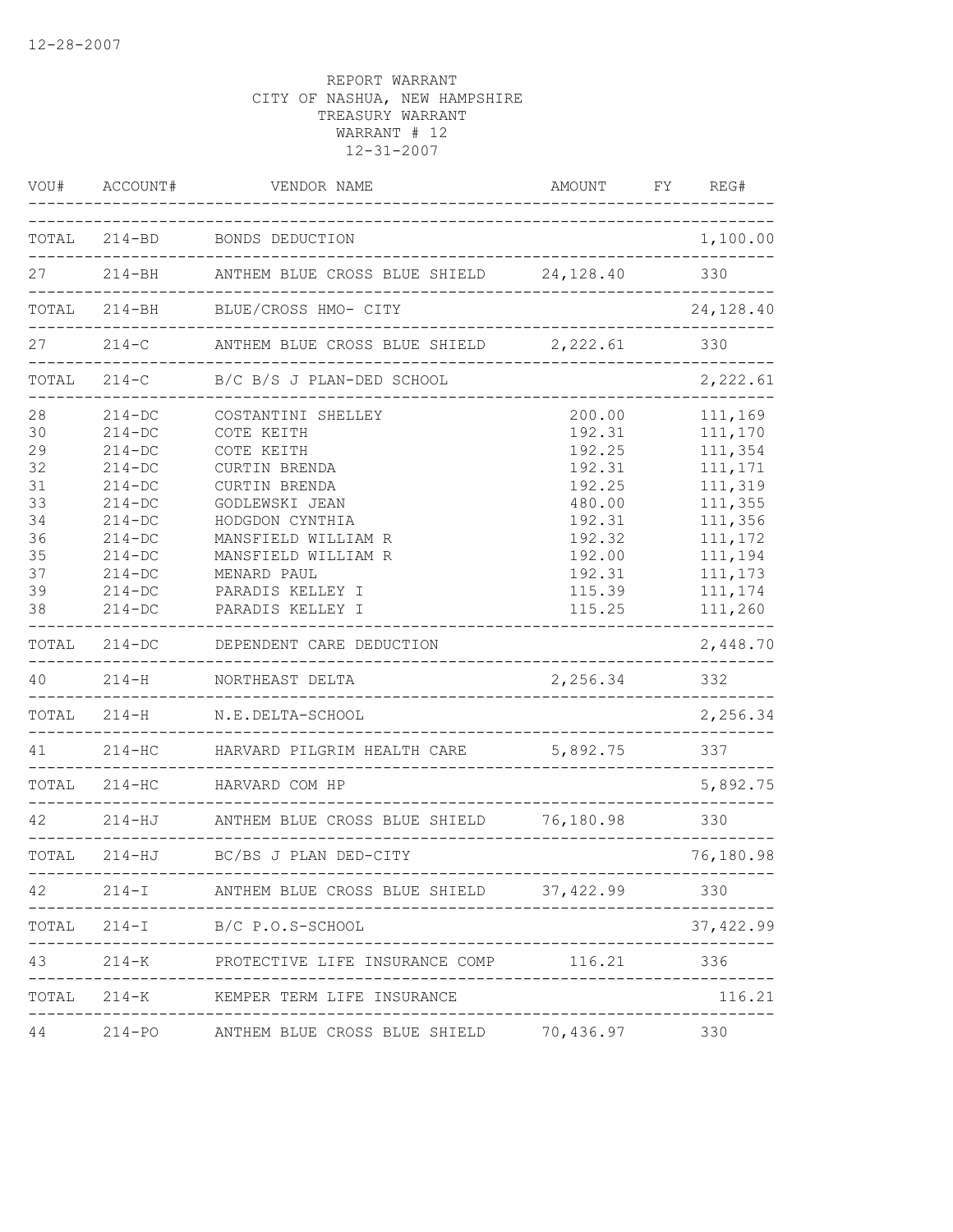|                                              | VOU# ACCOUNT#                                                                                                | VENDOR NAME                                                                                                                                  | AMOUNT FY REG#                                                                                    |                                                                 |
|----------------------------------------------|--------------------------------------------------------------------------------------------------------------|----------------------------------------------------------------------------------------------------------------------------------------------|---------------------------------------------------------------------------------------------------|-----------------------------------------------------------------|
|                                              |                                                                                                              | TOTAL 214-PO BC/BS POINT OF SERV- CITY                                                                                                       |                                                                                                   | 70,436.97                                                       |
| 46                                           |                                                                                                              | 45 214-TS FIDELITY INVESTMENTS<br>214-TS GREAT AMERICAN LIFE INS CO                                                                          | 850.00 111,177<br>4,500.00                                                                        | 111,176                                                         |
|                                              |                                                                                                              | ______________________________________<br>TOTAL 214-TS TSA DEDUCTION                                                                         |                                                                                                   | 5,350.00                                                        |
| 47                                           | $214-W$                                                                                                      | BOSTON MUTUAL LIFE INSURANCE 20,608.83<br>_______________________                                                                            |                                                                                                   | 333                                                             |
|                                              | TOTAL 214-W                                                                                                  | WHOLE LIFE DEDUCTION                                                                                                                         |                                                                                                   | 20,608.83                                                       |
| 48<br>49<br>50<br>51<br>52<br>53<br>54<br>55 | $255 - 00$<br>$255 - 00$<br>$255 - 00$<br>$255 - 00$<br>$255 - 00$<br>$255 - 00$<br>$255 - 00$<br>$255 - 00$ | STATE OF NH-MV<br>STATE OF NH-MV<br>STATE OF NH-MV<br>STATE OF NH-MV<br>STATE OF NH-MV<br>STATE OF NH-MV<br>STATE OF NH-MV<br>STATE OF NH-MV | 31,185.60<br>23,642.80<br>9,777.85<br>14,189.90<br>10,132.20<br>6,498.80<br>13,943.70<br>4,014.20 | 318<br>319<br>323<br>324<br>326<br>327<br>328<br>334            |
| TOTAL                                        | $255 - 00$                                                                                                   | ------------------------<br>STATE MVR<br>______________________________                                                                      |                                                                                                   | -----<br>113,385.05                                             |
| 56<br>57<br>58<br>59<br>60                   | $257 - 00$<br>$257 - 00$<br>$257 - 00$<br>$257 - 00$<br>$257 - 00$                                           | BAE SYSTEMS<br>DESPRES LUCILLE R<br>FREEMAN JOSEPH A<br>LEBLANC JOANNE M<br>VILLAVAZOARCHIGA MANUEL                                          | 4.00<br>95.70<br>2.50<br>240.70<br>25.00                                                          | 111, 413<br>111,427<br>111,415<br>111,416<br>111, 414           |
|                                              |                                                                                                              | TOTAL 257-00 MV REFUND PENDING                                                                                                               |                                                                                                   | 367.90                                                          |
| 61<br>62<br>63<br>64<br>65<br>66             | $258 - 00$<br>$258 - 00$<br>$258 - 00$<br>$258 - 00$<br>$258 - 00$<br>$258 - 00$                             | ANDERSON DAVID J<br>DELONG BRETT M<br>GAGNON ANDRE<br>LAVOIE AMY M<br>MILLER DAVID R<br>MOORE JONATHAN F                                     | 20.00<br>35.00<br>35.00<br>10.00<br>35.00<br>35.00                                                | 111,422<br>111, 417<br>111,421<br>111,418<br>111,420<br>111,423 |
|                                              |                                                                                                              | TOTAL 258-00 TVB REFUND PENDING                                                                                                              |                                                                                                   | 170.00                                                          |
| 67                                           |                                                                                                              | 289-00 CITY ARTS NASHUA                                                                                                                      | 1,000.00 111,183                                                                                  |                                                                 |
|                                              |                                                                                                              | TOTAL 289-00 TREASURER'S SUSPENSE ACCT                                                                                                       |                                                                                                   | 1,000.00                                                        |
|                                              |                                                                                                              |                                                                                                                                              |                                                                                                   |                                                                 |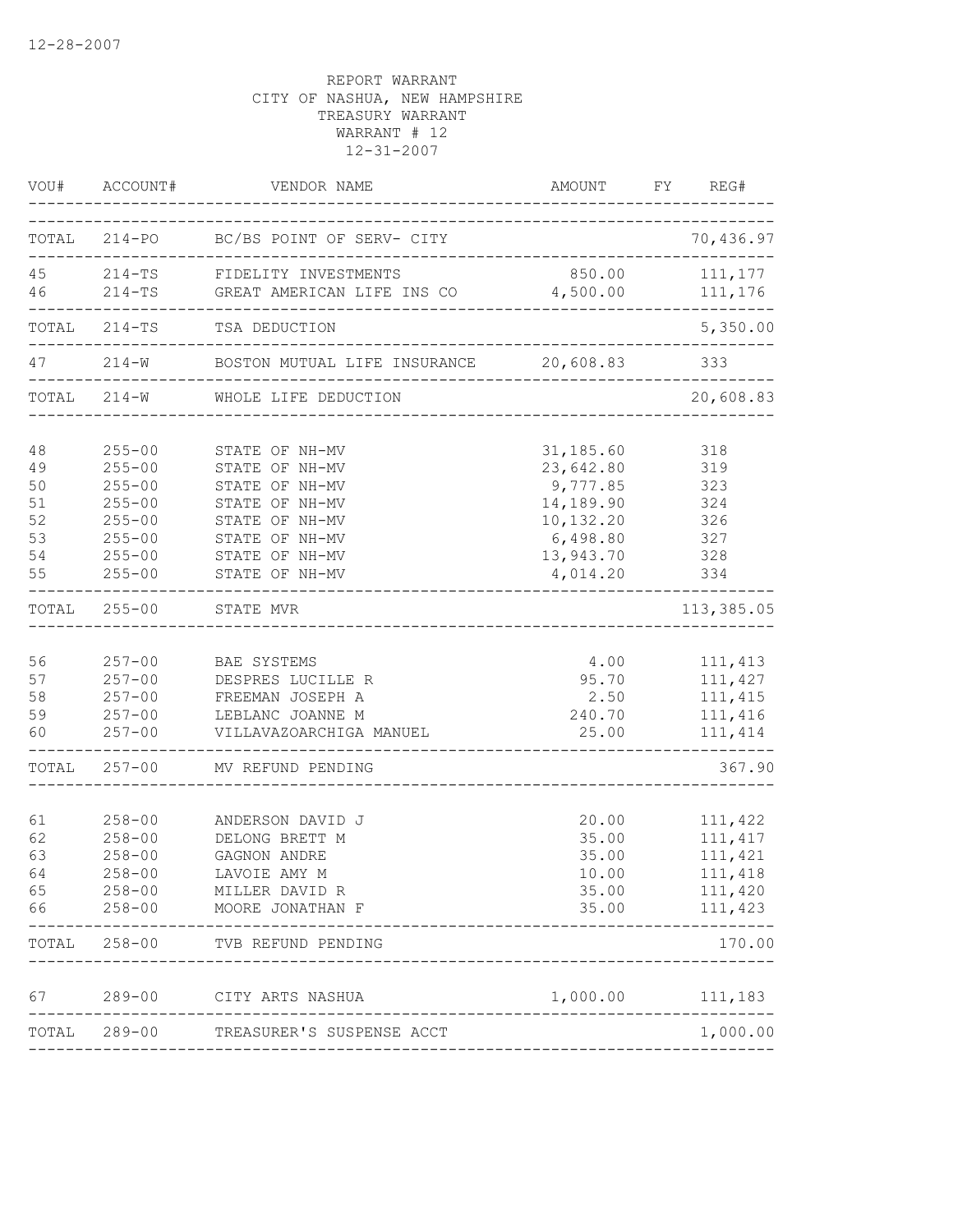| VOU# | $\Delta($<br>I IXI. | ∴N E<br>\ / H'<br>່∖ພ<br>$\sim$ $\sim$ $\sim$ $\sim$ $\sim$ $\sim$ $\sim$ | $\sim$ $\sim$ $\sim$<br>NAMH.<br><b>ALIA</b> | AM∩HN™ | $-1$<br>. . | ---<br>____ |
|------|---------------------|---------------------------------------------------------------------------|----------------------------------------------|--------|-------------|-------------|
|      |                     |                                                                           |                                              |        |             | __          |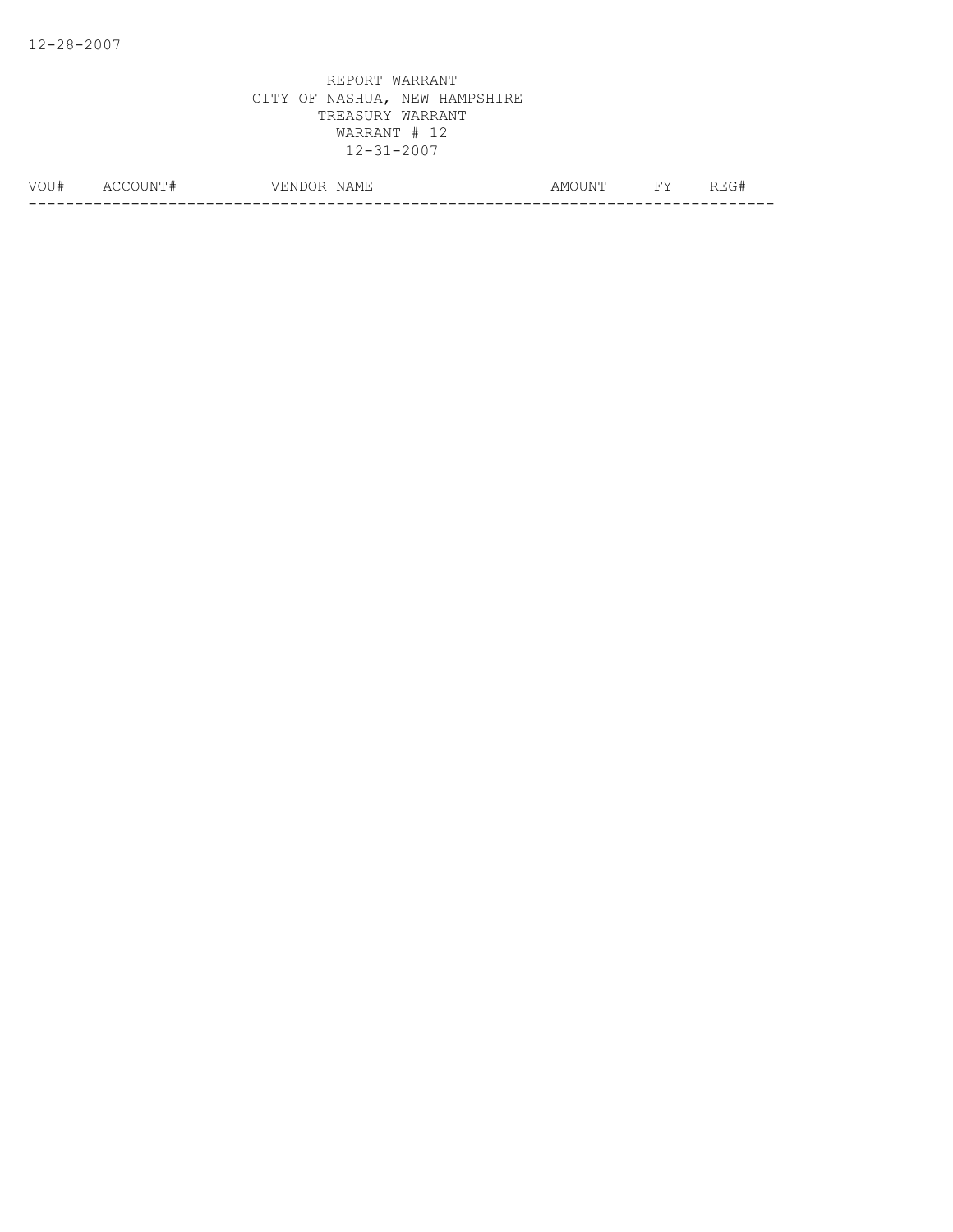| VOU#  | ACCOUNT#                     | VENDOR NAME                                   | AMOUNT                                  | FY | REG#       |
|-------|------------------------------|-----------------------------------------------|-----------------------------------------|----|------------|
| 68    | 305-59100                    | GENTRY CHRISTOPHER                            | 50.00                                   |    | 111,368    |
| 69    | 305-59100                    | JEYNES COMPANY/MIKE JEYNES                    | 162.50                                  |    | 111,278    |
| 70    | 305-59100                    | MCLEAN JIM                                    | 212.50                                  |    | 111,359    |
| 71    | 305-59100                    | O'NEIL TIM                                    | 50.00                                   |    | 111,363    |
| 72    | 305-59100                    | WALLENT FRANK J                               | 50.00                                   |    | 111,253    |
| TOTAL | 305                          | SRF - CIVIC & COMM ACTIVITIES                 |                                         |    | 525.00     |
| 73    | 308-83012                    | ANTHEM BLUE CROSS BLUE SHIELD                 |                                         |    | 330        |
| 73    | 308-83013                    | ANTHEM BLUE CROSS BLUE SHIELD                 | 179,455.24<br>139,245.79                |    | 330        |
| 74    | 308-83016                    | HARVARD PILGRIM HEALTH CARE                   | 23,093.23                               |    | 337        |
| 74    | 308-83017                    | HARVARD PILGRIM HEALTH CARE                   | 45,106.14                               |    | 337        |
| 75    | 308-83018                    | ANTHEM BLUE CROSS BLUE SHIELD                 | 30,525.44                               |    | 330        |
| 75    | 308-83019                    | ANTHEM BLUE CROSS BLUE SHIELD                 | 24,695.85                               |    | 330        |
| 76    | 308-83020                    | NORTHEAST DELTA                               |                                         |    | 332        |
|       |                              |                                               | 25,405.61<br>226.00                     |    |            |
| 77    | 308-83040                    | CONNECTICUT UNDERWRITERS INC                  |                                         |    | 111,852    |
| 78    | 308-83053                    | APPLE NASHUA W/C                              | 6, 238.00                               |    | 111,241    |
| 79    | 308-83053                    | FOUR SEASONS ORTHOPAEDIC CTR                  | 446.00                                  |    | 111,479    |
| 80    | 308-83053                    | OCCUPATIONAL HEALTH CTRS SOUTH                | 1,336.96                                |    | 111,302    |
| 81    | 308-83053                    | SJ PHYSICIAN SERVICES<br>W/C                  | 90.00                                   |    | 111,189    |
| 82    | 308-83053                    | SO NH REGIONAL MEDICAL CENTER                 | 2,524.68                                |    | 111,458    |
| 83    | 308-83055                    | W/C<br>BERNARD & MERRILL PLLC                 | 143.00                                  |    | 111,493    |
| 84    | 308-83063                    | K LEE INC                                     | 8,460.81                                |    | 111,344    |
| 85    | 308-83064                    | DOWNTOWN COLLISION CTR                        | 1,441.31                                |    | 111,376    |
| 86    | 308-83064                    | ENTERPRISE RENT A CAR OF BOSTO                | 395.17                                  |    | 111,510    |
| 87    | 308-83064                    | MAC MULKIN CHEVROLET INC                      | 1,023.41                                |    | 111,728    |
| 88    | 308-83075                    | BEAULIEU ARMAND & JORDAN & MAY                | 5,000.00                                |    | 111,182    |
| 89    | 308-83075                    | DEVINE MILLIMET & BRANCH PA W                 | 342.48                                  |    | 111,461    |
| 90    | 308-83077                    | AMERICAN STOP LOSS                            | 45,090.80                               |    | 331        |
| TOTAL | 308                          | SRF - INSURANCE                               |                                         |    | 540,285.92 |
|       | 199,140 3086-53100 NELMS     |                                               |                                         |    |            |
|       | 3086-83006                   |                                               | 4,400.00                                |    | 111,809    |
|       |                              | ANTHEM BLUE CROSS BLUE SHIELD                 | 1,459.34                                |    | 330        |
|       | 3086-83009                   | NORTHEAST DELTA                               | 134.65                                  |    | 332        |
|       |                              | 199,141 3086-91040 CALLAHAN CAROLYN           | 829.61<br>----------------------------- |    | 111,660    |
|       |                              | TOTAL 308 JAVITS GRANT PROGRAM                |                                         |    | 6,823.60   |
|       |                              |                                               |                                         |    |            |
|       |                              | 199,142 3097-41015 STAPLES BUSINESS ADVANTAGE | 629.70                                  |    | 111, 471   |
|       |                              | 199,143 3097-44005 ACE PRINTING COMPANY       | 420.00                                  |    | 111, 473   |
|       | 199,144 3097-49075           | CENTRAL PAPER PRODUCTS CO                     | 7,130.00                                |    | 111,742    |
|       | 199,145 3097-49075           | CLEAN SOURCE                                  | 405.60                                  |    | 111,679    |
|       |                              | 199,146 3097-49075 SERV-PAK CORPORATION       | 135.00                                  |    | 111,299    |
|       | 199,147 3097-49085 COCA COLA |                                               | 5,358.50                                |    | 111,547    |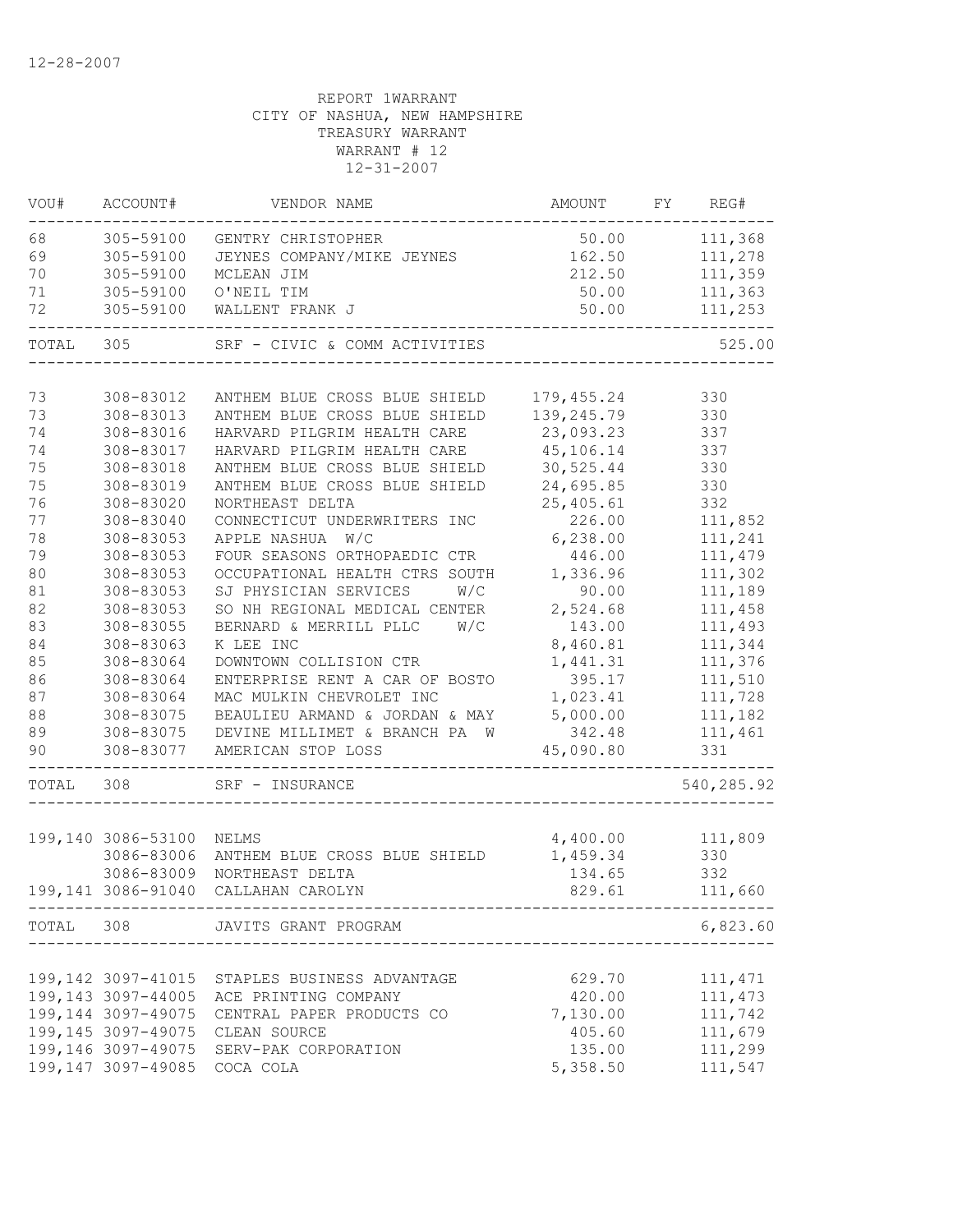| VOU#      | ACCOUNT#                                  | VENDOR NAME                                                   | AMOUNT             | FY | REG#               |
|-----------|-------------------------------------------|---------------------------------------------------------------|--------------------|----|--------------------|
|           | 199,148 3097-49085                        | COSTA FRUIT & PRODUCE CO INC                                  | 7,011.12           |    | 111,754            |
|           | 199,148 3097-49085                        | COSTA FRUIT & PRODUCE CO INC                                  | 26,673.69          |    | 111,755            |
|           | 199,149 3097-49085                        | EAST SIDE ENTREES INC                                         | 40.04              |    | 111,601            |
|           | 199,150 3097-49085                        | FANTINI BAKING CO., INC.                                      | 3,021.78           |    | 111,621            |
|           | 199,150 3097-49085                        | FANTINI BAKING CO., INC.                                      | 1,100.79           |    | 111,622            |
|           | 199,151 3097-49085                        | GARELICK FARMS-LYNN                                           | 11,004.32          |    | 111,440            |
|           | 199,152 3097-49085                        | GILL'S PIZZA CO.                                              | 321.75             |    | 111,604            |
|           | 199, 153 3097-49085                       | M SAUNDERS INC                                                | 7,555.61           |    | 111,592            |
|           | 199,153 3097-49085                        | M SAUNDERS INC                                                | 818.11             |    | 111,593            |
|           | 199, 154 3097-49085                       | MCKEE FOODS CORP                                              | 731.04             |    | 111,308            |
|           | 199, 155 3097-49085                       | NEW ENGLAND ICE CREAM                                         | 219.41             |    | 111,615            |
|           | 199,156 3097-49085<br>199, 157 3097-74092 | ORIGINAL CRISPY PIZZA CRUST CO                                | 279.00<br>352.75   |    | 111,338            |
|           | 3097-83006                                | BASSETT SERVICES CORPORATION<br>ANTHEM BLUE CROSS BLUE SHIELD | 21,616.01          |    | 111,572<br>330     |
|           | 3097-83009                                | NORTHEAST DELTA                                               | 1,420.51           |    | 332                |
|           |                                           | 199,158 3097-91005 GUSTIN KAREN                               | 8.00               |    | 111,587            |
|           |                                           |                                                               |                    |    |                    |
| TOTAL 309 |                                           | SRF - FOOD SERVICES                                           |                    |    | 96, 252.73         |
|           |                                           |                                                               |                    |    |                    |
| 95        | 312-41015                                 | REGAL FORMS INC                                               | 2,370.00           |    | 111,293            |
| 96        | 312-41015                                 | STAPLES BUSINESS ADVANTAGE                                    | 81.88              |    | 111,509            |
| 97<br>98  | 312-43005                                 | PRINTGRAPHICS OF MAINE                                        | 781.50             |    | 320                |
| 99        | $312 - 705$<br>$312 - 705$                | D & R TOWING INC<br>QUICK RESPONSE TOWING LLC                 | 2,065.00<br>585.00 |    | 111,726<br>111,475 |
| 100       | $312 - 705$                               | TILDEN AUTOMOTIVE & TRUCK CTRS                                | 3,332.50           |    | 111,380            |
| 101       | 312-78007                                 | J S TOWING CONNECTION/ JOHN F                                 | 152.50             |    | 111,292            |
| 102       | 312-78007                                 | MAC MULKIN CHEVROLET INC                                      | 14.80              |    | 111,728            |
| 103       | 312-78007                                 | QUIRK GM PARTS DEPOT                                          | 43.57              |    | 111,419            |
| 104       | 312-78007                                 | TOWERS MOTOR PARTS CORP                                       | 3.66               |    | 111,485            |
| TOTAL     | 312                                       | SRF - FINANCIAL SERVICES                                      |                    |    | 9,430.41           |
|           |                                           |                                                               |                    |    |                    |
|           | 199,159 3122-49050                        | CARPARTS OF NASHUA                                            | 143.92             |    | 111,207            |
|           | 199,160 3122-49050                        | NASHUA HIGH SCHOOL NORTH                                      | 80.00              |    | 111,760            |
|           | 199,161 3122-49050                        | SANTOS RENEE                                                  | 254.84             |    | 111,608            |
|           | 199,162 3122-705                          | DUROCHER DAVID<br>_____________________________________       | 125.00             |    | 111,695            |
|           |                                           | TOTAL 312 ADULT ED/CONTINUING ED                              |                    |    | 603.76             |
|           |                                           | 105 323-64030 GOVCONNECTION INC                               |                    |    | 533.42 111,196     |
|           | TOTAL 323 SRF - GIS                       |                                                               |                    |    | 533.42             |
|           |                                           |                                                               |                    |    |                    |
|           |                                           | 3245-83006 ANTHEM BLUE CROSS BLUE SHIELD                      | 536.05             |    | 330                |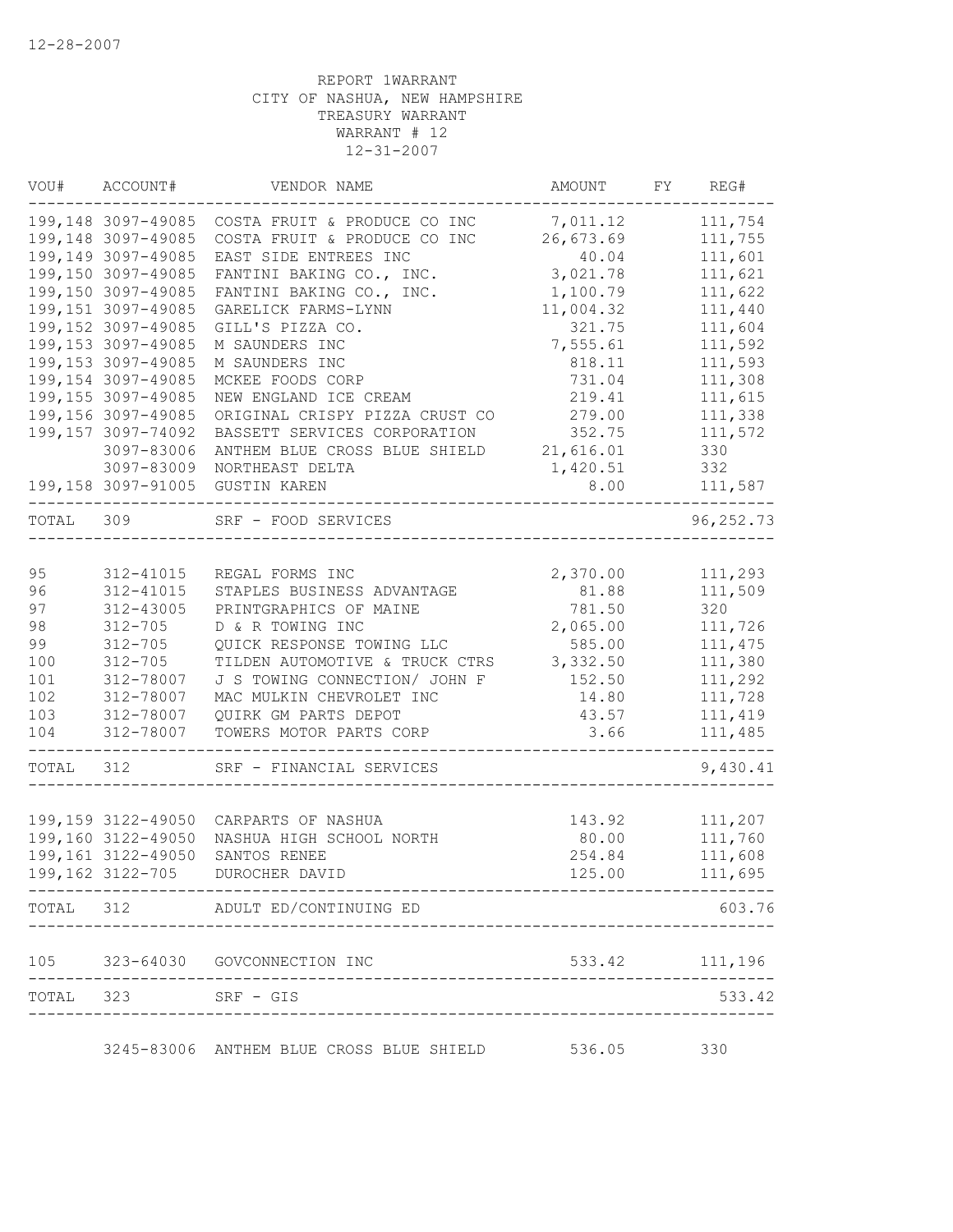|                                               | VOU# ACCOUNT#                                                                           | VENDOR NAME                                                                                                                                                                 | AMOUNT FY REG#                                       |                                                                           |
|-----------------------------------------------|-----------------------------------------------------------------------------------------|-----------------------------------------------------------------------------------------------------------------------------------------------------------------------------|------------------------------------------------------|---------------------------------------------------------------------------|
|                                               |                                                                                         | TOTAL 324 YOUTH SAFE HAVEN-PAL                                                                                                                                              |                                                      | 536.05                                                                    |
|                                               |                                                                                         | 199,163 3247-64192 SPACE DESIGN SYSTEMS                                                                                                                                     | 295.00                                               | 111,618                                                                   |
| TOTAL                                         | 324                                                                                     | ATHLETICS-ENTERPRISE FUND                                                                                                                                                   |                                                      | 295.00                                                                    |
| 107<br>108<br>109<br>110<br>111<br>112<br>113 | 331-01430<br>331-64030<br>331-78007<br>331-94005<br>331-94005<br>331-94005<br>331-94005 | NEXTEL COMMUNICATIONS<br>AMERICAN SECURITY & FIRE PROTE<br>TOWERS MOTOR PARTS CORP<br>BAILEY DAVID<br>INTERNATIONAL ASSOC UNDERCOVER 950.00<br>NEWELL JOHN T<br>YURCAK JOHN | 316.47<br>717.00<br>15.48<br>38.80<br>77.60<br>38.80 | 111,824<br>111,192<br>111,485<br>111,761<br>111,858<br>111,762<br>111,763 |
| TOTAL                                         | 331                                                                                     | SRF - POLICE DEPARTMENT                                                                                                                                                     |                                                      | 2,154.15                                                                  |
| 114                                           |                                                                                         | 332-53006 OCCUPATIONAL HEALTH CTRS SOUTH 2, 229.00 111, 302                                                                                                                 |                                                      |                                                                           |
| TOTAL                                         | 332                                                                                     | SRF - FIRE DEPARTMENT                                                                                                                                                       |                                                      | 2,229.00                                                                  |
|                                               |                                                                                         | 199,164 3328-53102 DORSKY NANCY<br>199,165 3328-53102 EDWARDS EDUCATIONAL SERVICES, 3,083.68                                                                                |                                                      | 700.00 111,571<br>111,689                                                 |
|                                               | TOTAL 332                                                                               | TITLE I SCHL IMPRV LEDGE ST                                                                                                                                                 |                                                      | 3,783.68                                                                  |
|                                               |                                                                                         | 199,166 3338-49075 SCHOOL SPECIALTY                                                                                                                                         |                                                      | 51.30 111,546                                                             |
| TOTAL 333                                     |                                                                                         | TITLE I SCHL IMPRV MT PLEASANT                                                                                                                                              |                                                      | 51.30                                                                     |
|                                               |                                                                                         | 199,167 3348-49075 BRITENRIKER DEBORAH                                                                                                                                      |                                                      | 50.00 111,632<br>. - - - - - - .                                          |
| TOTAL 334                                     |                                                                                         | TITLE I SCHL IMPRV AMHERST ST                                                                                                                                               |                                                      | 50.00                                                                     |
|                                               |                                                                                         | 199,168 3358-49075 PIKE STEPHANIE<br>3358-83006 ANTHEM BLUE CROSS BLUE SHIELD 536.05<br>3358-83009 NORTHEAST DELTA                                                          | 42.67                                                | 33.90 111,684<br>330<br>332                                               |
| TOTAL 335                                     |                                                                                         | TITLE IB READ 1ST MT PLEASANT                                                                                                                                               |                                                      | 612.62                                                                    |
|                                               |                                                                                         |                                                                                                                                                                             |                                                      |                                                                           |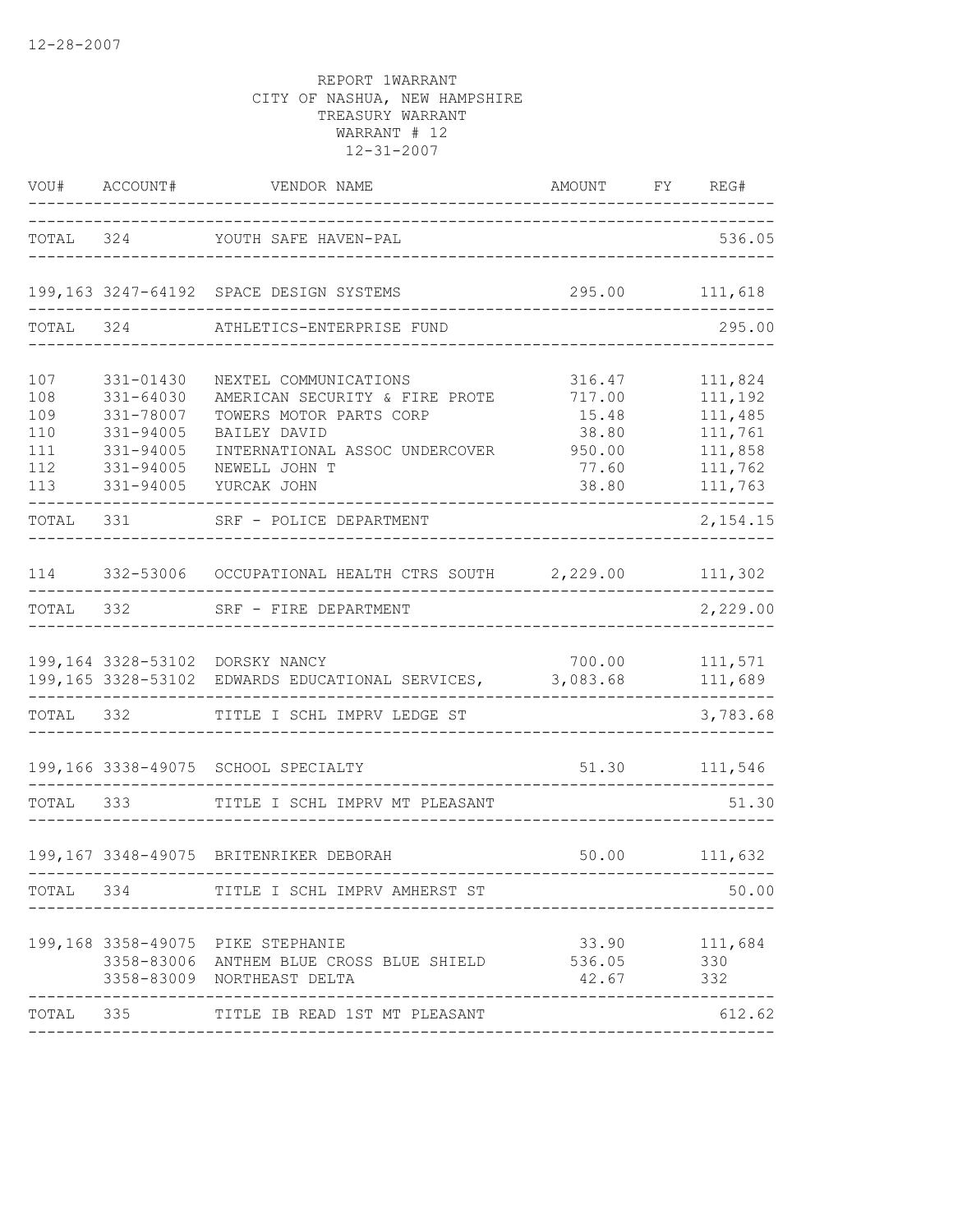| VOU#      | ACCOUNT#            | VENDOR NAME                                                                     | AMOUNT                          | FY | REG#           |
|-----------|---------------------|---------------------------------------------------------------------------------|---------------------------------|----|----------------|
| 117       | 341-01954           | FORTIN GAGE LTD                                                                 | 46.95                           |    | 111,360        |
| 118       | 341-01962           | HARBOR HOMES INC                                                                | 2,565.00                        |    | 111,336        |
| 119       | 341-01963           | SOUTHERN NH HIV/AIDS TASK FORC                                                  | 17,029.00                       |    | 111,369        |
| 120       | 341-01966           | TOWN OF MERRIMACK                                                               | 471.88                          |    | 111,446        |
| 121       | 341-01968           | HARBOR HOMES INC                                                                | 25,416.00                       |    | 111,336        |
| 121       | 341-01969           | HARBOR HOMES INC                                                                | 1,959.00                        |    | 111,336        |
| 122       | 341-01969           | SOUTHERN NH HIV/AIDS TASK FORC                                                  | 1,192.00                        |    | 111,369        |
| 123       | 341-11484           | GRANOK ALEXANDER MD FACP                                                        | 1,800.00                        |    | 111,251        |
| 124       | 341-53025           | DAVENPORT LOIS C                                                                | 300.00                          |    | 111,349        |
| 125       | 341-91025           | MACK ROBERT                                                                     | 76.15                           |    | 111,257        |
| TOTAL     | 341                 | SRF - COMMUNITY SERVICES                                                        |                                 |    | 50,855.98      |
| 126       | 342-41015           | STAPLES BUSINESS ADVANTAGE                                                      | 91.07                           |    | 111,509        |
| 127       | 342-47010           | STERICYCLE INC                                                                  | 36.75                           |    | 111,188        |
| 128       | 342-49070           | NH MEDICAL/DENTAL SUPPLY LLC/D                                                  | 147.75                          |    | 111,322        |
| 129       | 342-64030           | SANEL AUTO PARTS CO                                                             | 159.92                          |    | 111,326        |
| TOTAL 342 |                     | SRF - COMMUNITY HEALTH                                                          |                                 |    | 435.49         |
|           |                     | 199,169 3438-49075 BIEDERMAN'S DELI                                             |                                 |    | 245.20 111,631 |
| TOTAL 343 |                     | TITLE IV 21ST CENT QUAL. STAFF                                                  |                                 |    | 245.20         |
|           |                     |                                                                                 |                                 |    |                |
|           | 199,170 3440-49075  | AC MOORE INC                                                                    | 126.01                          |    | 111,581        |
|           | 199, 171 3440-49075 | ARAMARK                                                                         | 247.60                          |    | 111,699        |
|           | 199,172 3440-49075  | GARELICK FARMS-LYNN                                                             | 225.28                          |    | 111,440        |
|           | 199, 173 3440-49075 | HAMM LINDA                                                                      | 245.60                          |    | 111,579        |
|           | 199, 174 3440-49075 | MARKET BASKET                                                                   | 132.94                          |    | 111,332        |
|           | 199, 175 3440-49075 | SAM'S CLUB                                                                      | 137.78                          |    | 111,884        |
|           | 199,176 3440-53103  | BOYS & GIRLS CLUB OF GREATER N                                                  | 2,900.00                        |    | 111,228        |
|           | 199,177 3440-53103  | STATE OF NH - CRIMINAL RECORDS                                                  | 90.50                           |    | 111,764        |
|           | 199,178 3440-55020  | FIRST STUDENT INC                                                               | 177.41                          |    | 111,566        |
| TOTAL     | 344                 | AFTER SCHOOL PROGRAM                                                            |                                 |    | 4,283.12       |
|           |                     |                                                                                 |                                 |    |                |
|           |                     | 199,179 3448-53111 NASHUA ADULT LEARNING CENTER 13,647.00 111,191               |                                 |    |                |
|           |                     | 3448-83006 ANTHEM BLUE CROSS BLUE SHIELD 1,447.05<br>3448-83009 NORTHEAST DELTA | 42.67                           |    | 330<br>332     |
|           |                     | TOTAL 344 TITLE IV SDF 21ST CENTURY                                             |                                 |    | 15, 136.72     |
|           |                     |                                                                                 | ------------------------------- |    |                |
|           |                     | 199,180 3468-53102 PUBLIC CONSULTING GROUP                                      | 2,100.00                        |    | 111,889        |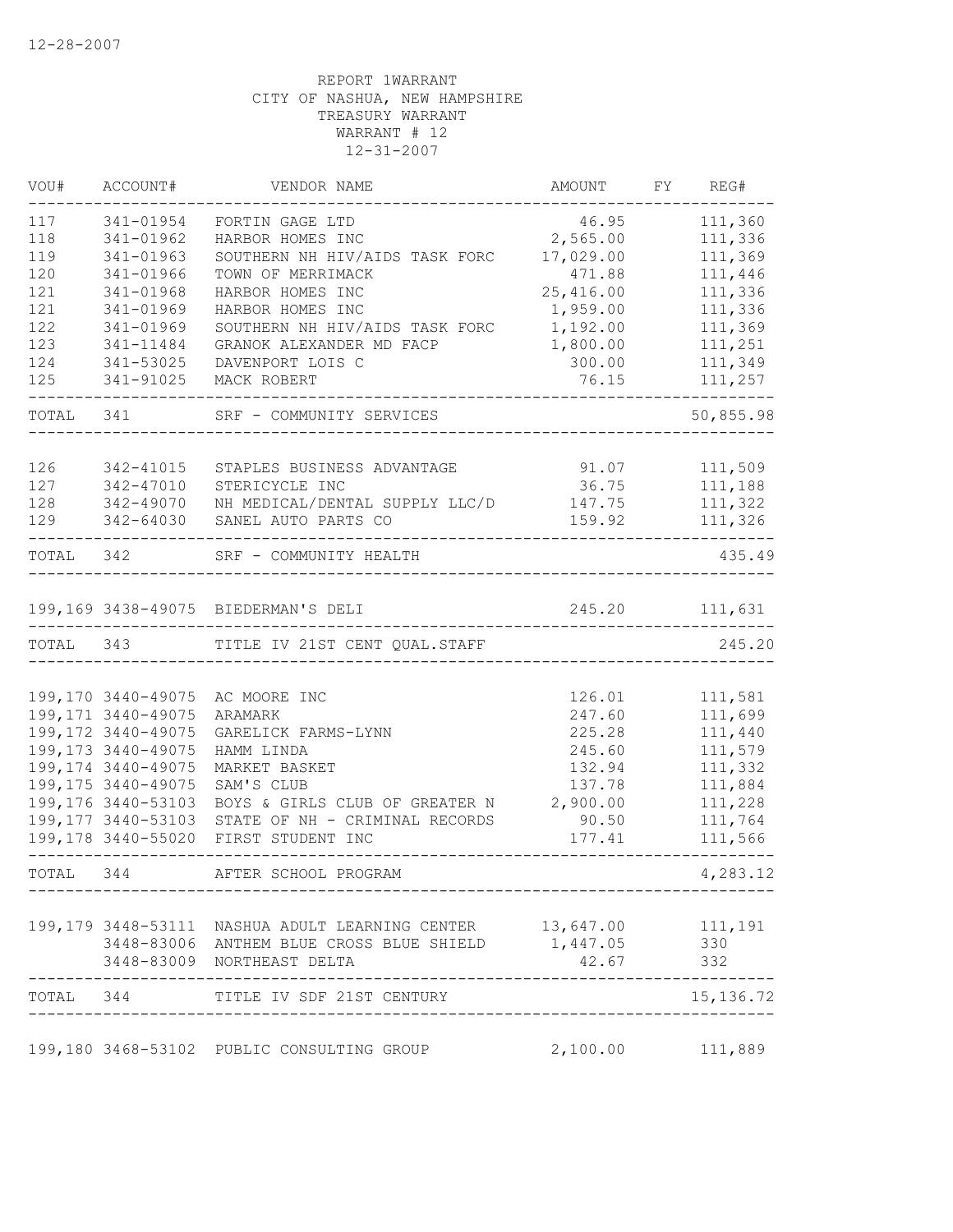| VOU#              | ACCOUNT#                                                                                                                                       | VENDOR NAME                                                                                                                          | AMOUNT                                                        | FY REG#                                                               |
|-------------------|------------------------------------------------------------------------------------------------------------------------------------------------|--------------------------------------------------------------------------------------------------------------------------------------|---------------------------------------------------------------|-----------------------------------------------------------------------|
|                   |                                                                                                                                                | 199,181 3468-91040 MERENBLOOM SEMINARS INC<br>_____________                                                                          | 660.00 111,714                                                |                                                                       |
| TOTAL             |                                                                                                                                                | 346 SMALLER LEARNING COMMUNITY                                                                                                       |                                                               | 2,760.00                                                              |
|                   | 3508-83006<br>199,182 3508-91040 NCEA                                                                                                          | ANTHEM BLUE CROSS BLUE SHIELD 4,288.22<br>199,183 3508-91040 RUCCI RENEE                                                             | 350.00<br>195.00                                              | 330<br>111,886<br>111,696                                             |
| TOTAL 350         |                                                                                                                                                | TITLE 11A TEACHER QUALITY                                                                                                            |                                                               | 4,833.22                                                              |
|                   |                                                                                                                                                | 133 352-59020 PAINTER SCOTT                                                                                                          | 88.49                                                         | 111,765                                                               |
| TOTAL 352         |                                                                                                                                                | SRF - PARKS AND RECREATION                                                                                                           |                                                               | 88.49                                                                 |
|                   | 199,184 3558-49075<br>199,185 3558-49075<br>3558-83009<br>199,186 3558-91040<br>199,187 3558-91040<br>199,188 3558-91040<br>199,189 3558-91040 | LUMBRA VIRGINIA<br>TURNER PAMELA<br>NORTHEAST DELTA<br>HEALEY CHARLES<br>INSTITUTE ON DISABILITY<br>LUMBRA VIRGINIA<br>TURNER PAMELA | 68.96<br>17.08<br>122.90<br>42.80<br>180.00<br>73.84<br>37.89 | 111,540<br>111,537<br>332<br>111,563<br>111,681<br>111,540<br>111,537 |
| TOTAL 355         |                                                                                                                                                | TITLE IB READING 1ST FES                                                                                                             |                                                               | 543.47                                                                |
|                   | 199,191 3597-64192                                                                                                                             | 199,190 3597-49075 RIVIER COLLEGE<br>ZONES                                                                                           | 47.50<br>1,088.33                                             | 111,331<br>111,548                                                    |
| TOTAL 359         |                                                                                                                                                | MATH/SCIENCE INITIATIVE GRANT                                                                                                        |                                                               | 1,135.83                                                              |
|                   |                                                                                                                                                | 199,192 3657-49050 WALMART COMMUNITY                                                                                                 | 121.93                                                        | 111,512                                                               |
| TOTAL 365         |                                                                                                                                                | NHS - PAW SHOP                                                                                                                       |                                                               | 121.93                                                                |
| 136               |                                                                                                                                                | 135 371-01020 B & M RAILROAD<br>371-01020 CITY OF NASHUA/TAX COLLECTOR                                                               | 496, 422.91<br>24,151.09                                      | 111,180<br>111,181                                                    |
| TOTAL             | 371                                                                                                                                            | SRF - COMMUNITY DEVELOPMENT                                                                                                          |                                                               | 520, 574.00                                                           |
| 137<br>138<br>139 | $373 - 03$                                                                                                                                     | NH BAR FOUNDATION<br>373-53025 LOAN PACKAGING LLC<br>373-53075 NASHUA REGIONAL PLANNING COMMI                                        | 50,000.00<br>520.00<br>2,317.50                               | 329<br>111,379<br>111,748                                             |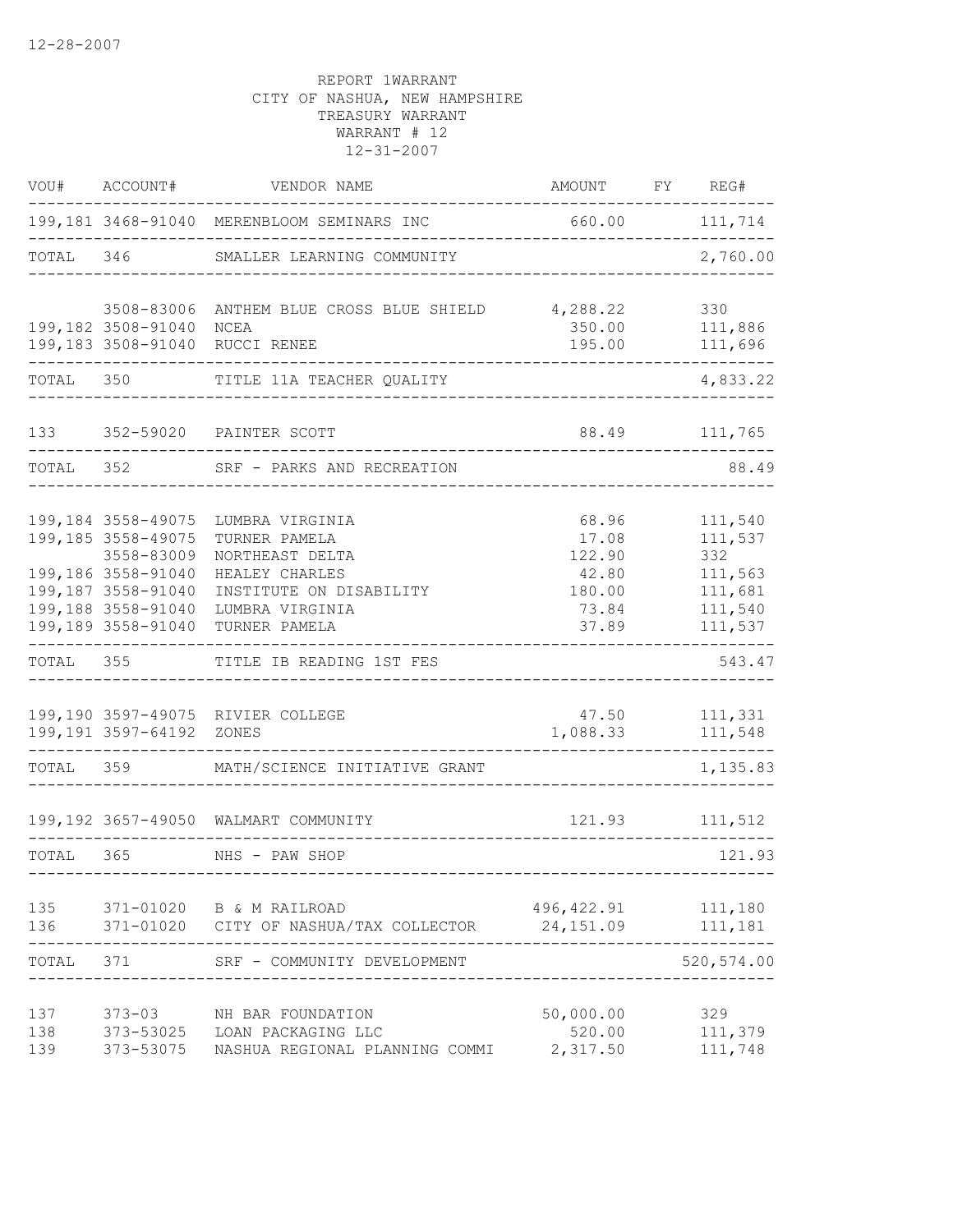|            | VOU# ACCOUNT# |                                                               | AMOUNT FY REG#     |                    |
|------------|---------------|---------------------------------------------------------------|--------------------|--------------------|
|            | TOTAL 373     |                                                               |                    |                    |
| 140        | 374-01311     | T BUCK CONSTRUCTION INC 23, 251.05 111, 357                   |                    |                    |
| 141        | 374-07030     | GREATER NASHUA HABITAT FOR HUM 825.00 111,768                 |                    |                    |
| 142        | 374-07159     | FRIENDSHIP CLUB FOR THE HANDIC 7,500.00                       |                    | 111,767            |
| 143        | 374-07258     | CORP FOR NATIONAL & COMMUNITY                                 | 2,300.76           | 111,364            |
| 144        | 374-07294     | GREATER NASHUA HABITAT FOR HUM                                | 4,500.00           | 111,768            |
| 145        | 374-07340     | TREASURER STATE OF NH                                         | 75.00              | 111,766            |
| 146        | 374-08211     | TRANSIT MANAGEMENT OF NASHUA                                  | 551.24             | 325                |
| 147        | 374-08211     | TRANSIT MANAGEMENT OF NASHUA                                  | 551.25             | 338                |
| 148        | 374-09031     | ST JOSEPH BUSINESS & HEALTH 65.00                             |                    | 111,297            |
| 149        | 374-09031     | TRANSIT MANAGEMENT OF NASHUA 162.83                           |                    | 325                |
| 150        | 374-09031     | TRANSIT MANAGEMENT OF NASHUA                                  | 383.12             | 338                |
| 151        | 374-09054     | LISAY STEVEN E                                                | 65.00              | 111,315            |
| 152        | 374-09061     | ARAMARK UNIFORM SERVICES                                      | 157.72             | 111,280            |
| 153        | 374-09081     | MICHELIN NORTH AMERICA INC                                    | 431.68             | 111,220            |
| 154        | 374-09091     | <b>BALDWIN FILTERS</b>                                        | 340.32             | 111,267            |
| 155        | 374-09091     | CDW GOVERNMENT INC                                            | 502.99             | 111,542            |
| 156        | 374-09091     | CENTRAL PAPER PRODUCTS CO                                     | 111.50             | 111,742            |
| 157        | 374-09091     | CHROMATE INDUSTRIAL CORP                                      | 759.49             | 111,286            |
| 158        | 374-09091     | GRANITE STATE GLASS                                           | 180.00             | 111,272            |
| 159        | 374-09091     | HOME DEPOT CREDIT SERVICES                                    | 127.25             | 111,810            |
| 160        | 374-09091     | INTERSTATE BATTERIES OF SO NH 819.88                          |                    | 111,650            |
| 161        | 374-09091     | PRINT FACTORY                                                 | 512.33             | 111,184            |
| 162        | 374-09091     | RYDER FLEET PRODUCTS.COM INC                                  | 567.14             | 111,483            |
| 163        | 374-09091     | SUBURBAN AUTO & TRUCK PARTS IN                                | 851.37             | 111,738            |
| 164        | 374-09104     | PUBLIC SERVICE OF NH                                          | 190.89             | 111,862            |
| 165        | 374-09112     | KEYSPAN ENERGY DELIVERY                                       | 1,630.92           | 111,816            |
| 166        | 374-09133     | IDEARC MEDIA CORP                                             | 74.35              | 111,870            |
| 167        | 374-09133     | VERIZON                                                       | 43.19              | 111,811            |
| 168        | 374-09133     | VERIZON                                                       | 373.41             | 111,838            |
| 169        | 374-09201     | TRANSIT MANAGEMENT OF NASHUA                                  | 19,659.56          | 325                |
| 170        | 374-09201     | TRANSIT MANAGEMENT OF NASHUA                                  | 18,061.76          | 338                |
| 171        | 374-09211     | TRANSIT MANAGEMENT OF NASHUA                                  | 856.33             | 325                |
| 172        | 374-09211     | TRANSIT MANAGEMENT OF NASHUA                                  | 665.90             | 338                |
| 173        |               | 374-09261 ARAMARK UNIFORM SERVICES                            | 59.53              | 111,280            |
|            |               |                                                               |                    |                    |
| 174        | 374-09261     | PURE WATERS OF NEW ENGLAND LLC<br>374-45230 GOVCONNECTION INC | 46.45              | 111,428            |
| 175<br>176 |               | 374-53095 VANASSE HANGEN BRUSTLIN INC                         | 1,000.00<br>633.55 | 111,196<br>111,190 |
| TOTAL      | 374           | SRF - URBAN PROGRAMS                                          |                    | 88,887.76          |
| 177        | $375 - 45050$ | TUMBLEWEED PRESS INC                                          | 399.00             | 111,873            |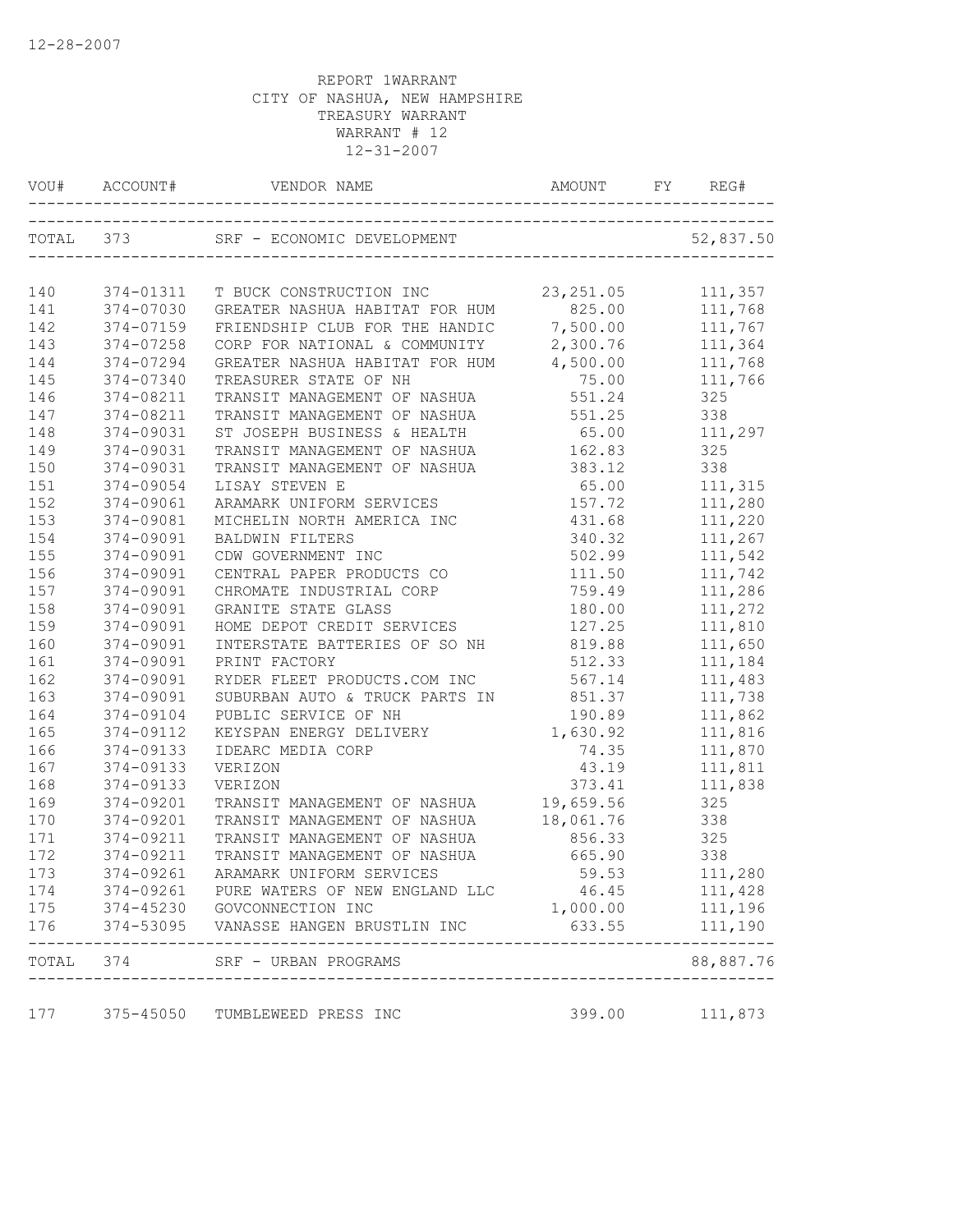|                          | VOU# ACCOUNT# VENDOR NAME AMOUNT FY REG#                  |                                    |                             |
|--------------------------|-----------------------------------------------------------|------------------------------------|-----------------------------|
|                          | TOTAL 375 SRF - PUBLIC LIBRARIES                          |                                    |                             |
| 199, 193 3768-31005      | ONE COMMUNICATIONS                                        | 1.72                               | 111,866                     |
| 3768-31005               | VERIZON                                                   | 155.03                             | 111,811                     |
| 199,194 3768-49035       | BARNES & NOBLE                                            | 21.56                              | 111,807                     |
| 199,195 3768-49050       | CREATIVE TEACHING PRESS INC                               | 64.31                              | 111,555                     |
| 199,196 3768-49050       | SHORT BOOKS INC (THE)                                     | 393.49                             | 111,718                     |
| 199,197 3768-53101       | CROWDER LUCIE L                                           | 126.78                             | 111,516                     |
| 199,198 3768-53101       | DALTON SHARON                                             | 262.50                             | 111,675                     |
| 199,199 3768-53101       | RUSSELL GAIL M                                            | 375.00                             | 111,676                     |
| 199,200 3768-53101       | SHEA DENISE C                                             | 1,375.00                           | 111,661                     |
| 199,201 3768-56020       | FIRST CHURCH                                              | 3,214.00                           | 111,264                     |
| 3768-83006               | ANTHEM BLUE CROSS BLUE SHIELD                             | 7,301.51                           | 330                         |
| 3768-83009               | NORTHEAST DELTA                                           | 160.46                             | 332                         |
| 199,202 3768-94030       | BRITENRIKER DEBORAH<br>199,203 3768-94030 LAVINE HOLLY    | 175.00                             | 111,632                     |
|                          | 199,204 3768-94030 MEDS-PDN                               | 165.00 111,594<br>1,165.00 111,599 |                             |
|                          |                                                           |                                    | . _ _ _ _ _ _ _ _ _ _ _ _ _ |
|                          | TOTAL 376 TITLE I ESEA                                    |                                    | 14,956.36                   |
|                          |                                                           |                                    |                             |
| 199,205 3858-49075 ZONES |                                                           | 182.41 111,548                     |                             |
|                          | TOTAL 385 PRESCHOOL CLASSROOM/AUTISM                      |                                    | 182.41                      |
|                          |                                                           |                                    |                             |
|                          | 199,206 3888-94030 DESTINATION IMAGINATION 335.00 111,691 |                                    |                             |
|                          | TOTAL 388 TITLE V INNOVATIVE PROGRAMS                     |                                    | 335.00                      |
|                          |                                                           |                                    |                             |
| 199,207 3908-49050       | SCHOOL OUTFITTERS                                         | 449.50                             | 111,565                     |
| 199,208 3908-53102       | MANHEIM ZIMMERMAN AMY B                                   |                                    | 312.50 111,673              |
| 199,209 3908-53102       | WILLIAMS VERONICA                                         | 312.50                             | 111,617<br>111,590          |
| 199,210 3908-64192       | LAPPEN'S                                                  | 8,065.00                           |                             |
|                          | 199,211 3908-64192 SEARS COMMERCIAL ONE                   | 264.99                             | 111,820                     |
|                          | 3908-83006 ANTHEM BLUE CROSS BLUE SHIELD 1,071.92         |                                    | 330                         |
|                          | TOTAL 390 VOC ED SECONDARY PERKINS                        |                                    | 10,476.41                   |
|                          | 199, 212 3927-49050 ALBERT USTER IMPORTS INC              | 263.31 111,595                     |                             |
|                          |                                                           |                                    |                             |
|                          | TOTAL 392 CULINARY ARTS                                   |                                    | 263.31                      |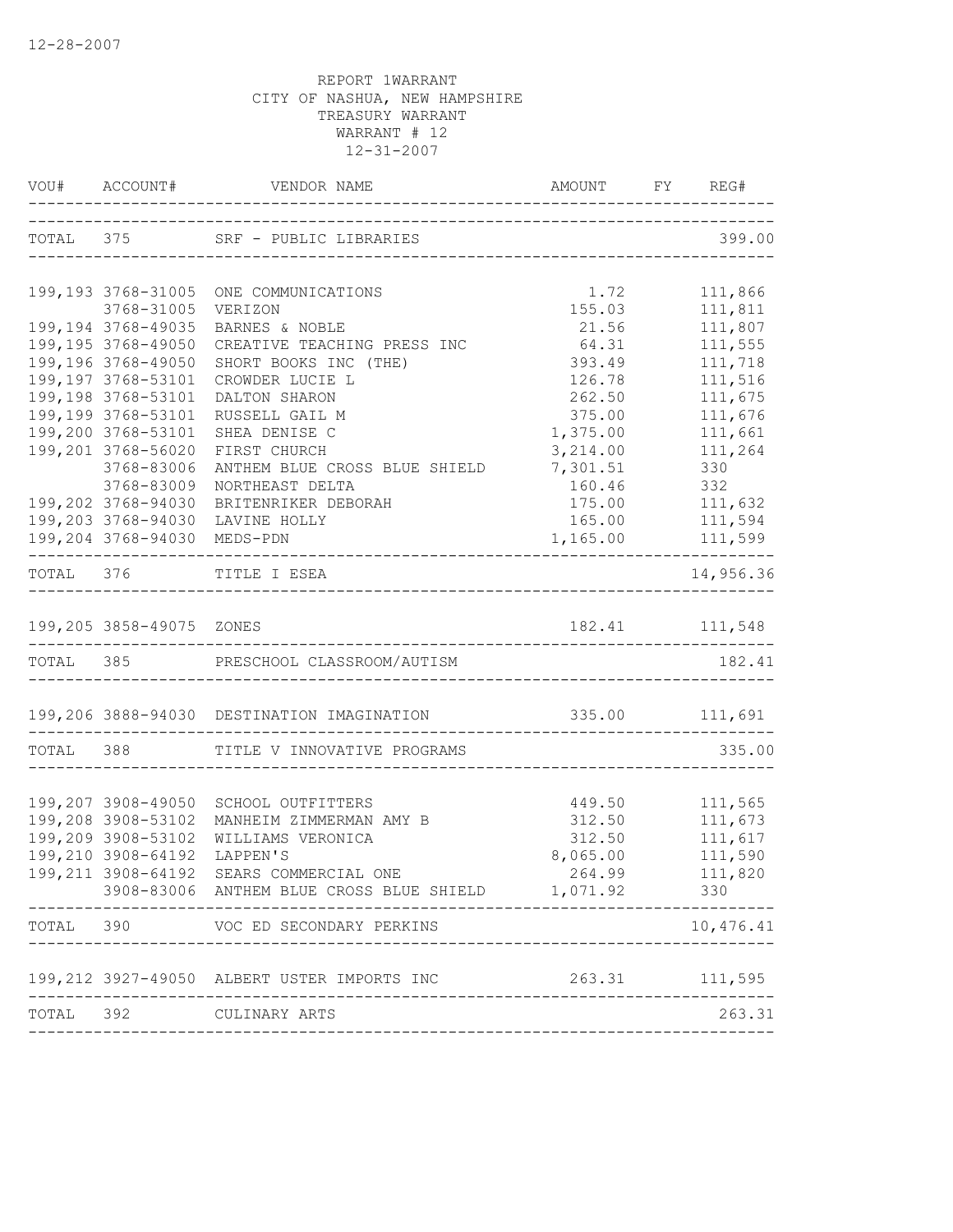|       | VOU# ACCOUNT#                 | VENDOR NAME                                                                                                                                            | AMOUNT FY REG#        |                |
|-------|-------------------------------|--------------------------------------------------------------------------------------------------------------------------------------------------------|-----------------------|----------------|
|       |                               | 3937-83006 ANTHEM BLUE CROSS BLUE SHIELD 1,447.05 330<br>3937-83009 NORTHEAST DELTA                                                                    | 134.65 332            |                |
|       | TOTAL 393 DAY CARE            |                                                                                                                                                        |                       | 1,581.70       |
|       |                               | 3957-83006 ANTHEM BLUE CROSS BLUE SHIELD<br>3957-83009 NORTHEAST DELTA                                                                                 | 1,071.92 330<br>80.23 | 332            |
| TOTAL |                               |                                                                                                                                                        |                       | 1,152.15       |
|       |                               | 199,213 3958-53109 BOLICK TERESA DBA BOLICK TERES 2,400.00 111,527<br>3958-83006 ANTHEM BLUE CROSS BLUE SHIELD 26,736.73<br>3958-83009 NORTHEAST DELTA | 42.67                 | 330<br>332     |
|       |                               | TOTAL 395 IDEA BASIC SPEC ED                                                                                                                           |                       | 29,179.40      |
|       |                               | 3968-83006 ANTHEM BLUE CROSS BLUE SHIELD 1,071.92                                                                                                      |                       | 330            |
|       |                               | TOTAL 396 IDEA PRESCHOOL SPEC ED                                                                                                                       |                       | 1,071.92       |
|       | 199,214 3977-53100 OFFICETEAM | 3977-83006 ANTHEM BLUE CROSS BLUE SHIELD                                                                                                               | 1,434.35<br>1,200.26  | 111,680<br>330 |
|       |                               | TOTAL 397 SPECIAL ED LOCAL                                                                                                                             |                       | 2,634.61       |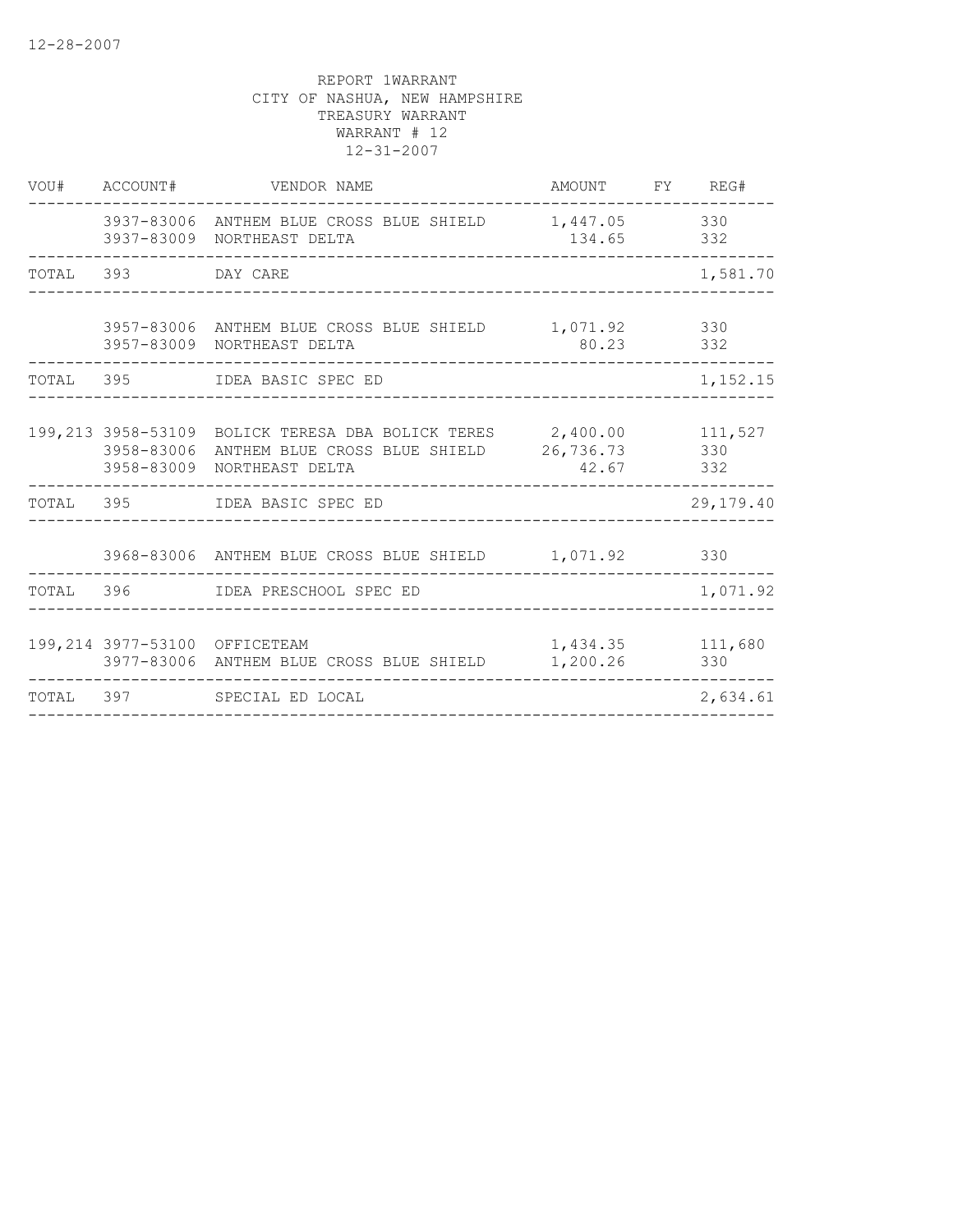| VOU#              | ACCOUNT#                                  | VENDOR NAME                                            | AMOUNT                    | FY. | REG#                          |
|-------------------|-------------------------------------------|--------------------------------------------------------|---------------------------|-----|-------------------------------|
| 188<br>189<br>190 | $412 - 180$<br>$412 - 180$<br>$412 - 180$ | COMOLLI ARTHUR E<br>LEE NAI-CHI<br>STAFFORD KIMBERLY E | 90.00<br>300.00<br>187.00 |     | 111,424<br>111,426<br>111,425 |
| TOTAL             | $412 - 18$                                | FINANCIAL SERVICES<br>AUTO PERMITS                     |                           |     | 577.00                        |
| 199,215 481-624   |                                           | DUFFY JEANNE                                           | 25.00                     |     | 111,312                       |
| TOTAL             | $481 - 62$                                | SCHOOL DEPARTMENT REVENUE<br>BUS TRANSPORTATION        |                           |     | 25.00                         |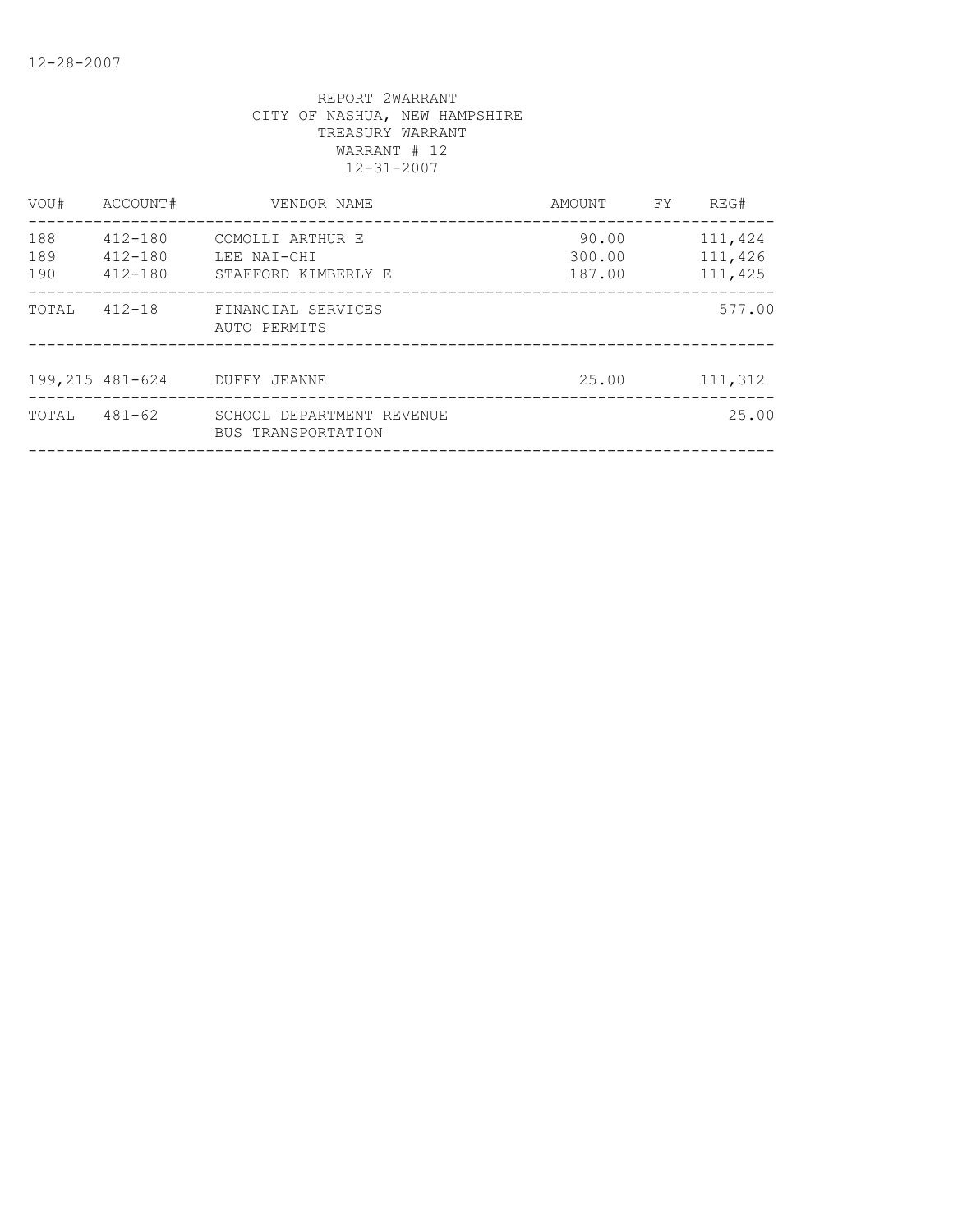| VOU#       | ACCOUNT#                   | VENDOR NAME                                           | AMOUNT                        | FY | REG#               |
|------------|----------------------------|-------------------------------------------------------|-------------------------------|----|--------------------|
| 191<br>192 | 501-41015<br>$501 - 31050$ | STAPLES BUSINESS ADVANTAGE<br>VERIZON WIRELESS        | 88.12<br>38.95                |    | 111,509<br>111,849 |
| TOTAL      | 501                        | MAYOR'S OFFICE                                        |                               |    | 127.07             |
| 193        | $502 - 49025$              | MATTHEW BENDER & CO INC                               | 57.30                         |    | 111,877            |
| 194        | 502-51030                  | MCNAMEE JAMES M                                       | 385.00                        |    | 111,491            |
| 194        | 502-53120                  | MCNAMEE JAMES M                                       | 3,804.00                      |    | 111,491            |
| 195        | $502 - 41015$              | STAPLES BUSINESS ADVANTAGE                            | 110.79                        |    | 111,509            |
| 196        | $502 - 49025$              | WEST PAYMENT CENTER                                   | 78.00                         |    | 111,815            |
| TOTAL      | 502                        | LEGAL DEPARTMENT                                      |                               |    | 4,435.09           |
| 197        | 505-81013                  | BIG BROTHERS BIG SISTERS                              | 3,250.00                      |    | 111,304            |
| 198        | 505-81018                  | NASHUA CHILDREN'S HOME                                | 7,500.00                      |    | 111,552            |
| 199        | 505-81121                  | NASHUA POLICE ATHLETIC LEAGUE                         | 20,000.00                     |    | 111,857            |
| TOTAL      | 505                        | CIVIC & COMM. ACTIVITIES                              |                               |    | 30,750.00          |
| 200        | 506-31005                  | AMERICAN TELECOM SERVICES LLC                         | 780.00                        |    | 111,361            |
| 201        | 506-31005                  | PAETEC COMMUNICATIONS INC                             | 5,003.87                      |    | 111,799            |
| 202        | 506-31005                  | VERIZON                                               | 5,428.94                      |    | 111,811            |
| TOTAL      | 506                        | TELECOMMUNICATIONS                                    |                               |    | 11, 212.81         |
| 203        | 508-83100                  | STATE OF NH - UC<br>W/C                               | 450.81                        |    | 111,460            |
| 203        | 508-83101                  | STATE OF NH - UC<br>W/C                               | 1,525.25                      |    | 111,460            |
| TOTAL      | 508                        | INSURANCE - POLICY COSTS                              |                               |    | 1,976.06           |
|            |                            |                                                       |                               |    | 111,501            |
| 204<br>205 | 512-66025<br>512-52010     | GE CAPITAL INC<br>MELANSON HEATH & COMPANY PC         | 270.00<br>9,700.00            |    | 111,301            |
| 206        | 512-49025                  | PRACTITIONERS PUBLISHING COMPA                        | 292.00                        |    | 111,882            |
| 207        |                            | 512-43005 PRINTGRAPHICS OF MAINE                      | 781.50                        |    | 320                |
| 208        |                            | 512-41010 STANDARD REGISTER COMPANY                   | 1,401.44                      |    | 111,234            |
| 209        |                            | 512-41005 STAPLES BUSINESS ADVANTAGE                  |                               |    | 232.46 111,509     |
| 209        |                            | 512-41015 STAPLES BUSINESS ADVANTAGE                  | 9.85                          |    | 111,509            |
| 209        |                            | 512-41055 STAPLES BUSINESS ADVANTAGE                  | 264.34                        |    | 111,509            |
|            | TOTAL 512                  | FINANCIAL SERVICES                                    | ----------------------------- |    | 12,951.59          |
| 210        |                            | 513-43005 ANCO ENGRAVED SIGNS & STAMPS I 8.50 111,469 |                               |    |                    |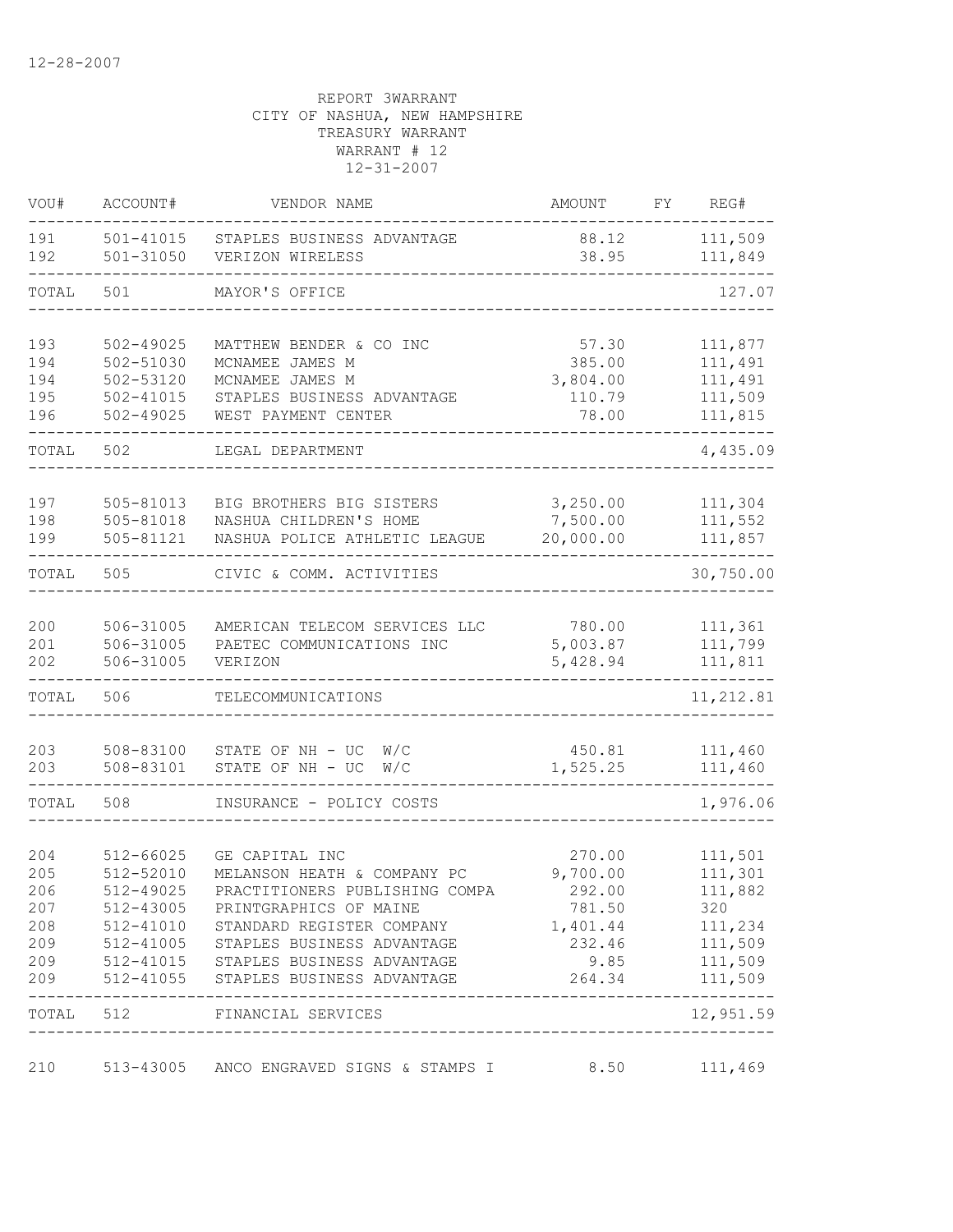| VOU#       | ACCOUNT#            | VENDOR NAME                                             | AMOUNT           | FY | REG#               |
|------------|---------------------|---------------------------------------------------------|------------------|----|--------------------|
| 210        | 513-49075           | ANCO ENGRAVED SIGNS & STAMPS I                          | 325.90           |    | 111,469            |
| 211        | 513-43005           | J P COOKE CO                                            | 29.20            |    | 111,223            |
| 211        | 513-49075           | J P COOKE CO                                            | 720.00           |    | 111,223            |
| 212        | 513-43005           | LHS ASSOCIATES INC                                      | 19.85            |    | 111,317            |
| 212        | 513-49075           | LHS ASSOCIATES INC                                      | 144.00           |    | 111,317            |
| 212        | 513-59115           | LHS ASSOCIATES INC                                      | 880.00           |    | 111,317            |
| 213        | 513-41015           | STAPLES BUSINESS ADVANTAGE                              | 278.04           |    | 111,509            |
| TOTAL      | 513                 | CITY CLERK'S OFFICE                                     |                  |    | 2,405.49           |
| 214        | 515-81051           | OSBORNE NOELLE                                          | 1,377.00         |    | 111,318            |
| TOTAL      | 515                 | HUMAN RESOURCES                                         |                  |    | 1,377.00           |
|            |                     |                                                         |                  |    |                    |
| 215        | 516-66025           | GE CAPITAL INC                                          | 116.47           |    | 111,501            |
| 216        | 516-66030           | PITNEY BOWES                                            | 1,020.00         |    | 111,861            |
| 217        | 516-41015           | STAPLES BUSINESS ADVANTAGE                              | 103.34           |    | 111,509            |
| TOTAL      | 516                 | PURCHASING DEPARTMENT                                   |                  |    | 1,239.81           |
|            | 517-59135           |                                                         |                  |    |                    |
| 218<br>219 | 517-75023           | BAIN PEST CONTROL SERVICE INC<br>ECKHARDT & JOHNSON INC | 72.00<br>89.50   |    | 111,744<br>111,371 |
| 220        | 517-75130           | HANSEN-FOX COMPANY INC                                  | 803.94           |    | 111,314            |
| 221        | 517-75105           | HUFF & GAUTHIER INC                                     | 1,050.00         |    | 111,287            |
| 222        | 517-78100           | MAYNARD & LESIEUR INCORPORATED                          | 65.48            |    | 111,734            |
| 223        | 517-75023           |                                                         |                  |    | 111,521            |
| 224        | 517-33005           | MERRIMACK BUILDING SUPPLY INC<br>PENNICHUCK WATER       | 509.00<br>195.59 |    | 111,819            |
| 225        | 517-32005           | PUBLIC SERVICE OF NH                                    | 5,466.89         |    | 111,862            |
| TOTAL      | 517                 | BUILDING MAINT - CITY ADMIN                             |                  |    | 8,252.40           |
| 226        | 518-41015           | STAPLES BUSINESS ADVANTAGE                              | 80.67            |    | 111,509            |
| TOTAL      | 518                 | INSURANCE - ADMINISTRATION                              |                  |    | 80.67              |
|            |                     |                                                         |                  |    |                    |
|            |                     | 227 519-91005 MARINO ANGELO                             | 127.94           |    | 111,457            |
|            | TOTAL 519 ASSESSORS |                                                         |                  |    | 127.94             |
| 228        |                     | 520-33005 PENNICHUCK WATER                              |                  |    | 37.24 111,819      |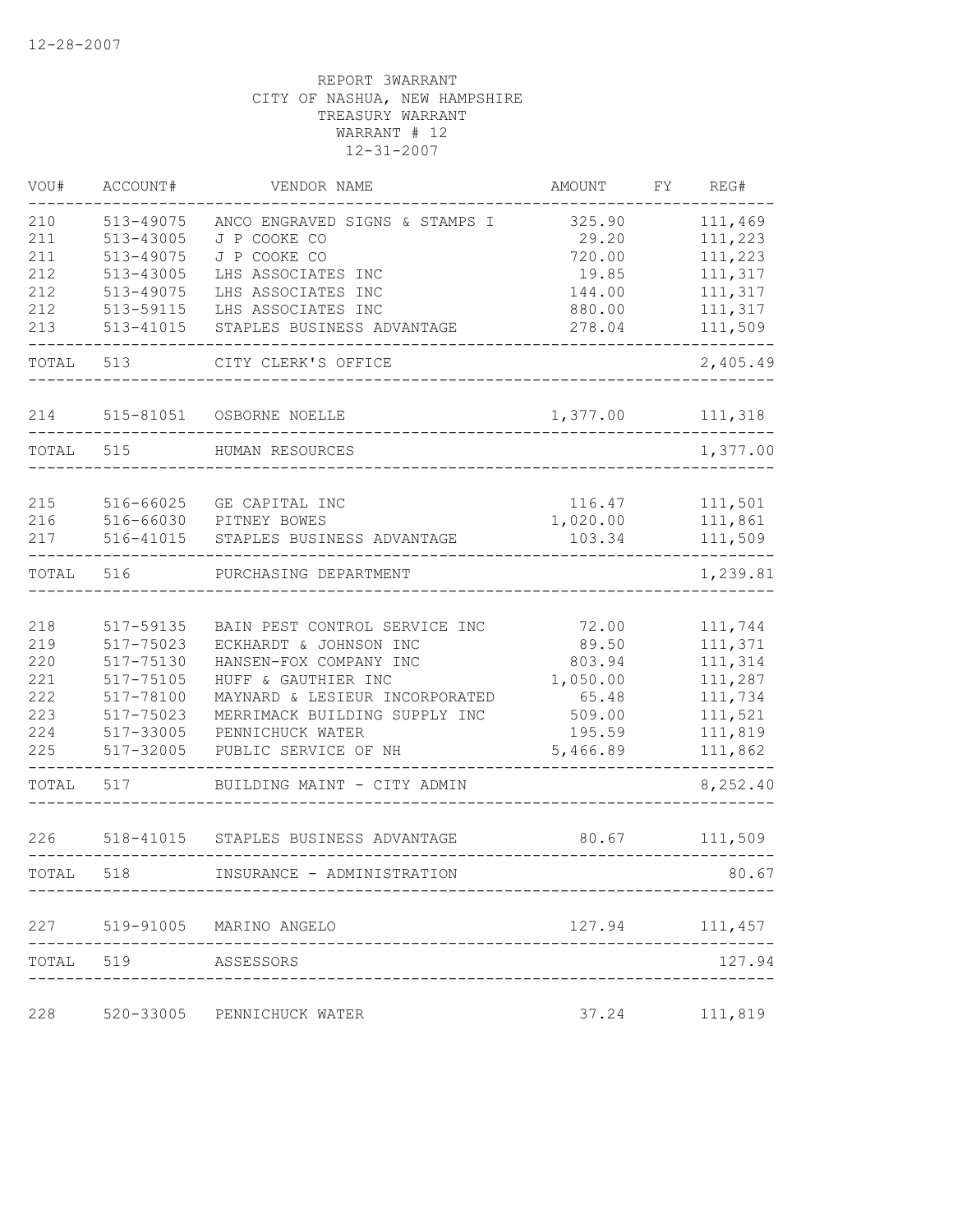|     | VOU# ACCOUNT#          | VENDOR NAME                                                     |                    | REG#                            |
|-----|------------------------|-----------------------------------------------------------------|--------------------|---------------------------------|
|     |                        | TOTAL 520 HUNT BUILDING                                         |                    | 37.24                           |
| 229 | 522-64040              | CDW GOVERNMENT INC                                              | 335.24             | 111,542                         |
| 230 | 522-74030              | COCCI COMPUTER SERVICES INC                                     |                    | 111,325                         |
| 231 | 522-74035              | KLOGIX                                                          | 196.25<br>5,560.00 |                                 |
| 232 | 522-31040              | MCMULLEN DAN                                                    |                    | 560.00 111,352<br>53.45 111,769 |
| 233 | 522-64045 NEWARK       |                                                                 | 19.42 111,436      |                                 |
|     |                        | 234 522-41015 STAPLES BUSINESS ADVANTAGE                        |                    | 71.84 111,509                   |
|     |                        | TOTAL 522 INFORMATION TECHNOLOGY<br>--------------------------- |                    | 6,236.20                        |
|     |                        | 235 524-64045 GOVCONNECTION INC                                 | 487.00 111,196     |                                 |
|     |                        | TOTAL 524 COMPUTERS - CITYWIDE                                  |                    | 487.00                          |
|     |                        |                                                                 |                    |                                 |
| 236 | 531-95000              | AMERICAN POLYGRAPH ASSOC                                        | 150.00 111,840     |                                 |
| 237 | 531-79030              | ASAP FIRE & SAFETY CORPORATION 222.00                           |                    | 111,284                         |
| 238 | 531-45005              | B & S LOCKSMITH INC                                             | 17.00              | 111,367                         |
| 239 | 531-59100              | <b>BAER ALEXANDRA</b>                                           | 26.50              | 111,339                         |
| 240 | $531 - 46040$          | BAILEY DAVID                                                    | 67.96              | 111,770                         |
| 241 | $531 - 46030$          | BEN'S UNIFORMS                                                  | 89.98              | 111,746                         |
| 241 | $531 - 46040$          | BEN'S UNIFORMS                                                  | 1,298.99           | 111,746                         |
| 242 | 531-78075              | BEST FORD/BEST CYCLE                                            | 2,414.88           | 111,208                         |
| 243 | 531-45220              | CARD TECH INC                                                   | 9.14               | 111,383                         |
| 244 | 531-78007              | CARPARTS OF NASHUA                                              | 33.16              | 111,207                         |
| 245 | 531-94005              | <b>CFPS</b>                                                     | 350.00             | 111,855                         |
| 246 | 531-75023              | CHICK BEAULIEU INC                                              | 850.00             | 111,576                         |
| 247 | 531-94010              | COLLINS NICHOLE                                                 | 385.50             | 111,771                         |
| 248 | 531-53045              | COMPLIANCE NETWORK OF NEW ENGL                                  | 120.00             | 111,381                         |
| 249 | 531-59100              | D & R TOWING INC                                                | 60.00              | 111,726                         |
| 250 | 531-94010              | DICKERSON RONALD                                                | 484.50             | 111,774                         |
| 251 | 531-42000              | F W WEBB COMPANY                                                | 7.87               | 111,259                         |
| 252 | 531-41015              | GRANITE STATE STAMPS INC                                        | 34.38              | 111,723                         |
| 253 | $531 - 46040$          | HEROES UNIFORM & SUPPLY CO                                      | 304.95             | 111,277                         |
| 254 | 531-64192              | HUDSON HEALTH & FITNESS                                         | 300.00             | 111,772                         |
| 255 | 531-34015              | KEYSPAN ENERGY DELIVERY                                         | 8,880.35           | 111,816                         |
| 256 | 531-45005              | LAW ENFORCEMENT TARGETS INC                                     | 347.11             | 111,382                         |
| 257 | 531-49025              | LEXIS NEXIS MATTHEW BENDER                                      | 136.40             | 111,848                         |
| 258 | 531-78100              | MAC MULKIN CHEVROLET INC                                        | 42.46              | 111,728                         |
| 259 | $531 - 46040$          | MACDONALD WAYNE                                                 | 293.49             | 111,773                         |
| 260 | 531-94005              | MACLEOD THOMAS M                                                | 43.65              | 111,775                         |
| 261 | 531-94005              | MOUSHEGIAN MICHAEL                                              | 388.00             | 111,776                         |
| 262 | 531-31040<br>531-94005 | NEXTEL COMMUNICATIONS                                           | 48.24              | 111,824                         |
| 263 |                        | NICHOLS PHILLIP                                                 | 66.00              | 111,777                         |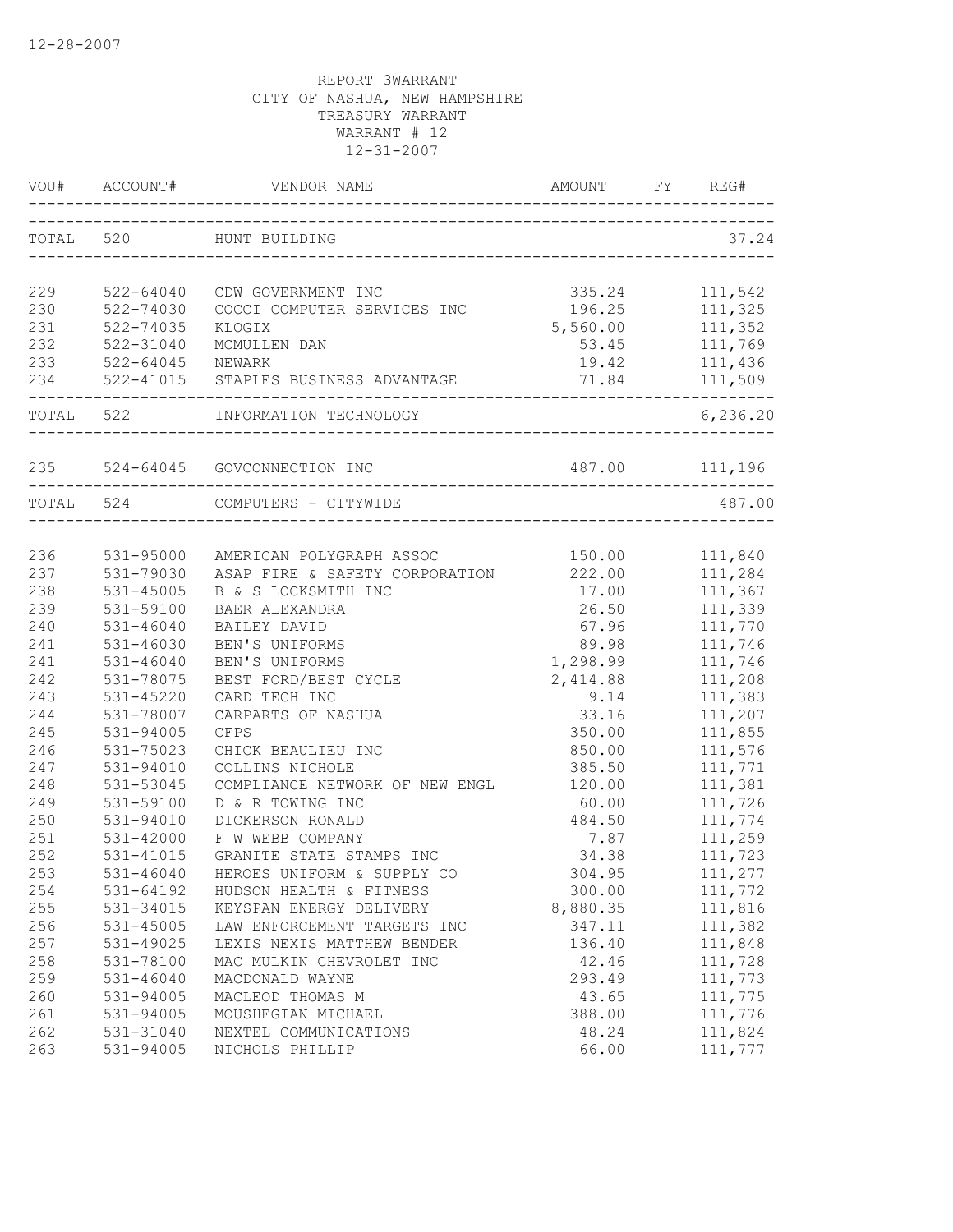| VOU# | ACCOUNT#          | VENDOR NAME                                    | AMOUNT   | FY | REG#       |
|------|-------------------|------------------------------------------------|----------|----|------------|
| 264  |                   | 531-78007 NORTHERN FOREIGN CAR PARTS INC 53.91 |          |    | 111,756    |
| 265  | 531-45005         | NORTHERN SAFETY CO INC                         | 331.72   |    | 111,240    |
| 266  | 531-31040         | PAETEC COMMUNICATIONS INC                      | 306.99   |    | 111,799    |
| 266  | 531-74040         | PAETEC COMMUNICATIONS INC                      | 617.24   |    | 111,799    |
| 267  | 531-45125         | PC MALL GOV INC                                | 370.74   |    | 111,556    |
| 268  | 531-33005         | PENNICHUCK WATER                               | 51.20    |    | 111,819    |
| 269  | 531-66030         | PITNEY BOWES                                   | 372.00   |    | 111,861    |
| 270  | 531-32035         | PUBLIC SERVICE OF NH                           | 117.52   |    | 111,862    |
| 271  | 531-95000         | RAD SYSTEMS                                    | 250.00   |    | 111,833    |
| 272  | $531 - 42000$     | REXEL CLS                                      | 118.13   |    | 111,655    |
| 273  | 531-34015         | SHATTUCK MALONE OIL CO                         | 1,083.56 |    | 111,793    |
| 274  | 531-44005         | SOURCE 4 INC                                   | 210.38   |    | 111,348    |
| 275  | 531-53005         | ST JOSEPH BUSINESS & HEALTH                    | 415.00   |    | 111,297    |
| 275  | 531-53045         | ST JOSEPH BUSINESS & HEALTH                    | 181.00   |    | 111,297    |
| 276  | 531-41005         | STAPLES BUSINESS ADVANTAGE                     | 275.12   |    | 111,509    |
| 276  | 531-41015         | STAPLES BUSINESS ADVANTAGE                     | 2,394.23 |    | 111,509    |
| 277  | 531-31035         | STATE OF NH                                    | 1,125.00 |    | 111,737    |
| 278  | 531-41015         | STATIONERS INC                                 | 130.63   |    | 111, 474   |
| 279  | 531-45005         | SUREFIRE LLC                                   | 332.74   |    | 111,342    |
| 280  | 531-41015         | TAB PRODUCTS CO                                | 455.20   |    | 111,258    |
| 281  | 531-42000         | THE DURKIN CO INC                              | 443.98   |    | 111,347    |
| 282  | 531-78007         | TOWERS MOTOR PARTS CORP                        | 149.45   |    | 111,485    |
| 283  | 531-95000         | TREASURER STATE OF NH                          | 150.00   |    | 111,797    |
| 284  | 531-31020         | VERIZON                                        | 380.12   |    | 111,811    |
| 285  | 531-31025 VERIZON |                                                | 145.94   |    | 111,838    |
| 286  | 531-41015         | WB MASON COMPANY INC                           | 502.98   |    | 111,225    |
|      |                   | -------------------------------                |          |    |            |
|      | TOTAL 531         | POLICE DEPARTMENT                              |          |    | 28, 437.29 |
| 287  |                   |                                                |          |    |            |
|      | 532-41015         | ANCO ENGRAVED SIGNS & STAMPS I 42.25           |          |    | 111,469    |
| 288  | 532-75023         | BUXTON CONCRETE LLC                            | 1,750.00 |    | 111,384    |
| 289  | 532-78100         | C & M DISTRIBUTING CO                          | 65.00    |    | 111,580    |
| 290  | 532-78100         | CAMPERS INN INC                                | 143.95   |    | 111,346    |
| 291  | 532-41015         | CDW GOVERNMENT INC                             | 189.99   |    | 111,542    |
| 292  | 532-78100         | DDA SERVICES INC                               | 416.63   |    | 111,506    |
| 293  | 532-75130         | EASTERN BORDER PLUMB/HEAT/MARK 6,085.00        |          |    | 111, 411   |
| 294  | 532-53065         | FARRAR TIMOTHY                                 | 70.00    |    | 111,408    |
| 295  | 532-64094         | FIRE TECH & SAFETY OF NEW ENGL                 | 116.55   |    | 111,492    |
| 296  | 532-78075         | GRANITE STATE GLASS                            | 210.00   |    | 111,272    |
| 297  | 532-78075         | GREENFIELD INDUSTRIES INC                      | 55.00    |    | 111,235    |
| 298  | 532-75023         | HOME DEPOT CREDIT SERVICES                     | 39.46    |    | 111,810    |
| 299  | 532-46030         | INDUSTRIAL PROTECTION SERVICES                 | 763.17   |    | 111,243    |
| 300  | 532-53025         | INTEGRATED ENGINEERED SYSTEMS                  | 599.50   | Τ. | 111,285    |
| 301  | 532-34015         | KEYSPAN ENERGY DELIVERY                        | 6,662.87 |    | 111,816    |
| 302  | 532-78065         | MAYNARD & LESIEUR INCORPORATED                 | 786.10   |    | 111,734    |
| 303  | 532-47010         | MOORE MEDICAL CORP                             | 14.00    |    | 111,464    |
| 304  | 532-95005         | NEW HAMPSHIRE BUILDING OFFICIA                 | 40.00    |    | 111,876    |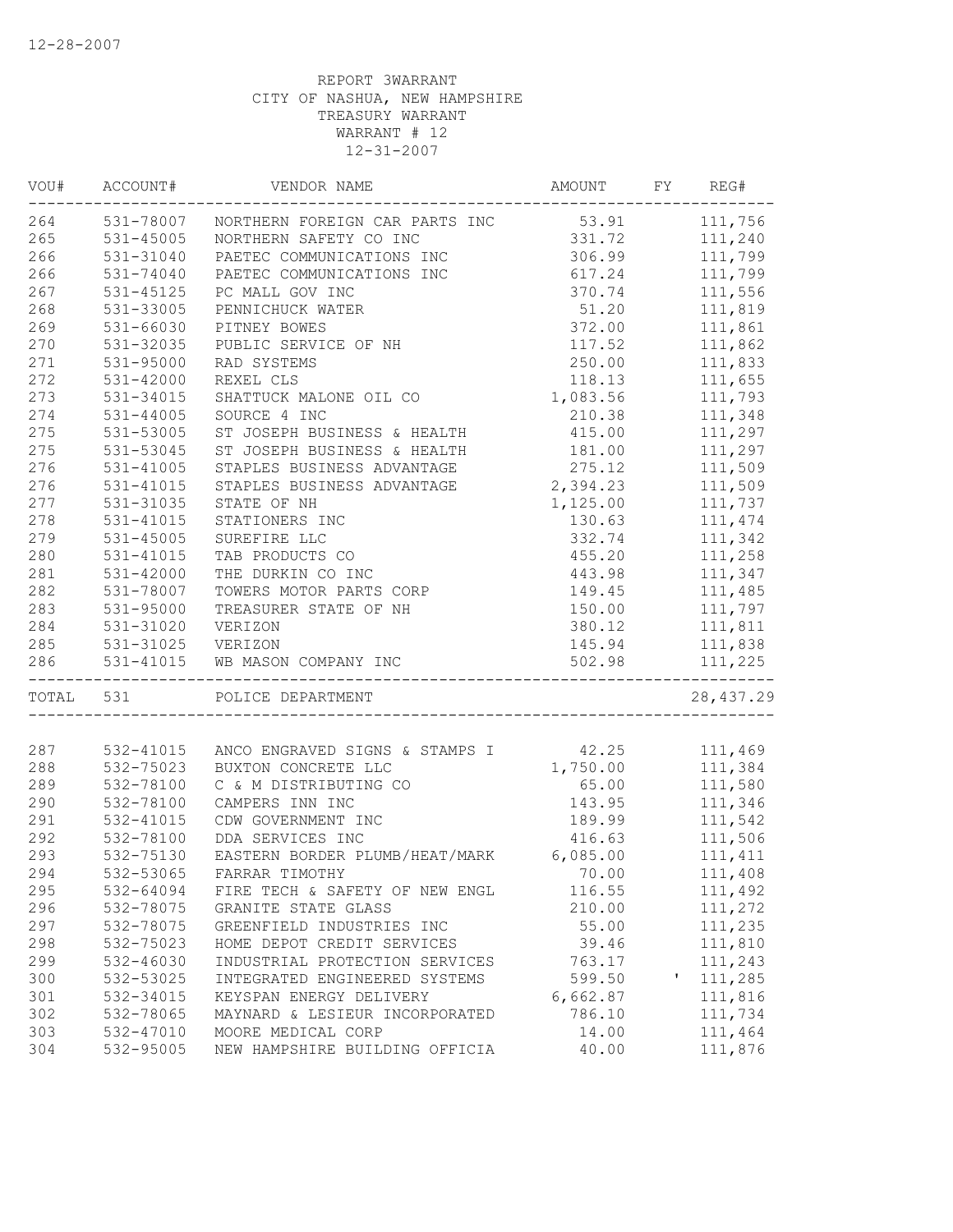| VOU#  | ACCOUNT#  | VENDOR NAME                                       | <b>AMOUNT</b> | FY | REG#           |
|-------|-----------|---------------------------------------------------|---------------|----|----------------|
| 305   | 532-31040 | PAETEC COMMUNICATIONS INC                         | 24.28         |    | 111,799        |
| 306   | 532-33005 | PENNICHUCK WATER                                  | 219.48        |    | 111,819        |
| 307   | 532-32005 | PUBLIC SERVICE OF NH                              | 3,446.28      |    | 111,862        |
| 308   | 532-79045 | RADIO SHACK                                       | 10.99         |    | 111,800        |
| 309   | 532-78007 | SANEL AUTO PARTS CO                               | 148.74        |    | 111,326        |
| 309   | 532-78100 | SANEL AUTO PARTS CO                               | 14.82         |    | 111,326        |
| 310   | 532-34005 | SHATTUCK MALONE OIL CO                            | 31.49         |    | 111,793        |
| 311   | 532-41005 | STAPLES BUSINESS ADVANTAGE                        | 68.59         |    | 111,509        |
| 311   | 532-41015 | STAPLES BUSINESS ADVANTAGE                        | 397.87        |    | 111,509        |
| 312   | 532-31040 | VERIZON WIRELESS                                  | 34.70         |    | 111,849        |
| 313   | 532-75130 | VIKING CONTROLS INC                               | 300.00        |    | 111,529        |
| 314   | 532-94010 | WHOLEY MARK                                       | 337.50        |    | 111,263        |
| 315   | 532-78020 | YANKEE TRUCKS                                     | 142.99        |    | 111,219        |
| 315   | 532-78080 | YANKEE TRUCKS                                     | 46.80         |    | 111,219        |
| TOTAL | 532       | FIRE DEPARTMENT                                   |               |    | 23, 274.00     |
| 316   |           | 534-64297 MGD CARPENTRY&REMODELING/MAX D 2,400.00 |               |    | 111,438        |
| 317   | 534-32020 | PUBLIC SERVICE OF NH                              | 267.78        |    | 111,862        |
| TOTAL | 534       | STREET LIGHTING                                   |               |    | 2,667.78       |
| 318   | 536-49075 | BATTERIES PLUS 400                                | 176.60        |    | 111,503        |
| 319   | 536-64255 | MOTOROLA                                          | 466.44        |    | 111,268        |
| 320   | 536-43005 | UNITED PARCEL SERVICE                             | 45.00         |    | 111,878        |
| TOTAL | 536       | CITYWIDE COMMUNICATIONS                           |               |    | 688.04         |
| 321   | 541-32005 | PUBLIC SERVICE OF NH                              | 954.68        |    | 111,862        |
| 322   | 541-34005 | SHATTUCK MALONE OIL CO                            | 1,688.94      |    | 111,793        |
| TOTAL | 541       | COMMUNITY SERVICES DIVISION                       |               |    | 2,643.62       |
| 323   |           | 542-41015 STAPLES BUSINESS ADVANTAGE              | 88.95         |    | 111,509        |
|       |           | TOTAL 542 COMMUNITY HEALTH                        |               |    | 88.95          |
|       |           | 324 544-91005 MACK ROBERT                         |               |    | 108.56 111,257 |
|       |           | TOTAL 544 WELFARE ADMINISTRATION                  |               |    | 108.56         |
|       |           |                                                   |               |    |                |
| 325   |           | 545-97020 188 CONCORD ST LLC DBA LILLIAN 266.00   |               |    | 111,443        |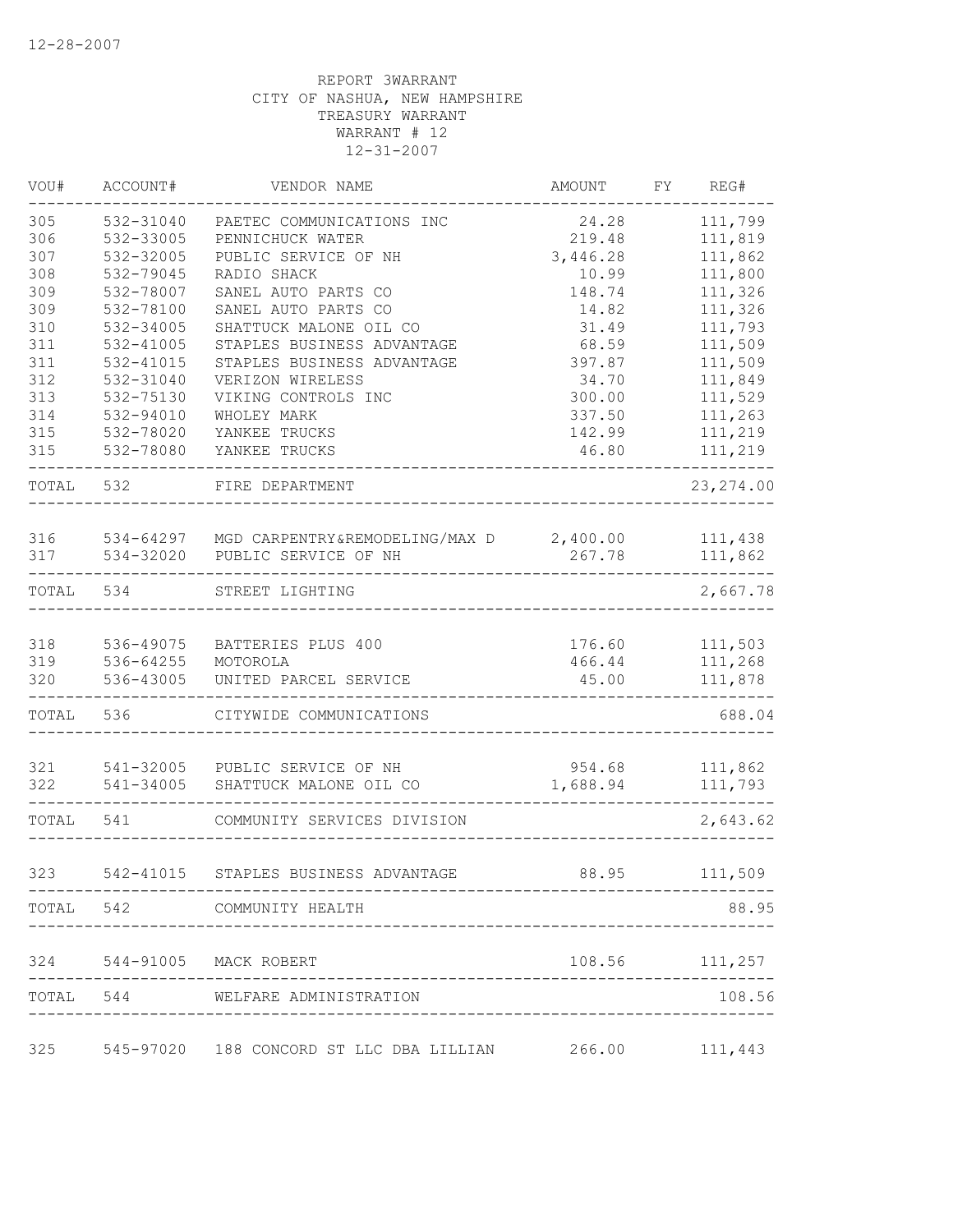| WOU# | ACCOUNT#               | VENDOR NAME                              | AMOUNT   | FY | REG#    |
|------|------------------------|------------------------------------------|----------|----|---------|
|      |                        | 326 545-97020 23-25 TEMPLE ST REALTY LLC | 310.07   |    | 111,463 |
| 327  |                        | 545-97020 35-37 CROWN ST REALTY LLC      | 140.00   |    | 111,444 |
| 328  | 545-97020              | AMHERST PARK APARTMENTS LLC              | 205.00   |    | 111,311 |
| 329  | 545-97020              | ARLINGTON ARMS LLC                       | 632.42   |    | 111,484 |
| 330  | 545-97020              | BC-AD PROPERTIES                         | 331.91   |    | 111,324 |
| 331  | 545-97020              | BEAULIEU FRANCIS                         | 606.08   |    | 111,283 |
| 332  | 545-97020              | BISHOP REAL ESTATE MGMT INC              | 797.06   |    | 111,306 |
| 333  | 545-97020              | <b>BOUCHER ANDRE</b>                     | 437.50   |    | 111,781 |
| 334  | 545-97020              | BROOK VILLAGE NORTH ASSOCIATES           | 1,148.56 |    | 111,350 |
| 335  | 545-97020              | CARMINATI WALDIR                         | 341.46   |    | 111,456 |
| 336  | 545-97020              | CENTRAL REALTY                           | 1,000.00 |    | 111,340 |
| 337  | 545-97015              | CHARRON MEDICAL SERVICES                 | 38.95    |    | 111,201 |
| 338  | 545-97015              | DEMOULAS SUPERMARKETS INC                | 3,497.69 |    | 111,795 |
| 339  | 545-97020              | DOBENS SUSAN                             | 276.02   |    | 111,261 |
| 340  | 545-97020              | DUTTON DAVID                             | 550.00   |    | 111,779 |
| 341  | 545-97020              | DUTTON STEPHEN C                         | 325.00   |    | 111,478 |
| 342  | 545-97020              | FISCHER MARJORIE                         | 719.65   |    | 111,335 |
| 343  | 545-97020              | FLOOD TOD                                | 466.38   |    | 111,454 |
| 344  | 545-97020              | GAUTHIER REALTY/CONNIE GAUTHIE           | 597.42   |    | 111,505 |
| 345  | 545-97020              | GAUVIN GARY                              | 350.00   |    | 111,372 |
| 346  | 545-97020              | KARAWSKI KATHY                           | 504.99   |    | 111,329 |
| 347  | 545-97015              | KEYSPAN ENERGY DELIVERY                  | 176.70   |    | 111,869 |
| 348  | 545-97020              | LAVOIE DAVID                             | 318.82   |    | 111,468 |
| 349  | 545-97020              | LAVOIE LEO M                             | 574.25   |    | 111,481 |
| 350  | 545-97020              | LIGHT PARTNERS                           | 711.74   |    | 111,442 |
| 351  | 545-97020              | LSB ASSOCIATES I LTD PRC                 | 896.70   |    | 111,255 |
| 352  |                        |                                          | 345.00   |    | 111,373 |
| 353  | 545-97020<br>545-97020 | LTA INVESTMENTS LLC                      |          |    |         |
|      |                        | LUFBURROW BLAKE                          | 604.78   |    | 111,448 |
| 354  | 545-97020              | MELE STEPHANIE                           | 821.00   |    | 111,451 |
| 355  | 545-97020              | MICHAUD CARL                             | 439.51   |    | 111,276 |
| 356  | 545-97020              | NASHUA HOUSING AUTHORITY                 | 953.00   |    | 111,488 |
| 357  | 545-97020              | NEUBERT DEAN                             | 797.06   |    | 111,447 |
| 358  | 545-97020              | OH ASH STREET HOLDINGS LLC               | 712.96   |    | 111,445 |
| 359  | 545-97020              | PAQUIN EDWARD                            | 141.52   |    | 111,206 |
| 360  | 545-97020              | PARENT FRANCOIS                          | 427.38   |    | 111,453 |
| 361  | 545-97015              | PENNICHUCK WATER WORKS INC               | 147.09   |    | 111,814 |
| 362  | 545-97020              | PSALEDAKIS WILLIAM                       | 398.53   |    | 111,221 |
| 363  |                        | 545-97015 PUBLIC SERVICE CO OF NH        | 192.01   |    | 111,868 |
| 364  | 545-97020              | RAWDING NEIL                             | 797.06   |    | 111,374 |
| 365  | 545-97020              | RIVERVIEW GARDEN CO LLC                  | 533.78   |    | 111,232 |
| 366  | 545-97020              | RODRIGUEZ DANIEL                         | 700.00   |    | 111,452 |
| 367  | 545-97020              | ROYAL CREST ESTATES                      | 1,594.12 |    | 111,256 |
| 368  | 545-97020              | RYAN ANDREW                              | 839.95   |    | 111,449 |
| 369  | 545-97020              | SNOWFLAKE REALTY                         | 797.06   |    | 111,199 |
| 370  | 545-97020              | SPILLER LAURENCE D                       | 420.00   |    | 111,202 |
| 371  | 545-97020              | STELLOS JAMES                            | 600.00   |    | 111,450 |
| 372  | 545-97020              | THOMPSON JOHN                            | 357.15   |    | 111,289 |
| 373  | 545-97020              | TWIN PEAKS REALTY LLC                    | 500.00   |    | 111,455 |
|      |                        |                                          |          |    |         |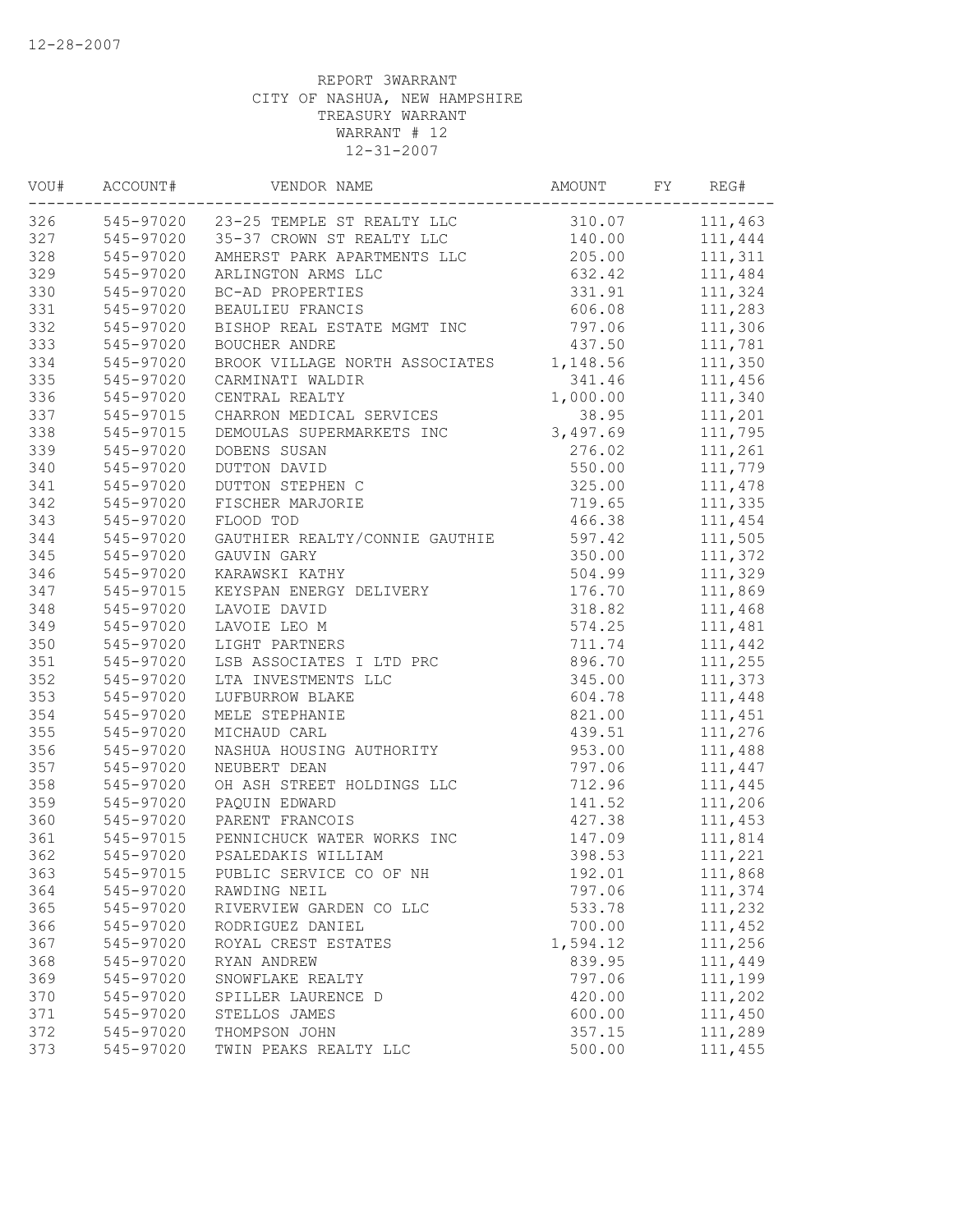| VOU#      | ACCOUNT#      | VENDOR NAME                                                | AMOUNT       | FY | REG#           |
|-----------|---------------|------------------------------------------------------------|--------------|----|----------------|
| 374       | 545-97020     | URQUHART TRUST                                             |              |    | 625.00 111,780 |
| 375       | 545-97020     | WALKER JAMES B                                             | 500.00       |    | 111,195        |
| 376       | 545-97015     | WINGATE'S PHARMACY INC                                     | 7,418.88     |    | 111,796        |
| 377       | 545-97020     | YOUNG E RICHARD                                            | 489.00       |    | 111,778        |
| 378       | 545-97020     | ZHAO CHANG<br>-----------------------------------          | 550.00       |    | 111,246        |
|           | TOTAL 545     | WELFARE COSTS                                              |              |    | 38, 922. 21    |
| 379       |               | 551-31040 PAETEC COMMUNICATIONS INC                        | 2.18 111,799 |    |                |
| 380       |               | 551-41015 STAPLES BUSINESS ADVANTAGE                       |              |    | 194.69 111,509 |
| 381       |               | 551-41015 TRAVELING TREASURES LLC                          |              |    | 180.00 111,437 |
|           |               |                                                            |              |    |                |
| TOTAL 551 |               | PUBLIC WORKS DIV & ENGINEERING                             |              |    | 376.87         |
| 382       | 552-45196     | AG LANDSCAPING SERVICES                                    | 815.65       |    | 111,226        |
| 383       | 552-75022     | B & S LOCKSMITH INC                                        | 8.40         |    | 111,367        |
| 383       | 552-78100     | B & S LOCKSMITH INC                                        | 81.65        |    | 111,367        |
| 384       | 552-78007     | CARPARTS OF NASHUA                                         | 265.14       |    | 111,207        |
| 385       | 552-48015     | DENNIS K BURKE INC                                         | 1,841.65     |    | 111,879        |
| 386       | 552-78100     | DONOVAN EQUIPMENT CO INC                                   | 1,379.72     |    | 111,227        |
| 387       | 552-78007     | <b>DUNN BATTERY</b>                                        | 260.85       |    | 111,273        |
| 388       | 552-75022     | F W WEBB COMPANY                                           | 91.93        |    | 111,259        |
| 389       | $552 - 46045$ | FAULKNER ERICK                                             | 82.00        |    | 111,295        |
| 390       | 552-75021     |                                                            | 67.72        |    | 111,810        |
| 390       | 552-75022     | HOME DEPOT CREDIT SERVICES<br>HOME DEPOT CREDIT SERVICES   | 404.60       |    | 111,810        |
| 391       | 552-34015     | KEYSPAN ENERGY DELIVERY                                    | 2,111.67     |    |                |
|           |               |                                                            |              |    | 111,816        |
| 392       | 552-78100     | LIBERTY INTN'L TRUCKS OF NH LL                             | 79.07        |    | 111,732        |
| 393       | 552-75021     | MANCHESTER HOSE & COUPLING INC                             | 126.30       |    | 111,233        |
| 394       | 552-78007     | NAPA AUTO PARTS                                            | 186.32       |    | 111,482        |
| 395       | 552-75021     | NASHUA FARMERS EXCHANGE INC                                | 325.00       |    | 111,745        |
| 396       | 552-31040     | PAETEC COMMUNICATIONS INC                                  | 20.68        |    | 111,799        |
| 397       | 552-33005     | PENNICHUCK WATER                                           | 225.81       |    | 111,819        |
| 398       | 552-32005     | PUBLIC SERVICE OF NH                                       | 2,778.55     |    | 111,862        |
| 399       | 552-78007     | SANEL AUTO PARTS CO                                        | 335.73       |    | 111,326        |
| 400       | 552-75021     | TOM IRWIN INCORPORATED                                     | 2,669.60     |    | 111,749        |
| 401       | $552 - 46045$ | UNIFIRST CORPORATION<br>---------------------------------- | 49.90        |    | 111,497        |
|           |               | TOTAL 552 PARKS AND RECREATION<br>----------------------   |              |    | 14,207.94      |
|           |               |                                                            |              |    |                |
| 402       | 553-75023     | A-BEST ABATEMENT INC                                       | 600.00       |    | 111,441        |
| 403       | 553-78100     | AUTO ELECTRIC WAREHOUSE INC                                | 195.00       |    | 111,186        |
| 404       | 553-42010     | BANNER SYSTEMS OF MASSACHUSETT                             | 36.16        |    | 111,722        |
| 405       | 553-59160     | BENTLEY MANAGEMENT GROUP INC                               | 2,719.50     |    | 111,854        |
| 406       | 553-78100     | BEST FORD/BEST CYCLE                                       | 31.10        |    | 111,208        |
| 407       | 553-45175     | BOT-L-GAS INCORPORATED                                     | 102.00       |    | 111,736        |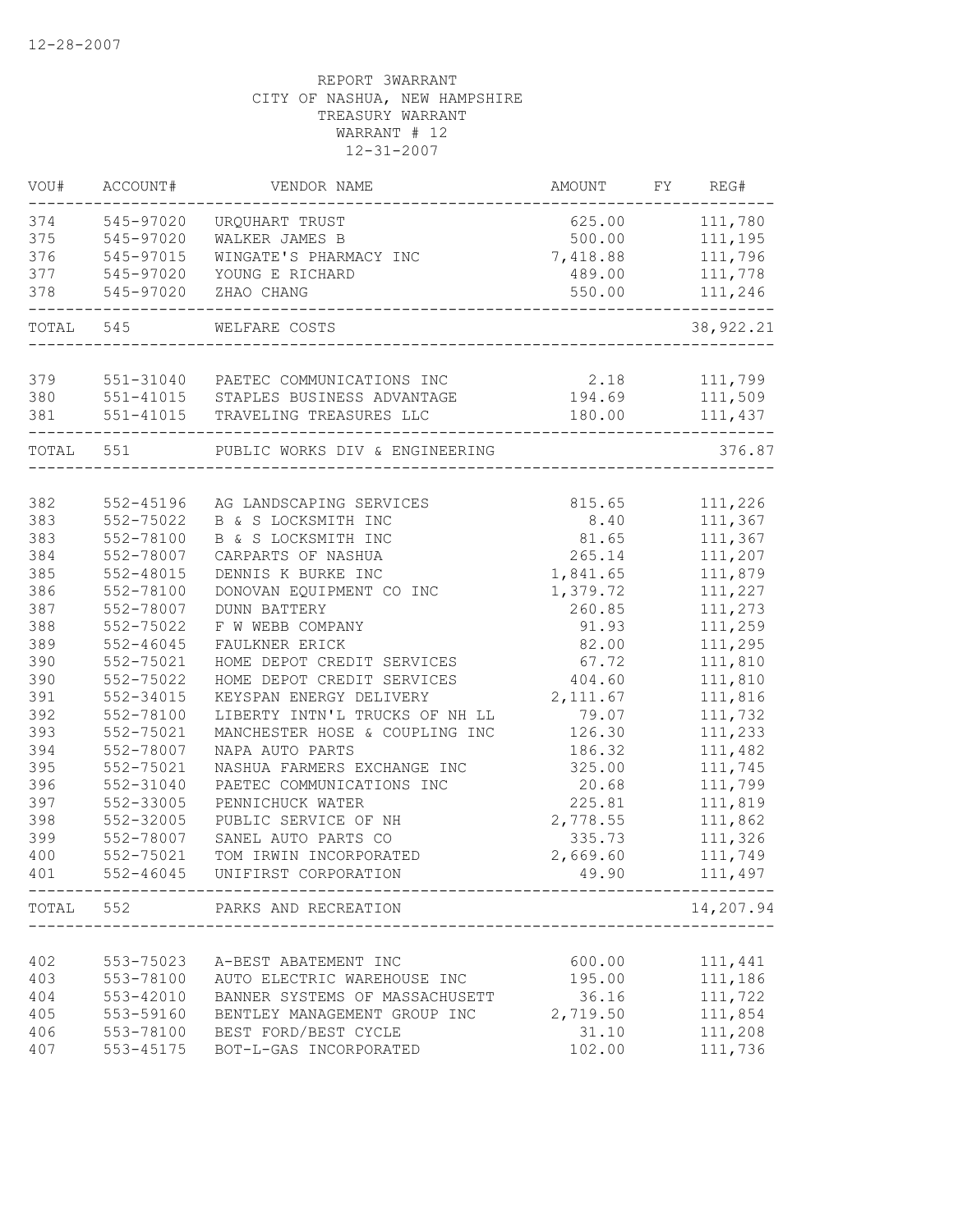| VOU# | ACCOUNT#  | VENDOR NAME                    | AMOUNT     | FY | REG#    |
|------|-----------|--------------------------------|------------|----|---------|
| 408  |           | 553-45015 BROX INDUSTRIES INC  | 46.00      |    | 111,231 |
| 409  | 553-59160 | CADY PATRICK T                 | 3,863.59   |    | 111,851 |
| 410  | 553-78100 | CASEY & DUPUIS EQUIPMENT CORP  | 89.22      |    | 111,494 |
| 411  | 553-78100 | CASEY EQUIPMENT & RENTAL CORP  | 234.56     |    | 111,489 |
| 412  | 553-49075 | CHEMSEARCH                     | 694.09     |    | 111,305 |
| 413  | 553-59160 | CORCORAN WILLIAM J             | 2,126.63   |    | 111,837 |
| 414  | 553-45060 | CORRIVEAU ROUTHIER INC         | 59.96      |    | 111,725 |
| 415  | 553-59160 | CRISP CONTRACTING LLC          | 270.00     |    | 111,829 |
| 416  | 553-59160 | DEAN THOMAS                    | 3,803.11   |    | 111,832 |
| 417  | 553-48015 | DENNIS K BURKE INC             | 11,699.91  |    | 111,879 |
| 418  | 553-78100 | DONOVAN EQUIPMENT CO INC       | 1,565.84   |    | 111,227 |
| 419  | 553-59160 | DUBOIS BEN                     | 1,254.11   |    | 111,847 |
| 420  | 553-78100 | DYAR SALES & MACHINERY COMPANY | 2,474.80   |    | 111,731 |
| 421  | 553-59160 | DZIEGIEL JOEL                  | 1,844.05   |    | 111,850 |
| 422  | 553-45260 | EASTERN MINERALS INC           | 30,794.90  |    | 111,500 |
| 423  | 553-75130 | G H PHILBRICK SONS INC         | 7,050.50   |    | 111,341 |
| 424  | 553-78100 | GMS HYDRAULICS INC             | 229.55     |    | 111,750 |
| 425  | 553-69025 | GRAINGER                       | 21.24      |    | 111,248 |
| 426  | 553-59160 | HILLSBOROUGH PROPERTIES        | 1,938.71   |    | 111,839 |
| 427  | 553-75023 | HOME DEPOT CREDIT SERVICES     | 15.88      |    | 111,810 |
| 428  | 553-78100 | HOWARD P FAIRFIELD INC         | 8,091.45   |    | 111,646 |
| 429  | 553-59160 | KD WELDING & FABRICATING/KENT  | 2,182.41   |    | 111,830 |
| 430  | 553-59160 | KERRY'S POOL & SPA             | 2,313.85   |    | 111,831 |
| 431  | 553-34015 | KEYSPAN ENERGY DELIVERY        | 8,141.83   |    | 111,816 |
| 432  | 553-59160 | LEVEILLE ROGER JR              | 2,216.41   |    | 111,825 |
| 433  | 553-49075 | LIBERTY INTN'L TRUCKS OF NH LL | 19.26      |    | 111,732 |
| 433  | 553-78100 | LIBERTY INTN'L TRUCKS OF NH LL | 1,584.52   |    | 111,732 |
| 434  | 553-78100 | MANCHESTER HOSE & COUPLING INC | 79.20      |    | 111,233 |
| 435  | 553-59160 | MARINO JOHN                    | 2,365.99   |    | 111,827 |
| 436  | 553-59160 | MARINO JOHN III                | 2,063.39   |    | 111,821 |
| 437  | 553-59160 | MARINO MICHAEL                 | 1,237.50   |    | 111,844 |
| 438  | 553-78100 | MAYNARD & LESIEUR INCORPORATED | 554.80     |    | 111,734 |
| 439  | 553-45260 | MORTON SALT                    | 21, 258.43 |    | 111,321 |
| 440  | 553-49075 | NAPA AUTO PARTS                | 113.83     |    | 111,482 |
| 440  | 553-69025 | NAPA AUTO PARTS                | 169.86     |    | 111,482 |
| 440  | 553-78100 | NAPA AUTO PARTS                | 1,588.90   |    | 111,482 |
| 441  | 553-31040 | PAETEC COMMUNICATIONS INC      | 19.00      |    | 111,799 |
| 442  | 553-45265 | PIKE INDUSTRIES INC            | 5,637.73   |    | 111,476 |
| 443  | 553-98021 | POLLOCK SCOTT                  | 420.00     |    | 111,281 |
| 444  | 553-59160 | PWM CONTRACTING LLC            | 3,384.00   |    | 111,846 |
| 445  | 553-59100 | RMJ CORP                       | 550.63     |    | 111,294 |
| 446  | 553-49075 | RO-BRAND PRODUCTS INC          | 34.88      |    | 111,490 |
| 446  | 553-69025 | RO-BRAND PRODUCTS INC          | 625.28     |    | 111,490 |
| 447  | 553-59160 | RWC/ ROBERT CHAMPAGNE          | 2,389.94   |    | 111,823 |
| 448  | 553-59160 | SAMYN RUDY DESIGN & REMODEL LL | 1,398.84   |    | 111,828 |
| 449  | 553-49075 | SANEL AUTO PARTS CO            | 40.20      |    | 111,326 |
| 449  | 553-49075 | SANEL AUTO PARTS CO            | 37.03      |    | 111,327 |
| 449  | 553-69025 | SANEL AUTO PARTS CO            | 39.14      |    | 111,326 |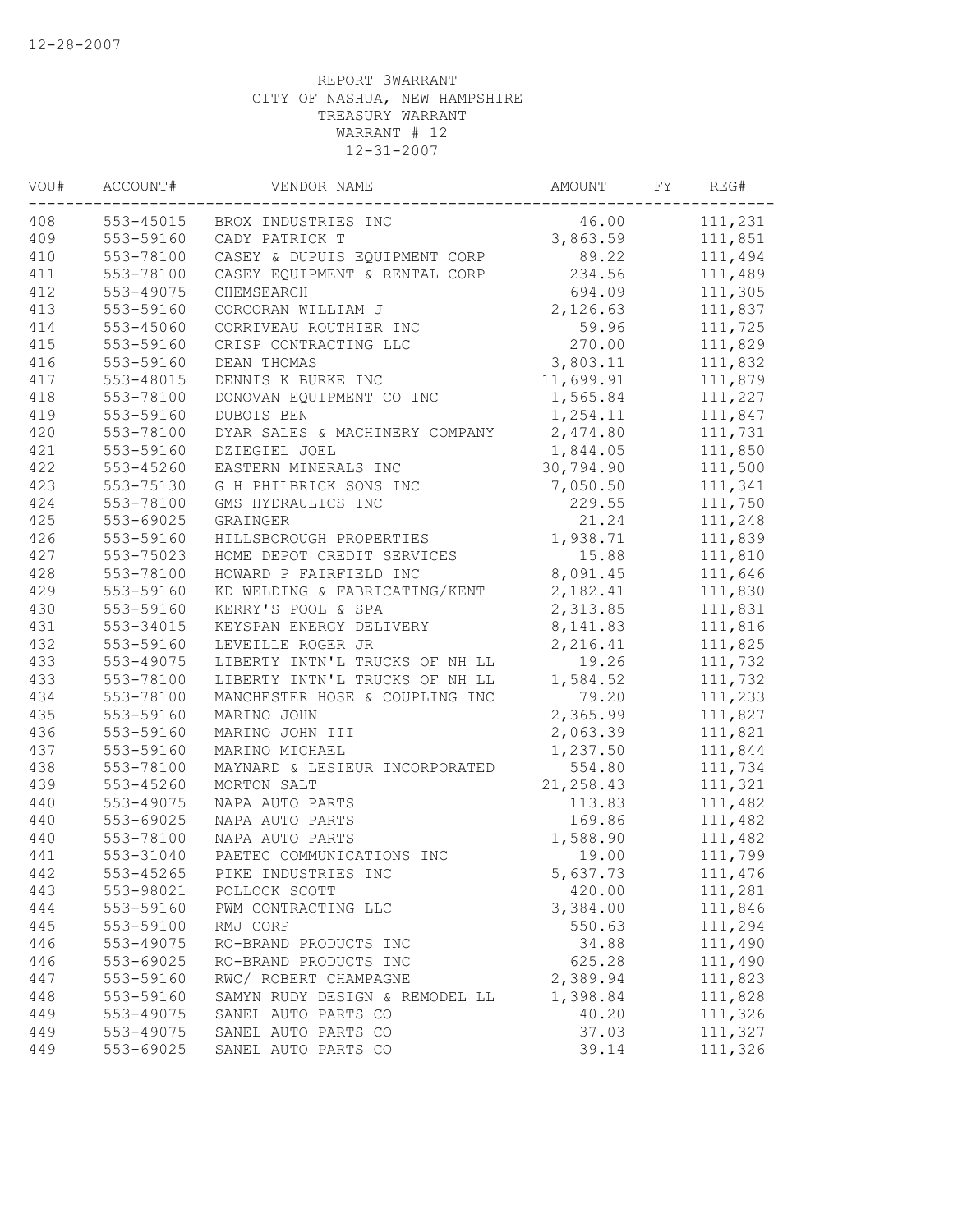| VOU#  | ACCOUNT#  | VENDOR NAME                    | AMOUNT   | FY<br>REG# |
|-------|-----------|--------------------------------|----------|------------|
| 449   | 553-78100 | SANEL AUTO PARTS CO            | 868.11   | 111,326    |
| 449   | 553-78100 | SANEL AUTO PARTS CO            | 1,033.88 | 111,327    |
| 450   | 553-59160 | SAYCO TREE & LANDSCAPING INC   | 2,103.14 | 111,836    |
| 451   | 553-59160 | SERPA JOE                      | 1,810.56 | 111,826    |
| 452   | 553-69025 | SNAP ON TOOLS                  | 16.45    | 111,230    |
| 453   | 553-59160 | SPINNEY'S LAWN CARE/EVA SPINNE | 2,093.99 | 111,822    |
| 454   | 553-78100 | SUBURBAN AUTO & TRUCK PARTS IN | 40.00    | 111,738    |
| 455   | 553-59160 | TAYLOR BRIAN                   | 1,029.67 | 111,853    |
| 456   | 553-46045 | UNIFIRST CORPORATION           | 980.00   | 111,497    |
| 457   | 553-75100 | UNLIMITED DOOR SERVICE/STEVEN  | 417.00   | 111,747    |
| 458   | 553-59160 | WAYE JASON                     | 1,898.41 | 111,845    |
| TOTAL | 553       | STREET DEPARTMENT              |          | 154,609.92 |
|       |           |                                |          |            |
| 459   | 555-49075 | BATTERIES PLUS 400             | 29.99    | 111,503    |
| 460   | 555-59105 | CORBETT CLEANING CO/STEPHEN CO | 320.00   | 111,334    |
| 461   | 555-78140 | CUES INC                       | 1,256.19 | 111, 477   |
| 462   | 555-45288 | M & M ELECTRICAL SUPPLY CO INC | 5.88     | 111,724    |
| 463   | 555-95005 | NEW HAMPSHIRE CHAPTER ITE      | 20.00    | 111,835    |
| 464   | 555-31040 | PAETEC COMMUNICATIONS INC      | 18.99    | 111,799    |
| 465   | 555-45285 | PERMA-LINE CORP OF NEW ENGLAND | 65.90    | 111,217    |
| 466   | 555-32025 | PUBLIC SERVICE OF NH           | 192.58   | 111,862    |
| 466   | 555-32025 | PUBLIC SERVICE OF NH           | 1,283.63 | 111,863    |
| TOTAL | 555       | TRAFFIC DEPARTMENT             |          | 3,193.16   |
|       |           |                                |          |            |
| 467   | 557-49075 | CREATIVE SIGNS LLC             | 520.00   | 111,467    |
| 468   | 557-64035 | MUNICIPAL SUPPLY SALES CO      | 783.15   | 111,410    |
| 469   | 557-31040 | PAETEC COMMUNICATIONS INC      | 2.85     | 111,799    |
| 470   | 557-32005 | PUBLIC SERVICE OF NH           | 3,369.12 | 111,863    |
| 471   | 557-59160 | TDD EARTH TECHNOLOGIES         | 8,895.11 | 111,856    |
| 472   | 557-75023 | W E AUBUCHON COMPANY INC       | 714.24   | 111,212    |
| TOTAL | 557       | PARKING LOTS                   |          | 14,284.47  |
| 473   | 561-74085 | HOWARD P FAIRFIELD INC         | 238.76   | 111,646    |
| TOTAL | 561       | EDGEWOOD CEMETERY              |          | 238.76     |
|       |           |                                |          |            |
| 474   | 563-34005 | MCLAUGHLIN OIL COMPANY         | 457.22   | 111,266    |
| 475   | 563-31040 | PAETEC COMMUNICATIONS INC      | 7.39     | 111,799    |
| 476   | 563-32005 | PUBLIC SERVICE OF NH           | 242.09   | 111,863    |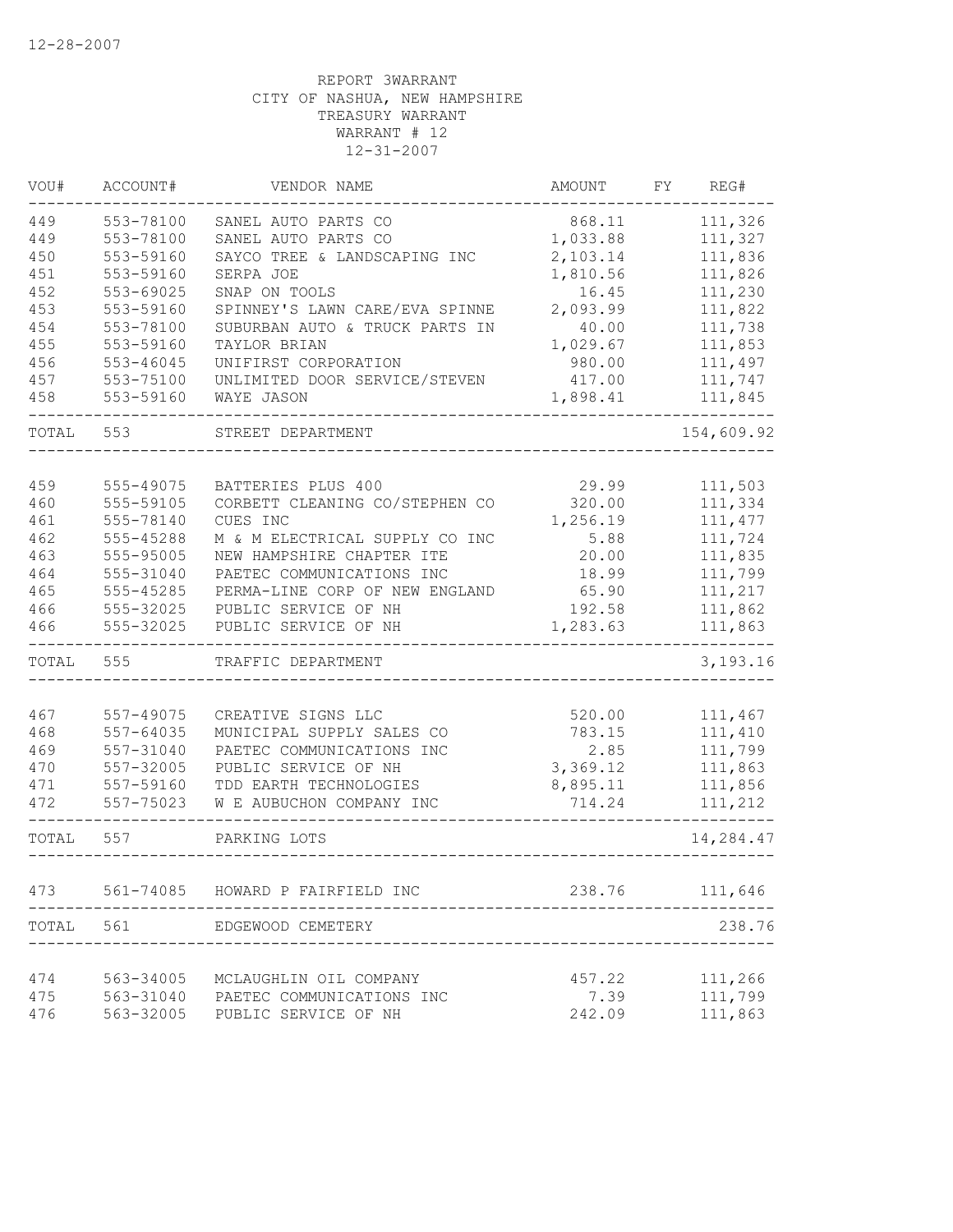|            | VOU# ACCOUNT#              |                                                 | AMOUNT FY REG#  |                    |
|------------|----------------------------|-------------------------------------------------|-----------------|--------------------|
|            | TOTAL 563                  | WOODLAWN CEMETERY                               |                 | 706.70             |
|            |                            | 477 571-95005 AMERICAN PLANNING ASSOCIATION     | 400.00          | 111,806            |
|            |                            | 478 571-95005 SOCIETY FOR DESIGN ADMINISTRAT    | 225.00          | 111,860            |
|            |                            | 571-41015 STAPLES BUSINESS ADVANTAGE            | 105.79          | 111,509            |
|            |                            | TOTAL 571 COMMUNITY DEVELOPMENT                 |                 | 730.79             |
|            |                            |                                                 |                 |                    |
| 480        |                            | 572-95005 AMERICAN PLANNING ASSOC               |                 | 180.00 111,880     |
| 481        |                            | 572-91005 HOUSTON ROGER                         |                 | 178.48 111,459     |
| 482        |                            | 572-91005 YEOMANS MIKE                          |                 | 134.83 111,462     |
|            | TOTAL 572                  | PLANNING DEPARTMENT                             |                 | 493.31             |
|            |                            |                                                 |                 |                    |
| 483        | 575-45050                  | AMAZON                                          |                 | 409.18 111,874     |
| 484        | 575-45050                  | AMAZON CREDIT PLAN                              | 74.82           | 111,794            |
| 485        | 575-45050                  | BAKER & TAYLOR                                  | 516.56          | 111,254            |
| 486        | 575-45315                  | BAKER & TAYLOR ENTERTAINMENT                    | 67.89           | 111,249            |
| 487        | 575-45050                  | CQ PRESS                                        | 485.00          | 111,867            |
| 488        | $575 - 45050$              | CRONER PUBLICATIONS                             | 129.95          | 111,865            |
| 489        | 575-45220                  | DEMCO INC                                       | 118.02          | 111,252            |
| 490        | 575-45050                  | GALE                                            | 49.43           | 111,486            |
| 491        | 575-75160                  | HARRY W WELLS & SON INC                         | 82.00           | 111,584            |
| 492        | 575-59100                  | HICKOFF STEVE                                   | 200.00          | 111,784            |
| 493        | 575-74085                  | HSM ELECTRONIC PROTECTION SERV                  | 143.58          | 111,871            |
| 494        | 575-45050                  | INSTRUCTIONAL VIDEO                             | 170.50          | 111,313            |
| 495        | 575-45315                  | MAIN DUNSTABLE VIDEO                            | 86.67           | 111,872            |
| 496        | 575-45050                  | MC HENRY COUNTY COLLEGE                         | 198.00          | 111,875            |
| 497        | 575-43005                  | NASHUA PUBLIC LIBRARY                           | 6.91            | 111,783            |
| 497<br>497 | 575-45085                  | NASHUA PUBLIC LIBRARY                           | 10.00           | 111,783<br>111,783 |
|            | 575-45090                  | NASHUA PUBLIC LIBRARY                           | 23.43           | 111,783            |
| 497<br>497 | 575-45150<br>575-45220     | NASHUA PUBLIC LIBRARY<br>NASHUA PUBLIC LIBRARY  | 16.43<br>54.00  | 111,783            |
| 497        | 575-78100                  | NASHUA PUBLIC LIBRARY                           | 110.00          | 111,783            |
|            |                            |                                                 |                 |                    |
| 497<br>498 | 575-91005<br>575-95005     | NASHUA PUBLIC LIBRARY                           | 7.03<br>140.00  | 111,783            |
|            |                            | NHLA                                            |                 | 111,834            |
| 499        | 575-59100<br>575-31040     | NORTON JIM                                      | 150.00<br>10.34 | 111,782<br>111,799 |
| 500        |                            | PAETEC COMMUNICATIONS INC                       |                 |                    |
| 501        | 575-33005                  | PENNICHUCK WATER                                | 239.25          | 111,819            |
| 502<br>503 | 575-32005<br>$575 - 45050$ | PUBLIC SERVICE OF NH                            | 54.60           | 111,864<br>111,792 |
|            | 575-41005                  | STANDARD & POOR'S<br>STAPLES BUSINESS ADVANTAGE | 298.00          | 111,509            |
| 504<br>504 | 575-41015                  | STAPLES BUSINESS ADVANTAGE                      | 260.19<br>80.31 | 111,509            |
| 504        | 575-45220                  | STAPLES BUSINESS ADVANTAGE                      | 59.90           | 111,509            |
|            |                            |                                                 |                 |                    |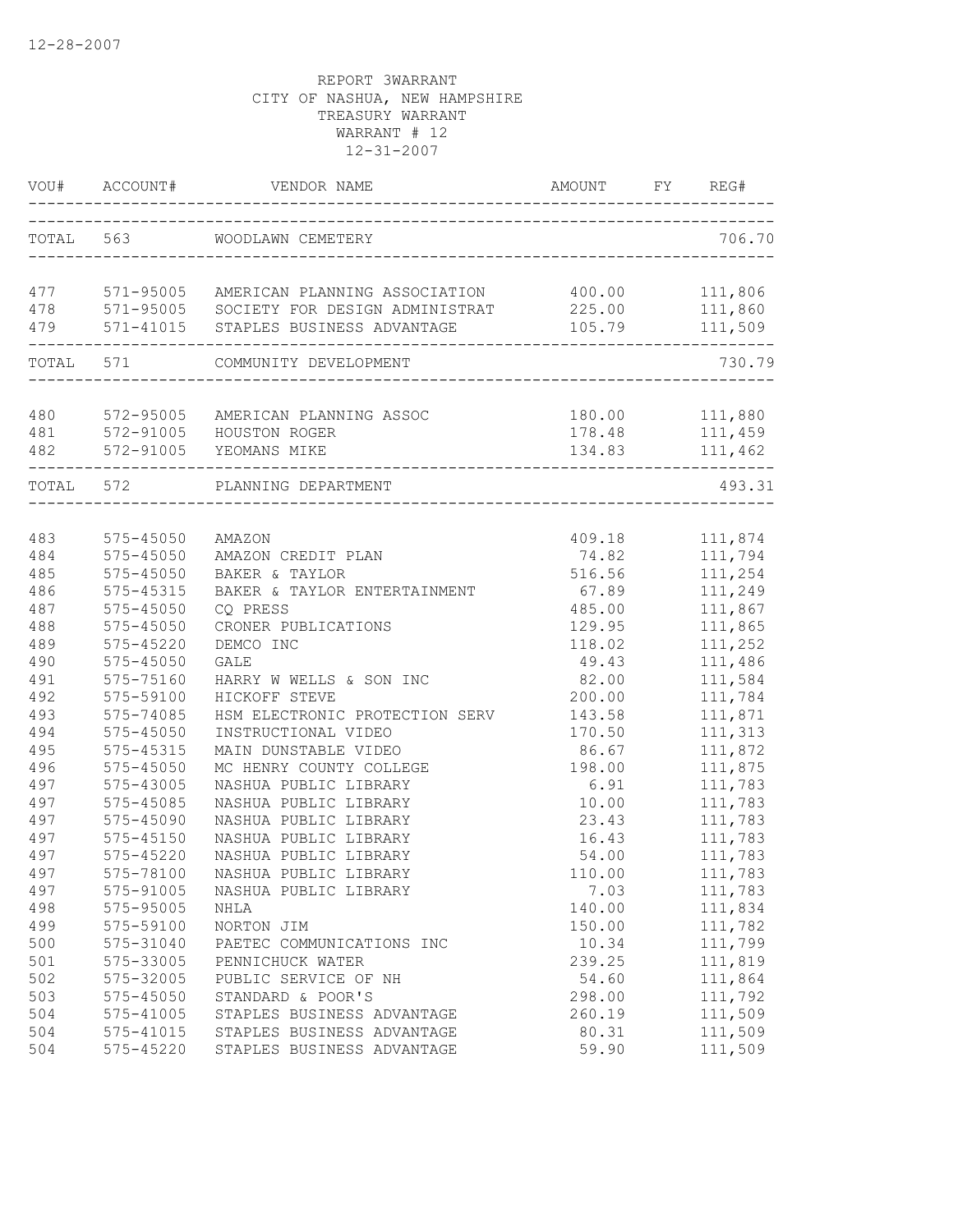| VOU#  | ACCOUNT#           | VENDOR NAME                             | AMOUNT   | FY REG#  |
|-------|--------------------|-----------------------------------------|----------|----------|
| 505   | 575-45050 VERIZON  |                                         | 63.00    | 111,811  |
| 506   |                    | 575-45904 W J BOOKSTORE                 | 320.00   | 111,813  |
| 507   | 575-45050          | WOODALL'S PUBLICATIONS CORP             | 16.95    | 111,798  |
| TOTAL | 575                | PUBLIC LIBRARIES                        |          | 4,651.94 |
|       |                    |                                         |          |          |
| 508   | 576-91005          | COLLINS MARK                            | 85.85    | 111,472  |
| 509   | 576-94005          | INTERNATIONAL CODE COUNCIL INC          | 290.00   | 111,859  |
| 510   | 576-94005          | NEW HAMPSHIRE BUILDING OFFICIA 1,500.00 |          | 111,876  |
| 510   | 576-95005          | NEW HAMPSHIRE BUILDING OFFICIA          | 240.00   | 111,876  |
| 511   | 576-94005          | PLUMBING EDUCATION SERVICES             | 45.00    | 111,842  |
|       | TOTAL 576          | BUILDING DEPARTMENT                     |          | 2,160.85 |
|       |                    |                                         |          |          |
|       | 199,216 581-49050  | ABC                                     | 57.44    | 111,719  |
|       | 199,217 581-49050  | AC MOORE INC                            | 46.42    | 111,282  |
|       | 199,218 581-53103  | ACUCARE NURSING PROFESSIONALS           | 266.18   | 111,536  |
|       | 199,219 581-42110  | ALARMAX DISTRIBUTORS INC                | 104.70   | 111,523  |
|       | 199,220 581-53100  | ALLEN MICHAEL J                         | 45.25    | 111,713  |
|       | 199,221 581-59130  | ALLISON BRIAN                           | 56.00    | 111,642  |
|       | 199,222 581-59130  | ALTOBELLO MICHAEL                       | 168.00   | 111,643  |
|       | 199,223 581-53100  | AMERICAN ALARM                          | 466.50   | 111,616  |
|       | 199, 224 581-41015 | ANCO SIGNS & STAMPS INC                 | 203.80   | 111,507  |
|       | 199,225 581-94010  | ARANEO GABE                             | 1,408.80 | 111,562  |
|       | 199,226 581-42130  | ARCSOURCE INC                           | 127.49   | 111,328  |
|       | 199,227 581-95005  | ASCD                                    | 89.00    | 111,883  |
|       | 199,228 581-49075  | B & S LOCKSMITHS INC                    | 399.64   | 111,487  |
|       | 199,229 581-91005  | BAGLEY MARCIA                           | 99.30    | 111,677  |
|       | 199,230 581-47010  | <b>BARBER ELLEN</b>                     | 116.00   | 111,577  |
|       | 199,230 581-94030  | BARBER ELLEN                            | 99.00    | 111,577  |
|       | 199,231 581-42110  | BATTERY SPECIALISTS OF NH LLC           | 35.95    | 111,692  |
|       | 199,232 581-42130  | BEARINGS SPECIALTY CO INC               | 8.25     | 111,499  |
|       | 199,233 581-56030  | BEDFORD CROSS-COUNTRY SKI CLUB          | 150.00   | 111,647  |
|       | 199,234 581-59130  | BELANGER SHANE                          | 76.00    | 111,668  |
|       | 199,235 581-49075  | BELLETETES INC                          | 571.75   | 111,320  |
|       | 199,236 581-84030  | BEVERLY SCHOOL FOR THE DEAF             | 8,481.28 | 111,603  |
|       | 199,237 581-49050  | BLICK ART MATERIALS                     | 516.73   | 111,651  |
|       | 199,238 581-95005  | BOW HIGH SCHOOL                         | 95.00    | 111,558  |
|       | 199,239 581-94030  | BRICKNER HEATHER                        | 390.00   | 111,245  |
|       | 199,240 581-94010  | BRITENRIKER DEBORAH                     | 1,020.00 | 111,632  |
|       | 199,241 581-49050  | BRODART COMPANY                         | 56.17    | 111,730  |
|       | 199,242 581-59130  | BURKHART DENNIS                         | 112.00   | 111,300  |
|       | 199,243 581-59130  | BURKHART PETER                          | 112.00   | 111,693  |
|       | 199,244 581-59130  | CAHILL BRIAN                            | 76.00    | 111,645  |
|       | 199,245 581-49050  | CAMBIUM LEARNING INC                    | 115.90   | 111,611  |
|       | 199,245 581-49095  | CAMBIUM LEARNING INC                    | 87.22    | 111,611  |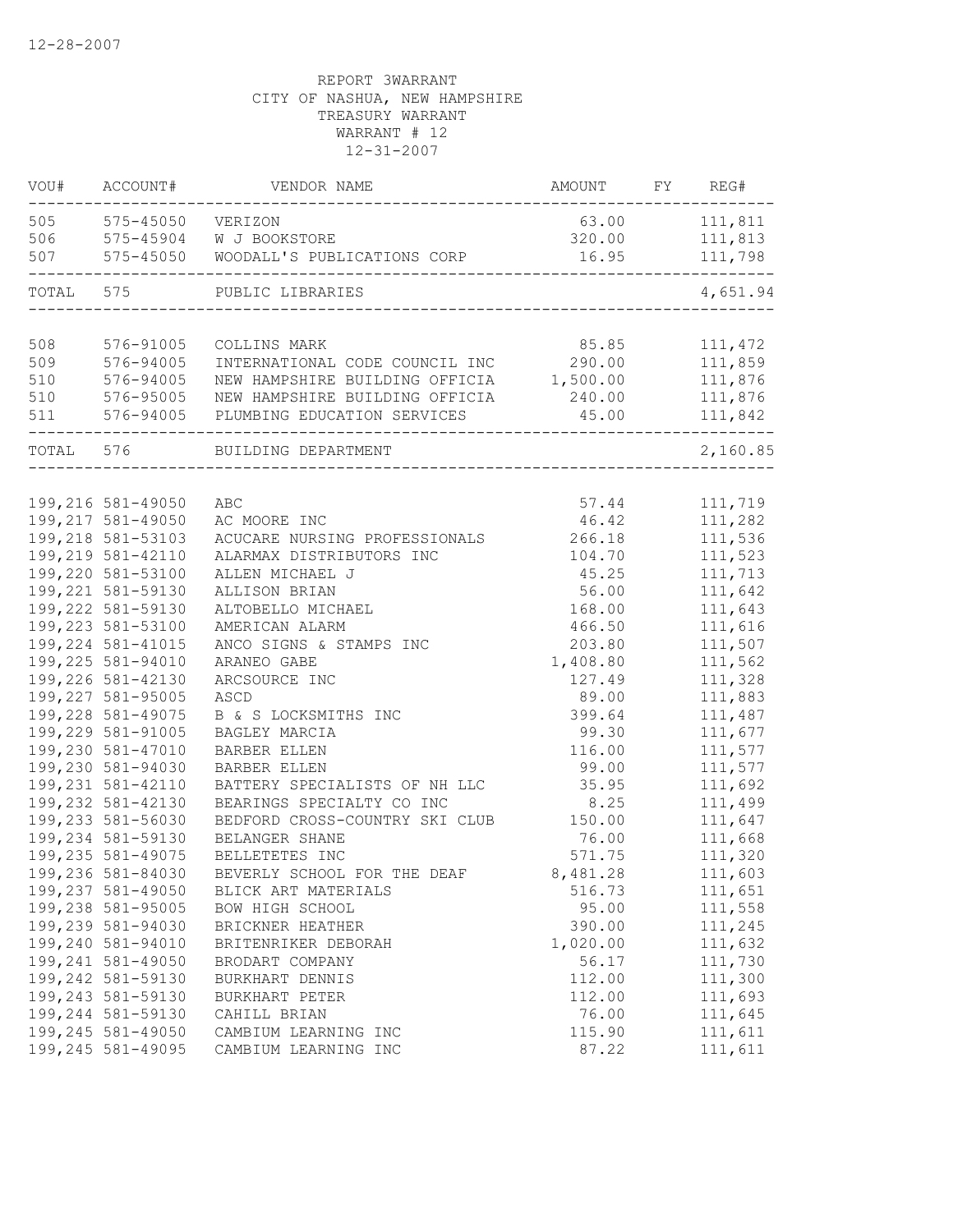| VOU# | ACCOUNT#           | VENDOR NAME                    | AMOUNT     | FY | REG#    |
|------|--------------------|--------------------------------|------------|----|---------|
|      | 199,246 581-42130  | CAPP INC                       | 159.00     |    | 111,514 |
|      | 199,247 581-55015  | CARING HANDS TRANSPORTATION LL | 7,500.00   |    | 111,659 |
|      | 199,248 581-91005  | CARLTON CECILE                 | 154.96     |    | 111,534 |
|      | 199,249 581-49050  | CARTRIDGE WORLD                | 98.49      |    | 111,627 |
|      | 199,249 581-64192  | CARTRIDGE WORLD                | 67.50      |    | 111,627 |
|      | 199,250 581-84030  | CEDARCREST INC                 | 2,073.88   |    | 111,198 |
|      | 199,251 581-59130  | CHARLAND JAMES                 | 278.70     |    | 111,685 |
|      | 199,252 581-94030  | CHERKASKI LISA                 | 360.00     |    | 111,620 |
|      | 199,253 581-59130  | CHESTNUTT DAVE                 | 56.00      |    | 111,236 |
|      | 199,254 581-91005  | CIELINSKI AMY                  | 11.40      |    | 111,705 |
|      | 199,255 581-75023  | CITIWORKS INC                  | 1,515.00   |    | 111,602 |
|      | 199,256 581-53103  | CLARK ASSOCIATES/DEBBIE CLARK  | 22,631.50  |    | 111,238 |
|      | 199,257 581-43005  | CMRS-POC                       | 4,000.00   |    | 111,887 |
|      | 199,258 581-77005  | CONTROL TECHNOLOGIES INC       | 9,540.00   |    | 111,515 |
|      | 199,259 581-44005  | COPY SHOP                      | 280.00     |    | 111,288 |
|      | 199,260 581-94010  | CORTEZ KIMBERLY                | 1,020.00   |    | 111,654 |
|      | 199,261 581-84030  | CROTCHED MOUNTAIN REHAB CTR    | 7,103.25   |    | 111,531 |
|      | 199,262 581-49050  | CRYSTAL ROCK BOTTLED WATER     | 154.75     |    | 111,667 |
|      | 199,263 581-75023  | D & M STRIPING                 | 2,400.00   |    | 111,209 |
|      | 199,264 581-59130  | DAVIES RONALD                  | 56.00      |    | 111,636 |
|      | 199,265 581-59130  | DEAN RICHARD                   | 56.00      |    | 111,644 |
|      | 199,266 581-91005  | DIONNE CLAUDIA                 | 40.16      |    | 111,564 |
|      | 199,267 581-78007  | DONOVAN EQUIPMENT CO INC       | 1,610.51   |    | 111,227 |
|      | 199,268 581-53100  | DOWNIE DIANE                   | 160.00     |    | 111,694 |
|      | 199,269 581-91005  | DRAKOULAKOS JENNIFER L         | 5.95       |    | 111,412 |
|      | 199,270 581-91005  | DUFFY CAROL                    | 75.66      |    | 111,533 |
|      | 199,271 581-84030  | EASTER SEALS NEW HAMPSHIRE     | 505.16     |    | 111,498 |
|      | 199, 271 581-84055 | EASTER SEALS NEW HAMPSHIRE     | 27, 312.92 |    | 111,498 |
|      | 199,272 581-45910  | EBSCO SUBSCRIPTION SERVICES    | 545.58     |    | 111,741 |
|      | 199,273 581-84055  | ECKERD YOUTH ALTERNATIVES INC  | 1,326.16   |    | 111,269 |
|      | 199,274 581-84030  | EDGEWOOD CENTRE                | 3,967.00   |    | 111,619 |
|      | 199,275 581-42130  | EMERSON SWAN INC               | 595.50     |    | 111,607 |
|      | 199,276 581-42120  | F W WEBB COMPANY               | 809.32     |    | 111,259 |
|      | 199,277 581-59130  | FERNANDES DON                  | 56.00      |    | 111,711 |
|      | 199,278 581-53100  | FEXIO ANGELOS                  | 45.25      |    | 111,709 |
|      | 199,279 581-42130  | FILTER SALES & SERVICE         | 40.92      |    | 111,541 |
|      | 199,280 581-55010  | FIRST STUDENT INC              | 229.35     |    | 111,566 |
|      | 199,281 581-55005  | FIRST STUDENT INC              | 2,894.75   |    | 111,574 |
|      | 199,282 581-49050  | FLAGHOUSE INC                  | 263.93     |    | 111,513 |
|      | 199,283 581-51015  | FLYGARE SCHWARZ & CLOSSON      | 6, 101.92  |    | 111,480 |
|      | 199,284 581-83605  | <b>FMTC</b>                    | 7,500.00   |    | 111,789 |
|      | 199,285 581-49030  | FOLLETT LIBRARY RESOURCES      | 999.11     |    | 111,216 |
|      | 199,286 581-49035  | FRANCE AMERIQUE                | 924.00     |    | 111,716 |
|      | 199,287 581-59130  | FROST MICHAEL                  | 152.00     |    | 111,635 |
|      | 199,288 581-59130  | GALVIN KEITH                   | 56.00      |    | 111,630 |
|      | 199,289 581-91005  | GINGRAS LISA                   | 45.83      |    | 111,586 |
|      | 199,290 581-75023  | GOODRUM GYM SERVICES           | 1,200.00   |    | 111,656 |
|      | 199,291 581-49050  | GOVCONNECTION INC              | 26.19      |    | 111,196 |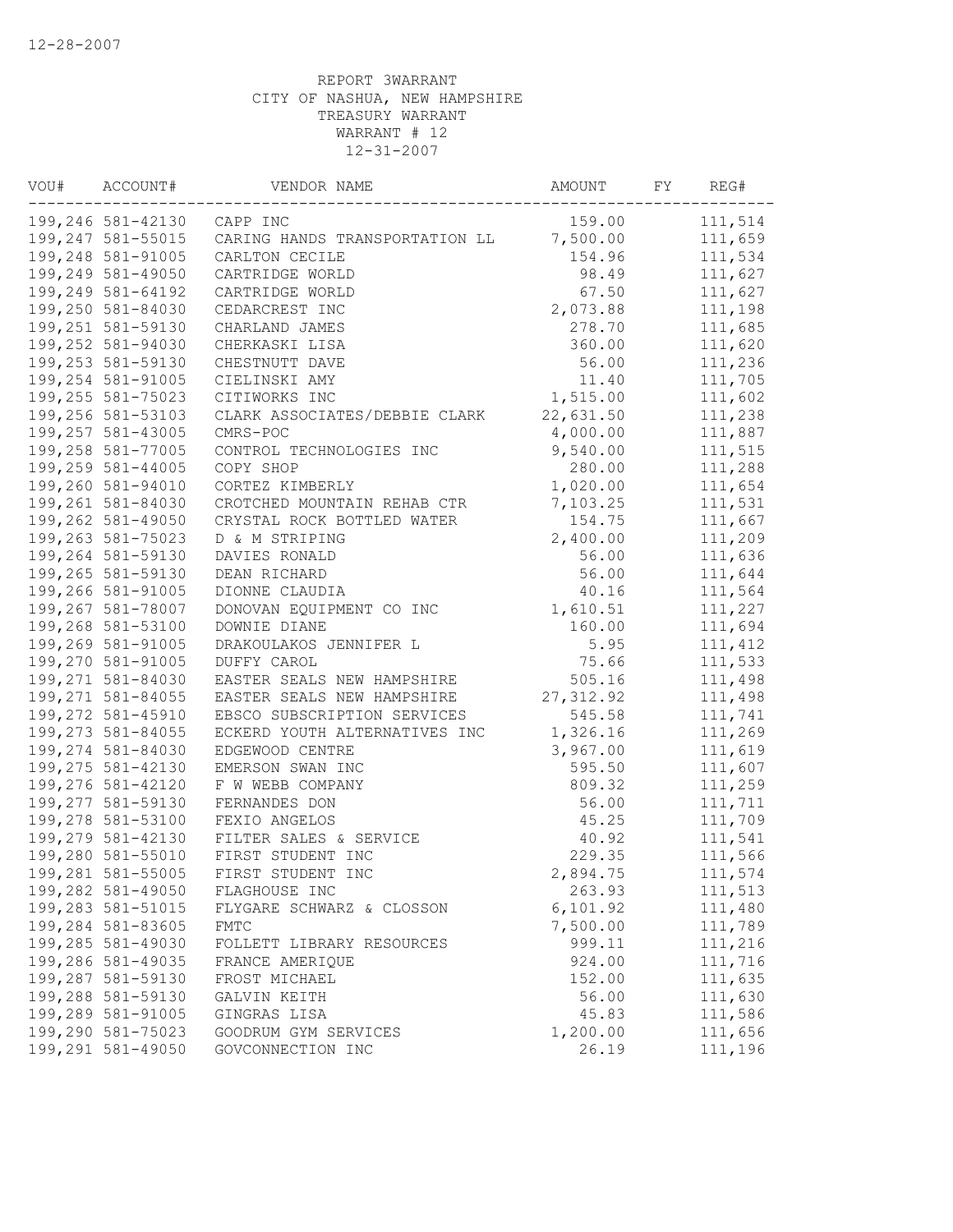| VOU# | ACCOUNT#<br>VENDOR NAME |                                | AMOUNT    | FY | REG#    |
|------|-------------------------|--------------------------------|-----------|----|---------|
|      | 199,292 581-42130       | GRAINGER                       | 1,351.04  |    | 111,270 |
|      | 199,293 581-42130       | GRANITE GROUP (THE)            | 63.99     |    | 111,495 |
|      | 199,294 581-84030       | GRANITE STATE INDEPENDENT LIVI | 2,478.00  |    | 111,244 |
|      | 199,295 581-68003       | GRAPPONE AUTOMOTIVE GROUP      | 19,441.00 |    | 111,377 |
|      | 199,296 581-84030       | GREATER LAWRENCE ED COLLABORAT | 8,567.50  |    | 111,582 |
|      | 199,297 581-91005       | GREENBERG ELLEN                | 324.45    |    | 111,666 |
|      | 199,298 581-59130       | GREENIDGE DAVID                | 76.00     |    | 111,671 |
|      | 199,299 581-53100       | GROGG CHERI                    | 45.25     |    | 111,708 |
|      | 199,300 581-49095       | HARCOURT ASSESSMENT, INC       | 514.29    |    | 111,605 |
|      | 199,301 581-74092       | HARRIS EQUIPMENT REPAIR SERVIC | 268.92    |    | 111,733 |
|      | 199,302 581-91005       | HATFIELD ELAINE                | 4.36      |    | 111,222 |
|      | 199,303 581-53103       | HEALTHY AT HOME INC            | 253.75    |    | 111,557 |
|      | 199,304 581-59130       | HOLEWA ROBERT                  | 56.00     |    | 111,205 |
|      | 199,305 581-49075       | HOLLAND MARY                   | 63.63     |    | 111,549 |
|      | 199,306 581-49075       | HOME DEPOT CREDIT SERVICES     | 35.98     |    | 111,559 |
|      | 199,307 581-53102       | HOUGHTON MIFFLIN CO            | 4,350.00  |    | 111,739 |
|      | 199,308 581-78007       | HOWARD P FAIRFIELD INC         | 1,761.12  |    | 111,646 |
|      | 199,309 581-94010       | HOWARD SHANE                   | 2,040.00  |    | 111,544 |
|      | 199,310 581-84030       | HUEBNER MELINDA                | 73.50     |    | 111,686 |
|      | 199, 311 581-59130      | HURLEY DONALD                  | 112.00    |    | 111,625 |
|      | 199,312 581-49050       | INDEPENDENT LIVING AIDS INC    | 150.75    |    | 111,554 |
|      | 199, 313 581-91040      | INSINGA SCOTT                  | 258.99    |    | 111,751 |
|      | 199,314 581-74092       | J SALLESE & SONS INC           | 130.00    |    | 111,589 |
|      | 199,315 581-49050       | J W PEPPER & SON INC           | 856.99    |    | 111,271 |
|      | 199,316 581-49050       | JENNINGS DONNA                 | 28.33     |    | 111,702 |
|      | 199,317 581-77005       | JENNINGS EXCAVATION INC        | 403.00    |    | 111,215 |
|      | 199,318 581-45910       | JUNIOR LIBRARY GUILD           | 600.00    |    | 111,530 |
|      | 199,318 581-49030       | JUNIOR LIBRARY GUILD           | 1,200.00  |    | 111,530 |
|      | 199,319 581-91005       | KATSOHIS CHARLES               | 93.12     |    | 111,658 |
|      | 199,320 581-53100       | KEMEZYS SIOBHAN                | 45.25     |    | 111,703 |
|      | 199,321 581-68003       | KEY GOVERNMENT FINANCE INC     | 28,899.95 |    | 111,758 |
|      | 199,322 581-34015       | KEYSPAN ENERGY DELIVERY        | 10,290.13 |    | 111,568 |
|      | 199,323 581-59130       | LABELLE SYLVAIN                | 76.00     |    | 111,641 |
|      | 199,324 581-91005       | LAQUERRE MARC                  | 77.60     |    | 111,573 |
|      | 199,325 581-59130       | LAVIGUE MATTHEW                | 76.00     |    | 111,669 |
|      | 199,326 581-51015       | LAW OFFICES OF MICHAEL S.      | 125.71    |    | 111,710 |
|      | 199,327 581-84030       | LEARNING CENTER FOR THE DEAF   | 6,338.88  |    | 111,663 |
|      | 199,328 581-84030       | LEARNING PREP SCHOOL           | 2,841.45  |    | 111,524 |
|      | 199,329 581-49030       | LIBRARY VIDEO COMPANY          | 143.83    |    | 111,526 |
|      | 199,330 581-84030       | LIGHTHOUSE SCHOOL INC          | 44,999.60 |    | 111,532 |
|      | 199,331 581-91005       | LOFTUS JUDITH                  | 49.71     |    | 111,545 |
|      | 199,332 581-55010       | LOVERING ROBERT                | 20.00     |    | 111,612 |
|      | 199,333 581-59130       | LOWE JON                       | 76.00     |    | 111,720 |
|      | 199,334 581-59130       | LUONGO ALFRED                  | 152.00    |    | 111,634 |
|      | 199,335 581-42110       | M & M ELECTRICAL SUPPLY CO INC | 1,225.82  |    | 111,724 |
|      | 199,336 581-49910       | M E O'BRIEN & SONS INC         | 310.00    |    | 111,290 |
|      | 199,337 581-53100       | MACROBIE HEATHER               | 500.00    |    | 111,715 |
|      | 199,338 581-94010       | MAHONEY MICHAEL                | 2,040.00  |    | 111,583 |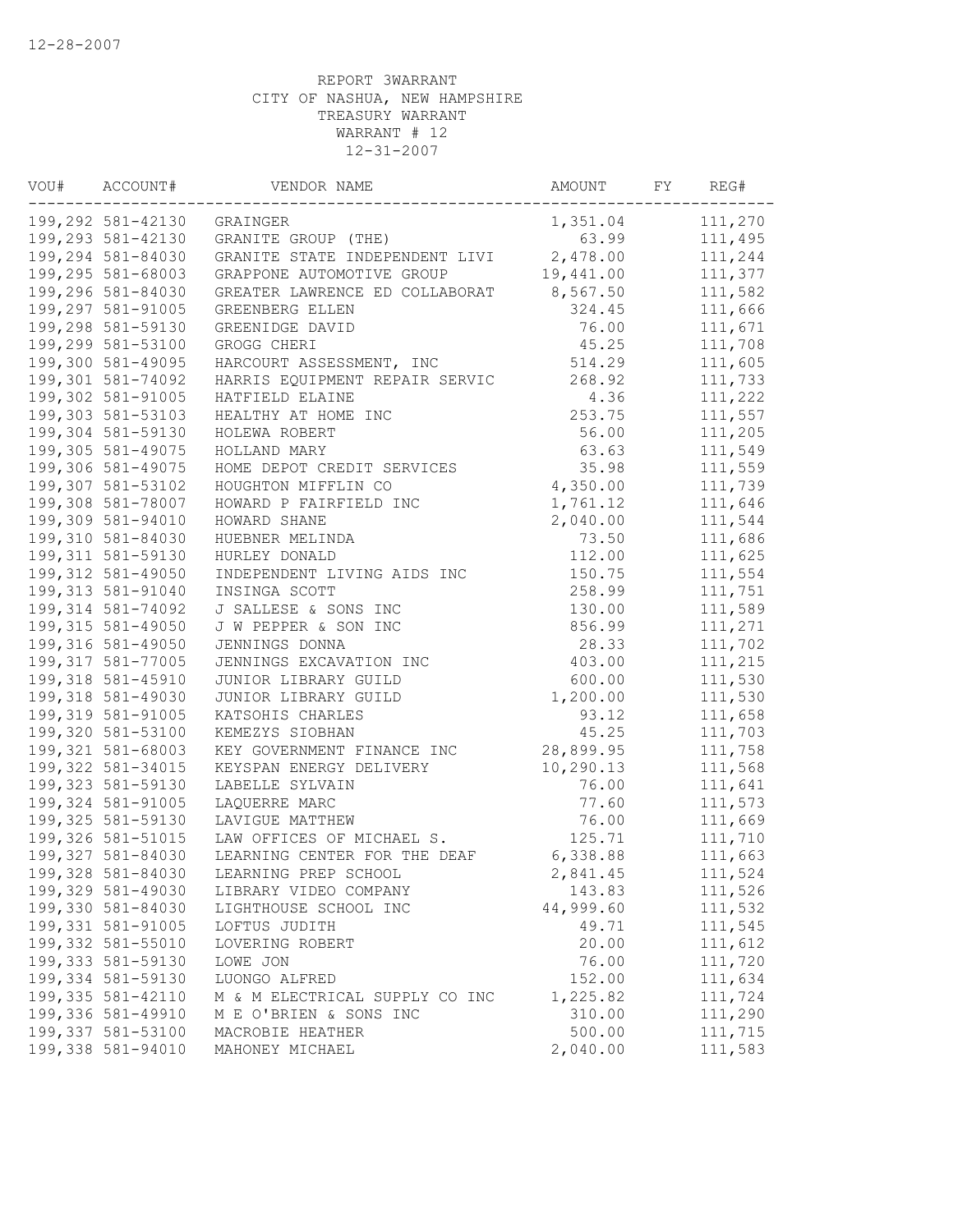| VOU# | ACCOUNT#<br>VENDOR NAME                |                                | AMOUNT    | FY | REG#    |
|------|----------------------------------------|--------------------------------|-----------|----|---------|
|      | 199,339 581-49050                      | MAINE OXY/SPEC AIR SPECIALTY G | 78.90     |    | 111,187 |
|      | 199,340 581-84030                      | MANCHESTER SCHOOL DISTRICT     | 1,500.00  |    | 111,649 |
|      | 199,340 581-84055                      | MANCHESTER SCHOOL DISTRICT     | 1,939.60  |    | 111,649 |
|      | 199,341 581-49050                      | MARKET BASKET                  | 73.41     |    | 111,332 |
|      | 199,342 581-75090                      | MARVELL PLATE GLASS INC        | 19.00     |    | 111,210 |
|      | 199,343 581-78007                      | MAYNARD & LESIEUR INCORPORATED | 925.53    |    | 111,734 |
|      | 199,344 581-59130                      | MCCARTHY DENNIS                | 76.00     |    | 111,465 |
|      | 199,345 581-53103                      | MCCARTNEY AMY D/B/A            | 4,225.00  |    | 111,670 |
|      | 199,346 581-91005                      | MCCORMACK SUSAN                | 20.37     |    | 111,721 |
|      | 199,347 581-49035                      | MCGRAW HILL COMPANIES          | 1,345.91  |    | 111,298 |
|      | 199,347 581-49050                      | MCGRAW HILL COMPANIES          | 1,406.65  |    | 111,298 |
|      | 199,348 581-84030                      | MERRIMACK EDUCATION CENTER     | 18,925.76 |    | 111,664 |
|      | 199,349 581-59130                      | MICHAEL BARBARA                | 188.00    |    | 111,624 |
|      | 199,350 581-91005                      | MILLER MEGAN                   | 37.10     |    | 111,757 |
|      | 199,351 581-53100                      | MINAHAN LISA                   | 185.00    |    | 111,704 |
|      | 199,352 581-59130                      | MORIN ARTHUR                   | 112.00    |    | 111,466 |
|      | 199,353 581-94010                      | MOTIKA CHRISTOPHER             | 2,040.00  |    | 111,638 |
|      | 199,354 581-84055                      | MOUNT PROSPECT ACADEMY INC     | 8,782.02  |    | 111,596 |
|      | 199,355 581-49095                      | MULTI-HEALTH SYSTEMS INC       | 354.24    |    | 111,200 |
|      | 199,356 581-53100                      | MULTI-STATE BILLING SERVICES L | 128.79    |    | 111,674 |
|      | 199,357 581-84030                      | NASHOBA LEARNING GROUP         | 6,677.57  |    | 111,610 |
|      | 199,358 581-84030                      | NASHUA CHILDREN'S HOME         | 12,601.76 |    | 111,552 |
|      | 199,359 581-49910                      | NASHUA OUTDOOR POWER EQUIP     | 241.21    |    | 111,330 |
| 512  | 581-45295                              | NASHUA SCHOOL DISTRICT #42     | 1,195.00  |    | 321     |
| 513  | 581-45295                              | NASHUA SCHOOL DISTRICT #42     | 1,735.00  |    | 335     |
| 514  | 581-91040                              | NASHUA SCHOOL DISTRICT #42     | 100.00    |    | 321     |
|      | 199,360 581-94030                      | NATIONAL GEOGRAPHIC SOCIETY    | 60.00     |    | 111,528 |
|      | 199,361 581-49050                      | NCS PEARSON INC                | 436.80    |    | 111,653 |
|      | 199,361 581-49095                      |                                |           |    |         |
|      |                                        | NCS PEARSON INC                | 194.50    |    | 111,653 |
|      | 199,362 581-66005<br>199,363 581-53101 | NEOPOST LEASING                | 145.22    |    | 111,597 |
|      |                                        | NEW HORIZONS                   | 2,250.00  |    | 111,817 |
|      | 199,364 581-84055                      | NFI MASSACHUSETTS INC          | 5,291.10  |    | 111,609 |
|      | 199,365 581-45295                      | NH INDOOR TRACK LEAGUE         | 500.00    |    | 111,218 |
|      | 199,365 581-95005                      | NH INDOOR TRACK LEAGUE         | 1,840.00  |    | 111,218 |
|      | 199,366 581-49050                      | NORTHCENTER FOODSERVICE        | 199.48    |    | 111,570 |
|      | 199,367 581-59130                      | NUNNALLY WILLIAM               | 76.00     |    | 111,623 |
|      | 199,368 581-84055                      | ODYSSEY HOUSE INC              | 6,311.79  |    | 111,185 |
|      | 199,369 581-31005                      | ONE COMMUNICATIONS             | $-97.33$  |    | 111,866 |
|      | 199,369 581-31040                      | ONE COMMUNICATIONS             | 727.05    |    | 111,866 |
|      | 199,370 581-49050                      | ORIENTAL TRADING CO INC        | 50.85     |    | 111,550 |
|      | 199,371 581-49035                      | OXFORD UNIVERSITY PRESS INC    | 166.13    |    | 111,743 |
|      | 199,372 581-49050                      | P J CURRIER LUMBER CO          | 19.71     |    | 111,561 |
|      | 199,373 581-94010                      | PARADISE MALCOLM               | 720.00    |    | 111,652 |
|      | 199,374 581-49075                      | PASEK CORP                     | 2,440.20  |    | 111,517 |
|      | 199,375 581-49035                      | PCI EDUCATIONAL PUBLISHING     | 263.78    |    | 111,522 |
|      | 199,376 581-33005                      | PENNICHUCK WATER WORKS INC     | 2,788.71  |    | 111,801 |
|      | 199,377 581-84030                      | PERKINS SCHOOL FOR THE BLIND   | 25,822.50 |    | 111,214 |
|      | 199,378 581-41015                      | PETTY CASH                     | 4.99      |    | 111,785 |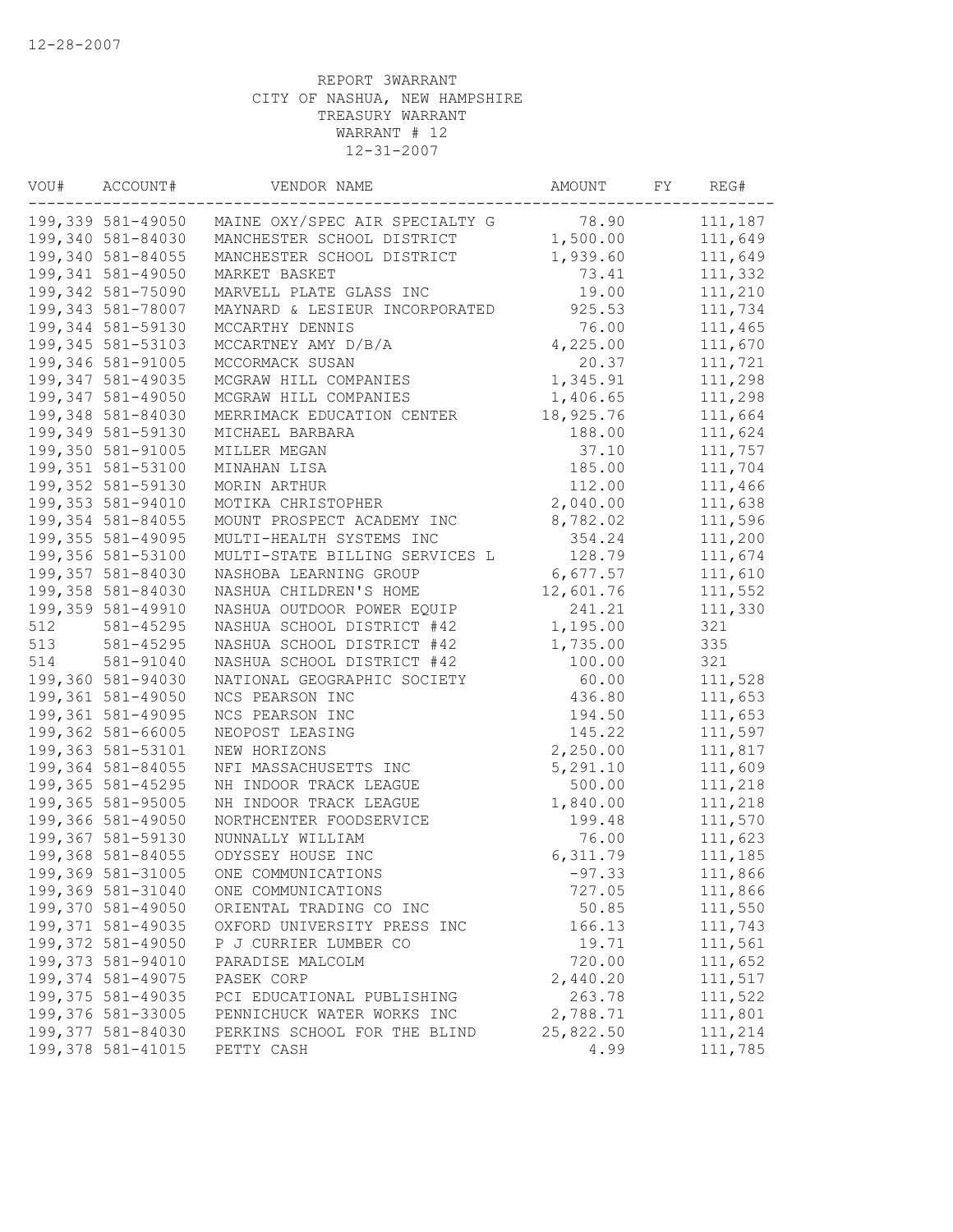| VOU# | ACCOUNT#           | VENDOR NAME                    | AMOUNT    | REG# |         |
|------|--------------------|--------------------------------|-----------|------|---------|
|      |                    | 199,378 581-49050 PETTY CASH   | 95.75     |      | 111,785 |
|      | 199,379 581-41015  | PETTY CASH                     | 73.02     |      | 111,786 |
|      | 199,379 581-43005  | PETTY CASH                     | 24.47     |      | 111,786 |
|      | 199,379 581-49050  | PETTY CASH                     | 46.97     |      | 111,786 |
|      | 199,380 581-49075  | PETTY CASH                     | $-0.54$   |      | 111,790 |
|      | 199,380 581-98030  | PETTY CASH                     | 570.00    |      | 111,790 |
|      | 199,381 581-49075  | PHONAK, INC                    | 233.99    |      | 111,598 |
|      | 199,382 581-59130  | PINCENCE RON                   | 56.00     |      | 111,639 |
|      | 199,383 581-84055  | PINE HAVEN BOYS CENTER         | 8,344.80  |      | 111,520 |
|      | 199,384 581-53100  | PITNEY BOWES INC               | 465.00    |      | 111,508 |
|      | 199,385 581-49050  | PLYMOUTH STATE UNIVERSITY      | 132.00    |      | 111,606 |
|      | 199,386 581-49035  | POKRANT JOAN                   | 310.00    |      | 111,569 |
|      | 199,387 581-49050  | PRIMARY CONCEPTS               | 140.75    |      | 111,585 |
|      | 199,388 581-32005  | PUBLIC SERVICE OF NH           | 98,643.80 |      | 111,864 |
|      | 199,389 581-42110  | RALPH PILL ELECTRIC SUPPLY COM | 35.34     |      | 111,729 |
|      | 199,390 581-84030  | READING FOUNDATION (THE)       | 2,635.00  |      | 111,575 |
|      | 199,391 581-84030  | REGIONAL SERVICES & EDUCATION  | 12,233.79 |      | 111,204 |
|      | 199,392 581-42110  | REXEL CLS                      | 169.33    |      | 111,655 |
|      | 199,393 581-49050  | REZNICHENKO EKATERINA          | 97.46     |      | 111,678 |
|      | 199,394 581-66005  | RICOH AMERICAS CORP            | 1,029.49  |      | 111,600 |
|      | 199,395 581-94010  | ROBIE TAMMIE                   | 1,147.20  |      | 111,309 |
|      | 199,396 581-91005  | RYAN DAVID                     | 321.28    |      | 111,657 |
|      | 199,397 581-55015  | S P & R TRANSPORTATION         | 1,140.00  |      | 111,567 |
|      | 199,398 581-55015  | SAFEWAY TRAINING & TRANS SERV  | 2,642.00  |      | 111,578 |
|      | 199,399 581-78007  | SANEL AUTO PARTS CO            | 292.96    |      | 111,327 |
|      | 199,400 581-49050  | SARGENT-WELCH                  | 33.09     |      | 111,247 |
|      | 199,401 581-49050  | SAX ARTS & CRAFTS              | 72.66     |      | 111,539 |
|      | 199,402 581-91005  | SCHAPPLER PHILIP               | 68.99     |      | 111,535 |
|      | 199,403 581-49050  | SCHOLASTIC MAGAZINES           | 519.94    |      | 111,351 |
|      | 199,404 581-47010  | SCHOOL HEALTH CORP             | 248.01    |      | 111,213 |
|      | 199,404 581-49050  | SCHOOL HEALTH CORP             | 42.93     |      | 111,213 |
|      | 199,405 581-47010  | SCHOOL NURSE SUPPLY INC        | 141.04    |      | 111,525 |
|      | 199,406 581-41015  | SCHOOL SPECIALTY               | 5.08      |      | 111,546 |
|      | 199,406 581-49050  | SCHOOL SPECIALTY               | 2,308.82  |      | 111,546 |
|      | 199,407 581-49075  | SCHROEDER ERIC                 | 72.71     |      | 111,648 |
|      | 199,408 581-53100  | SHANAHAN SOUND AND ELECTRONICS | 660.50    |      | 111,640 |
|      | 199,409 581-94030  | SHIERMAN FRANCES               | 199.00    |      | 111,375 |
|      | 199,410 581-75023  | SHIFFLER EQUIPMENT SALES INC   | 100.44    |      | 111,519 |
|      | 199, 411 581-91005 | SICILIA KATHRYN                | 93.48     |      | 111,665 |
|      | 199,412 581-59130  | SIMONEAU KEVIN                 | 112.00    |      | 111,242 |
|      | 199, 413 581-44005 | SIMPLEXGRINNELL                | 600.00    |      | 111,197 |
|      | 199, 413 581-53100 | SIMPLEXGRINNELL                | 2,989.68  |      | 111,197 |
|      | 199, 414 581-59130 | SIMPSON DAVID                  | 76.00     |      | 111,712 |
|      | 199, 415 581-49075 | SMITH CAROLINE                 | 90.38     |      | 111,698 |
|      | 199,416 581-95005  | SOUTH CENTRAL SUPERINTENDENTS' | 100.00    |      | 111,888 |
|      | 199,417 581-53100  | SOUTHERN NH SPEECH-LANGUAGE    | 480.00    |      | 111,697 |
|      | 199,418 581-55005  | SPARTANS INC                   | 924.00    |      | 111,752 |
|      | 199,419 581-84055  | SPAULDING YOUTH CENTER         | 8,418.15  |      | 111,193 |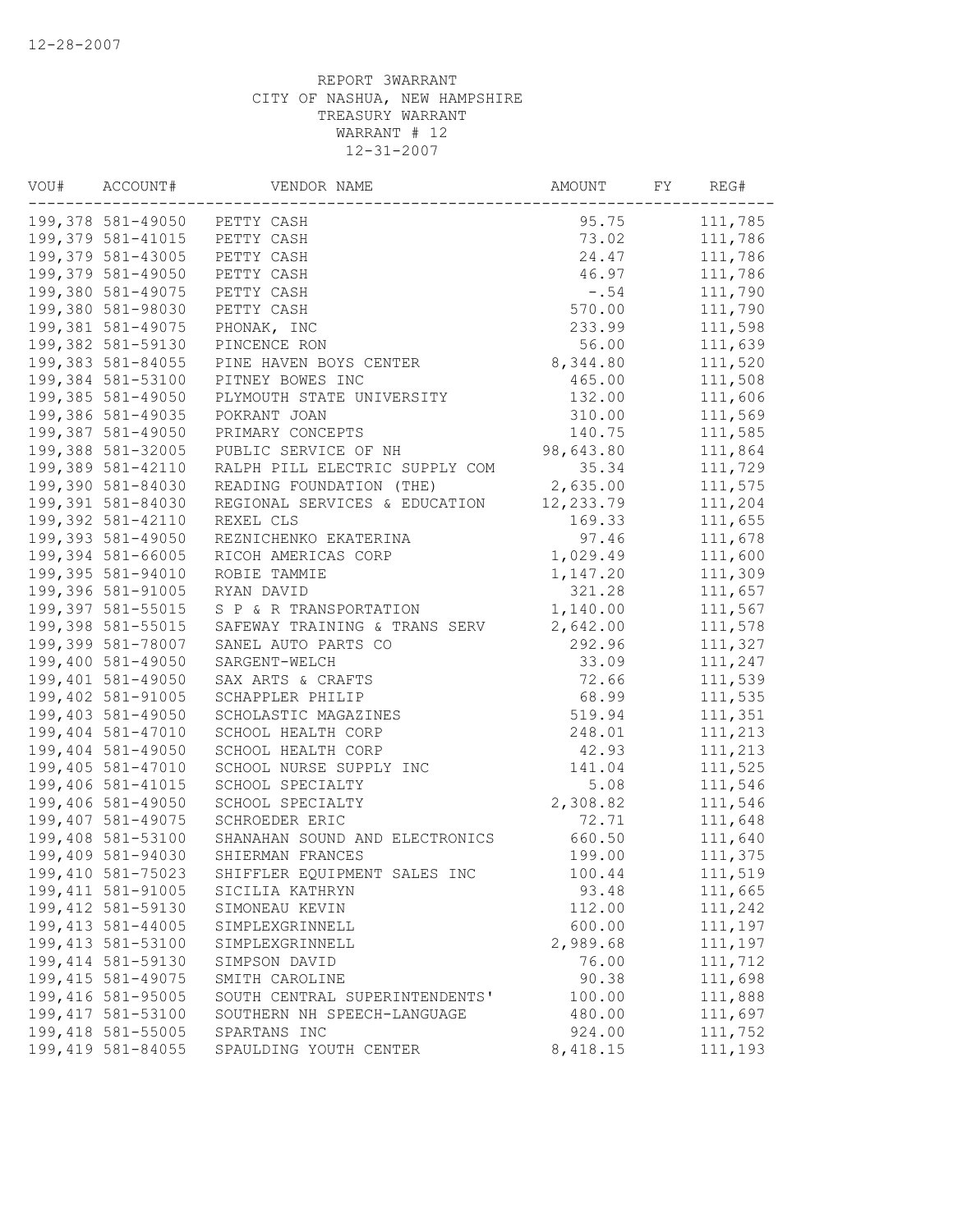| VOU#              | ACCOUNT#<br>VENDOR NAME |                                | AMOUNT                              | FY | REG#       |
|-------------------|-------------------------|--------------------------------|-------------------------------------|----|------------|
| 199,420 581-49050 |                         | SPORTIME                       | 662.16                              |    | 111,551    |
|                   | 199, 421 581-41015      | STAPLES BUSINESS ADVANTAGE     | 508.34                              |    | 111, 471   |
|                   | 199, 421 581-41045      | STAPLES BUSINESS ADVANTAGE     | 3,098.87                            |    | 111, 471   |
|                   | 199,421 581-49050       | STAPLES BUSINESS ADVANTAGE     | 950.91                              |    | 111, 471   |
|                   | 199,422 581-53100       | STATE OF NH - CRIMINAL RECORDS | 113.50                              |    | 111,787    |
|                   | 199,423 581-49050       | TEACHERS' DISCOUNT             | 116.77                              |    | 111,629    |
|                   | 199,424 581-53100       | TERMINIX                       | 1,040.00                            |    | 111,614    |
|                   | 199, 425 581-91005      | TETLER CAROL                   | 58.93                               |    | 111,538    |
|                   | 199,426 581-45410       | THIBODEAU STACY                | 60.00                               |    | 111,628    |
|                   | 199,427 581-53100       | THOMAS OLIVIA                  | 45.25                               |    | 111,707    |
|                   | 199,428 581-59130       | THONE JOEL                     | 106.35                              |    | 111,637    |
|                   | 199,429 581-84055       | TREASURER STATE OF NH          | 24,114.40                           |    | 111,805    |
|                   | 199,430 581-84055       | TREASURER STATE OF NH          | 8,882.96                            |    | 111,543    |
|                   | 199, 431 581-59130      | TROFATTER FRED                 | 56.00                               |    | 111,683    |
|                   | 199,432 581-43005       | U S POSTAL SERVICES            | 191.00                              |    | 111,788    |
|                   | 199,433 581-43005       | UNITED PARCEL SERVICE          | 11.35                               |    | 111,518    |
|                   | 199,434 581-42120       | UNITED SUPPLY COMPANY INC      | 183.48                              |    | 111,740    |
|                   | 199,435 581-31005       | VERIZON                        | 45.85                               |    | 111,802    |
|                   | 199,436 581-31005       | VERIZON                        | 29.10                               |    | 111,808    |
| 515               | 581-31005               | VERIZON                        | 7,166.55                            |    | 111,811    |
|                   | 199,437 581-31005       | VERIZON                        | 83.11                               |    | 111,881    |
|                   | 199,438 581-31005       | VERIZON                        | 64.00                               |    | 111,885    |
|                   | 199,439 581-84030       | VERMONT CTR FOR THE DEAF &     | 13,885.60                           |    | 111,690    |
|                   | 199,440 581-53100       | VESTRI IVANA                   | 78.00                               |    | 111,717    |
|                   | 199,441 581-75180       | VIKING ROOFING, INC.           | 824.00                              |    | 111,613    |
|                   | 199,442 581-84030       | WALSH SILVIA                   | 595.00                              |    | 111,688    |
|                   | 199,443 581-84030       | WATERS MARCIA                  | 186.68                              |    | 111,662    |
|                   | 199,444 581-49050       | WELSH PRODUCTS INC             | 513.79                              |    | 111,753    |
|                   | 199,445 581-59130       | WHALLEY DAVID                  | 56.00                               |    | 111,672    |
|                   | 199,446 581-59130       | WILHELMI FREDERICK             | 112.00                              |    | 111,633    |
|                   | 199,447 581-53100       | WILLETT REID                   | 45.25                               |    | 111,496    |
|                   | 199,448 581-59130       | WILLIAMS BRIAN                 | 116.00                              |    | 111,626    |
|                   | 199,449 581-91005       | WOJTKUN CATHERINE              | 75.05                               |    | 111,591    |
|                   | 199,450 581-59130       |                                |                                     |    |            |
|                   |                         | WOODWORTH DONALD               | 268.70                              |    | 111,701    |
|                   | 199,451 581-49050       | WRS GROUP LTD                  | 295.38                              |    | 111,291    |
|                   | 199,452 581-53100       | YORK MS CCC/SLP TRICIA         | 2,082.50                            |    | 111,706    |
|                   | 199,453 581-49075       | ZAX SIGNAGE                    | 789.85                              |    | 111,366    |
|                   | 199,454 581-74092       | ZONES                          | 87.50                               |    | 111,548    |
|                   |                         | TOTAL 581 SCHOOL DEPARTMENT    | ----------------------------------- |    | 608,515.50 |
|                   |                         |                                |                                     |    |            |
| 516               | 590-23532               | EASTERN BORDER PLUMB/HEAT/MARK | 19,890.00                           |    | 111, 411   |
| 517               | 590-24506               | WAVEGUIDE INC                  | 6,991.00                            |    | 111,279    |
| 518               | 590-24522               | WEB QA                         | 4,770.00                            |    | 111,378    |
| 519               | 590-24535               | LMK EMERGENCY PLANNING ASSOC   | 3,500.00                            |    | 111,843    |
| 520               | 590-24576               | SPRINT                         | 459.71                              |    | 111,804    |
| 521               | 590-24595               | MCNAMEE JAMES M                | 1,493.00                            |    | 111,491    |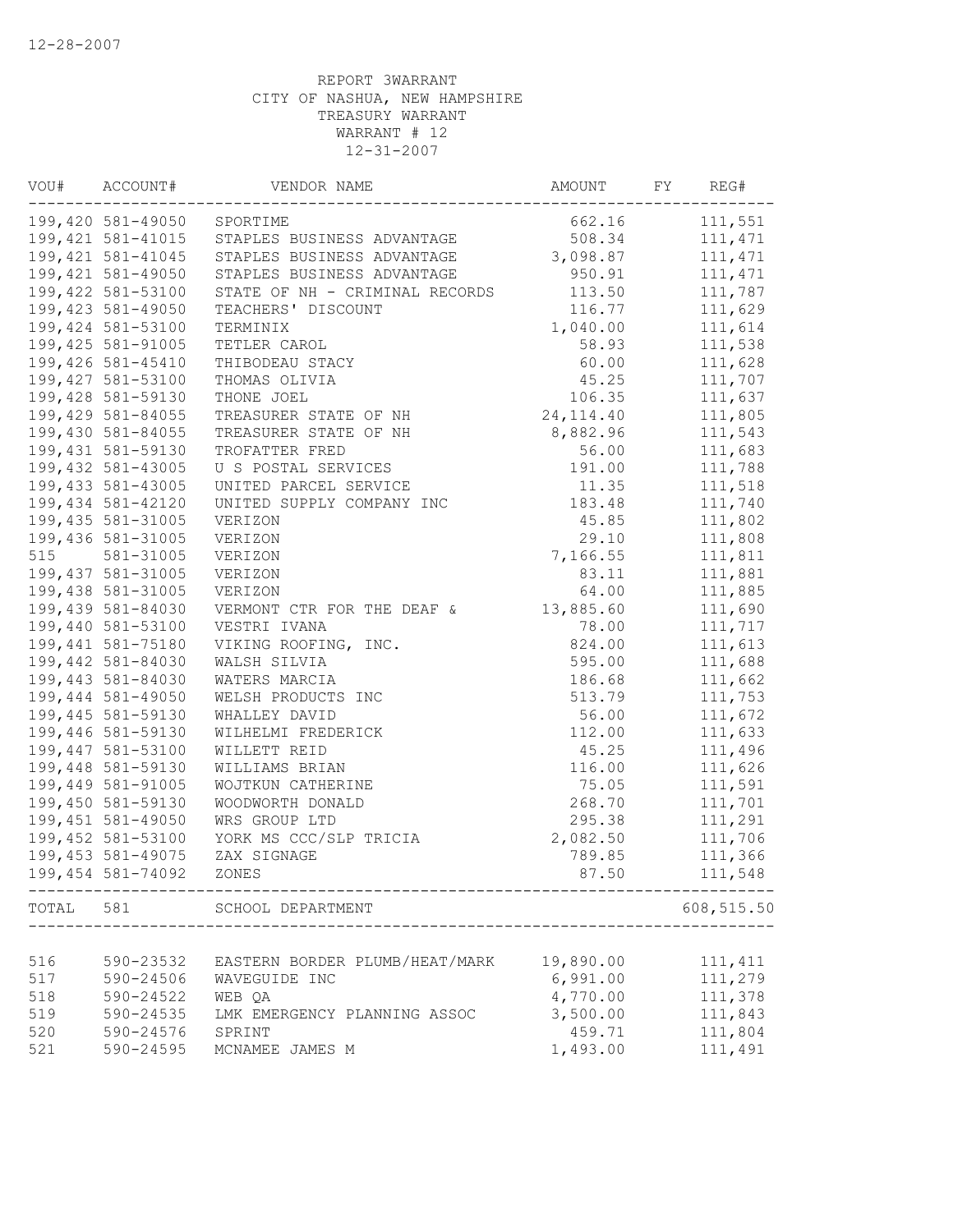| VOU#                     | ACCOUNT#                                         | VENDOR NAME                                                                                   | FY<br>AMOUNT                              |                                          |
|--------------------------|--------------------------------------------------|-----------------------------------------------------------------------------------------------|-------------------------------------------|------------------------------------------|
| TOTAL                    | 590                                              | P/Y OBLIGATIONS                                                                               |                                           | 37, 103. 71                              |
| 522                      | 594-21005                                        | HILLSBOROUGH COUNTY TREASURER                                                                 | 9,489,137.00                              | 322                                      |
| TOTAL                    | 594                                              | HILLSBOROUGH COUNTY TAX                                                                       |                                           | 9,489,137.00                             |
| 523<br>524<br>525<br>526 | 595-22015<br>595-22020<br>595-22020<br>595-22020 | DOBENS JOHN TRUSTEE<br>377 MAIN ST REALTY TRUST<br>DELTA EDUCATION LLC<br>DOBENS JOHN TRUSTEE | 357.19<br>809.88<br>51,901.00<br>5,237.40 | 111,397<br>111,396<br>111,435<br>111,397 |
| TOTAL                    | 595                                              | OVERLAY                                                                                       |                                           | 58,305.47                                |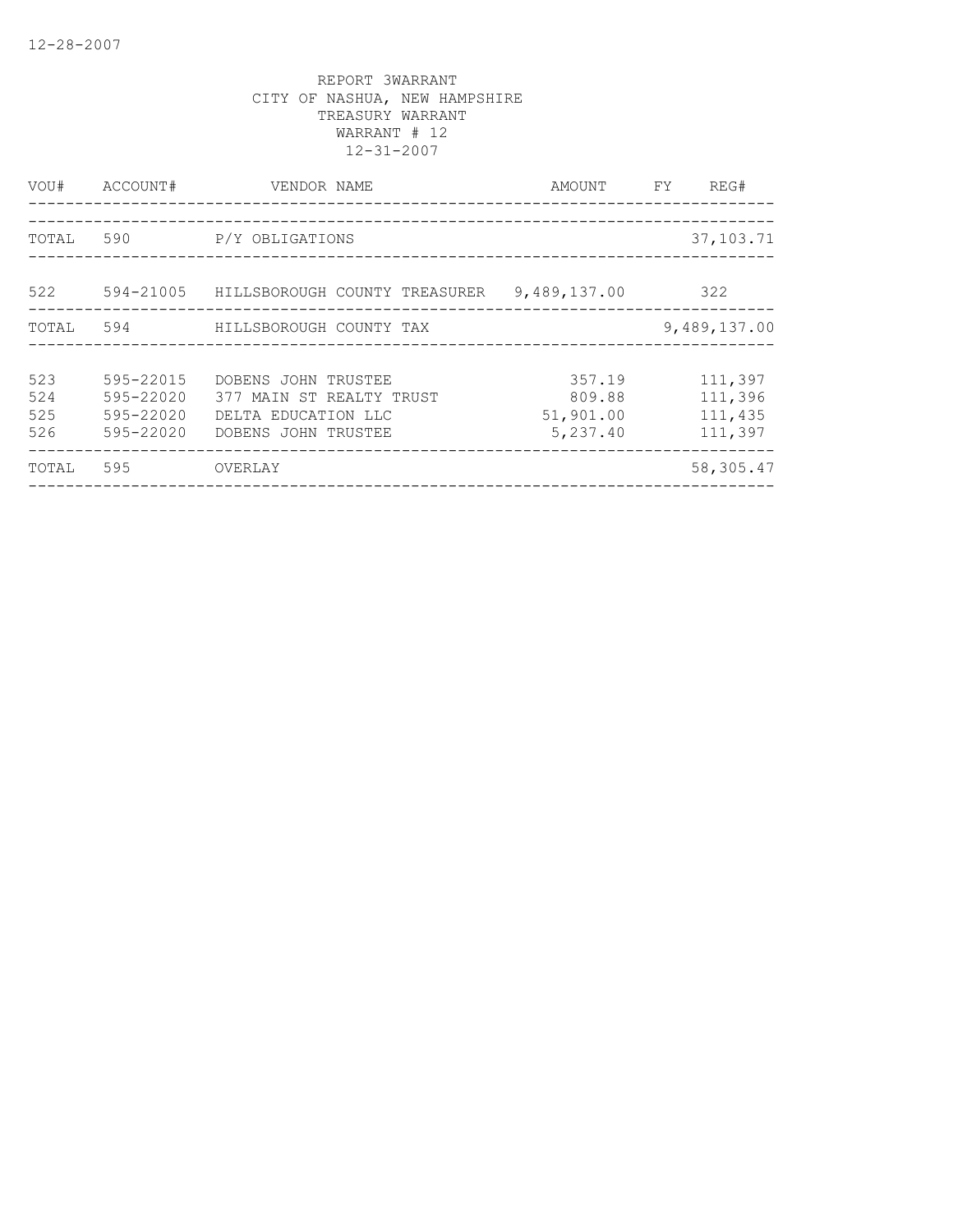| VOU# ACCOUNT# | VENDOR NAME                                                      | AMOUNT FY REG#    |  |           |  |  |
|---------------|------------------------------------------------------------------|-------------------|--|-----------|--|--|
|               | 527 653-07 BROX INDUSTRIES INC<br>---------------                | 50,844.67 111,231 |  |           |  |  |
|               | TOTAL 653-07 CAP IMP - STREET DEPT<br>STREET PAVING PROGRAM FY06 |                   |  | 50,844.67 |  |  |
|               | 527 653-08 BROX INDUSTRIES INC                                   | 3,885.00 111,231  |  |           |  |  |
|               | TOTAL 653-08 CAP IMP - STREET DEPT<br>STREET PAVING PROGRAM FY07 | 3,885.00          |  |           |  |  |
|               | 199,455 681-10 ACADEMY ROOFING CORP 8,000.00 111,682             |                   |  |           |  |  |
|               | TOTAL 681-10 CAP IMP - SCHOOL<br>DEFERRED MAINTENANCE FY07       |                   |  | 8,000.00  |  |  |
|               | 199,456 681-11 W L BLISS ASSOCIATES INC                          | 4,591.60 111,700  |  |           |  |  |
|               | TOTAL 681-11 CAP IMP - SCHOOL<br>DEFERRED NAINTENANCE/MAJOR      |                   |  | 4,591.60  |  |  |
|               | 199,457 681-34 SCHIAVI LEASING CORP                              | 2,700.00 111,560  |  |           |  |  |
|               | TOTAL 681-34 CAP IMP - SCHOOL<br>PORTABLE CLASSROOMS             |                   |  | 2,700.00  |  |  |
|               |                                                                  |                   |  |           |  |  |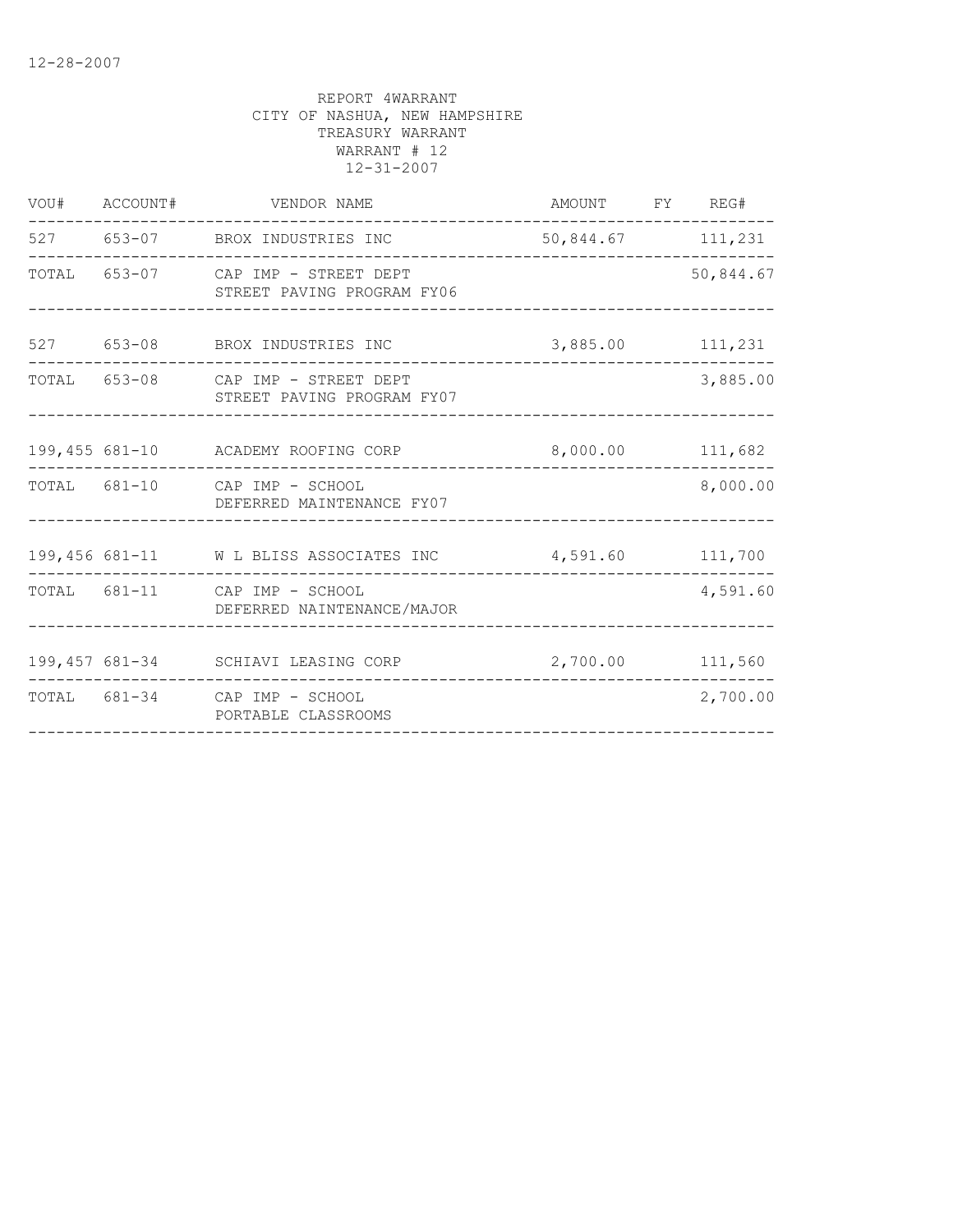| VOU#  | ACCOUNT# PROGRAM VENDOR NAME                                    |           | AMOUNT FY REG#       |
|-------|-----------------------------------------------------------------|-----------|----------------------|
|       | 528 731-64040 3705 PC MALL GOV INC                              |           | 5, 104. 26 111, 409  |
|       | TOTAL 731 CPF-POLICE DEPARTMENT                                 | 5,104.26  |                      |
| 529   | 751-53075 3731 MCFARLAND-JOHNSON INC 28,512.74 111,333          |           |                      |
| 530   | 751-53075 3731 NASHUA REGIONAL PLANNING COMMI 1,082.20 111,748  |           |                      |
|       | TOTAL 751 CPF-PWD & ENGINEERING                                 | 29,594.94 |                      |
|       |                                                                 |           |                      |
|       | 531 771-53025 3750 VANASSE HANGEN BRUSTLIN INC 3,274.45 111,190 |           |                      |
| TOTAL | 771 CPF - COMM DEVLPMNT DIV                                     | 3, 274.45 |                      |
|       |                                                                 |           |                      |
|       | 532 781-01310 3773 GILBANE INC<br>____________________          |           | 54, 262. 76 111, 178 |
|       | TOTAL 781 CPF-SCHOOL DEPARTMENT                                 | 54,262.76 |                      |
|       |                                                                 |           |                      |
| 533   | 792-53030 3793 HAZEN AND SAWYER PC                              | 33,665.55 | 111,406              |
| 534   | 792-53181 3794 BROX INDUSTRIES INC                              | 2,975.00  | 111,231              |
| 534   | 792-53183 3795 BROX INDUSTRIES INC                              | 1,050.00  | 111,231              |
| TOTAL | 792 CPF-WASTEWATER USER FUND                                    | 37,690.55 |                      |
|       |                                                                 |           |                      |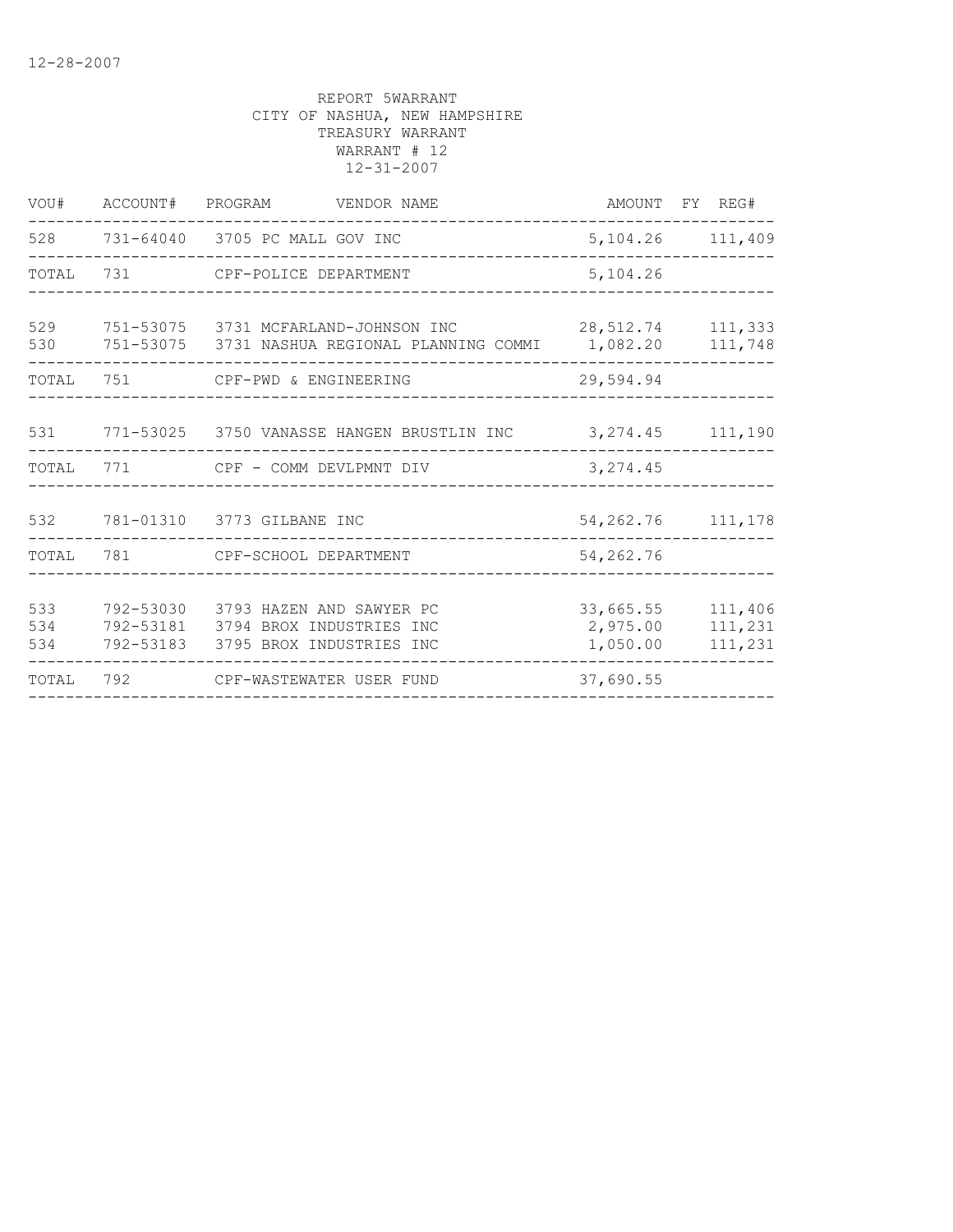| VOU#                     | ACCOUNT#<br>VENDOR NAME |                                                   | AMOUNT    | REG# |           |
|--------------------------|-------------------------|---------------------------------------------------|-----------|------|-----------|
| 535<br>801-31005 VERIZON |                         |                                                   | 75.19     |      | 111,811   |
| 536                      | 801-31005               | VERIZON                                           | 28.87     |      | 111,838   |
| 537                      | 801-31040               | PAETEC COMMUNICATIONS INC                         | 7.25      |      | 111,799   |
| 538                      | 801-34015               | ENERGYNORTH PROPANE                               | 1,145.77  |      | 111,812   |
| 539                      | 801-41015               | STAPLES BUSINESS ADVANTAGE                        | 102.86    |      | 111,509   |
| 540                      | 801-49040               | LAB SAFETY SUPPLY INC                             | 214.40    |      | 111,345   |
| 540                      | 801-49040               | LAB SAFETY SUPPLY INC                             | 214.40    |      | 111,345   |
| 540                      | 801-49040               | LAB SAFETY SUPPLY INC                             | 214.41    |      | 111,345   |
| 541                      | 801-53030               | CMA ENGINEERS INC                                 | 18,157.25 |      | 111,337   |
| 542                      | 801-53109               | NORTH SHORE RECYCLED FIBERS                       | 2,822.10  |      | 111,275   |
| 543                      | 801-53130               | ENDYNE INC                                        | 518.50    |      | 111,358   |
| 544                      | 801-59100               | AMHERST APPLIANCE REPAIR/STEVE                    | 112.00    |      | 111,353   |
| 545                      | 801-59100               | RMG ENTERPRISE INC                                | 3,000.00  |      | 111,588   |
| 546                      | 801-59245               | D & R TOWING INC                                  | 714.50    |      | 111,726   |
| 547                      | 801-64045               | CDW GOVERNMENT INC                                | 502.99    |      | 111,542   |
| 548                      | 801-77020               | LIBERTY INTN'L TRUCKS OF NH LL                    | 2,110.06  |      | 111,732   |
| 549                      | 801-78065               | MAYNARD & LESIEUR INCORPORATED                    | 1,116.35  |      | 111,734   |
| 549                      | 801-78065               | MAYNARD & LESIEUR INCORPORATED                    | 270.30    |      | 111,734   |
| 550                      | 801-78100               | CN WOOD CO INC                                    | 25.59     |      | 111,502   |
| 551                      | 801-78100               | DONOVAN EQUIPMENT CO INC                          | 140.25    |      | 111,227   |
| 552                      | 801-78100               | DONOVAN SPRING COMPANY INC                        | 81.06     |      | 111,229   |
| 553                      | 801-78100               | <b>DUNN BATTERY</b>                               | 521.70    |      | 111,273   |
| 554                      | 801-78100               | LIBERTY INTN'L TRUCKS OF NH LL 1,301.15           |           |      | 111,732   |
| 555                      | 801-78100               | MCDEVITT TRUCKS INC                               | 275.01    |      | 111,504   |
| 556                      | 801-78100               | SANEL AUTO PARTS CO                               | 168.83    |      | 111,327   |
| 556                      | 801-78100               | SANEL AUTO PARTS CO                               | 199.85    |      | 111,327   |
| 557                      | 801-78100               | TAYLOR & LLOYD INC                                | 210.00    |      | 111,370   |
| 557                      | 801-78100               | TAYLOR & LLOYD INC                                | 76.64     |      | 111,370   |
| 558                      | 801-83106               | ANTHEM BLUE CROSS BLUE SHIELD                     | 8,344.96  |      | 330       |
| 559                      | 801-83106               | NORTHEAST DELTA                                   | 470.33    |      | 332       |
| 560                      | 801-83206               | ANTHEM BLUE CROSS BLUE SHIELD                     | 17,150.57 |      | 330       |
| 561                      | 801-83206               | NORTHEAST DELTA                                   | 1,003.98  |      | 332       |
| 562                      | 801-83306               | ANTHEM BLUE CROSS BLUE SHIELD                     | 3,527.47  |      | 330       |
| 563                      | 801-83306               | NORTHEAST DELTA                                   | 245.94    |      | 332       |
| 564                      | 801-83406               | ANTHEM BLUE CROSS BLUE SHIELD                     | 5,056.16  |      | 330       |
| 565                      | 801-83406               | NORTHEAST DELTA                                   | 334.72    |      | 332       |
| 566                      | 801-95005               | TREASURER STATE OF NH                             | 70.00     |      | 111,803   |
| 567                      | 801-96125               | CMA ENGINEERS INC                                 | 3,462.23  |      | 111,337   |
| 568                      |                         | 801-96125 MILLER ENGINEERING & TESTING I 2,086.00 |           |      | 111,316   |
| TOTAL                    | 801                     | SOLID WASTE DISPOSAL<br>_________________         |           |      | 76,079.64 |
|                          |                         |                                                   |           |      |           |
| 569                      | $802 - 215 - 00$        | BILLINGS RICHARD                                  | 36.86     |      | 111,388   |
| 570                      | $802 - 215 - 00$        | COLLINS JAMES                                     | 28.32     |      | 111,393   |
| 571                      | $802 - 215 - 00$        | CWAB INC-BANK OF NY                               | 36.33     |      | 111,391   |
| 572                      | $802 - 215 - 00$        | GOSS SUZANN                                       | 58.82     |      | 111,394   |
| 573                      | $802 - 215 - 00$        | GOSSE WILLIAM III                                 | 108.82    |      | 111,390   |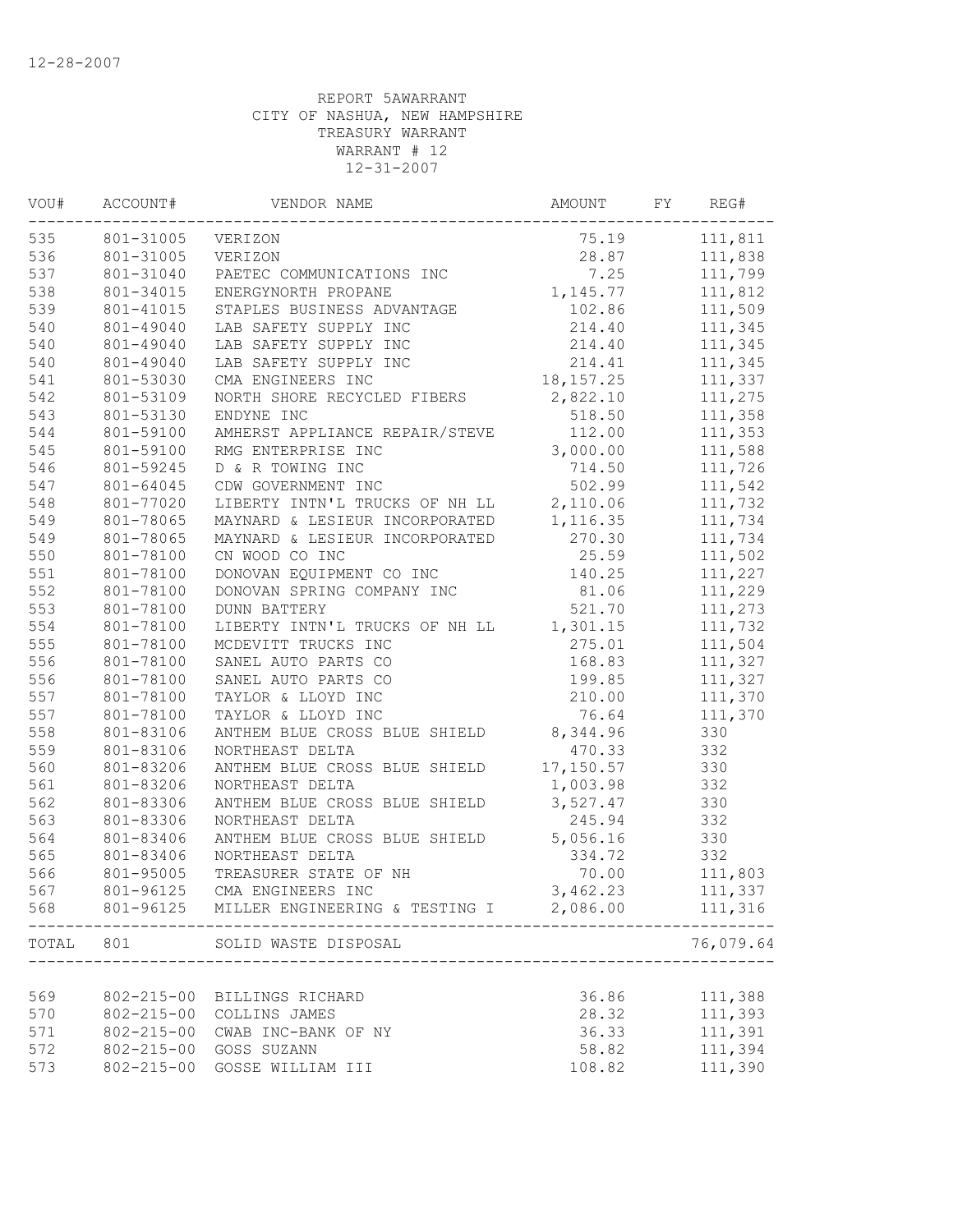| VOU#                            | ACCOUNT#<br>VENDOR NAME |                                                                        | AMOUNT     | FY      | REG#       |
|---------------------------------|-------------------------|------------------------------------------------------------------------|------------|---------|------------|
| 574<br>802-215-00 LEONARD SALLY |                         | 71.02                                                                  |            | 111,392 |            |
| 575                             | $802 - 215 - 00$        | SANTERRE CECILE ESTATE OF                                              | 71.02      |         | 111,389    |
| 576                             | 802-31005               | VERIZON                                                                | 511.61     |         | 111,811    |
| 577                             | 802-31040               | PAETEC COMMUNICATIONS INC                                              | 7.67       |         | 111,799    |
| 578                             | 802-32005               | PUBLIC SERVICE OF NH                                                   | 50,367.80  |         | 111,864    |
| 579                             | 802-33005               | PENNICHUCK WATER                                                       | 37.25      |         | 111,819    |
| 580                             | 802-34015               | KEYSPAN ENERGY DELIVERY                                                | 22, 239.15 |         | 111,816    |
| 581                             | 802-45105               | HOLLAND COMPANY INC                                                    | 2,820.00   |         | 111,274    |
| 582                             | 802-45175               | ARCSOURCE INC                                                          | 57.24      |         | 111,328    |
| 583                             | 802-46045               | UNIFIRST CORPORATION                                                   | 684.36     |         | 111,497    |
| 583                             | 802-46045               | UNIFIRST CORPORATION                                                   | 1,537.81   |         | 111,497    |
| 584                             | 802-49070               | IDEXX DISTRIBUTION INC                                                 | 11.45      |         | 111,362    |
| 585                             | 802-49070               | NORTH CENTRAL LABORATORIES                                             | 1,262.92   |         | 111,250    |
| 586                             | 802-49070               | TELEDYNE ISCO INC                                                      | 233.00     |         | 111,307    |
| 587                             | 802-49070               | VWR INTERNATIONAL INC                                                  | 459.44     |         | 111,511    |
| 588                             | 802-53006               | HEALTH STOP INC                                                        | 158.00     |         | 111,303    |
| 589                             | 802-53030               | CHEMSERVE ENVIRONMENTAL ANALYS                                         | 642.95     |         | 111,470    |
| 590                             | 802-53030               | EASTERN ANALYTICAL INC                                                 | 585.00     |         | 111,323    |
| 591                             | 802-53030               | ENVIROSYSTEMS INC                                                      | 1,025.00   |         | 111,262    |
| 592                             | 802-59100               | ANSWERING SERVICES OF NH LLC                                           | 77.00      |         | 111,365    |
| 593                             | 802-59100               | <b>BAU HOPKINS</b>                                                     | 2,105.06   |         | 111,237    |
| 594                             | 802-59265               | CITIZENS BANK NH                                                       | 1,862.70   |         | 111,203    |
| 595                             | 802-59320               | HAC-A-TAC AUTO/SONNY FLANDERS                                          | 2,895.00   |         | 111,343    |
| 596                             | 802-59320               | MAC MULKIN CHEVROLET INC                                               | 114.00     |         | 111,728    |
| 597                             | 802-64192               | GRAINGER                                                               | 162.95     |         | 111,248    |
| 598                             | 802-64192               | HOME DEPOT CREDIT SERVICES                                             | 189.00     |         | 111,810    |
| 599                             | 802-77050               | PINE MOTOR PARTS                                                       | 803.93     |         | 111,735    |
| 600                             | 802-77066               | FASTENAL COMPANY                                                       | 24.29      |         | 111,387    |
| 601                             | 802-77069               | GRAINGER                                                               | 258.93     |         | 111,248    |
| 602                             | 802-77069               | HEATING SPECIALTIES OF NH INC                                          | 5.76       |         | 111,727    |
| 603                             | 802-77069               | M & M ELECTRICAL SUPPLY CO INC                                         | 54.65      |         | 111,724    |
| 604                             | 802-77069               | MCMASTER-CARR SUPPLY CO                                                | 258.86     |         | 111,310    |
| 605                             | 802-77069               | UNITED SUPPLY COMPANY INC                                              | .99        |         | 111,740    |
| 606                             | 802-77070               | PINE MOTOR PARTS                                                       | 21.48      |         | 111,735    |
| 607                             | 802-77072               | MCMASTER-CARR SUPPLY CO                                                | 539.87     |         | 111,310    |
| 608                             | 802-83006               | ANTHEM BLUE CROSS BLUE SHIELD                                          | 28,634.41  |         | 330        |
| 609                             | 802-83006               | NORTHEAST DELTA                                                        | 2,560.50   |         | 332        |
| 610                             | 802-91010               | KEATING WILLIAM                                                        | 19.83      |         | 111,386    |
| 611                             |                         | 802-96007 M & M ELECTRICAL SUPPLY CO INC                               | 479.52     |         | 111,724    |
| 611                             | 802-96060               | M & M ELECTRICAL SUPPLY CO INC<br>____________________________________ | 327.85     |         | 111,724    |
| TOTAL                           | 802                     | SEWERAGE DISPOSAL SYSTEM                                               |            |         | 124,448.42 |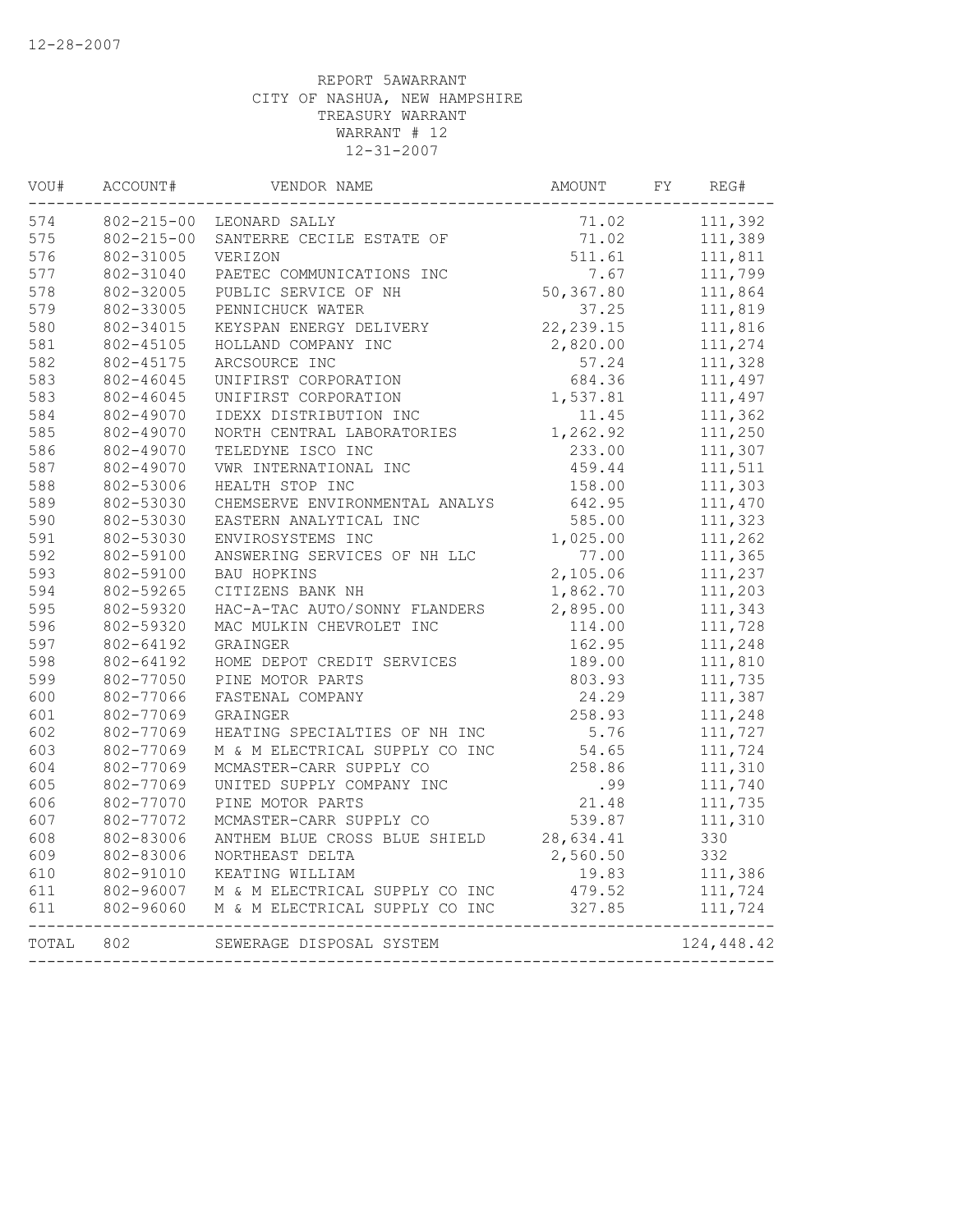| VOU#                       | ACCOUNT#                            | VENDOR NAME                                                      | AMOUNT                       | FY                 | REG#                          |
|----------------------------|-------------------------------------|------------------------------------------------------------------|------------------------------|--------------------|-------------------------------|
| 612<br>613                 | 951-64315                           | 951-05076 DAVIDSON MICHAEL<br>WAVEGUIDE INC                      |                              | 111,439<br>111,279 |                               |
| TOTAL                      | 951                                 | PWD & ENG TRUST FUND                                             |                              |                    | 69,228.03                     |
| 614<br>615                 | 952-05058<br>952-45065              | HANDY HOUSE INC<br>GATE CITY FENCE CO INC                        |                              | 111,841<br>111,296 |                               |
| TOTAL                      | 952                                 | PARK & RECREATION TRUST FUND                                     |                              | 4,459.00           |                               |
| 616                        | 963-61030                           | JORDAN'S FURNITURE                                               | 1,796.00                     |                    | 111,791                       |
| TOTAL                      | 963                                 | WOODLAWN CEMETERY TRUST FUND                                     |                              |                    | 1,796.00                      |
| 617<br>618<br>619          | 975-05058<br>975-75200<br>975-98029 | DIONNE JOSEPH<br>GATE CITY MONUMENT INC<br>NASHUA PUBLIC LIBRARY | 192.50<br>2,930.00<br>300.00 |                    | 111,224<br>111,818<br>111,175 |
| TOTAL                      | 975                                 | LIBRARY TRUST FUND                                               |                              |                    | 3,422.50                      |
| 199,45<br>199,45<br>199,46 | 981-49075<br>981-49075<br>981-49075 | NATHAN JEFF<br>PARTNERS IN EDUCATION<br>POSITIVE PROMOTIONS INC  | 1,500.00<br>75.00<br>412.50  |                    | 111,687<br>111,553<br>111,239 |
| TOTAL                      | 981                                 | SCHOOL TRUST FUND                                                |                              |                    | 1,987.50                      |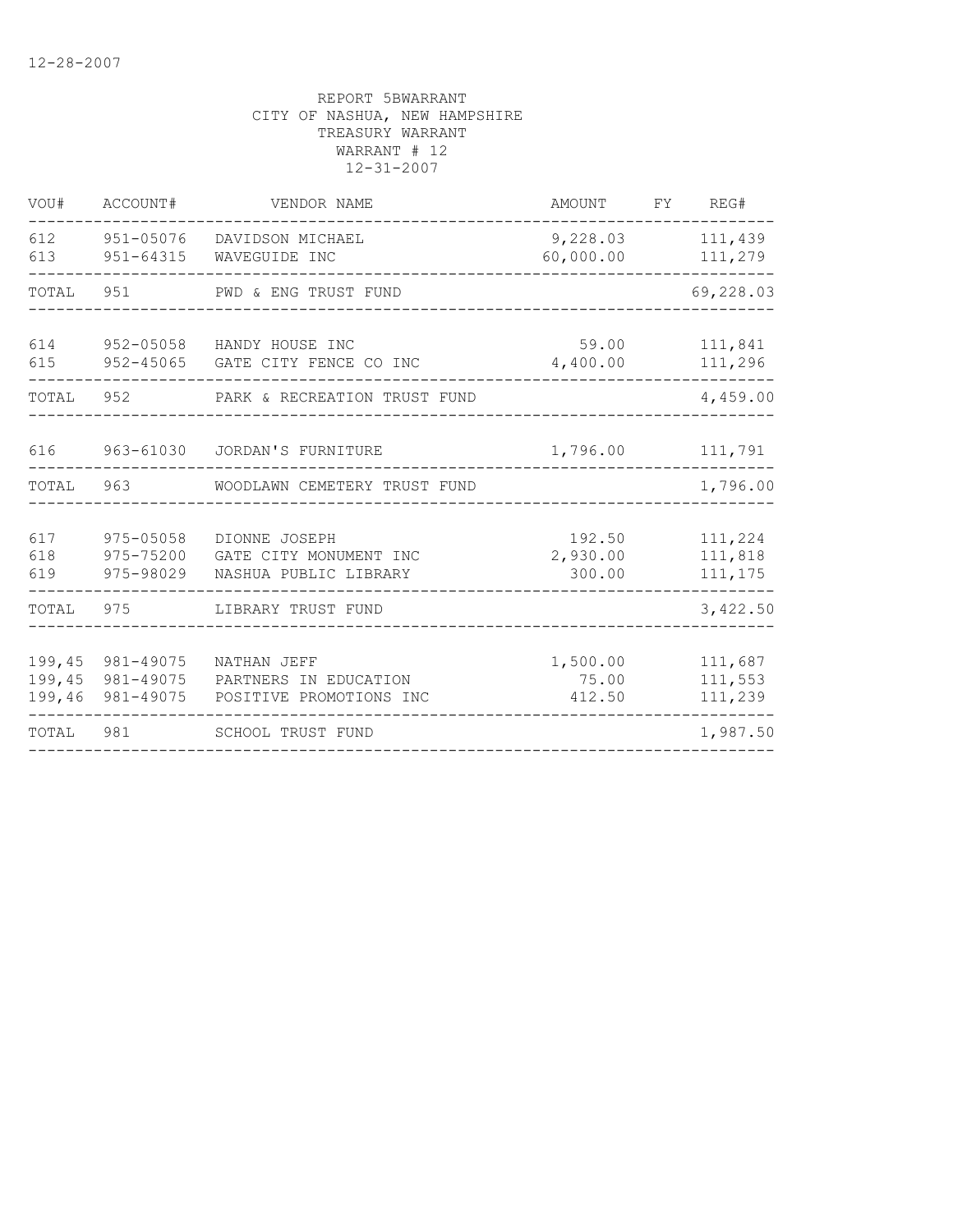|           | ACCOUNT# PAYROLL WEEK ENDING |  |  | AMOUNT |
|-----------|------------------------------|--|--|--------|
|           |                              |  |  |        |
| TOTAL 951 |                              |  |  |        |
|           |                              |  |  |        |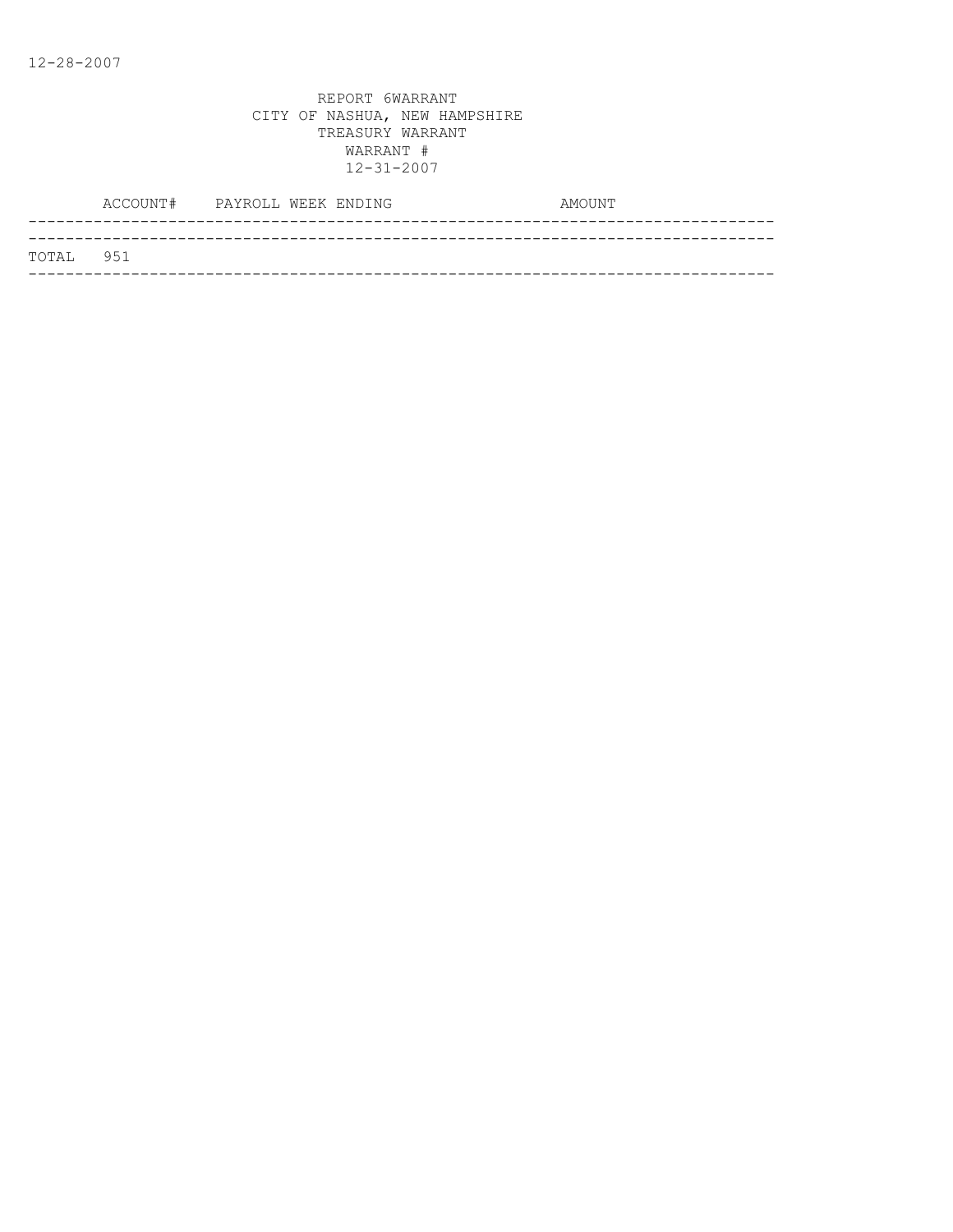|            | ACCOUNT# PAYROLL WEEK ENDING                             | AMOUNT           |           |
|------------|----------------------------------------------------------|------------------|-----------|
|            | --------------                                           | 1,143.19         |           |
| TOTAL 303  | ALT - INCENTIVE FUND PROGRAM                             |                  | 1,143.19  |
|            | 305-11239  15-DEC-2007                                   | 970.72           |           |
|            | 305-11239 22-DEC-2007                                    | 970.72           |           |
|            | TOTAL 305 SRF - CIVIC & COMM ACTIVITIES                  |                  | 1,941.44  |
|            |                                                          |                  |           |
|            | 308-83051  15-DEC-2007                                   | 5,069.67         |           |
|            | 308-83051 22-DEC-2007                                    | 5,261.49         |           |
|            | 308-83052  15-DEC-2007                                   | 963.17           |           |
|            | 308-83052 22-DEC-2007                                    | 604.21           |           |
|            | 308-83102  15-DEC-2007                                   | 1,028.08         |           |
|            | 308-83102 22-DEC-2007                                    | 1,028.08         |           |
|            | TOTAL 308 SRF - INSURANCE<br><u> 2222222222222222222</u> |                  | 13,954.70 |
|            |                                                          |                  |           |
|            | 3086-11870 15-DEC-2007                                   | 2,497.20         |           |
|            | 3086-12006 15-DEC-2007                                   | 1,901.54         |           |
|            | 3086-13032 15-DEC-2007                                   | 248.55           |           |
|            | 3086-13032 22-DEC-2007<br>3086-13133 15-DEC-2007         | 248.55<br>100.00 |           |
|            | TOTAL 308 JAVITS GRANT PROGRAM                           |                  | 4,995.84  |
|            |                                                          |                  |           |
|            | 3097-11162 15-DEC-2007                                   | 1,245.00         |           |
|            | 3097-11162 22-DEC-2007                                   | 1,314.60         |           |
|            | 3097-11408 15-DEC-2007                                   | 721.60           |           |
|            | 3097-11408 22-DEC-2007                                   | 721.60           |           |
|            | 3097-12112 15-DEC-2007                                   | 2,316.79         |           |
|            | 3097-12112 22-DEC-2007                                   | 2,058.53         |           |
| 3097-12830 | 15-DEC-2007                                              | 35.23            |           |
|            | 3097-12830 22-DEC-2007                                   | 9.50             |           |
| 3097-19138 | 15-DEC-2007                                              | 2,838.17         |           |
| 3097-19139 | 15-DEC-2007                                              | 10,968.37        |           |
| 3097-19140 | 15-DEC-2007                                              | 8,674.79         |           |
| 3097-19140 | 22-DEC-2007                                              | 8,996.90         |           |
| 3097-19540 | 15-DEC-2007                                              | 20,464.57        |           |
| 3097-19540 | 22-DEC-2007                                              | 20,874.33        |           |
| 3097-19544 | 15-DEC-2007                                              | 609.19           |           |
| 3097-19544 | 22-DEC-2007                                              | 677.78           |           |
| 3097-19545 | 15-DEC-2007                                              | 1,318.69         |           |
| 3097-19545 | 22-DEC-2007                                              | 680.06           |           |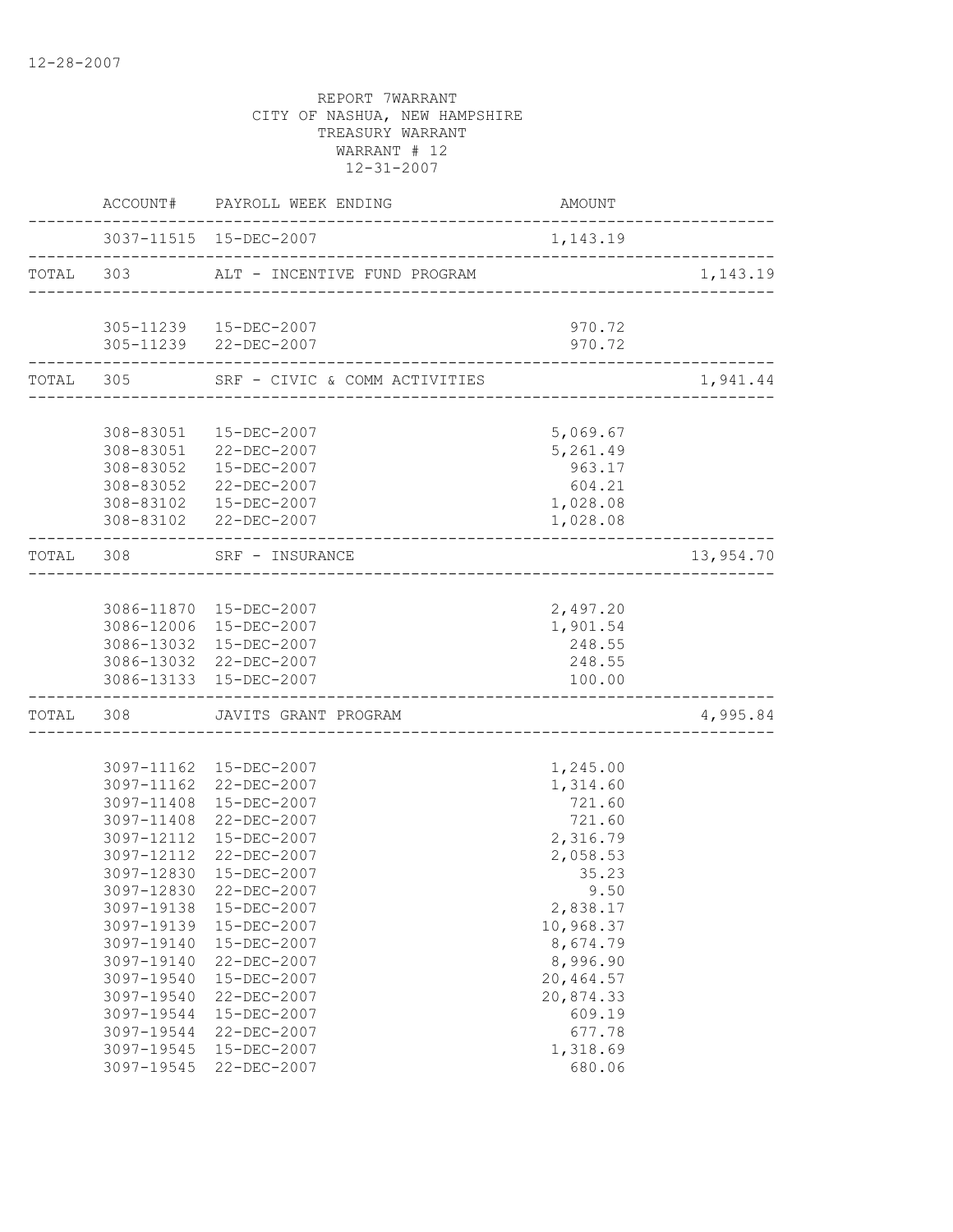|           |           | ACCOUNT# PAYROLL WEEK ENDING       | <b>AMOUNT</b> |           |
|-----------|-----------|------------------------------------|---------------|-----------|
|           |           | TOTAL 309 SRF - FOOD SERVICES      |               | 84,525.70 |
|           |           | 3117-12006 15-DEC-2007             | 2,825.00      |           |
|           |           | TOTAL 311 DRIVER'S EDUCATION       |               | 2,825.00  |
|           |           |                                    |               |           |
|           |           | 312-11165  15-DEC-2007             | 970.54        |           |
|           |           | 312-11165 22-DEC-2007              | 993.59        |           |
|           |           | 312-11191  15-DEC-2007             | 761.94        |           |
|           |           | 312-11191 22-DEC-2007              | 761.94        |           |
|           |           | 312-11547  15-DEC-2007             | 2,045.58      |           |
|           | 312-11547 | 22-DEC-2007                        | 2,045.58      |           |
|           | 312-12010 | 15-DEC-2007                        | 91.27         |           |
|           | 312-12010 | 22-DEC-2007                        | 91.27         |           |
|           | 312-12116 | 15-DEC-2007                        | 579.58        |           |
|           | 312-12116 | 22-DEC-2007                        | 579.58        |           |
|           |           | 312-13004 15-DEC-2007              | 996.59        |           |
|           |           | 312-13004 22-DEC-2007              | 1,892.56      |           |
|           |           | TOTAL 312 SRF - FINANCIAL SERVICES |               | 11,810.02 |
|           |           | 3122-12006 15-DEC-2007             | 3,046.60      |           |
|           |           | TOTAL 312 ADULT ED/CONTINUING ED   |               | 3,046.60  |
|           |           | 3138-13133 15-DEC-2007             | 6,700.00      |           |
|           |           | TOTAL 313 FIFTH BLOCK INITIATIVE   |               | 6,700.00  |
|           |           |                                    |               |           |
|           |           | 3245-11860 15-DEC-2007             | 1,301.28      |           |
| TOTAL 324 |           | YOUTH SAFE HAVEN-PAL               |               | 1,301.28  |
|           |           |                                    |               |           |
|           | 331-11250 | 15-DEC-2007                        | 654.88        |           |
|           | 331-11250 | 22-DEC-2007                        | 654.88        |           |
|           | 331-11552 | 15-DEC-2007                        | 952.91        |           |
|           | 331-11552 | 22-DEC-2007                        | 952.92        |           |
|           | 331-11558 | 15-DEC-2007                        | 1,139.17      |           |
|           | 331-11558 | 22-DEC-2007                        | 1,139.17      |           |
|           | 331-11567 | 15-DEC-2007                        | 1,366.91      |           |
|           | 331-11567 | 22-DEC-2007                        | 1,366.91      |           |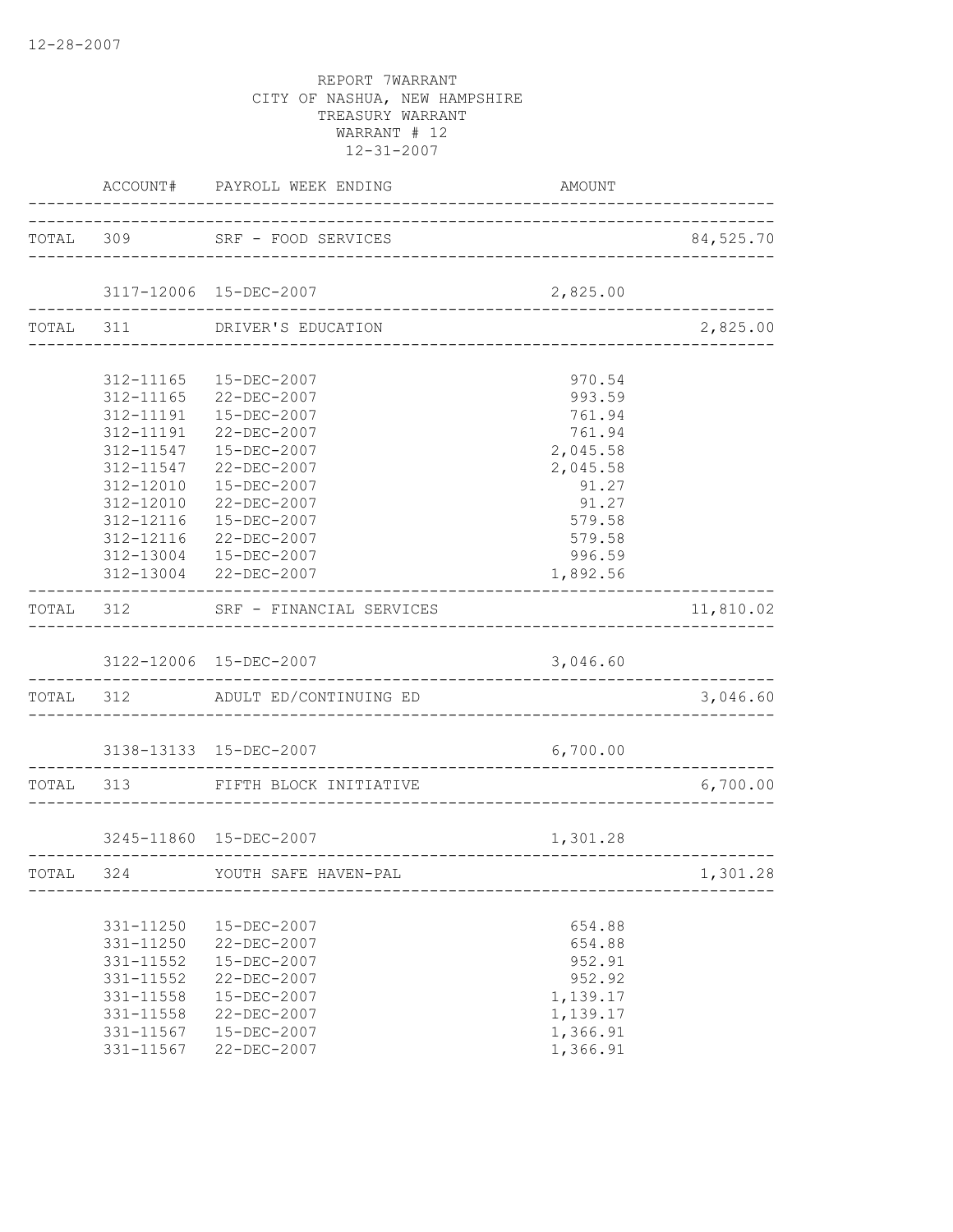|           | ACCOUNT#               | PAYROLL WEEK ENDING                                        | AMOUNT               |           |
|-----------|------------------------|------------------------------------------------------------|----------------------|-----------|
|           | 331-12115<br>331-12115 | 15-DEC-2007<br>22-DEC-2007                                 | 524.61<br>524.61     |           |
|           | 331-13038              | $15 - DEC - 2007$                                          | 1,610.14             |           |
|           | 331-13038              | 22-DEC-2007                                                | 1,499.24             |           |
|           | 331-13044              | 15-DEC-2007                                                | 3,673.81             |           |
|           | 331-13044              | 22-DEC-2007                                                | 1,077.00             |           |
|           |                        | 331-18036  15-DEC-2007<br>331-18036 22-DEC-2007            | 9,986.76<br>2,981.63 |           |
|           | TOTAL 331              | SRF - POLICE DEPARTMENT                                    |                      | 30,105.55 |
|           |                        | 332-18084 22-DEC-2007                                      | 666.97               |           |
| TOTAL 332 |                        | SRF - FIRE DEPARTMENT                                      |                      | 666.97    |
|           |                        | 3328-19230 15-DEC-2007                                     | 175.00               |           |
|           | TOTAL 332              | TITLE I SCHL IMPRV LEDGE ST                                |                      | 175.00    |
|           |                        | 3338-12201 15-DEC-2007                                     | 279.00               |           |
|           |                        | TOTAL 333 TITLE I SCHL IMPRV MT PLEASANT                   |                      | 279.00    |
|           |                        | 3348-13133 15-DEC-2007                                     | 215.98               |           |
|           | TOTAL 334              | TITLE I SCHL IMPRV AMHERST ST                              |                      | 215.98    |
|           |                        | 3358-12006 15-DEC-2007                                     | 1,799.27             |           |
|           |                        | 3358-12078 15-DEC-2007                                     | 1,818.75             |           |
|           |                        | 3358-19230 15-DEC-2007                                     | 430.75               |           |
|           |                        | 3358-19230 22-DEC-2007                                     | 62.00                |           |
| TOTAL 335 |                        | TITLE IB READ 1ST MT PLEASANT<br>_________________________ |                      | 4,110.77  |
|           |                        |                                                            |                      |           |
|           | 341-11107<br>341-11107 | 15-DEC-2007<br>22-DEC-2007                                 | 687.84<br>687.84     |           |
|           | 341-11235              | 15-DEC-2007                                                | 1,927.44             |           |
|           | 341-11235              | 22-DEC-2007                                                | 1,927.43             |           |
|           | 341-11346              | 15-DEC-2007                                                | 142.73               |           |
|           | 341-11346              | 22-DEC-2007                                                | 214.09               |           |
|           | 341-11563              | 15-DEC-2007                                                | 938.55               |           |
|           | 341-11563              | 22-DEC-2007                                                | 938.55               |           |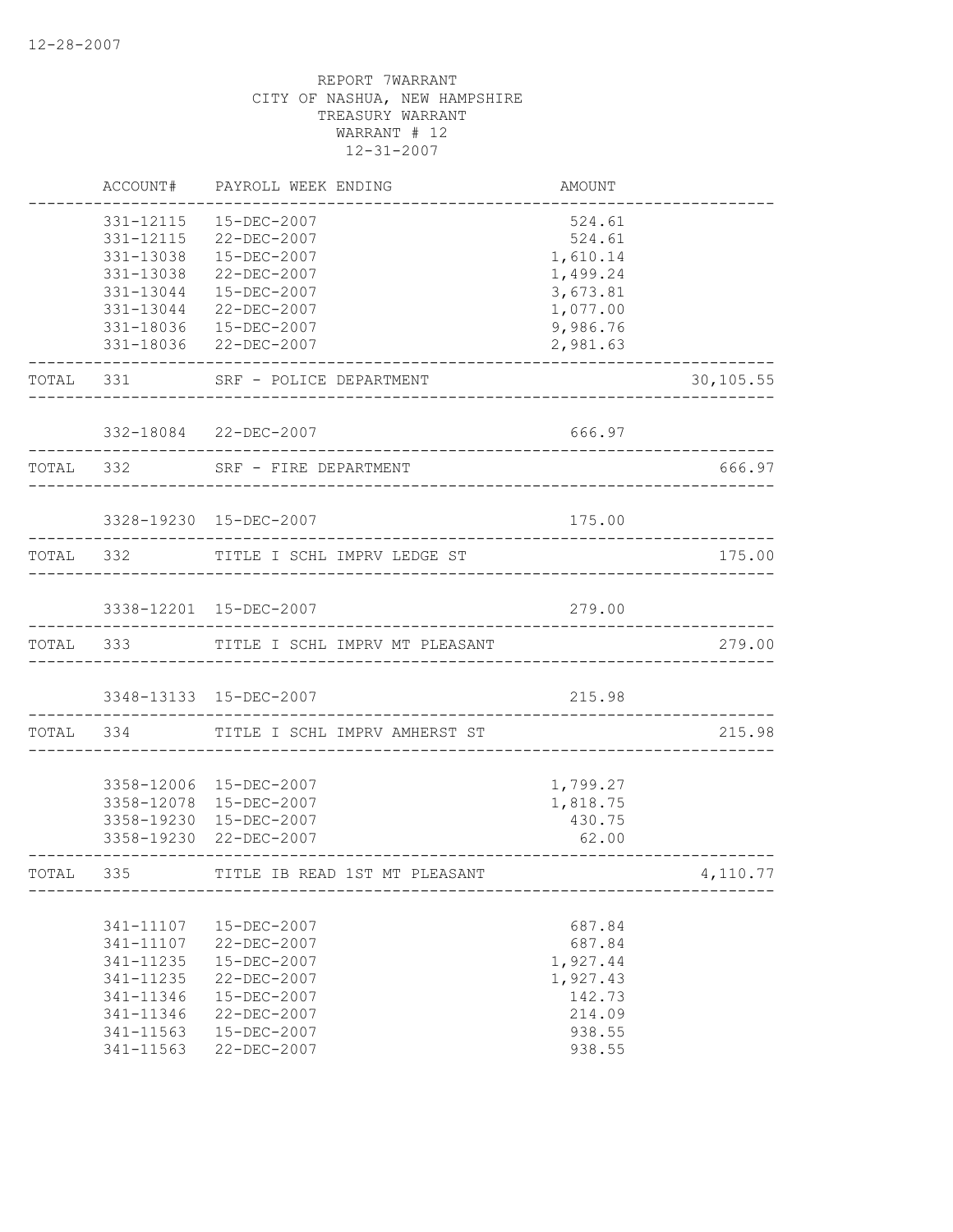|           | ACCOUNT#  | PAYROLL WEEK ENDING                                      | AMOUNT                             |           |
|-----------|-----------|----------------------------------------------------------|------------------------------------|-----------|
|           |           | 341-12037  15-DEC-2007<br>341-12037 22-DEC-2007          | 485.69<br>485.69                   |           |
| TOTAL     | 341       | SRF - COMMUNITY SERVICES                                 |                                    | 8,435.85  |
|           |           |                                                          | _________________________________  |           |
|           | 342-11499 | 15-DEC-2007                                              | 696.60                             |           |
|           | 342-11499 | 22-DEC-2007                                              | 696.60                             |           |
|           | 342-11584 | 15-DEC-2007                                              | 1,785.34                           |           |
|           | 342-11584 | 22-DEC-2007                                              | 1,785.34                           |           |
|           | 342-12000 | 15-DEC-2007                                              | 556.20                             |           |
|           | 342-12000 | 22-DEC-2007                                              | 556.20                             |           |
|           | 342-12040 | 15-DEC-2007                                              | 914.64                             |           |
|           | 342-12040 | 22-DEC-2007                                              | 914.64                             |           |
|           | 342-12113 | 15-DEC-2007                                              | 194.67                             |           |
|           | 342-12113 | 22-DEC-2007                                              | 194.67                             |           |
|           | 342-12582 | 15-DEC-2007                                              | 121.71                             |           |
|           |           | 342-12582 22-DEC-2007                                    | 121.71                             |           |
| TOTAL 342 |           | SRF - COMMUNITY HEALTH<br>______________________________ |                                    | 8,538.32  |
|           |           |                                                          |                                    |           |
|           |           | 3448-11162  15-DEC-2007                                  | 621.38                             |           |
|           |           | 3448-11162 22-DEC-2007                                   | 687.67                             |           |
|           |           | 3448-11860 15-DEC-2007                                   | 5,740.29                           |           |
|           |           | 3448-12006 15-DEC-2007                                   | 6,007.78                           |           |
|           |           | 3448-12006 22-DEC-2007                                   | 5,800.13                           |           |
|           |           | 3448-12201 22-DEC-2007                                   | 62.00                              |           |
| TOTAL     | 344       |                                                          |                                    | 18,919.25 |
|           |           |                                                          |                                    |           |
|           |           | 3508-11726 15-DEC-2007                                   | 21,576.68                          |           |
|           |           | 3508-12201 15-DEC-2007                                   | 217.00                             |           |
|           |           | 3508-12201 22-DEC-2007                                   | 62.00                              |           |
| TOTAL 350 | --------- | TITLE 11A TEACHER QUALITY                                | ---------------------------------- | 21,855.68 |
|           |           |                                                          |                                    |           |
|           |           | 3517-19230 15-DEC-2007                                   | 1,900.00                           |           |
| TOTAL     | 351       | TITLE IID ENHANCE ED THRU TECH                           |                                    | 1,900.00  |
|           |           |                                                          |                                    |           |
|           |           | 352-59055  15-DEC-2007                                   | 386.16                             |           |
|           | 352-59055 | 22-DEC-2007                                              | 386.16                             |           |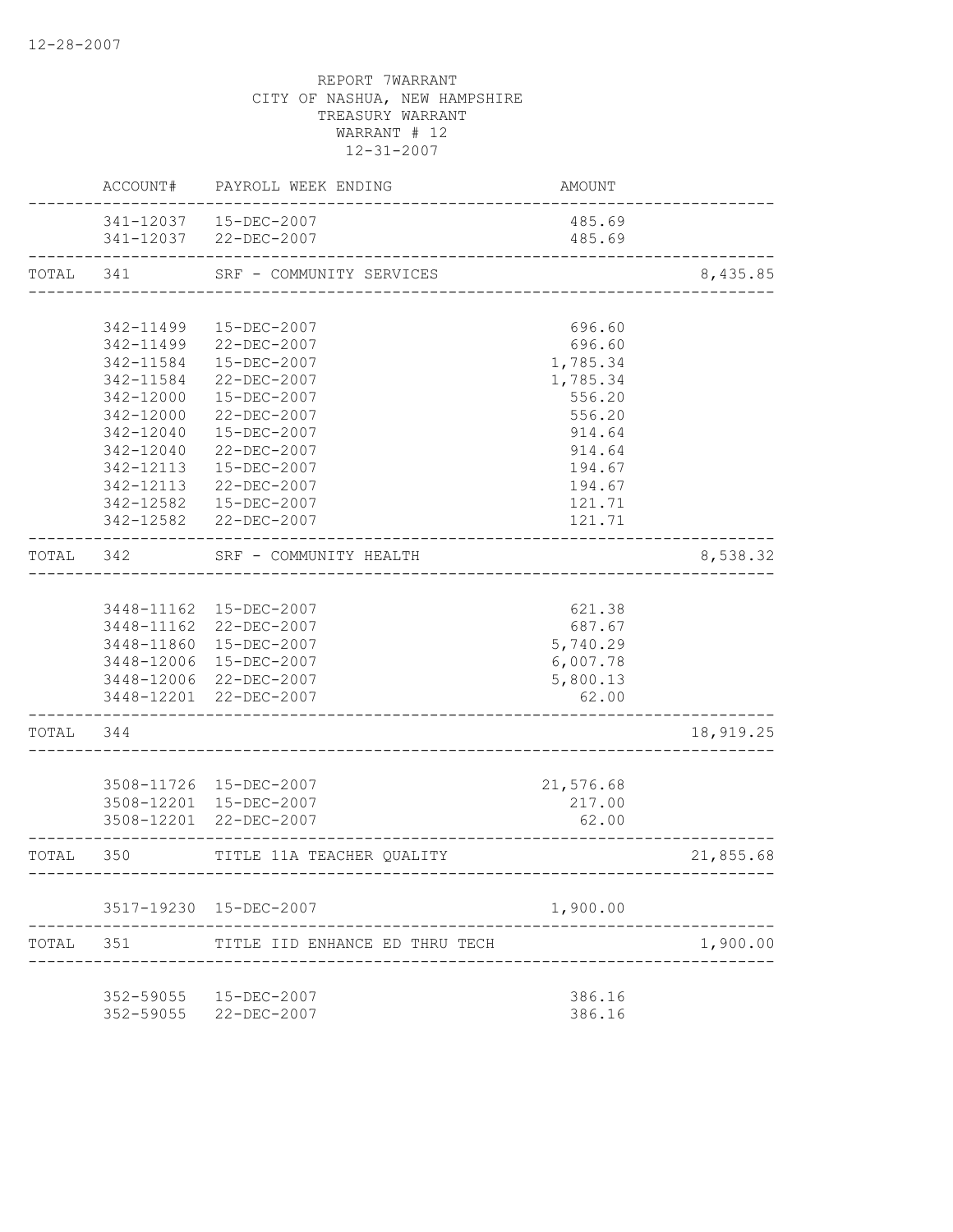|           | ACCOUNT#   | PAYROLL WEEK ENDING                | AMOUNT                           |           |
|-----------|------------|------------------------------------|----------------------------------|-----------|
| TOTAL 352 |            | SRF - PARKS AND RECREATION         | -------------------------------- | 772.32    |
|           |            | 3558-11870  15-DEC-2007            | 2,671.69                         |           |
|           |            | 3558-12006 15-DEC-2007             | 1,938.12                         |           |
|           |            | 3558-12078  15-DEC-2007            | 950.00                           |           |
|           |            | 3558-12078 22-DEC-2007             | 800.00                           |           |
|           |            | 3558-13004 15-DEC-2007             | 275.00                           |           |
|           |            | TOTAL 355 TITLE IB READING 1ST FES |                                  | 6,634.81  |
|           | 374-01210  | 15-DEC-2007                        | 1,711.69                         |           |
|           | 374-01210  | 22-DEC-2007                        | 1,711.69                         |           |
|           | 374-0703P  | 15-DEC-2007                        | 621.90                           |           |
|           | 374-0703P  | 22-DEC-2007                        | 729.33                           |           |
|           | 374-0704P  | 15-DEC-2007                        | 621.90                           |           |
|           | 374-0704P  | 22-DEC-2007                        | 413.22                           |           |
|           | 374-0705M  | 22-DEC-2007                        | 260.00                           |           |
|           | 374-0705P  | 15-DEC-2007                        | 828.84                           |           |
|           | 374-0705P  | 22-DEC-2007                        | 828.84                           |           |
|           | 374-07235  | 15-DEC-2007                        | 950.19                           |           |
|           | 374-07235  | $22 - DEC - 2007$                  | 950.18                           |           |
|           | 374-0734P  | 15-DEC-2007                        | 1,568.31                         |           |
|           | 374-0734P  | 22-DEC-2007                        | 1,542.31                         |           |
|           | 374-09003  | 15-DEC-2007                        | 506.41                           |           |
|           |            | 374-09003 22-DEC-2007              | 506.41                           |           |
|           |            | 374-12075  15-DEC-2007             | 453.43                           |           |
|           |            | 374-12075 22-DEC-2007              | 580.67<br>___________________    |           |
| TOTAL 374 |            | SRF - URBAN PROGRAMS               |                                  | 14,785.32 |
|           |            | 3767-13133 15-DEC-2007             | $-237.50$                        |           |
| TOTAL 376 |            | TITLE I ESEA                       |                                  | $-237.50$ |
|           |            |                                    |                                  |           |
|           | 3768-11726 | 15-DEC-2007                        | 7,285.80                         |           |
|           | 3768-11802 | 15-DEC-2007                        | 1,886.64                         |           |
|           | 3768-11870 | 15-DEC-2007                        | 3,183.64                         |           |
|           | 3768-12111 | 15-DEC-2007                        | 4,038.37                         |           |
|           | 3768-12111 | 22-DEC-2007                        | 3,868.13                         |           |
|           | 3768-12126 | $15 - DEC - 2007$                  | 522.00                           |           |
|           | 3768-12126 | 22-DEC-2007                        | 522.00                           |           |
|           | 3768-12198 | 15-DEC-2007                        | 39,479.01                        |           |
|           | 3768-13133 | $15 - DEC - 2007$                  | 2,711.54                         |           |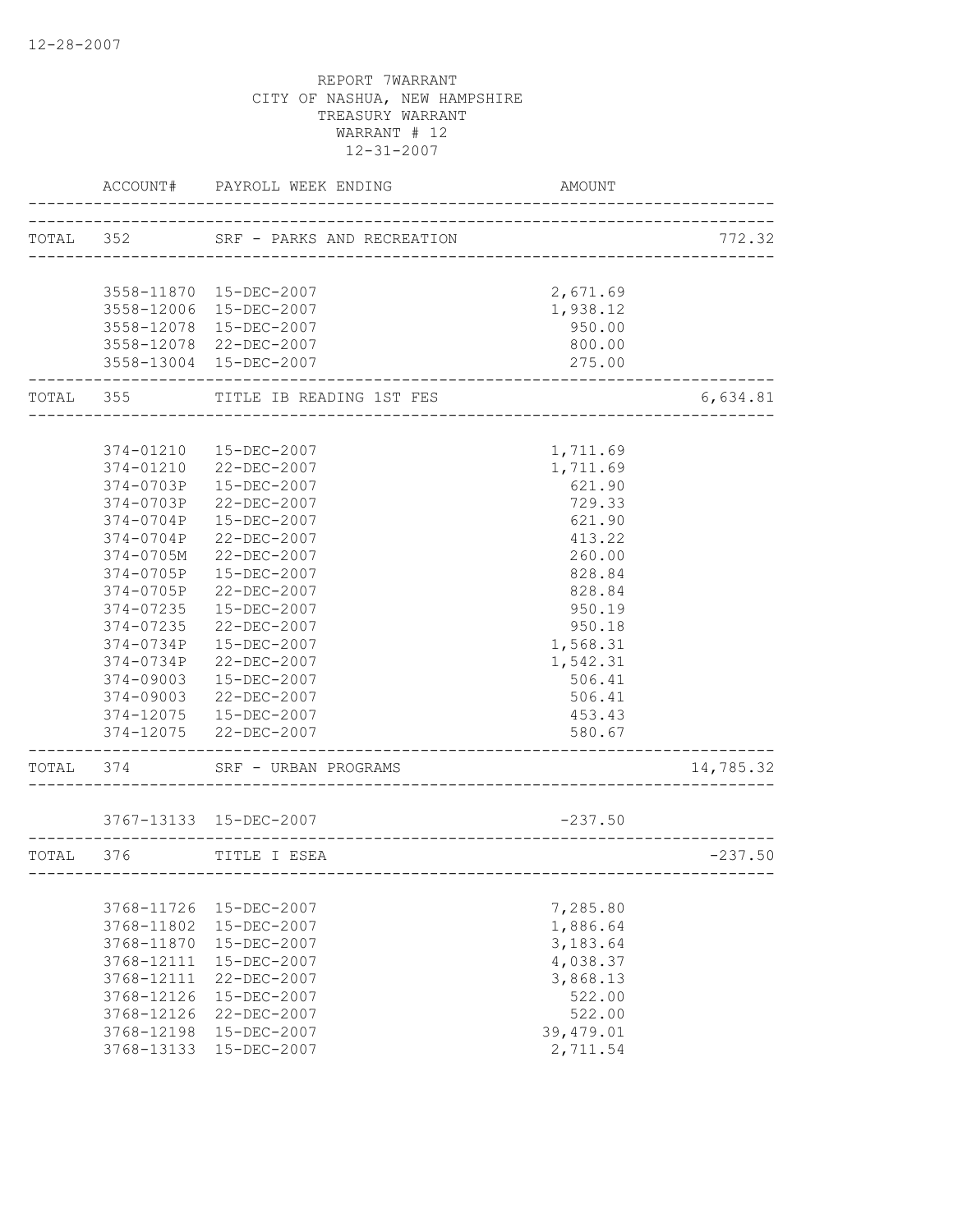|                          | ACCOUNT# PAYROLL WEEK ENDING                                                   | AMOUNT                                           |                               |
|--------------------------|--------------------------------------------------------------------------------|--------------------------------------------------|-------------------------------|
|                          | 3768-19000 15-DEC-2007<br>3768-19000 22-DEC-2007                               | 5,070.17<br>1,367.36                             |                               |
|                          | TOTAL 376 TITLE I ESEA                                                         |                                                  | ----------------<br>69,934.66 |
|                          | 3778-13133 15-DEC-2007<br>3778-13133 22-DEC-2007                               | 1,893.75<br>37.50                                |                               |
|                          | TOTAL 377 TITLE III ENHANCE ENG LANGUAGE                                       |                                                  | 1,931.25                      |
|                          | 3888-12126 15-DEC-2007<br>3888-12126 22-DEC-2007                               | 225.45<br>225.45<br>---------------------------- |                               |
| TOTAL 388                | TITLE V INNOVATIVE PROGRAMS                                                    |                                                  | 450.90                        |
|                          | 3908-11726 15-DEC-2007<br>3908-12198 15-DEC-2007                               | 1,428.77<br>637.01                               |                               |
|                          | TOTAL 390 VOC ED SECONDARY PERKINS                                             |                                                  | 2,065.78                      |
|                          | 3927-13133 15-DEC-2007                                                         | 275.00                                           |                               |
|                          | TOTAL 392 CULINARY ARTS                                                        |                                                  | 275.00<br>--------            |
|                          | 3937-19000 15-DEC-2007<br>__________________________                           | 757.45                                           |                               |
| TOTAL 393 DAY CARE       |                                                                                | <u> 2000 - 2000 - 2000 - 2</u>                   | 757.45                        |
| 3958-12201<br>3958-12201 | 3958-11726 15-DEC-2007<br>3958-11860 15-DEC-2007<br>15-DEC-2007<br>22-DEC-2007 | 62, 424.44<br>1,782.70<br>217.00<br>186.00       |                               |
|                          | ----------------------<br>TOTAL 395 IDEA BASIC SPEC ED                         |                                                  | 64,610.14                     |
|                          | 3968-11726 15-DEC-2007                                                         | 2,372.42                                         |                               |
|                          | TOTAL 396 IDEA PRESCHOOL SPEC ED                                               |                                                  | 2,372.42                      |
|                          | 3977-12111 15-DEC-2007                                                         | 8,652.72                                         |                               |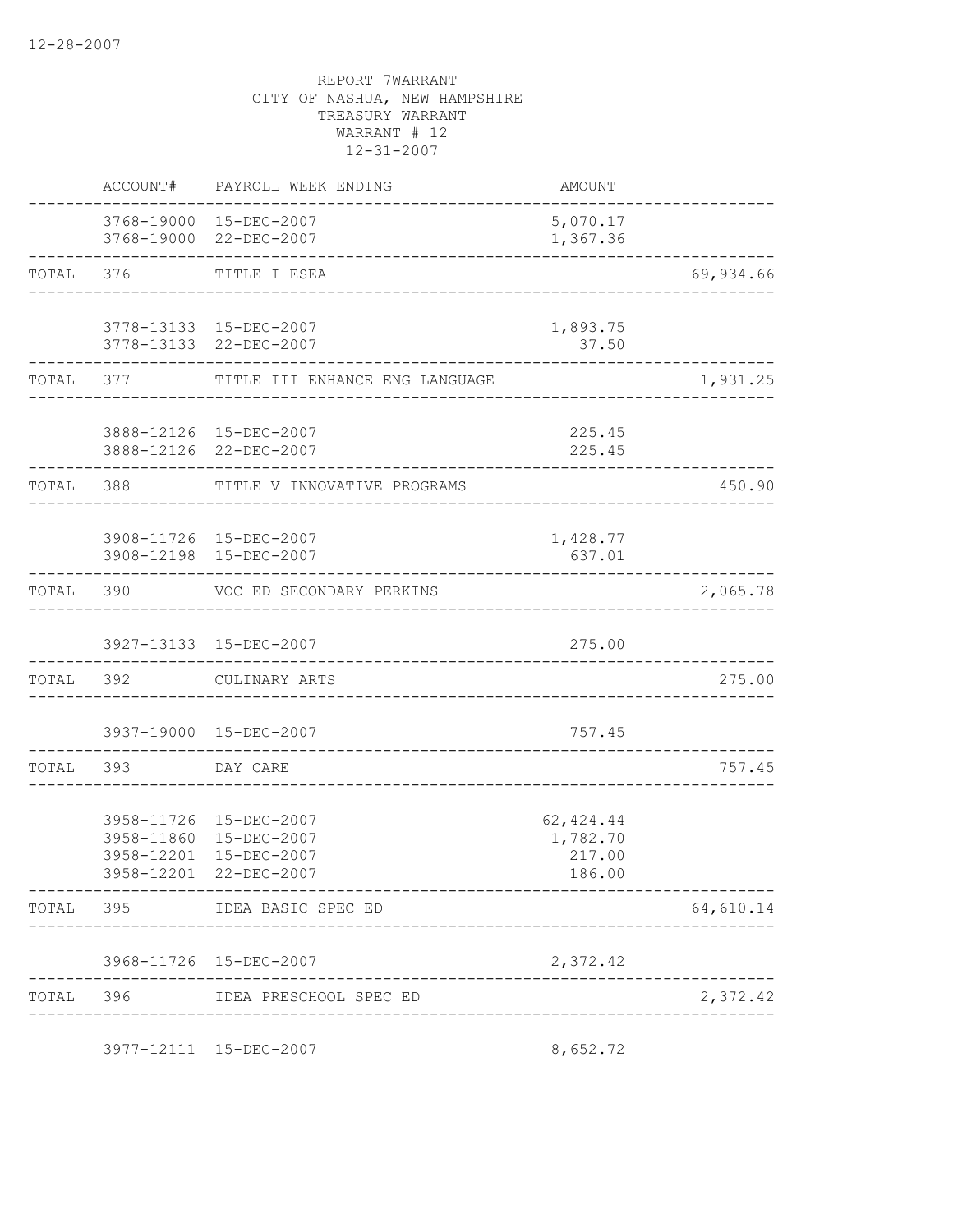|           | ACCOUNT# | PAYROLL WEEK ENDING                                                        | AMOUNT                       |           |
|-----------|----------|----------------------------------------------------------------------------|------------------------------|-----------|
|           |          | 3977-12111 22-DEC-2007<br>3977-13137 15-DEC-2007<br>3977-13137 22-DEC-2007 | 8,792.25<br>181.27<br>107.82 |           |
| TOTAL 397 |          | SPECIAL ED LOCAL                                                           |                              | 17,734.06 |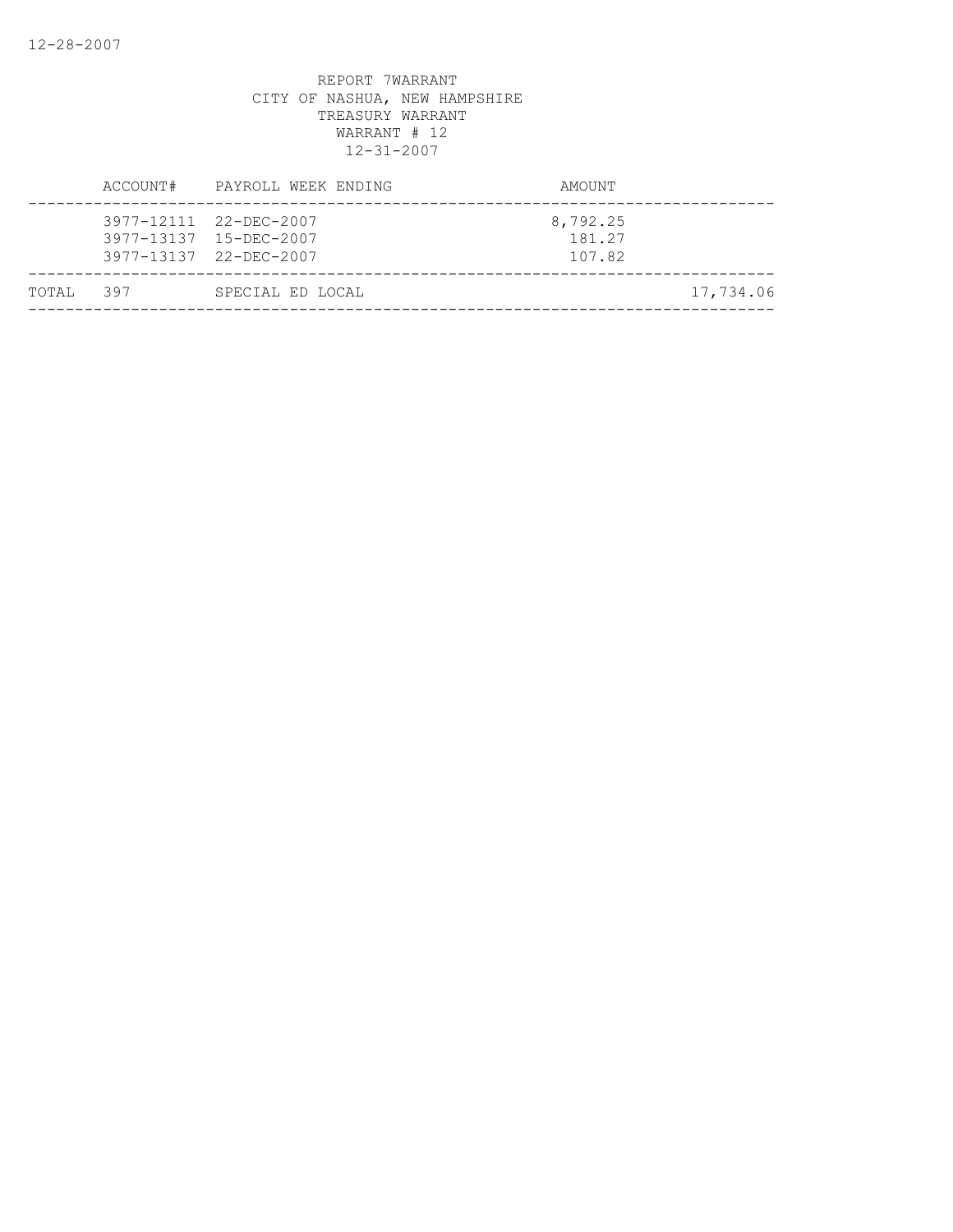|           | ACCOUNT#               | PAYROLL WEEK ENDING                             | <b>AMOUNT</b>        |          |
|-----------|------------------------|-------------------------------------------------|----------------------|----------|
|           | 501-11471              | 15-DEC-2007<br>501-11471 22-DEC-2007            | 1,864.89<br>1,864.88 |          |
|           |                        | 501-11472  15-DEC-2007<br>501-11472 22-DEC-2007 | 935.65<br>935.65     |          |
| TOTAL     | 501                    | MAYOR'S OFFICE                                  |                      | 5,601.07 |
|           | 502-11113              | 15-DEC-2007                                     | 1,456.88             |          |
|           |                        | 502-11113 22-DEC-2007                           | 1,456.88             |          |
|           | 502-11219              | 15-DEC-2007                                     | 1,701.30             |          |
|           | 502-11219              | 22-DEC-2007                                     | 1,701.30             |          |
|           |                        | 502-11518  15-DEC-2007<br>502-11518 22-DEC-2007 | 1,541.40<br>1,541.40 |          |
| TOTAL 502 |                        | LEGAL DEPARTMENT                                |                      | 9,399.16 |
|           |                        |                                                 |                      |          |
|           |                        | 503-11071  15-DEC-2007                          | 1,139.10             |          |
|           |                        | 503-11071 22-DEC-2007<br>503-12092  15-DEC-2007 | 1,139.10<br>465.84   |          |
|           |                        | 503-12092 22-DEC-2007                           | 465.84               |          |
| TOTAL     | 503                    | BOARD OF ALDERMEN                               |                      | 3,209.88 |
|           |                        | 507-82010 22-DEC-2007                           | 546.13               |          |
| TOTAL     | 507                    | PENSIONS                                        |                      | 546.13   |
|           |                        |                                                 |                      |          |
|           | 511-11103<br>511-11103 | 15-DEC-2007<br>22-DEC-2007                      | 671.40<br>671.39     |          |
|           | 511-11234              | 15-DEC-2007                                     | 1,985.25             |          |
|           | 511-11234              | $22 - DEC - 2007$                               | 1,985.26             |          |
| TOTAL     | 511                    | ADMINISTRATIVE SERVICES                         |                      | 5,313.30 |
|           | 512-11005              | 15-DEC-2007                                     | 843.19               |          |
|           | 512-11005              | 22-DEC-2007                                     | 843.19               |          |
|           | 512-11050              | 15-DEC-2007                                     | 1,380.58             |          |
|           | 512-11050              | $22 - DEC - 2007$                               | 690.28               |          |
|           | 512-11064              | 15-DEC-2007                                     | 944.83               |          |
|           | 512-11064              | $22 - DEC - 2007$                               | 944.83               |          |
|           | 512-11073              | 15-DEC-2007                                     | 2,196.69             |          |
|           | 512-11073              | 22-DEC-2007                                     | 2,196.70             |          |
|           | 512-11165              | 15-DEC-2007                                     | 1,795.29             |          |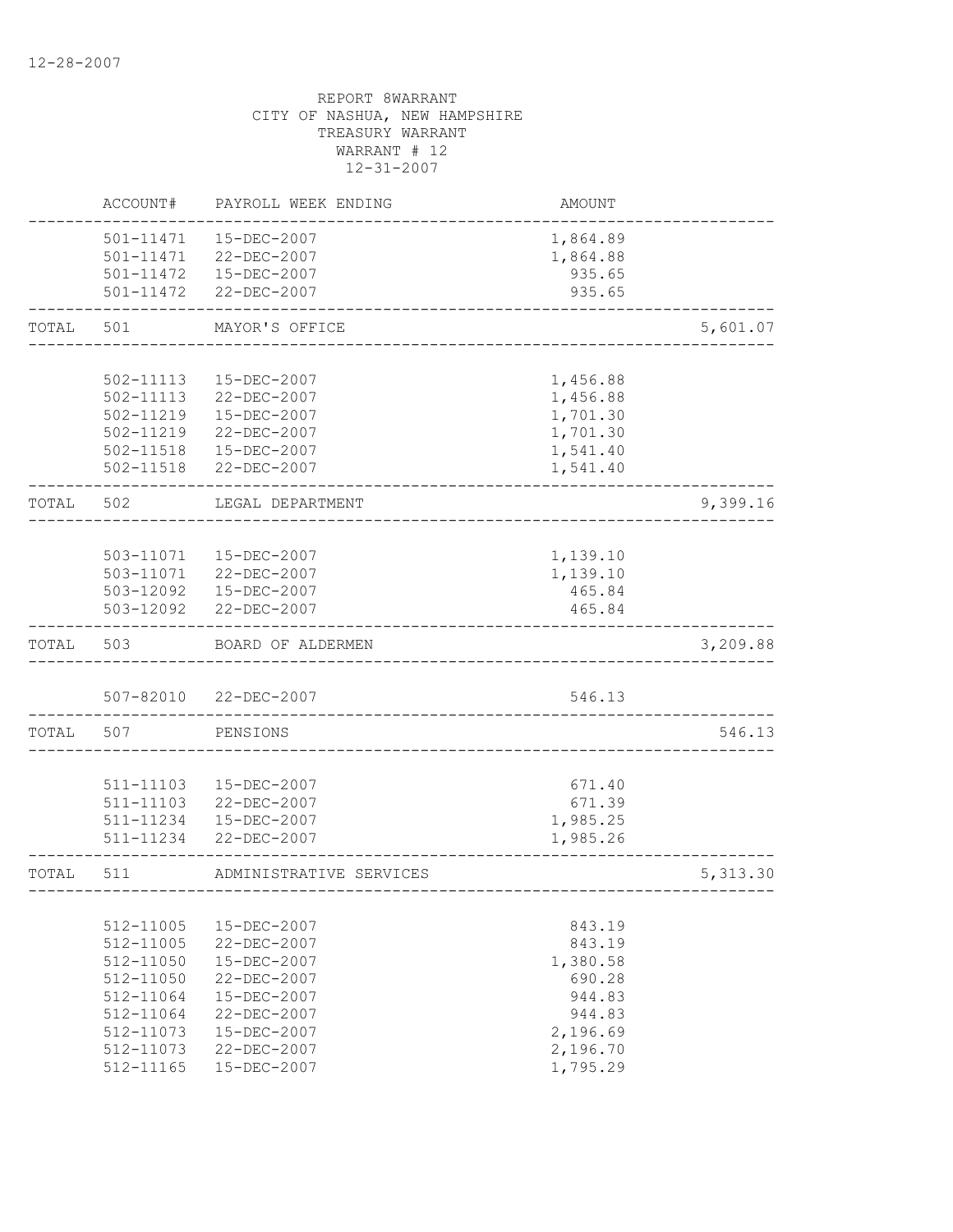|       | ACCOUNT#      | PAYROLL WEEK ENDING | AMOUNT                           |           |
|-------|---------------|---------------------|----------------------------------|-----------|
|       | 512-11165     | 22-DEC-2007         | 2,079.62                         |           |
|       | 512-11173     | 15-DEC-2007         | 1,310.46                         |           |
|       | 512-11173     | $22 - DEC - 2007$   | 1,310.46                         |           |
|       | 512-11177     | 15-DEC-2007         | 1,871.29                         |           |
|       | 512-11177     | 22-DEC-2007         | 1,871.29                         |           |
|       | 512-11222     | 15-DEC-2007         | 919.63                           |           |
|       | 512-11222     | 22-DEC-2007         | 919.63                           |           |
|       | 512-11224     | 15-DEC-2007         | 924.98                           |           |
|       | 512-11224     | 22-DEC-2007         | 924.97                           |           |
|       | 512-11232     | 15-DEC-2007         | 975.39                           |           |
|       | 512-11232     | 22-DEC-2007         | 975.38                           |           |
|       | $512 - 11265$ | $15 - DEC - 2007$   | 795.56                           |           |
|       | 512-11265     | 22-DEC-2007         | 795.56                           |           |
|       | 512-11531     | 15-DEC-2007         | 1,521.34                         |           |
|       | 512-11531     | 22-DEC-2007         | 1,543.08                         |           |
|       | 512-11581     | 15-DEC-2007         | 707.56                           |           |
|       | 512-11581     | 22-DEC-2007         | 707.55                           |           |
|       | 512-11714     | 15-DEC-2007         | 862.84                           |           |
|       | 512-11714     | 22-DEC-2007         | 862.84                           |           |
|       | 512-11740     | 15-DEC-2007         | 1,515.41                         |           |
|       | 512-11740     | $22 - DEC - 2007$   | 1,515.41                         |           |
|       | 512-12010     | 15-DEC-2007         | 273.79                           |           |
|       | 512-12010     | 22-DEC-2007         | 273.79                           |           |
|       | 512-12019     | 15-DEC-2007         | 948.76                           |           |
|       | 512-12019     | 22-DEC-2007         | 948.76                           |           |
|       | 512-12033     | 15-DEC-2007         | 555.46                           |           |
|       | 512-12033     | 22-DEC-2007         | 555.46                           |           |
|       | 512-12052     | 15-DEC-2007         | 496.89                           |           |
|       | 512-12052     | 22-DEC-2007         | 496.89                           |           |
|       | 512-12056     | 15-DEC-2007         | 331.07                           |           |
|       | 512-12056     | 22-DEC-2007         | 364.18                           |           |
|       | 512-12749     | 15-DEC-2007         | 571.82                           |           |
|       | 512-12749     | 22-DEC-2007         | 571.82                           |           |
|       | 512-13004     | 22-DEC-2007         | 26.74<br>----------------------- |           |
| TOTAL | 512           | FINANCIAL SERVICES  | __________________               | 43,161.26 |
|       |               |                     |                                  |           |
|       | 513-11117     | 15-DEC-2007         | 1,474.94                         |           |
|       | 513-11117     | 22-DEC-2007         | 1,474.94                         |           |
|       | 513-11171     | 15-DEC-2007         | 1,954.98                         |           |
|       | 513-11171     | 22-DEC-2007         | 1,954.97                         |           |
|       | 513-11213     | 15-DEC-2007         | 1,136.10                         |           |
|       | 513-11213     | 22-DEC-2007         | 1,136.10                         |           |
|       | 513-11223     | 15-DEC-2007         | 821.19                           |           |
|       | 513-11223     | 22-DEC-2007         | 821.19                           |           |
|       | 513-12085     | 22-DEC-2007         | 533.25                           |           |
|       | 513-18018     | 22-DEC-2007         | 131.25                           |           |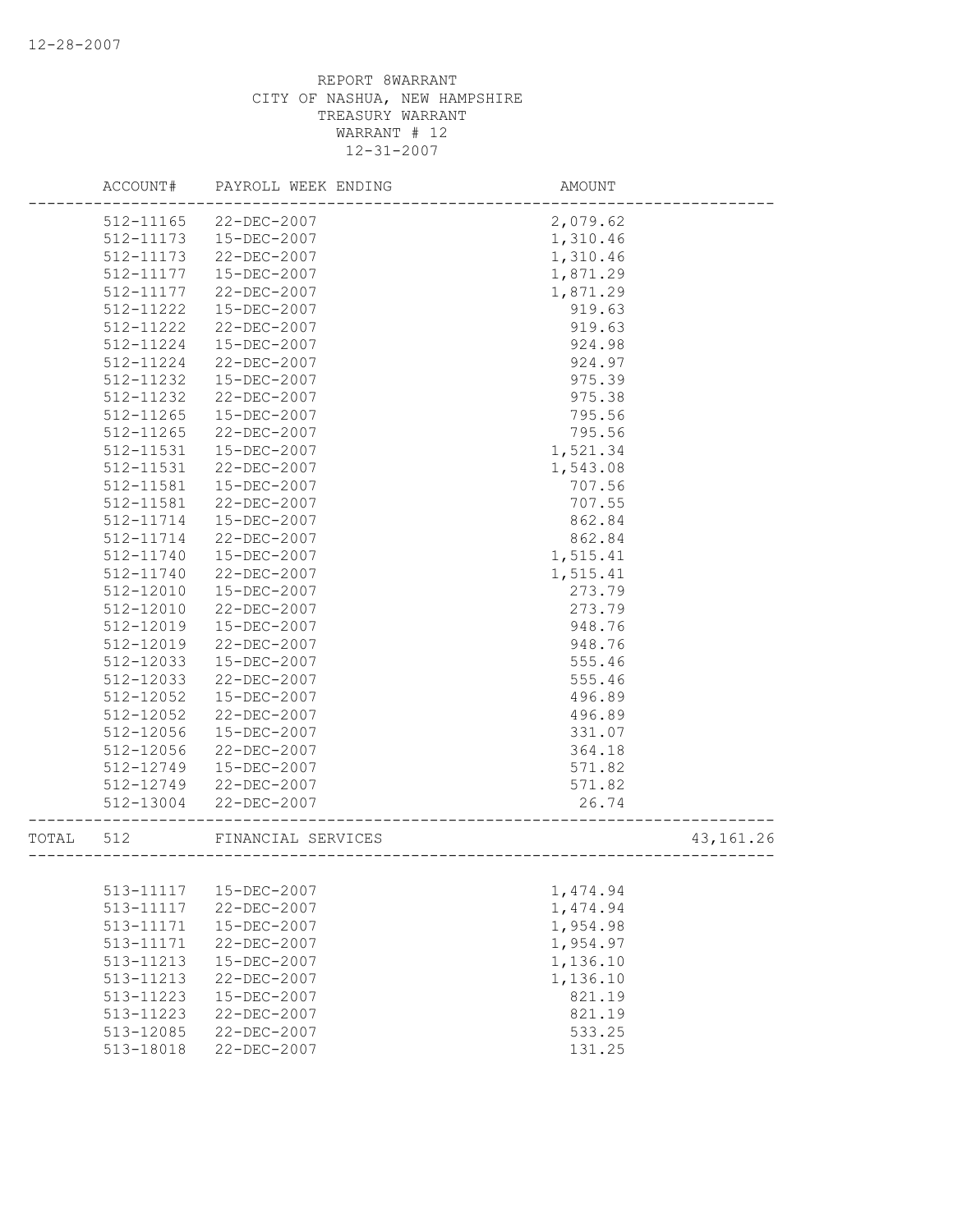|       |                        | ACCOUNT# PAYROLL WEEK ENDING                            | AMOUNT           |           |
|-------|------------------------|---------------------------------------------------------|------------------|-----------|
|       |                        | 513-18021 22-DEC-2007<br>513-18024 22-DEC-2007          | 156.25<br>131.25 |           |
|       |                        | TOTAL 513 CITY CLERK'S OFFICE                           |                  | 11,726.41 |
|       |                        |                                                         |                  |           |
|       |                        | 515-11031  15-DEC-2007                                  | 999.84           |           |
|       |                        | 515-11031 22-DEC-2007                                   | 999.84           |           |
|       |                        | 515-11350  15-DEC-2007                                  | 862.85           |           |
|       |                        | 515-11350 22-DEC-2007                                   | 862.84           |           |
|       |                        | 515-11447  15-DEC-2007                                  | 1,560.86         |           |
|       |                        | 515-11447 22-DEC-2007                                   | 1,560.86         |           |
|       |                        | 515-12001  15-DEC-2007                                  | 633.41           |           |
|       |                        | 515-12001 22-DEC-2007<br>-----------------------------  | 633.40           |           |
|       |                        | TOTAL 515 HUMAN RESOURCES<br>-------------------------- |                  | 8,113.90  |
|       |                        |                                                         |                  |           |
|       |                        | 516-11147  15-DEC-2007                                  | 667.54           |           |
|       |                        | 516-11147 22-DEC-2007                                   | 667.54           |           |
|       |                        | 516-11148  15-DEC-2007                                  | 872.05           |           |
|       |                        | 516-11148 22-DEC-2007                                   | 872.06           |           |
|       |                        | 516-11459  15-DEC-2007                                  | 1,474.94         |           |
|       |                        | 516-11459 22-DEC-2007                                   | 1,474.94         |           |
|       |                        | 516-11573  15-DEC-2007                                  | 864.92           |           |
|       |                        | 516-11573 22-DEC-2007                                   | 864.92           |           |
|       |                        | TOTAL 516 PURCHASING DEPARTMENT                         |                  | 7,758.91  |
|       |                        |                                                         |                  |           |
|       |                        | 517-11198  15-DEC-2007                                  | 601.38           |           |
|       |                        | 517-11198 22-DEC-2007                                   | 601.38           |           |
|       | 517-11201              | 15-DEC-2007                                             | 615.29           |           |
|       | 517-11201              | 22-DEC-2007                                             | 615.29           |           |
|       | 517-11203              | 15-DEC-2007                                             | 557.35           |           |
|       | 517-11203              | 22-DEC-2007                                             | 557.35           |           |
|       | 517-11420              | 15-DEC-2007                                             | 797.39           |           |
|       |                        | 517-11420 22-DEC-2007                                   | 797.40           |           |
|       | 517-12063              | 15-DEC-2007                                             | 275.10           |           |
|       | 517-12063              | 22-DEC-2007                                             | 275.10<br>94.05  |           |
|       | 517-13020<br>517-13020 | 15-DEC-2007<br>$22 - DEC - 2007$                        | 334.40           |           |
| TOTAL | 517                    | BUILDING MAINT - CITY ADMIN                             |                  | 6,121.48  |
|       |                        |                                                         |                  |           |
|       | 518-11130              | 15-DEC-2007                                             | 772.39           |           |
|       | 518-11130              | 22-DEC-2007                                             | 772.39           |           |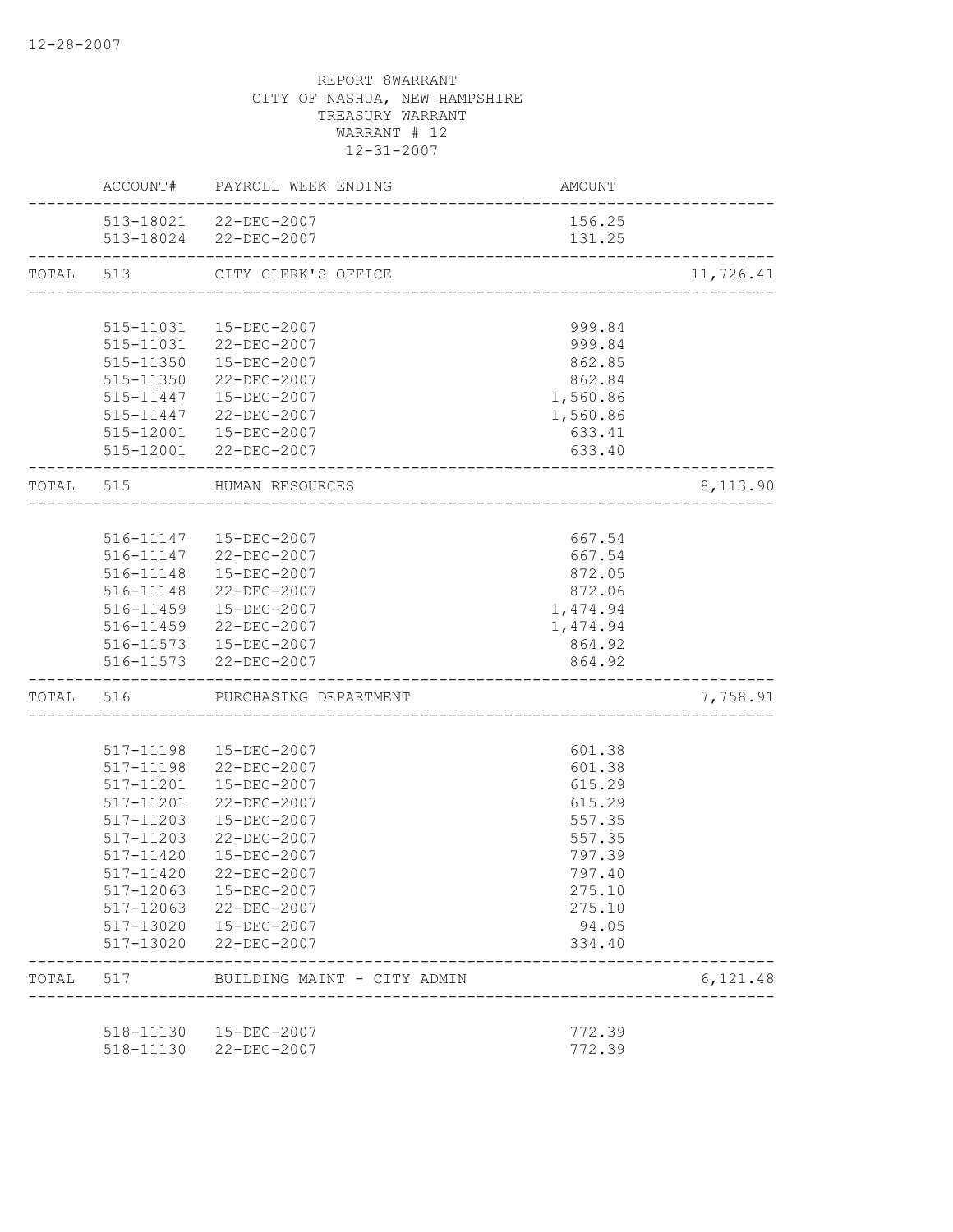|           | ACCOUNT#      | PAYROLL WEEK ENDING        | AMOUNT                                |           |
|-----------|---------------|----------------------------|---------------------------------------|-----------|
|           |               | 518-11441  15-DEC-2007     | 1,310.46                              |           |
|           | 518-11441     | 22-DEC-2007                | 1,310.47                              |           |
|           | 518-11540     | 15-DEC-2007                | 973.79                                |           |
|           | 518-11540     | 22-DEC-2007                | 973.79                                |           |
|           | 518-11578     | 15-DEC-2007                | 895.42                                |           |
|           | 518-11578     | 22-DEC-2007                | 895.41                                |           |
|           | 518-11589     | 15-DEC-2007                | 970.71                                |           |
|           |               | 518-11589 22-DEC-2007      | 970.72                                |           |
| TOTAL 518 |               | INSURANCE - ADMINISTRATION |                                       | 9,845.55  |
|           | 519-11014     | 15-DEC-2007                | 1,033.06                              |           |
|           | 519-11014     | 22-DEC-2007                | 1,033.06                              |           |
|           | 519-11016     | 15-DEC-2007                | 906.86                                |           |
|           | 519-11016     | 22-DEC-2007                | 906.86                                |           |
|           | 519-11017     | 15-DEC-2007                | 756.67                                |           |
|           | 519-11017     | 22-DEC-2007                | 756.67                                |           |
|           | 519-11115     | 15-DEC-2007                | 1,804.91                              |           |
|           | 519-11115     | 22-DEC-2007                | 1,804.91                              |           |
|           | 519-11146     | 15-DEC-2007                | 788.28                                |           |
|           | 519-11146     | 22-DEC-2007                | 788.29                                |           |
|           | 519-11153     | 15-DEC-2007                | 568.62                                |           |
|           | 519-11153     | 22-DEC-2007                | 568.62                                |           |
|           | 519-11154     | 15-DEC-2007                | 594.65                                |           |
|           | 519-11154     | 22-DEC-2007                | 594.65                                |           |
|           | 519-11205     | 15-DEC-2007                | 743.44                                |           |
|           | 519-11205     | 22-DEC-2007                | 743.45                                |           |
|           | 519-11241     | 15-DEC-2007                | 1,275.48                              |           |
|           |               | 519-11241 22-DEC-2007      | 1,275.49                              |           |
|           |               | 519-18006 22-DEC-2007      | 375.00<br>--------------------------- |           |
| TOTAL 519 |               | ASSESSORS                  |                                       | 17,318.97 |
|           |               |                            |                                       |           |
|           |               | 522-11142  15-DEC-2007     | 1,196.92                              |           |
|           |               | 522-11142 22-DEC-2007      | 1,196.92                              |           |
|           | 522-11429     | 15-DEC-2007                | 1,701.30                              |           |
|           | 522-11429     | 22-DEC-2007                | 1,701.30                              |           |
|           | 522-11488     | 15-DEC-2007                | 1,557.27                              |           |
|           | 522-11488     | 22-DEC-2007                | 1,557.26                              |           |
|           | 522-11641     | 15-DEC-2007                | 1,295.88                              |           |
|           | 522-11641     | 22-DEC-2007                | 1,295.88                              |           |
|           | $522 - 11652$ | 15-DEC-2007                | 1,349.78                              |           |
|           | 522-11652     | 22-DEC-2007                | 1,349.78                              |           |
|           | 522-11721     | 15-DEC-2007                | 1,431.78                              |           |
|           | 522-11721     | 22-DEC-2007                | 1,431.78                              |           |
|           | 522-11724     | 15-DEC-2007                | 1,241.45                              |           |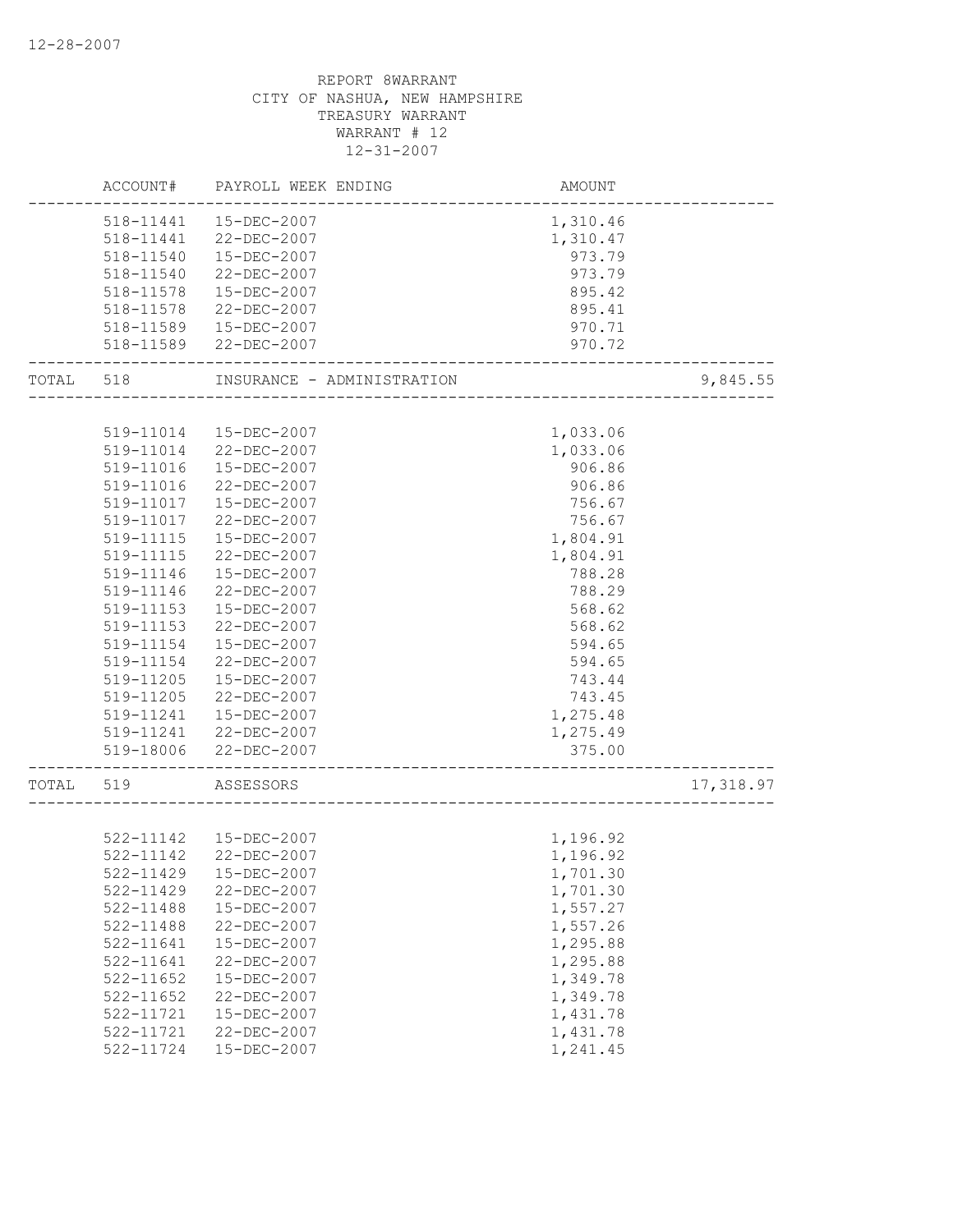|           | ACCOUNT#  | PAYROLL WEEK ENDING    | AMOUNT                     |           |
|-----------|-----------|------------------------|----------------------------|-----------|
|           |           | 522-11724 22-DEC-2007  | 1,241.45                   |           |
|           |           | 522-11725  15-DEC-2007 | 919.27                     |           |
|           |           | 522-11725 22-DEC-2007  | 919.27                     |           |
|           |           | 522-11729  15-DEC-2007 | 3,036.18                   |           |
|           |           | 522-11729 22-DEC-2007  | 3,036.18                   |           |
| TOTAL 522 |           | INFORMATION TECHNOLOGY |                            | 27,459.65 |
|           |           |                        |                            |           |
|           |           | 523-11332  15-DEC-2007 | 924.10                     |           |
|           |           | 523-11332 22-DEC-2007  | 924.10                     |           |
| TOTAL 523 |           | GIS                    |                            | 1,848.20  |
|           |           |                        | __________________________ |           |
|           | 531-11065 | 15-DEC-2007            | 1,033.09                   |           |
|           | 531-11065 | 22-DEC-2007            | 1,033.09                   |           |
|           | 531-11085 | 15-DEC-2007            | 847.78                     |           |
|           | 531-11085 | 22-DEC-2007            | 847.79                     |           |
|           |           | 531-11114  15-DEC-2007 | 2,145.15                   |           |
|           | 531-11114 | 22-DEC-2007            | 2,145.15                   |           |
|           | 531-11129 | 15-DEC-2007            | 1,826.57                   |           |
|           | 531-11129 | 22-DEC-2007            | 1,826.58                   |           |
|           | 531-11164 | 15-DEC-2007            | 2,853.35                   |           |
|           | 531-11164 | 22-DEC-2007            | 1,083.77                   |           |
|           | 531-11166 | 15-DEC-2007            | 2,463.50                   |           |
|           | 531-11166 | 22-DEC-2007            | 1,785.29                   |           |
|           | 531-11170 | 15-DEC-2007            | 1,356.42                   |           |
|           | 531-11170 | 22-DEC-2007            | 1,356.42                   |           |
|           | 531-11201 | 15-DEC-2007            | 1,231.74                   |           |
|           | 531-11201 | 22-DEC-2007            | 1,231.74                   |           |
|           | 531-11203 | 15-DEC-2007            | 551.70                     |           |
|           | 531-11203 | 22-DEC-2007            | 551.70                     |           |
|           | 531-11226 | 15-DEC-2007            | 740.51                     |           |
|           | 531-11226 | 22-DEC-2007            | 740.50                     |           |
|           | 531-11398 | 15-DEC-2007            | 574.42                     |           |
|           | 531-11398 | $22 - DEC - 2007$      | 574.42                     |           |
|           | 531-11477 | 15-DEC-2007            | 1,230.65                   |           |
|           | 531-11477 | 22-DEC-2007            | 1,230.65                   |           |
|           | 531-11489 | 15-DEC-2007            | 1,138.55                   |           |
|           | 531-11489 | 22-DEC-2007            | 1,138.55                   |           |
|           | 531-11498 | 15-DEC-2007            | 807.60                     |           |
|           | 531-11498 | 22-DEC-2007            | 807.60                     |           |
|           | 531-11516 | 15-DEC-2007            | 786.25                     |           |
|           | 531-11516 | 22-DEC-2007            | 786.25                     |           |
|           | 531-11535 | 15-DEC-2007            | 12,187.11                  |           |
|           | 531-11535 | 22-DEC-2007            | 12,187.10                  |           |
|           | 531-11537 | 15-DEC-2007            | 13,320.96                  |           |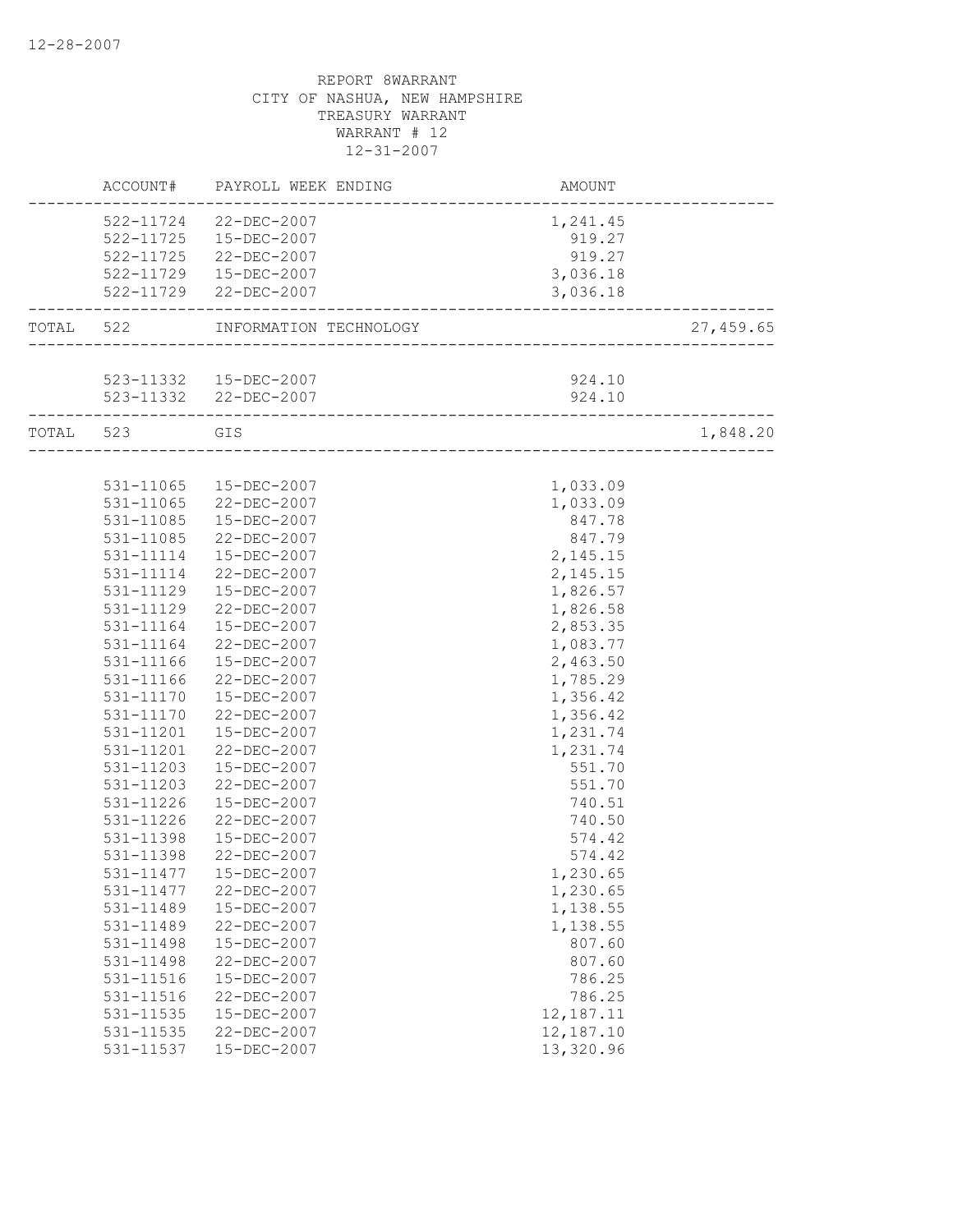| ACCOUNT#      | PAYROLL WEEK ENDING | AMOUNT     |  |
|---------------|---------------------|------------|--|
| 531-11537     | 22-DEC-2007         | 13,320.96  |  |
| 531-11538     | 15-DEC-2007         | 847.79     |  |
| 531-11538     | 22-DEC-2007         | 847.79     |  |
| 531-11539     | 15-DEC-2007         | 1,431.98   |  |
| 531-11539     | 22-DEC-2007         | 1,431.99   |  |
| 531-11544     | 15-DEC-2007         | 3,887.74   |  |
| 531-11544     | 22-DEC-2007         | 3,887.73   |  |
| 531-11549     | 15-DEC-2007         | 3,659.25   |  |
| 531-11549     | 22-DEC-2007         | 5,304.39   |  |
| $531 - 11550$ | 15-DEC-2007         | 807.85     |  |
| $531 - 11550$ | 22-DEC-2007         | 807.85     |  |
| 531-11552     | 15-DEC-2007         | 10,206.86  |  |
| 531-11552     | 22-DEC-2007         | 10,481.90  |  |
| 531-11555     | 15-DEC-2007         | 26, 146.74 |  |
| 531-11555     | 22-DEC-2007         | 21,861.34  |  |
| 531-11558     | 15-DEC-2007         | 61, 127.91 |  |
| 531-11558     | 22-DEC-2007         | 62, 918.74 |  |
| 531-11561     | 15-DEC-2007         | 17,299.75  |  |
| 531-11561     | $22 - DEC - 2007$   | 20,538.40  |  |
| 531-11567     | 15-DEC-2007         | 29,889.66  |  |
| 531-11567     | 22-DEC-2007         | 28,704.95  |  |
| 531-11569     | 15-DEC-2007         | 1,116.28   |  |
| 531-11569     | 22-DEC-2007         | 1,116.29   |  |
| 531-11618     | 15-DEC-2007         | 2,031.66   |  |
| 531-11618     | 22-DEC-2007         | 2,031.70   |  |
| 531-11622     | 15-DEC-2007         | 2,738.70   |  |
| 531-11622     | 22-DEC-2007         | 2,738.69   |  |
| 531-11632     | 15-DEC-2007         | 610.55     |  |
| 531-11632     | 22-DEC-2007         | 610.55     |  |
| 531-11633     | 15-DEC-2007         | 1,363.50   |  |
| 531-11633     | 22-DEC-2007         | 1,363.50   |  |
| 531-11634     | 15-DEC-2007         | 630.40     |  |
| 531-11634     | 22-DEC-2007         | 630.40     |  |
| 531-11635     | 15-DEC-2007         | 803.90     |  |
| 531-11635     | 22-DEC-2007         | 803.90     |  |
| 531-11636     | 15-DEC-2007         | 844.70     |  |
| 531-11636     | 22-DEC-2007         | 844.70     |  |
| 531-11664     | 15-DEC-2007         | 1,076.89   |  |
| 531-11664     | 22-DEC-2007         | 1,076.89   |  |
| 531-11665     | 15-DEC-2007         | 719.43     |  |
| 531-11665     | 22-DEC-2007         | 719.43     |  |
| 531-11719     | 15-DEC-2007         | 866.50     |  |
| 531-11719     | 22-DEC-2007         | 866.50     |  |
| 531-11722     | 15-DEC-2007         | 1,092.70   |  |
| 531-11722     | 22-DEC-2007         | 1,092.70   |  |
| 531-11732     | 15-DEC-2007         | 1,116.95   |  |
| 531-11732     | 22-DEC-2007         | 1,131.25   |  |
| 531-11733     | 15-DEC-2007         | 2,088.55   |  |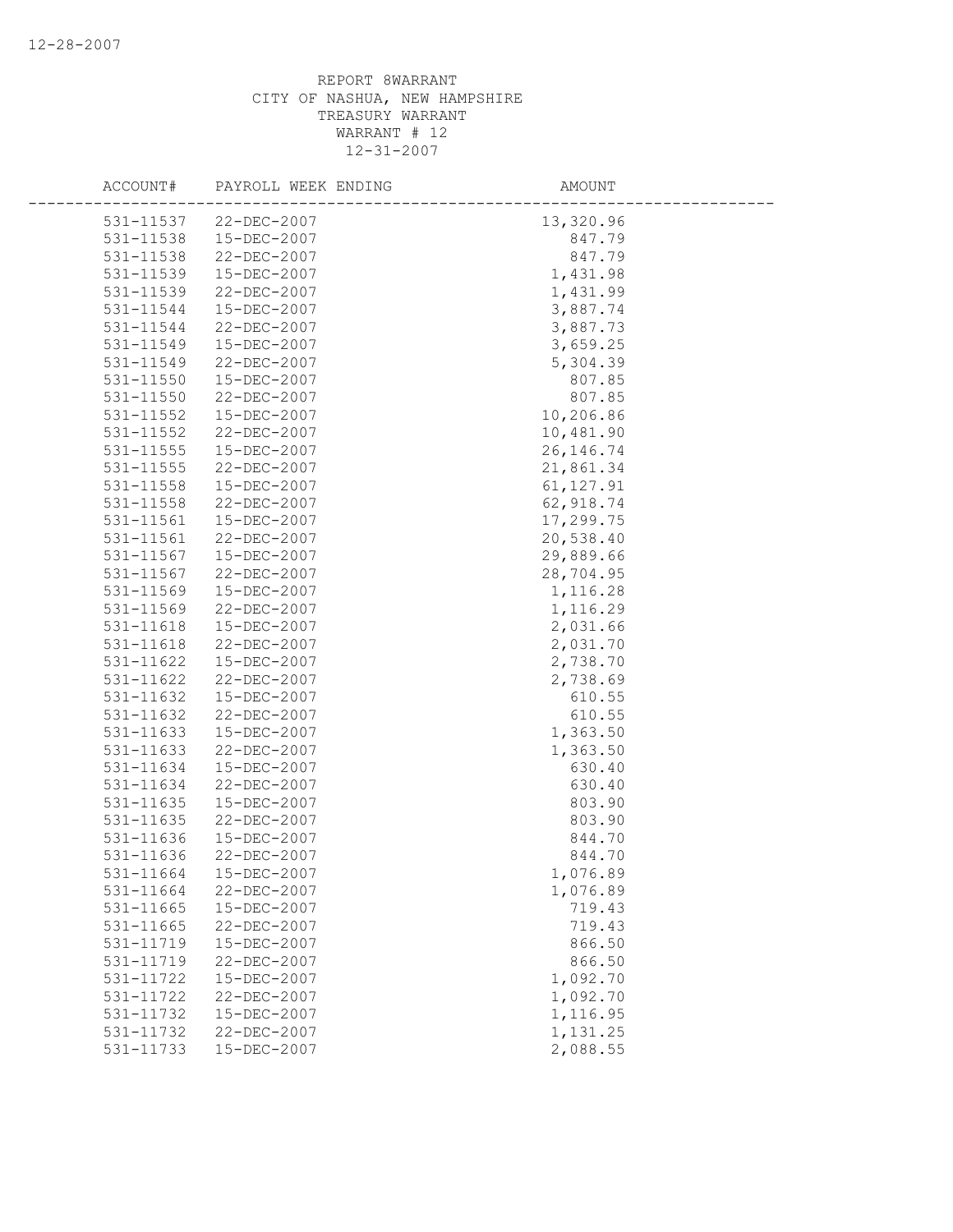|       | ACCOUNT#      | PAYROLL WEEK ENDING   | AMOUNT     |            |
|-------|---------------|-----------------------|------------|------------|
|       | 531-11733     | 22-DEC-2007           | 2,088.55   |            |
|       | 531-12020     | 15-DEC-2007           | 875.50     |            |
|       | 531-12020     | 22-DEC-2007           | 875.50     |            |
|       | 531-12042     | 15-DEC-2007           | 1,174.54   |            |
|       | 531-12042     | 22-DEC-2007           | 623.44     |            |
|       | 531-12066     | 15-DEC-2007           | 629.36     |            |
|       | 531-12066     | 22-DEC-2007           | 629.36     |            |
|       | 531-12068     | 15-DEC-2007           | 1,418.78   |            |
|       | 531-12068     | $22 - DEC - 2007$     | 1,418.78   |            |
|       | 531-12071     | 15-DEC-2007           | 236.69     |            |
|       | 531-12071     | 22-DEC-2007           | 236.69     |            |
|       | 531-12119     | 15-DEC-2007           | 1,065.25   |            |
|       | 531-12119     | 22-DEC-2007           | 1,065.25   |            |
|       | 531-13004     | 15-DEC-2007           | 4,666.86   |            |
|       | 531-13004     | 22-DEC-2007           | 3,256.14   |            |
|       | 531-13038     | 15-DEC-2007           | 3,045.13   |            |
|       | 531-13038     | 22-DEC-2007           | 2,409.68   |            |
|       | $531 - 13040$ | 15-DEC-2007           | 3,490.55   |            |
|       | 531-13040     | 22-DEC-2007           | 4,752.61   |            |
|       | 531-13044     | 15-DEC-2007           | 2,971.63   |            |
|       | 531-13044     | 22-DEC-2007           | 2,508.51   |            |
|       | 531-13047     | 15-DEC-2007           | 29, 431.19 |            |
|       | 531-13047     | 22-DEC-2007           | 14,261.92  |            |
|       | 531-13048     | 15-DEC-2007           | 2,353.35   |            |
|       | 531-13048     | 22-DEC-2007           | 7,131.03   |            |
|       | 531-17003     | 22-DEC-2007           | 1,400.00   |            |
|       |               | 531-17006 15-DEC-2007 | 2,500.00   |            |
|       | 531-17006     | 22-DEC-2007           | 1,400.00   |            |
| TOTAL | 531           | POLICE DEPARTMENT     |            | 529,877.02 |
|       |               |                       |            |            |
|       | 532-11024     | 15-DEC-2007           | 2,096.38   |            |
|       | 532-11024     | 22-DEC-2007           | 2,096.38   |            |
|       | 532-11036     | 15-DEC-2007           | 1,752.34   |            |
|       | 532-11036     | 22-DEC-2007           | 1,752.34   |            |
|       | 532-11063     | 15-DEC-2007           | 1,292.19   |            |
|       | 532-11063     | $22 - DEC - 2007$     | 1,242.12   |            |
|       | 532-11066     | 15-DEC-2007           | 1,205.58   |            |
|       | 532-11066     | 22-DEC-2007           | 1,205.57   |            |
|       | 532-11069     | 15-DEC-2007           | 2,435.39   |            |
|       | 532-11069     | 22-DEC-2007           | 2,435.39   |            |
|       | 532-11111     | 15-DEC-2007           | 2,044.81   |            |
|       | 532-11111     | 22-DEC-2007           | 2,044.81   |            |
|       | 532-11207     | 15-DEC-2007           | 5,345.36   |            |
|       | 532-11207     | 22-DEC-2007           | 6,213.47   |            |
|       | 532-11281     | $15 - DEC - 2007$     | 925.44     |            |
|       | 532-11281     | 22-DEC-2007           | 925.44     |            |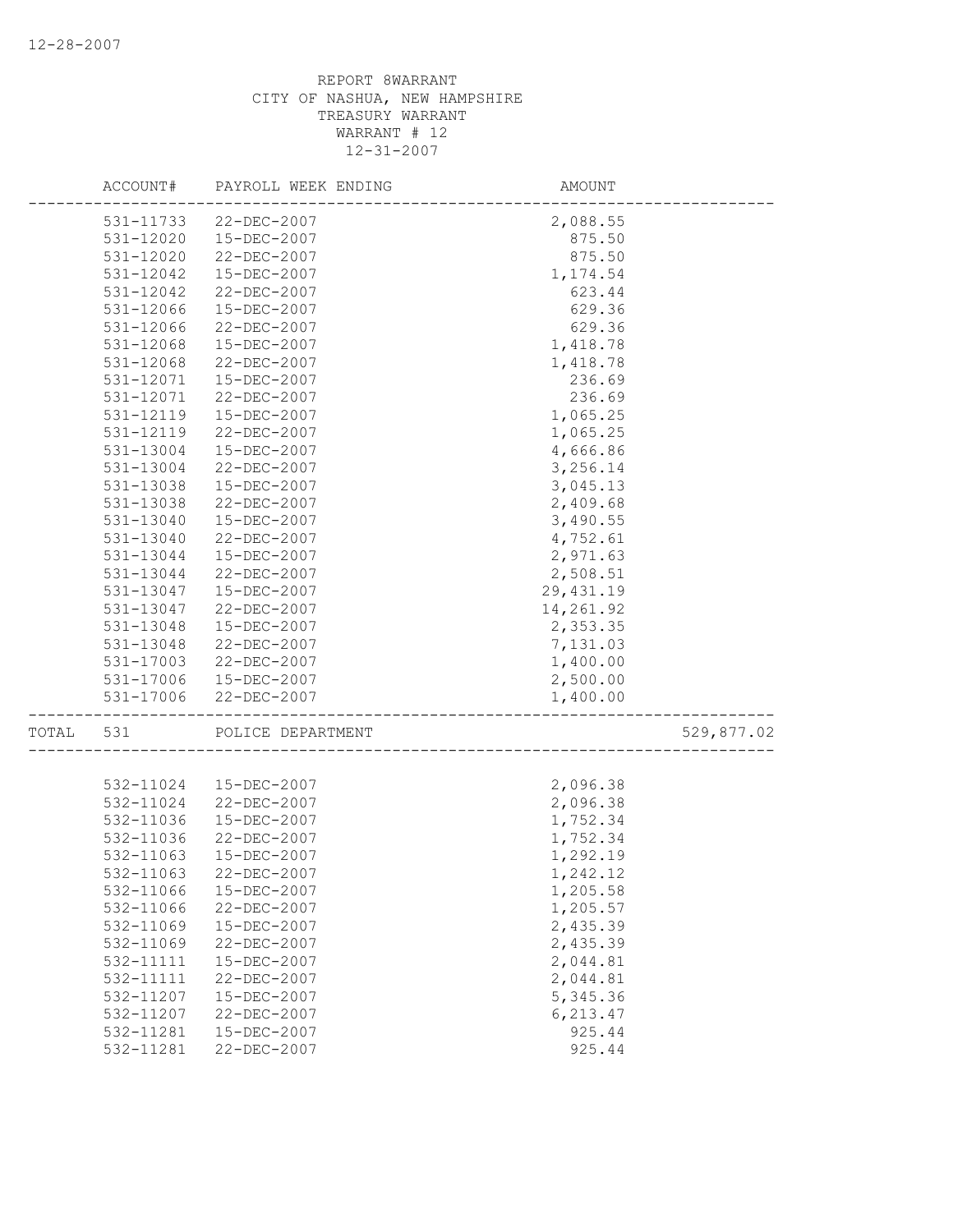|       | ACCOUNT#  | PAYROLL WEEK ENDING                             | AMOUNT             |            |
|-------|-----------|-------------------------------------------------|--------------------|------------|
|       | 532-11285 | 15-DEC-2007                                     | 7,391.29           |            |
|       | 532-11285 | 22-DEC-2007                                     | 7,391.29           |            |
|       | 532-11291 | 15-DEC-2007                                     | 6,094.01           |            |
|       | 532-11291 | $22 - DEC - 2007$                               | 6,080.25           |            |
|       | 532-11298 | 15-DEC-2007                                     | 1,246.12           |            |
|       | 532-11298 | 22-DEC-2007                                     | 1,246.12           |            |
|       | 532-11300 | 15-DEC-2007                                     | 33, 261.42         |            |
|       | 532-11300 | 22-DEC-2007                                     | 33, 237.53         |            |
|       | 532-11303 | 15-DEC-2007                                     | 1,090.35           |            |
|       | 532-11303 | 22-DEC-2007                                     | 1,090.35           |            |
|       | 532-11305 | 15-DEC-2007                                     | 4,562.68           |            |
|       | 532-11305 | 22-DEC-2007                                     | 4,361.49           |            |
|       | 532-11309 | 15-DEC-2007                                     | 92,160.36          |            |
|       | 532-11309 | 22-DEC-2007                                     | 92, 119.74         |            |
|       | 532-11660 | 15-DEC-2007                                     | 1,385.40           |            |
|       | 532-11660 | 22-DEC-2007                                     | 1,385.40           |            |
|       | 532-11663 | 15-DEC-2007                                     | 1,344.65           |            |
|       | 532-11663 | 22-DEC-2007                                     | 1,344.65           |            |
|       | 532-11666 | 15-DEC-2007                                     | 1,344.65           |            |
|       | 532-11666 | $22 - DEC - 2007$                               | 1,344.65           |            |
|       | 532-11669 | 15-DEC-2007                                     | 1,358.10           |            |
|       | 532-11669 | 22-DEC-2007                                     | 1,358.10           |            |
|       | 532-12070 | 15-DEC-2007                                     | 23, 217.38         |            |
|       | 532-12070 | 22-DEC-2007                                     | 29,730.56          |            |
|       | 532-13003 | 15-DEC-2007                                     | 1,275.65           |            |
|       | 532-13003 | 22-DEC-2007                                     | $-218.70$          |            |
|       | 532-13004 | 15-DEC-2007                                     | 746.00             |            |
|       | 532-13004 | 22-DEC-2007                                     | 607.36             |            |
|       | 532-13018 | 15-DEC-2007                                     | 1,499.04           |            |
|       | 532-13018 | 22-DEC-2007                                     | 1,276.95           |            |
|       | 532-13024 | 15-DEC-2007                                     | 667.39             |            |
|       | 532-13024 | 22-DEC-2007                                     | 487.84             |            |
|       | 532-13050 | 15-DEC-2007                                     | 7,469.68           |            |
|       | 532-13050 | 22-DEC-2007                                     | 8,926.62           |            |
|       | 532-19231 | 15-DEC-2007                                     | 1,035.96           |            |
|       | 532-19231 | 22-DEC-2007                                     | 1,035.96           |            |
|       | 532-19232 | 15-DEC-2007                                     | 1,480.23           |            |
|       | 532-19232 | 22-DEC-2007                                     | 1,480.23           |            |
|       | 532-19233 | 15-DEC-2007                                     | 2,459.91           |            |
|       |           | 532-19233 22-DEC-2007                           | 2,459.91           |            |
|       | 532-19234 | 15-DEC-2007                                     | 1,594.33           |            |
|       | 532-19234 | 22-DEC-2007                                     | 1,594.33           |            |
| TOTAL | 532       | FIRE DEPARTMENT                                 | ------------------ | 426,038.24 |
|       |           |                                                 |                    |            |
|       |           | 535-81023  15-DEC-2007<br>535-81023 22-DEC-2007 | 192.30<br>192.30   |            |
|       |           |                                                 |                    |            |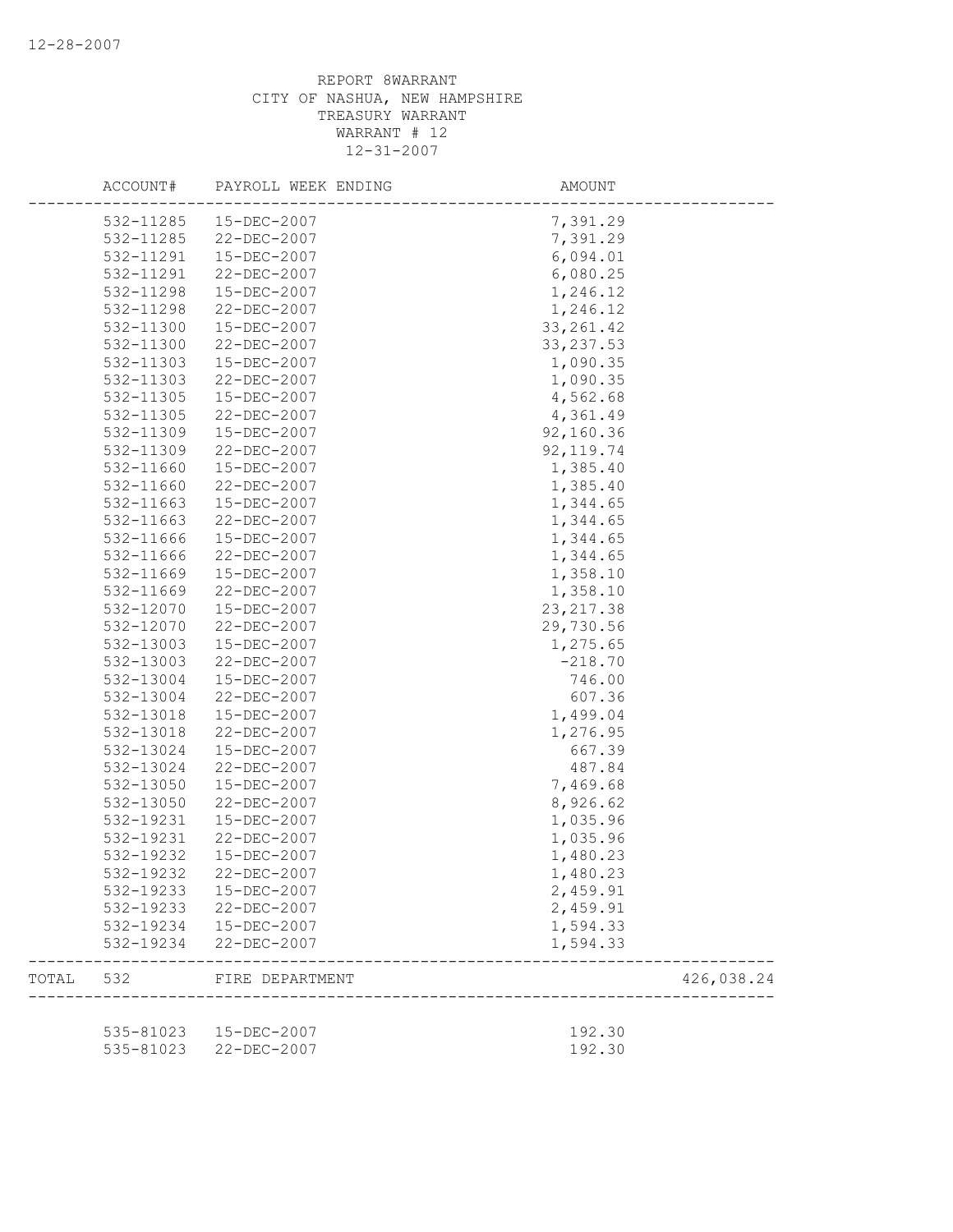|           | TOTAL 535 EMERGENCY MANAGEMENT<br>536-11178  15-DEC-2007<br>536-11178 22-DEC-2007<br>TOTAL 536 CITYWIDE COMMUNICATIONS | 1,310.45<br>1,310.45                                                                                                                                                                                                                                                                                                                                                                                                                                                                                                                                                                                                                                                                                                                                                                 | 384.60<br>2,620.90                                                                                                                                                                                         |
|-----------|------------------------------------------------------------------------------------------------------------------------|--------------------------------------------------------------------------------------------------------------------------------------------------------------------------------------------------------------------------------------------------------------------------------------------------------------------------------------------------------------------------------------------------------------------------------------------------------------------------------------------------------------------------------------------------------------------------------------------------------------------------------------------------------------------------------------------------------------------------------------------------------------------------------------|------------------------------------------------------------------------------------------------------------------------------------------------------------------------------------------------------------|
|           |                                                                                                                        |                                                                                                                                                                                                                                                                                                                                                                                                                                                                                                                                                                                                                                                                                                                                                                                      |                                                                                                                                                                                                            |
|           |                                                                                                                        |                                                                                                                                                                                                                                                                                                                                                                                                                                                                                                                                                                                                                                                                                                                                                                                      |                                                                                                                                                                                                            |
|           |                                                                                                                        |                                                                                                                                                                                                                                                                                                                                                                                                                                                                                                                                                                                                                                                                                                                                                                                      |                                                                                                                                                                                                            |
|           |                                                                                                                        |                                                                                                                                                                                                                                                                                                                                                                                                                                                                                                                                                                                                                                                                                                                                                                                      |                                                                                                                                                                                                            |
|           |                                                                                                                        |                                                                                                                                                                                                                                                                                                                                                                                                                                                                                                                                                                                                                                                                                                                                                                                      |                                                                                                                                                                                                            |
|           |                                                                                                                        |                                                                                                                                                                                                                                                                                                                                                                                                                                                                                                                                                                                                                                                                                                                                                                                      |                                                                                                                                                                                                            |
|           |                                                                                                                        |                                                                                                                                                                                                                                                                                                                                                                                                                                                                                                                                                                                                                                                                                                                                                                                      |                                                                                                                                                                                                            |
|           |                                                                                                                        |                                                                                                                                                                                                                                                                                                                                                                                                                                                                                                                                                                                                                                                                                                                                                                                      |                                                                                                                                                                                                            |
|           |                                                                                                                        |                                                                                                                                                                                                                                                                                                                                                                                                                                                                                                                                                                                                                                                                                                                                                                                      |                                                                                                                                                                                                            |
|           |                                                                                                                        |                                                                                                                                                                                                                                                                                                                                                                                                                                                                                                                                                                                                                                                                                                                                                                                      |                                                                                                                                                                                                            |
|           |                                                                                                                        |                                                                                                                                                                                                                                                                                                                                                                                                                                                                                                                                                                                                                                                                                                                                                                                      |                                                                                                                                                                                                            |
|           |                                                                                                                        |                                                                                                                                                                                                                                                                                                                                                                                                                                                                                                                                                                                                                                                                                                                                                                                      |                                                                                                                                                                                                            |
|           |                                                                                                                        | 428.06                                                                                                                                                                                                                                                                                                                                                                                                                                                                                                                                                                                                                                                                                                                                                                               |                                                                                                                                                                                                            |
|           |                                                                                                                        |                                                                                                                                                                                                                                                                                                                                                                                                                                                                                                                                                                                                                                                                                                                                                                                      | 7,637.51                                                                                                                                                                                                   |
|           |                                                                                                                        |                                                                                                                                                                                                                                                                                                                                                                                                                                                                                                                                                                                                                                                                                                                                                                                      |                                                                                                                                                                                                            |
|           |                                                                                                                        | 1,272.29                                                                                                                                                                                                                                                                                                                                                                                                                                                                                                                                                                                                                                                                                                                                                                             |                                                                                                                                                                                                            |
|           |                                                                                                                        | 1,017.83                                                                                                                                                                                                                                                                                                                                                                                                                                                                                                                                                                                                                                                                                                                                                                             |                                                                                                                                                                                                            |
|           |                                                                                                                        | 3,166.08                                                                                                                                                                                                                                                                                                                                                                                                                                                                                                                                                                                                                                                                                                                                                                             |                                                                                                                                                                                                            |
|           |                                                                                                                        | 3,166.08                                                                                                                                                                                                                                                                                                                                                                                                                                                                                                                                                                                                                                                                                                                                                                             |                                                                                                                                                                                                            |
|           |                                                                                                                        | 807.90                                                                                                                                                                                                                                                                                                                                                                                                                                                                                                                                                                                                                                                                                                                                                                               |                                                                                                                                                                                                            |
|           |                                                                                                                        |                                                                                                                                                                                                                                                                                                                                                                                                                                                                                                                                                                                                                                                                                                                                                                                      |                                                                                                                                                                                                            |
|           |                                                                                                                        |                                                                                                                                                                                                                                                                                                                                                                                                                                                                                                                                                                                                                                                                                                                                                                                      | 10,238.08                                                                                                                                                                                                  |
|           |                                                                                                                        |                                                                                                                                                                                                                                                                                                                                                                                                                                                                                                                                                                                                                                                                                                                                                                                      |                                                                                                                                                                                                            |
|           |                                                                                                                        |                                                                                                                                                                                                                                                                                                                                                                                                                                                                                                                                                                                                                                                                                                                                                                                      |                                                                                                                                                                                                            |
|           |                                                                                                                        |                                                                                                                                                                                                                                                                                                                                                                                                                                                                                                                                                                                                                                                                                                                                                                                      |                                                                                                                                                                                                            |
|           |                                                                                                                        |                                                                                                                                                                                                                                                                                                                                                                                                                                                                                                                                                                                                                                                                                                                                                                                      |                                                                                                                                                                                                            |
|           |                                                                                                                        |                                                                                                                                                                                                                                                                                                                                                                                                                                                                                                                                                                                                                                                                                                                                                                                      |                                                                                                                                                                                                            |
|           |                                                                                                                        |                                                                                                                                                                                                                                                                                                                                                                                                                                                                                                                                                                                                                                                                                                                                                                                      |                                                                                                                                                                                                            |
|           |                                                                                                                        |                                                                                                                                                                                                                                                                                                                                                                                                                                                                                                                                                                                                                                                                                                                                                                                      |                                                                                                                                                                                                            |
|           |                                                                                                                        |                                                                                                                                                                                                                                                                                                                                                                                                                                                                                                                                                                                                                                                                                                                                                                                      |                                                                                                                                                                                                            |
|           |                                                                                                                        |                                                                                                                                                                                                                                                                                                                                                                                                                                                                                                                                                                                                                                                                                                                                                                                      |                                                                                                                                                                                                            |
|           |                                                                                                                        |                                                                                                                                                                                                                                                                                                                                                                                                                                                                                                                                                                                                                                                                                                                                                                                      |                                                                                                                                                                                                            |
|           |                                                                                                                        |                                                                                                                                                                                                                                                                                                                                                                                                                                                                                                                                                                                                                                                                                                                                                                                      |                                                                                                                                                                                                            |
| 543-11605 |                                                                                                                        | 888.34                                                                                                                                                                                                                                                                                                                                                                                                                                                                                                                                                                                                                                                                                                                                                                               |                                                                                                                                                                                                            |
|           |                                                                                                                        |                                                                                                                                                                                                                                                                                                                                                                                                                                                                                                                                                                                                                                                                                                                                                                                      | 13, 149. 95                                                                                                                                                                                                |
|           | 543-11438<br>543-11438<br>543-11601<br>543-11602                                                                       | 541-11024  15-DEC-2007<br>541-11024 22-DEC-2007<br>541-11104  15-DEC-2007<br>541-11104 22-DEC-2007<br>541-11240  15-DEC-2007<br>541-11240 22-DEC-2007<br>541-11346  15-DEC-2007<br>541-11346 22-DEC-2007<br>TOTAL 541 COMMUNITY SERVICES DIVISION<br>542-11426  15-DEC-2007<br>542-11426 22-DEC-2007<br>542-11584  15-DEC-2007<br>542-11584 22-DEC-2007<br>542-12582  15-DEC-2007<br>542-12582 22-DEC-2007<br>__________________________<br>TOTAL 542 COMMUNITY HEALTH<br>543-11380  15-DEC-2007<br>543-11380 22-DEC-2007<br>15-DEC-2007<br>$22 - DEC - 2007$<br>15-DEC-2007<br>543-11601<br>22-DEC-2007<br>15-DEC-2007<br>543-11602 22-DEC-2007<br>543-11604  15-DEC-2007<br>543-11604 22-DEC-2007<br>543-11605  15-DEC-2007<br>22-DEC-2007<br>TOTAL 543 ENVIRONMENTAL HEALTH DEPT. | 702.81<br>702.81<br>942.44<br>942.44<br>1,816.79<br>1,816.79<br>285.37<br>807.90<br>871.85<br>871.84<br>1,431.98<br>1,431.98<br>1,170.18<br>1,170.18<br>819.43<br>819.43<br>1,393.20<br>1,393.20<br>888.34 |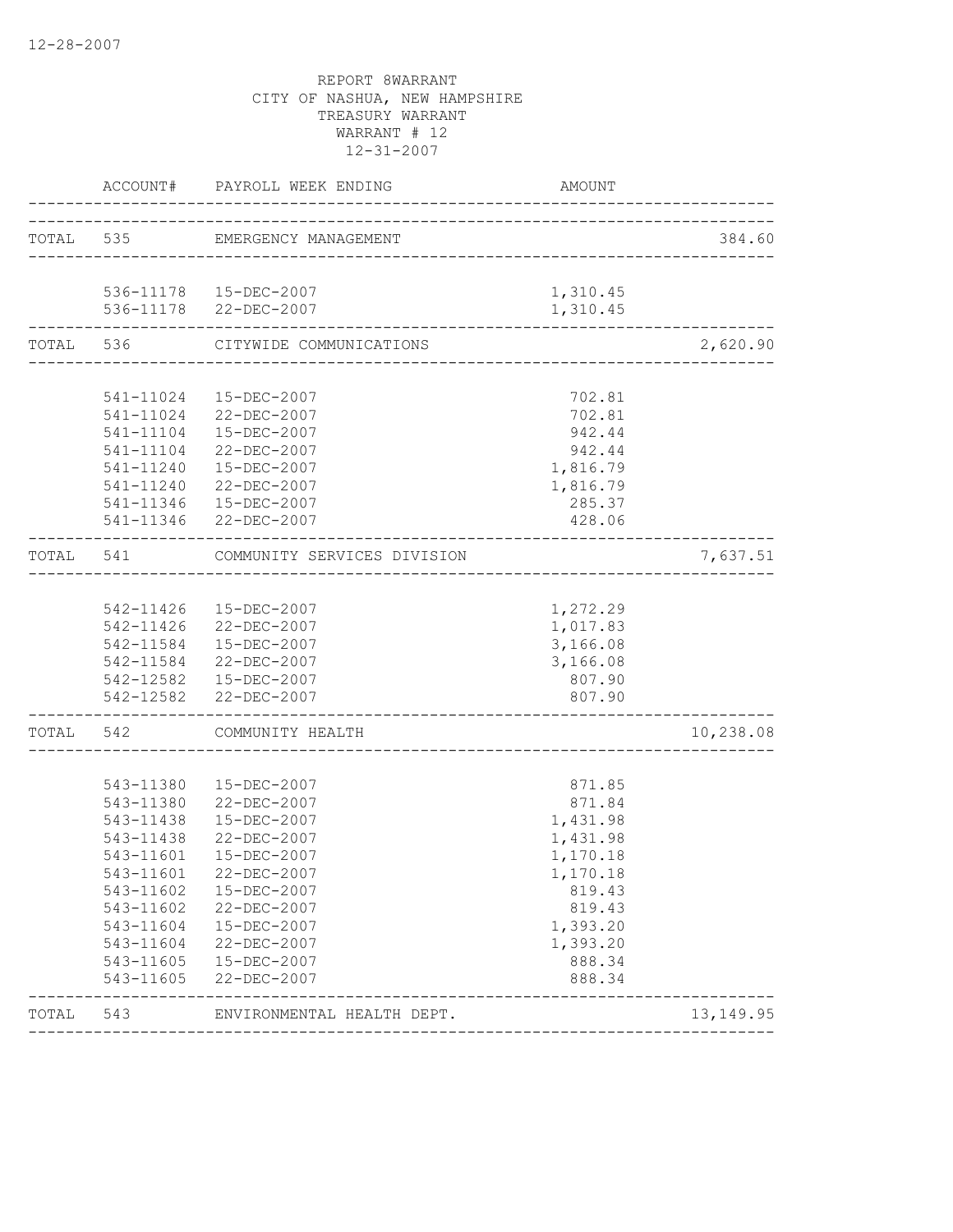|           | ACCOUNT#      | PAYROLL WEEK ENDING                                      | AMOUNT   |           |
|-----------|---------------|----------------------------------------------------------|----------|-----------|
|           | 544-11008     | 15-DEC-2007                                              | 688.22   |           |
|           | 544-11008     | 22-DEC-2007                                              | 688.21   |           |
|           | 544-11099     | 15-DEC-2007                                              | 1,991.69 |           |
|           | 544-11099     | 22-DEC-2007                                              | 1,991.68 |           |
|           | 544-11112     | 15-DEC-2007                                              | 783.88   |           |
|           | 544-11112     | 22-DEC-2007                                              | 783.88   |           |
|           | 544-11367     | 15-DEC-2007                                              | 772.39   |           |
|           | 544-11367     | 22-DEC-2007                                              | 772.39   |           |
|           | 544-11777     | 15-DEC-2007                                              | 1,202.27 |           |
|           | 544-11777     | 22-DEC-2007                                              | 1,202.27 |           |
|           |               | 544-12101  15-DEC-2007                                   | 250.21   |           |
|           |               | 544-12101 22-DEC-2007                                    | 250.21   |           |
| TOTAL 544 |               | WELFARE ADMINISTRATION<br>-----<br>--------------------- |          | 11,377.30 |
|           |               |                                                          |          |           |
|           | 551-11008     | 15-DEC-2007                                              | 667.54   |           |
|           | 551-11008     | 22-DEC-2007                                              | 667.54   |           |
|           | 551-11028     | 15-DEC-2007                                              | 570.28   |           |
|           | 551-11028     | 22-DEC-2007                                              | 570.27   |           |
|           | 551-11057     | 15-DEC-2007                                              | 847.96   |           |
|           | 551-11057     | 22-DEC-2007                                              | 847.97   |           |
|           | 551-11094     | 15-DEC-2007                                              | 288.71   |           |
|           | 551-11094     | 22-DEC-2007                                              | 288.71   |           |
|           | 551-11097     | 15-DEC-2007                                              | 1,014.94 |           |
|           | 551-11097     | 22-DEC-2007                                              | 1,014.94 |           |
|           | 551-11208     | 15-DEC-2007                                              | 750.61   |           |
|           | 551-11208     | 22-DEC-2007                                              | 750.61   |           |
|           | 551-11211     | 15-DEC-2007                                              | 445.30   |           |
|           | 551-11211     | 22-DEC-2007                                              | 445.30   |           |
|           | 551-11212     | 15-DEC-2007                                              | 1,353.16 |           |
|           | 551-11212     | 22-DEC-2007                                              | 1,353.16 |           |
|           | 551-11249     | 15-DEC-2007                                              | 1,590.60 |           |
|           | 551-11249     | 22-DEC-2007                                              | 1,590.60 |           |
|           | 551-11273     | 15-DEC-2007                                              | 1,577.44 |           |
|           | 551-11273     | 22-DEC-2007                                              | 1,577.44 |           |
|           | 551-11435     | $15 - DEC - 2007$                                        | 850.64   |           |
|           | 551-11435     | 22-DEC-2007                                              | 850.64   |           |
|           | 551-11462     | 15-DEC-2007                                              | 975.54   |           |
|           | 551-11462     | 22-DEC-2007                                              | 975.54   |           |
|           | 551-11638     | 15-DEC-2007                                              | 1,096.00 |           |
|           | 551-11638     | 22-DEC-2007                                              | 1,096.00 |           |
|           | $551 - 13004$ | 22-DEC-2007                                              | 79.50    |           |
|           | 551-18015     | 22-DEC-2007                                              | 1,500.00 |           |
|           | 551-91010     | 22-DEC-2007                                              | 1,840.00 |           |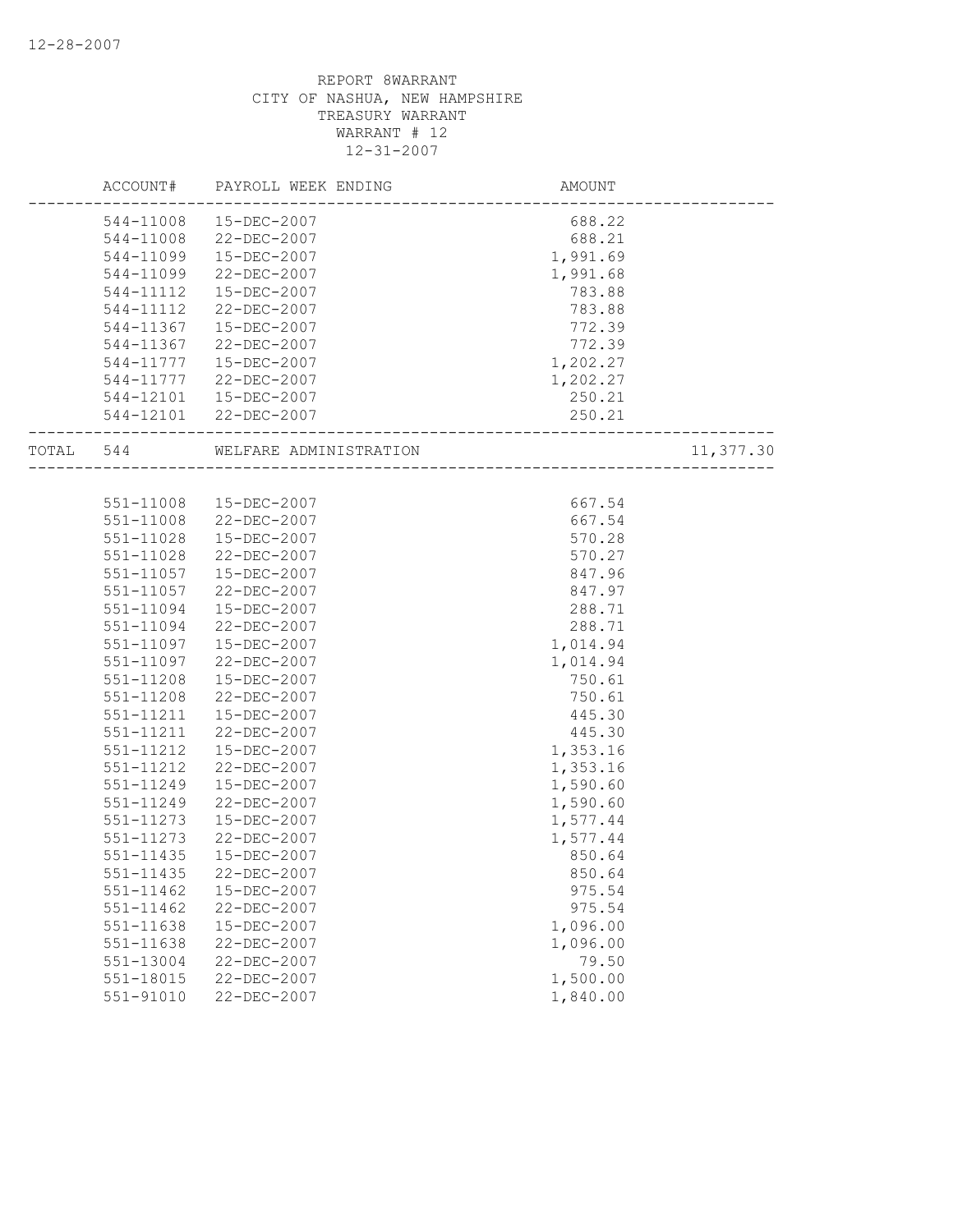|       |               |                        |          | 27,476.94 |
|-------|---------------|------------------------|----------|-----------|
|       |               |                        |          |           |
|       | 552-11077     | 15-DEC-2007            | 1,205.29 |           |
|       |               | 552-11077 22-DEC-2007  | 1,205.29 |           |
|       | 552-11087     | 15-DEC-2007            | 746.80   |           |
|       | 552-11087     | 22-DEC-2007            | 746.80   |           |
|       | 552-11143     | 15-DEC-2007            | 784.00   |           |
|       | 552-11143     | 22-DEC-2007            | 784.00   |           |
|       | 552-11324     | 15-DEC-2007            | 2,926.63 |           |
|       | 552-11324     | 22-DEC-2007            | 2,926.64 |           |
|       | 552-11339     | 15-DEC-2007            | 2,689.61 |           |
|       | 552-11339     | 22-DEC-2007            | 2,689.60 |           |
|       | 552-11342     | 15-DEC-2007            | 706.00   |           |
|       | 552-11342     | 22-DEC-2007            | 706.00   |           |
|       | 552-11343     | 15-DEC-2007            | 1,568.00 |           |
|       | 552-11343     | 22-DEC-2007            | 1,568.00 |           |
|       | 552-11407     | 15-DEC-2007            | 4,884.01 |           |
|       | 552-11407     | 22-DEC-2007            | 4,884.00 |           |
|       | 552-11492     | 15-DEC-2007            | 746.80   |           |
|       | 552-11492     | 22-DEC-2007            | 746.80   |           |
|       | 552-11548     | 15-DEC-2007            | 992.96   |           |
|       | 552-11548     | 22-DEC-2007            | 992.96   |           |
|       | 552-11562     | 15-DEC-2007            | 386.17   |           |
|       | 552-11562     | 22-DEC-2007            | 386.17   |           |
|       | 552-11580     | 15-DEC-2007            | 915.39   |           |
|       | 552-11580     | 22-DEC-2007            | 915.39   |           |
|       | 552-11618     | 15-DEC-2007            | 615.90   |           |
|       | $552 - 11618$ | 22-DEC-2007            | 615.90   |           |
|       | 552-11672     | 15-DEC-2007            | 1,349.78 |           |
|       | 552-11672     | 22-DEC-2007            | 1,349.78 |           |
|       | 552-11750     | 15-DEC-2007            | 720.81   |           |
|       | 552-11750     | 22-DEC-2007            | 717.60   |           |
|       | 552-13004     | 15-DEC-2007            | 566.89   |           |
|       | 552-13004     | 22-DEC-2007            | 940.91   |           |
|       | 552-13009     | 15-DEC-2007            | 2,527.55 |           |
|       | 552-13009     | 22-DEC-2007            | 7,337.00 |           |
|       |               | 552-13067  15-DEC-2007 | 3,451.77 |           |
|       |               | 552-13067 22-DEC-2007  | 3,347.13 |           |
| TOTAL | 552           | PARKS AND RECREATION   |          | 60,644.33 |
|       |               |                        |          |           |
|       | 553-11041     | 15-DEC-2007            | 981.62   |           |
|       | 553-11041     | 22-DEC-2007            | 981.61   |           |
|       | 553-11078     | 15-DEC-2007            | 1,313.75 |           |
|       | 553-11078     | $22 - DEC - 2007$      | 1,313.75 |           |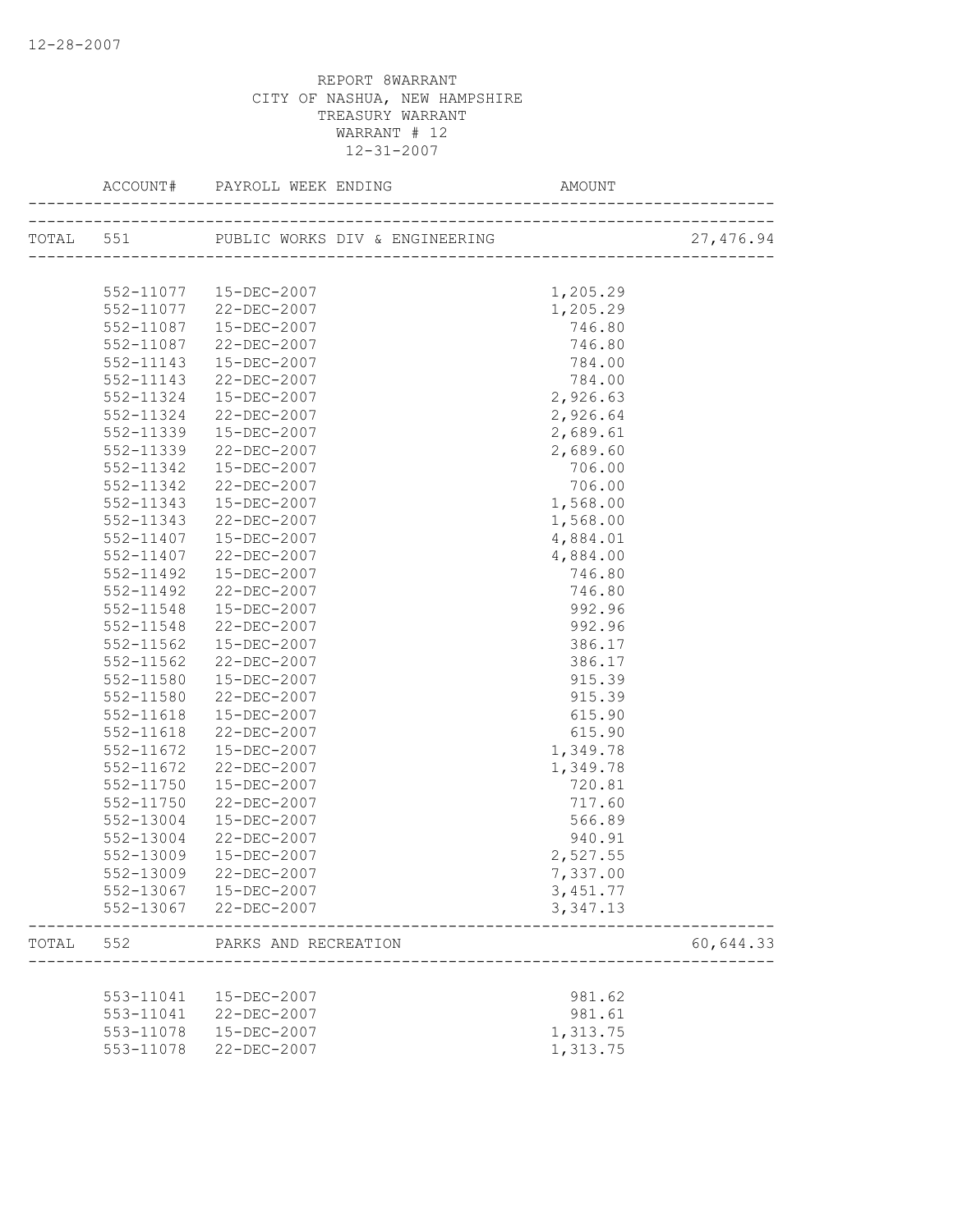| ACCOUNT#  | PAYROLL WEEK ENDING         | AMOUNT                                    |            |
|-----------|-----------------------------|-------------------------------------------|------------|
| 553-11157 | 22-DEC-2007                 | 156.80                                    |            |
| 553-11192 | 15-DEC-2007                 | 899.89                                    |            |
| 553-11192 | 22-DEC-2007                 | 899.88                                    |            |
| 553-11279 | 15-DEC-2007                 | 5,458.60                                  |            |
| 553-11279 | 22-DEC-2007                 | 5,488.00                                  |            |
| 553-11327 | 15-DEC-2007                 | 3,921.02                                  |            |
| 553-11327 | 22-DEC-2007                 | 4,714.16                                  |            |
| 553-11336 | 15-DEC-2007                 | 1,047.21                                  |            |
| 553-11336 | 22-DEC-2007                 | 1,047.21                                  |            |
| 553-11375 | 15-DEC-2007                 | 1,613.76                                  |            |
| 553-11375 | 22-DEC-2007                 | 2,017.20                                  |            |
| 553-11465 | 15-DEC-2007                 | 3,009.52                                  |            |
| 553-11465 | 22-DEC-2007                 | 2,987.20                                  |            |
| 553-11474 | 15-DEC-2007                 | 4,287.04                                  |            |
| 553-11474 | 22-DEC-2007                 | 4,287.04                                  |            |
| 553-11475 | 15-DEC-2007                 | 1,707.20                                  |            |
| 553-11475 | $22 - DEC - 2007$           | 1,704.80                                  |            |
| 553-11630 | 15-DEC-2007                 | 1,448.60                                  |            |
| 553-11630 | 22-DEC-2007                 | 1,435.20                                  |            |
| 553-11631 | 15-DEC-2007                 | 729.60                                    |            |
| 553-11631 | 22-DEC-2007                 | 727.21                                    |            |
| 553-11648 | 15-DEC-2007                 | 792.60                                    |            |
| 553-11648 | 22-DEC-2007                 | 792.60                                    |            |
| 553-11678 | 15-DEC-2007                 | 1,560.86                                  |            |
| 553-11678 | 22-DEC-2007                 | 1,560.86                                  |            |
| 553-11759 | 15-DEC-2007                 | 13, 277.52                                |            |
| 553-11759 | 22-DEC-2007                 | 13, 312.25                                |            |
| 553-11771 | 15-DEC-2007                 | 1,683.20                                  |            |
| 553-11771 | 22-DEC-2007                 | 1,683.20                                  |            |
| 553-12128 | 15-DEC-2007                 | 453.91                                    |            |
| 553-12128 | 22-DEC-2007                 | 354.88                                    |            |
| 553-13004 | 15-DEC-2007                 | 729.36                                    |            |
| 553-13004 | 22-DEC-2007                 | 844.07                                    |            |
| 553-13009 | 15-DEC-2007                 | 63,968.03                                 |            |
| 553-13009 | 22-DEC-2007                 | 119,886.86                                |            |
| 553-13901 | 15-DEC-2007                 | 10,608.89                                 |            |
| 553-13901 | $22 - DEC - 2007$           | 10,262.45                                 |            |
| 553-17002 | 15-DEC-2007                 | 500.00<br>------------------------------- |            |
|           | TOTAL 553 STREET DEPARTMENT |                                           | 296,449.41 |
|           |                             |                                           |            |
| 555-11024 | 15-DEC-2007                 | 725.27                                    |            |
| 555-11024 | 22-DEC-2007                 | 725.27                                    |            |
| 555-11058 | 15-DEC-2007                 | 915.39                                    |            |
| 555-11058 | 22-DEC-2007                 | 915.39                                    |            |
| 555-11461 | 15-DEC-2007                 | 1,390.27                                  |            |
| 555-11461 | 22-DEC-2007                 | 1,390.27                                  |            |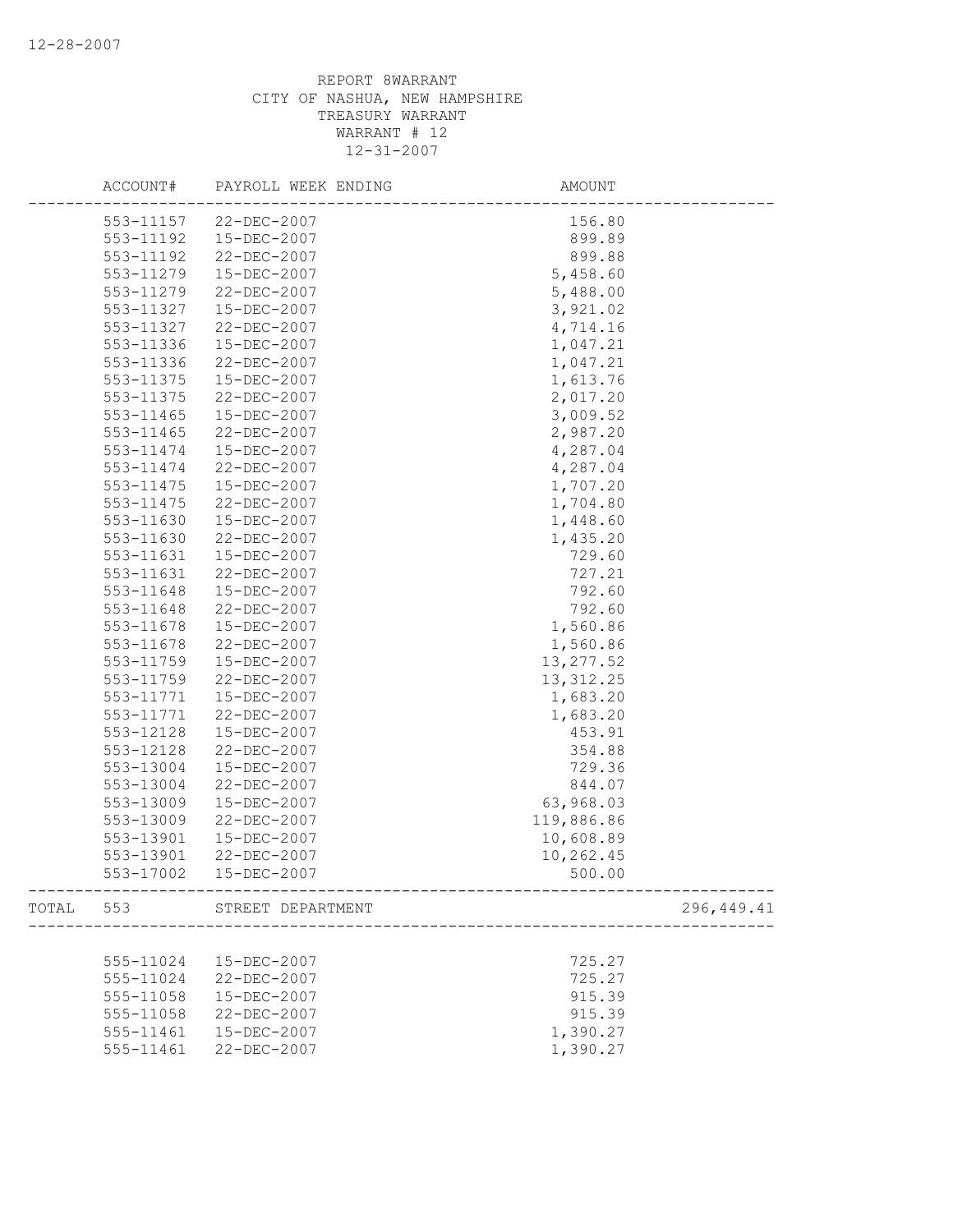|       | ACCOUNT#  | PAYROLL WEEK ENDING   | AMOUNT                     |           |
|-------|-----------|-----------------------|----------------------------|-----------|
|       | 555-11505 | 15-DEC-2007           | 1,103.01                   |           |
|       | 555-11505 | 22-DEC-2007           | 1,103.01                   |           |
|       | 555-11639 | 15-DEC-2007           | 746.80                     |           |
|       | 555-11639 | 22-DEC-2007           | 746.80                     |           |
|       | 555-11640 | 15-DEC-2007           | 695.60                     |           |
|       | 555-11640 | 22-DEC-2007           | 716.08                     |           |
|       | 555-11738 | 15-DEC-2007           | 1,760.00                   |           |
|       | 555-11738 | 22-DEC-2007           | 1,760.00                   |           |
|       | 555-11745 | $15 - DEC - 2007$     | 738.80                     |           |
|       | 555-11745 | 22-DEC-2007           | 738.80                     |           |
|       | 555-11746 | 15-DEC-2007           | 1,060.72                   |           |
|       | 555-11746 | 22-DEC-2007           | 1,060.72                   |           |
|       | 555-13004 | 15-DEC-2007           | 94.20                      |           |
|       | 555-13004 | 22-DEC-2007           | 40.80                      |           |
| TOTAL | 555       | TRAFFIC DEPARTMENT    |                            | 18,427.20 |
|       |           |                       |                            |           |
|       | 557-11161 | 15-DEC-2007           | 746.80                     |           |
|       | 557-11161 | 22-DEC-2007           | 746.80                     |           |
|       | 557-13009 | 15-DEC-2007           | 1,334.45                   |           |
|       | 557-13009 | 22-DEC-2007           | 2,419.73                   |           |
| TOTAL | 557       | PARKING LOTS          |                            | 5,247.78  |
|       |           |                       |                            |           |
|       | 561-11345 | 15-DEC-2007           | 1,272.64                   |           |
|       | 561-11345 | 22-DEC-2007           | 1,272.63                   |           |
|       | 561-11651 | 15-DEC-2007           | 797.40                     |           |
|       | 561-11651 | 22-DEC-2007           | 797.40                     |           |
|       | 561-11658 | 15-DEC-2007           | 971.14                     |           |
|       | 561-11658 | 22-DEC-2007           | 971.14                     |           |
|       | 561-91010 | 22-DEC-2007           | 100.00                     |           |
| TOTAL | 561       | EDGEWOOD CEMETERY     |                            | 6,182.35  |
|       |           |                       |                            |           |
|       |           | 562-11651 22-DEC-2007 | 1,592.00                   |           |
| TOTAL | 562       | SUBURBAN CEMETERIES   | __________________________ | 1,592.00  |
|       |           |                       |                            |           |
|       | 563-11345 | 15-DEC-2007           | 1,065.82                   |           |
|       | 563-11345 | 22-DEC-2007           | 1,065.82                   |           |
|       | 563-11651 | 15-DEC-2007           | 708.48                     |           |
|       | 563-11651 | 22-DEC-2007           | 708.48                     |           |
|       | 563-11657 | 15-DEC-2007           | 888.73                     |           |
|       | 563-11657 | 22-DEC-2007           | 888.73                     |           |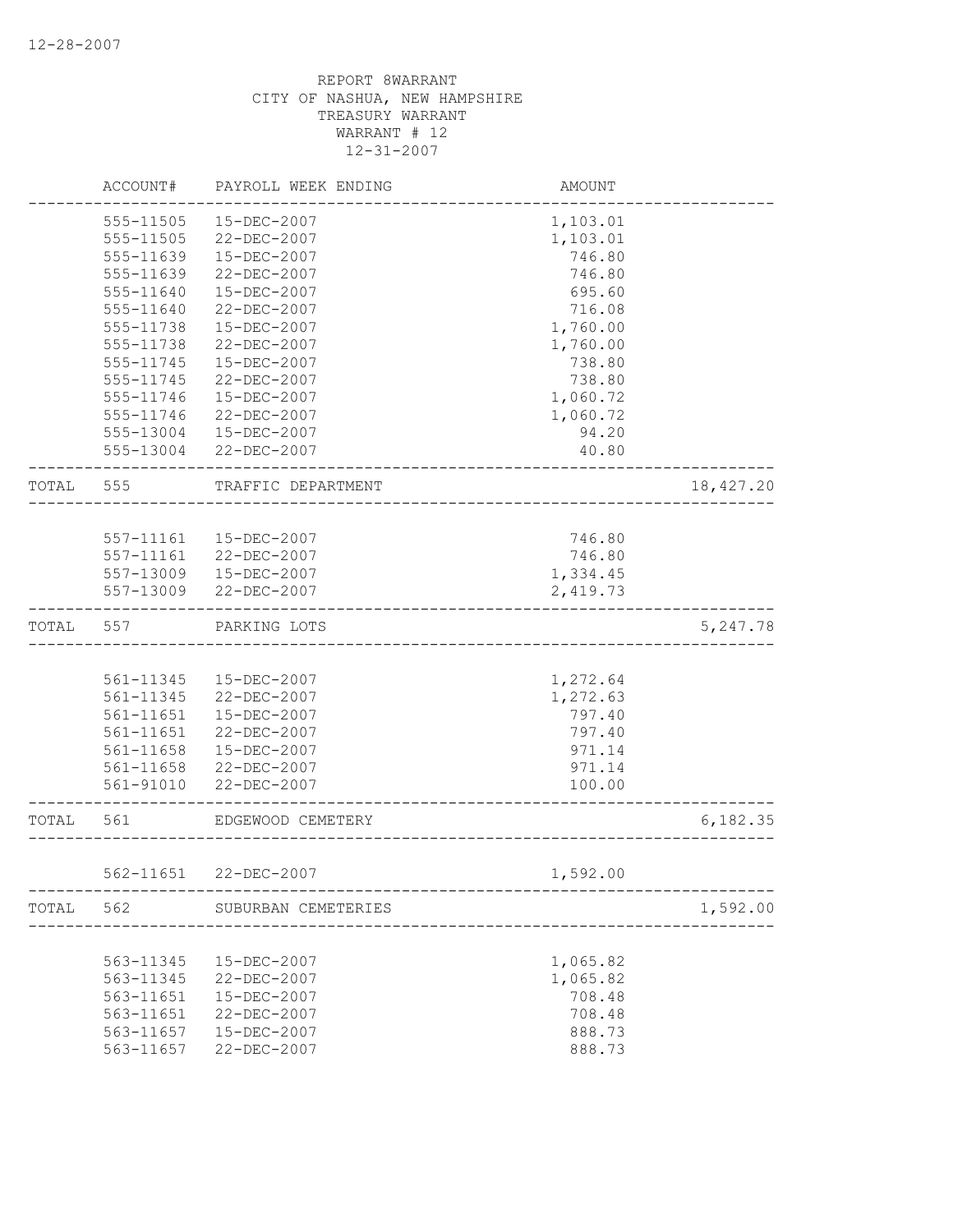|           |                    | ACCOUNT# PAYROLL WEEK ENDING    | AMOUNT                             |           |
|-----------|--------------------|---------------------------------|------------------------------------|-----------|
| TOTAL 563 |                    | WOODLAWN CEMETERY               |                                    | 5,326.06  |
|           |                    |                                 | ---------------------------------- |           |
|           |                    | 571-11174   15-DEC-2007         | 838.18                             |           |
|           |                    | 571-11174 22-DEC-2007           | 838.19                             |           |
|           |                    | 571-11237   15-DEC-2007         | 1,871.29                           |           |
|           |                    | 571-11237 22-DEC-2007           | 1,871.29                           |           |
|           | ------------------ | TOTAL 571 COMMUNITY DEVELOPMENT |                                    | 5,418.95  |
|           |                    |                                 | __________________________         |           |
|           |                    |                                 |                                    |           |
|           |                    | 572-11024  15-DEC-2007          | 609.96                             |           |
|           |                    | 572-11024 22-DEC-2007           | 609.96                             |           |
|           |                    | 572-11215  15-DEC-2007          | 2,393.50                           |           |
|           | 572-11215          | 22-DEC-2007                     | 2,393.51                           |           |
|           | 572-11238          | 15-DEC-2007                     | 812.71                             |           |
|           | 572-11238          | 22-DEC-2007                     | 812.71                             |           |
|           | 572-11450          | 15-DEC-2007                     | 1,607.69                           |           |
|           | 572-11450          | 22-DEC-2007                     | 1,607.69                           |           |
|           | 572-11522          | $15 - DEC - 2007$               | 788.29                             |           |
|           | 572-11522          | 22-DEC-2007                     | 788.29                             |           |
|           | 572-11525          | 15-DEC-2007                     | 972.85                             |           |
|           |                    | 572-11525 22-DEC-2007           | 972.85                             |           |
|           |                    | 572-58005  15-DEC-2007          | 200.00                             |           |
|           |                    | 572-98046 22-DEC-2007           | 100.00                             |           |
| TOTAL 572 |                    | PLANNING DEPARTMENT             |                                    | 14,670.01 |
|           |                    |                                 |                                    |           |
|           |                    | 575-11032  15-DEC-2007          | 662.46                             |           |
|           | 575-11032          | 22-DEC-2007                     | 662.46                             |           |
|           | 575-11042          | 15-DEC-2007                     | 1,304.36                           |           |
|           | 575-11042          | 22-DEC-2007                     | 1,304.36                           |           |
|           | 575-11062          | 15-DEC-2007                     | 559.14                             |           |
|           | 575-11062          | 22-DEC-2007                     | 559.14                             |           |
|           | 575-11189          | $15 - DEC - 2007$               | 981.93                             |           |
|           | 575-11189          | 22-DEC-2007                     | 981.92                             |           |
|           | 575-11246          | $15 - DEC - 2007$               | 1,816.79                           |           |
|           | 575-11246          | 22-DEC-2007                     | 1,816.79                           |           |
|           | 575-11387          | 15-DEC-2007                     | 5,320.90                           |           |
|           | 575-11387          | 22-DEC-2007                     | 5,320.89                           |           |
|           | 575-11393          | 15-DEC-2007                     | 2,657.48                           |           |
|           | 575-11393          | 22-DEC-2007                     | 2,657.48                           |           |
|           | 575-11400          | 15-DEC-2007                     | 7,547.79                           |           |
|           | 575-11400          | 22-DEC-2007                     | 7,547.79                           |           |
|           | 575-11401          | 15-DEC-2007                     | 4,595.33                           |           |
|           | 575-11401          | 22-DEC-2007                     | 4,595.34                           |           |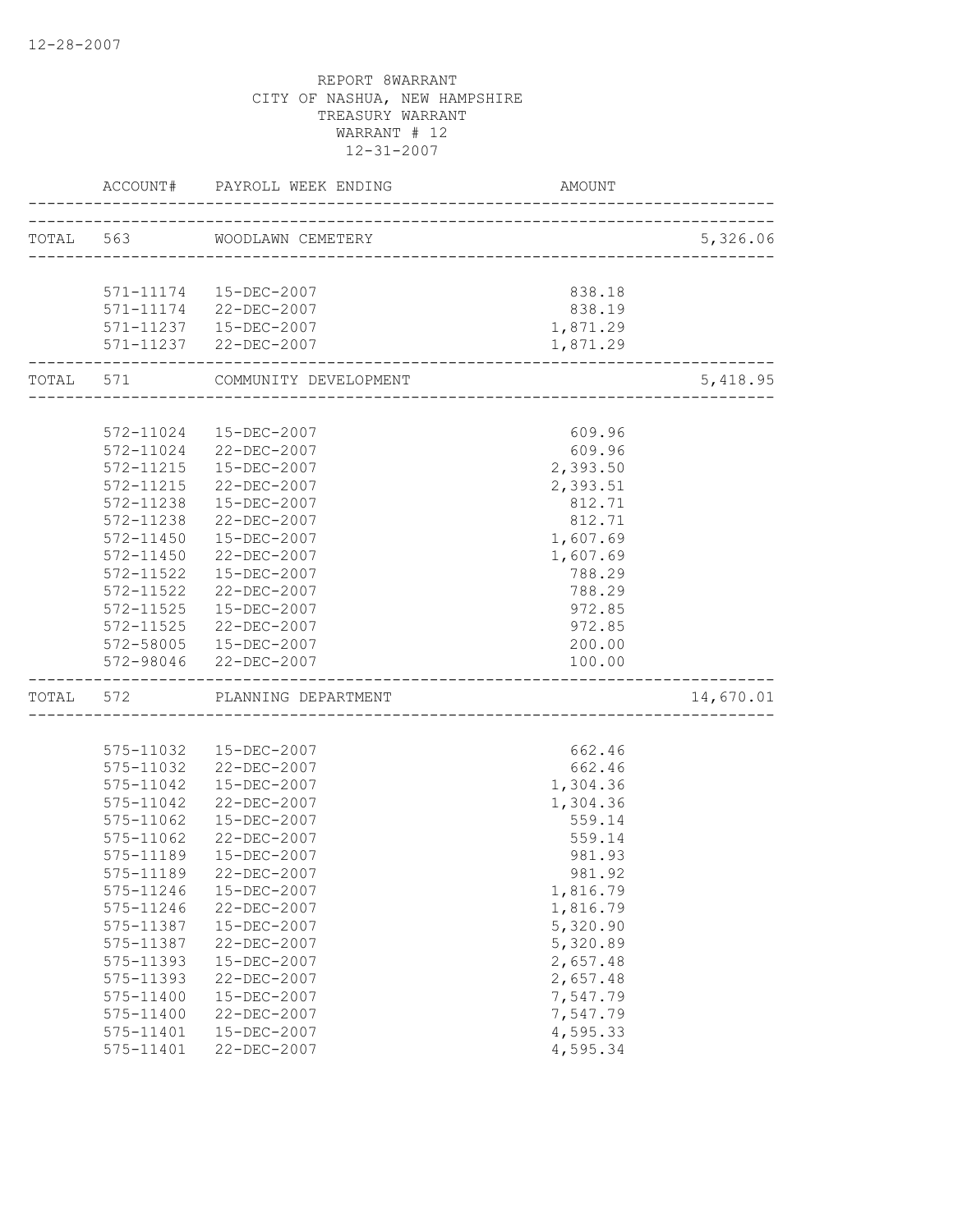|       | ACCOUNT#  | PAYROLL WEEK ENDING    | AMOUNT                               |           |
|-------|-----------|------------------------|--------------------------------------|-----------|
|       | 575-11403 | 15-DEC-2007            | 795.57                               |           |
|       | 575-11403 | 22-DEC-2007            | 795.56                               |           |
|       | 575-11404 | 15-DEC-2007            | 694.68                               |           |
|       | 575-11404 | 22-DEC-2007            | 694.68                               |           |
|       | 575-11627 | 15-DEC-2007            | 544.61                               |           |
|       | 575-11627 | 22-DEC-2007            | 544.61                               |           |
|       | 575-12076 | 22-DEC-2007            | 539.00                               |           |
|       | 575-12087 | 15-DEC-2007            | 421.07                               |           |
|       | 575-12087 | 22-DEC-2007            | 421.07                               |           |
|       | 575-12090 | $15 - DEC - 2007$      | 1,083.28                             |           |
|       | 575-12090 | 22-DEC-2007            | 1,083.28                             |           |
|       | 575-12114 | 15-DEC-2007            | 896.48                               |           |
|       | 575-12114 | 22-DEC-2007            | 1,133.53                             |           |
|       | 575-13035 | 15-DEC-2007            | 735.28                               |           |
|       | 575-13035 | 22-DEC-2007            | 438.92                               |           |
| TOTAL | 575       | PUBLIC LIBRARIES       | ____________________________         | 61,713.97 |
|       |           |                        |                                      |           |
|       | 576-11059 | 15-DEC-2007            | 1,202.27                             |           |
|       | 576-11059 | 22-DEC-2007            | 1,202.27                             |           |
|       | 576-11138 | 15-DEC-2007            | 619.74                               |           |
|       | 576-11138 | 22-DEC-2007            | 619.73                               |           |
|       | 576-11139 | 15-DEC-2007            | 221.16                               |           |
|       | 576-11139 | 22-DEC-2007            | 221.16                               |           |
|       | 576-11221 | 15-DEC-2007            | 1,002.92                             |           |
|       | 576-11221 | 22-DEC-2007            | 1,002.92                             |           |
|       | 576-11315 | 15-DEC-2007            | 637.36                               |           |
|       | 576-11315 | 22-DEC-2007            | 637.36                               |           |
|       | 576-11361 | 15-DEC-2007            | 3,128.01                             |           |
|       | 576-11361 | 22-DEC-2007            | 3,720.67                             |           |
|       | 576-11362 | 15-DEC-2007            | 1,044.79                             |           |
|       | 576-91010 | 22-DEC-2007            | 1,520.00                             |           |
| TOTAL | 576       | BUILDING DEPARTMENT    | ------------------------------------ | 16,780.36 |
|       |           |                        |                                      |           |
|       |           | 577-11067  15-DEC-2007 | 1,272.30                             |           |
|       | 577-11067 | 22-DEC-2007            | 1,272.30                             |           |
|       | 577-11163 | 15-DEC-2007            | 914.90                               |           |
|       | 577-11163 | 22-DEC-2007            | 914.90                               |           |
|       | 577-11183 | 15-DEC-2007            | 1,014.94                             |           |
|       | 577-11183 | 22-DEC-2007            | 1,014.94                             |           |
|       | 577-91010 | 22-DEC-2007            | 510.00                               |           |
| TOTAL | 577       | CODE ENFORCEMENT       |                                      | 6,914.28  |
|       |           |                        |                                      |           |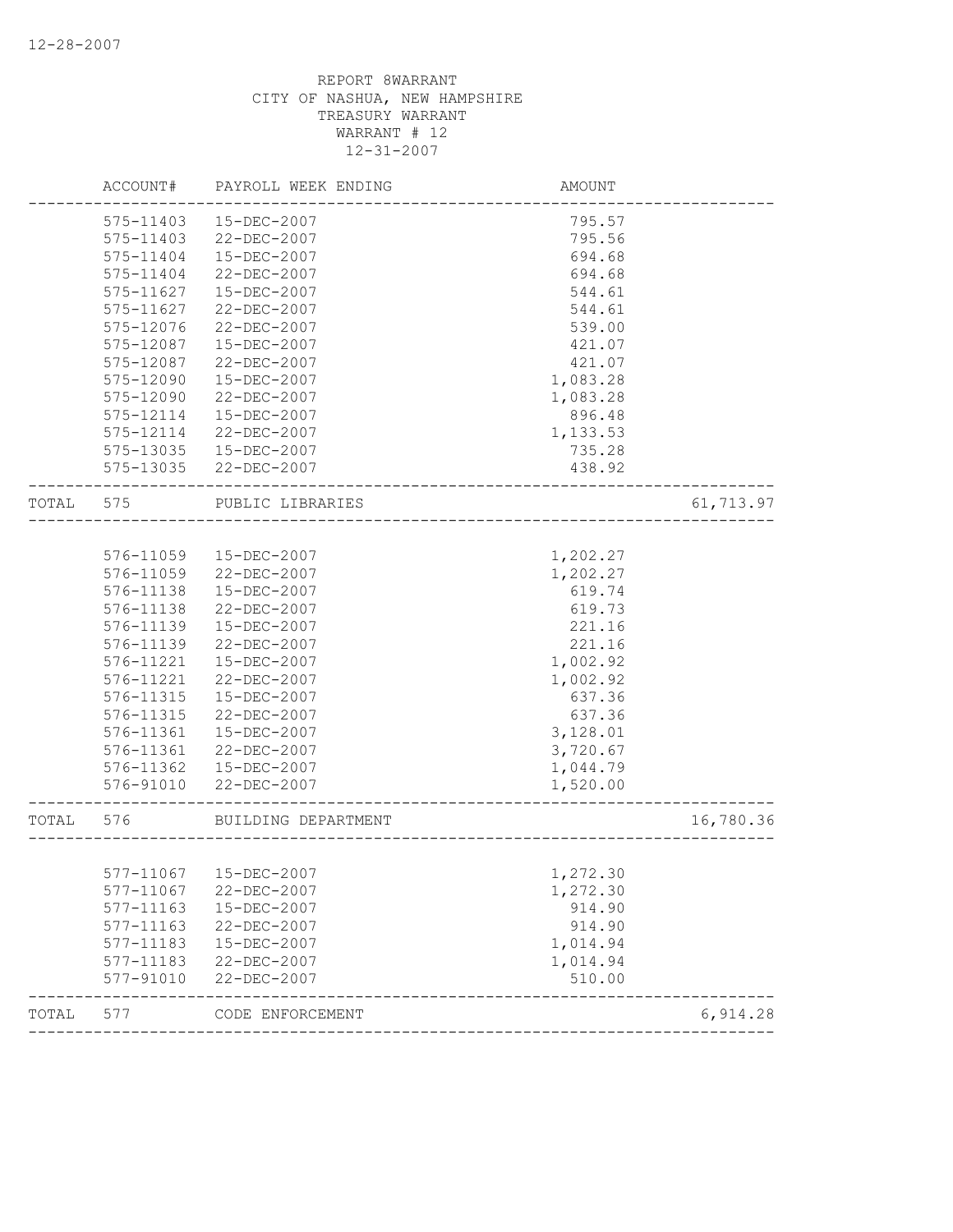| ACCOUNT#  | PAYROLL WEEK ENDING | AMOUNT        |  |
|-----------|---------------------|---------------|--|
| 581-11012 | 15-DEC-2007         | 3,942.31      |  |
| 581-11075 | 15-DEC-2007         | 4,076.92      |  |
| 581-11081 | 15-DEC-2007         | 2,021.22      |  |
| 581-11162 | 15-DEC-2007         | 55,827.67     |  |
| 581-11162 | 22-DEC-2007         | 59,713.46     |  |
| 581-11204 | 15-DEC-2007         | 11,022.00     |  |
| 581-11204 | 22-DEC-2007         | 10,657.44     |  |
| 581-11348 | 15-DEC-2007         | 69,394.51     |  |
| 581-11366 | 15-DEC-2007         | 48,545.71     |  |
| 581-11366 | 22-DEC-2007         | 47,874.35     |  |
| 581-11396 | 15-DEC-2007         | 34,760.74     |  |
| 581-11408 | 15-DEC-2007         | 14,793.66     |  |
| 581-11408 | 22-DEC-2007         | 15,088.55     |  |
| 581-11486 | 15-DEC-2007         | 33,515.63     |  |
| 581-11515 | 15-DEC-2007         | 1,345.30      |  |
| 581-11570 | 15-DEC-2007         | 56,448.95     |  |
| 581-11571 | 15-DEC-2007         | $-13, 469.23$ |  |
| 581-11572 | 15-DEC-2007         | 46,826.21     |  |
| 581-11579 | 15-DEC-2007         | 32,406.10     |  |
| 581-11628 | 15-DEC-2007         | 1,215.20      |  |
| 581-11628 | 22-DEC-2007         | 1,093.68      |  |
| 581-11675 | 15-DEC-2007         | 5,769.23      |  |
| 581-11709 | 15-DEC-2007         | 5,727.67      |  |
| 581-11726 | 15-DEC-2007         | 1,440,066.78  |  |
| 581-11800 | 15-DEC-2007         | 50,675.53     |  |
| 581-11801 | 15-DEC-2007         | 12,337.43     |  |
| 581-11801 | 22-DEC-2007         |               |  |
| 581-11802 | 15-DEC-2007         | 13,327.80     |  |
| 581-11803 | 15-DEC-2007         | 13,637.25     |  |
| 581-11803 | 22-DEC-2007         | 772.44        |  |
| 581-11804 | 15-DEC-2007         | 14,546.41     |  |
| 581-11805 | 15-DEC-2007         | 22, 112.45    |  |
| 581-11812 | 15-DEC-2007         | 2,086.42      |  |
| 581-11830 | 15-DEC-2007         | 3,145.86      |  |
| 581-11850 | 15-DEC-2007         | 2,584.05      |  |
| 581-11850 | 22-DEC-2007         | 2,510.22      |  |
| 581-11860 | 15-DEC-2007         | 6,123.47      |  |
| 581-12021 | 15-DEC-2007         | 2,030.56      |  |
| 581-12021 | 22-DEC-2007         | 2,183.00      |  |
| 581-12060 | 15-DEC-2007         | 3,196.84      |  |
| 581-12060 | 22-DEC-2007         | 2,279.77      |  |
| 581-12078 | 15-DEC-2007         | 2,087.50      |  |
| 581-12078 | 22-DEC-2007         | 112.50        |  |
| 581-12081 | 15-DEC-2007         | 1,327.02      |  |
| 581-12084 | 15-DEC-2007         | 2,500.00      |  |
| 581-12084 | 22-DEC-2007         |               |  |
| 581-12087 | 15-DEC-2007         | 1,334.52      |  |
| 581-12087 | 22-DEC-2007         | 1,540.94      |  |
|           |                     |               |  |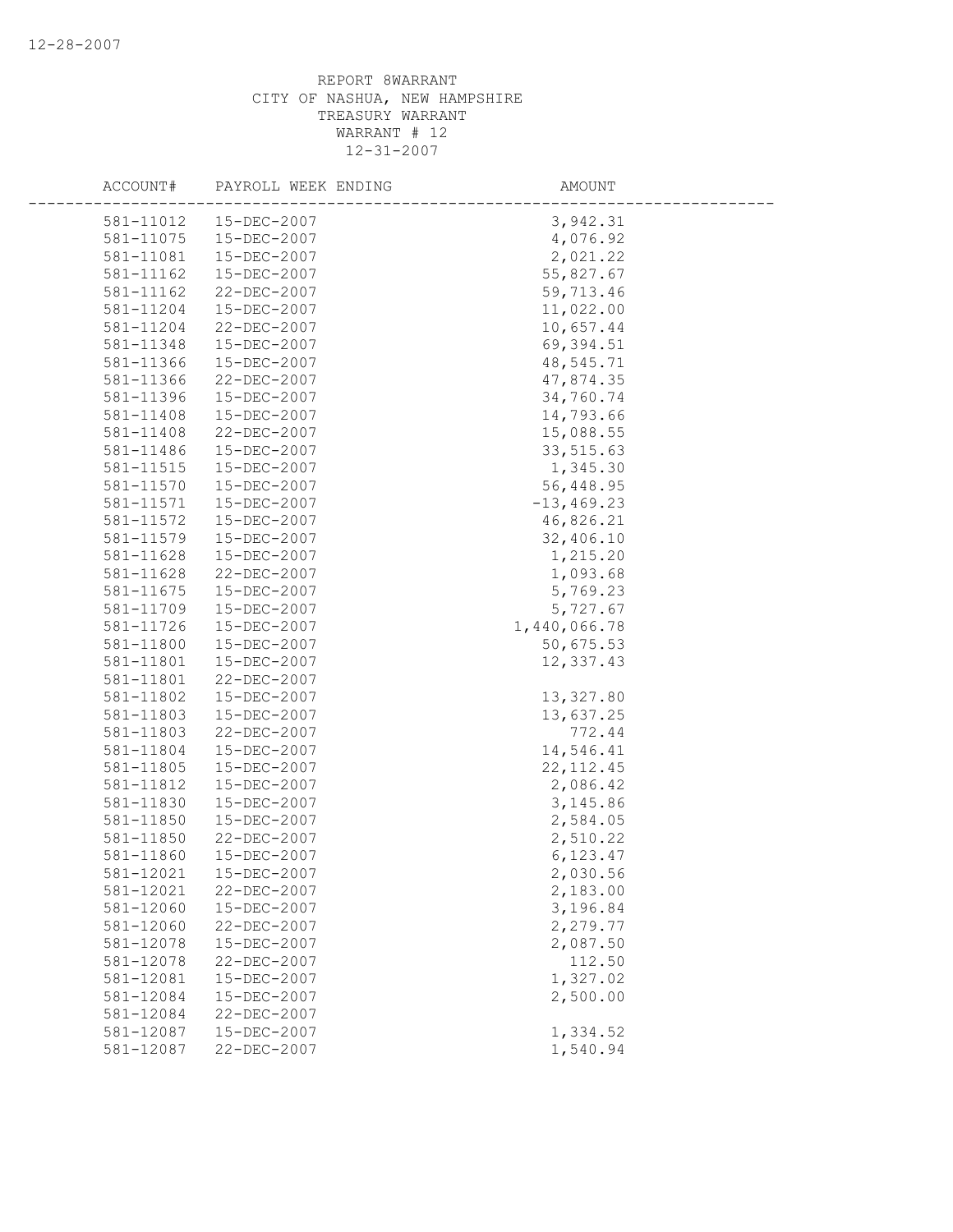|       | ACCOUNT#  | PAYROLL WEEK ENDING    | AMOUNT      |              |
|-------|-----------|------------------------|-------------|--------------|
|       | 581-12111 | 15-DEC-2007            | 129,500.66  |              |
|       | 581-12111 | 22-DEC-2007            | 133,705.28  |              |
|       | 581-12112 | 15-DEC-2007            | 7,575.23    |              |
|       | 581-12112 | $22 - DEC - 2007$      | 7,262.66    |              |
|       | 581-12126 | 15-DEC-2007            | 4,938.65    |              |
|       | 581-12126 | 22-DEC-2007            | 5,352.15    |              |
|       | 581-12135 | 15-DEC-2007            | 3,843.24    |              |
|       | 581-12135 | 22-DEC-2007            | 4,041.72    |              |
|       | 581-12136 | 15-DEC-2007            | 1,042.18    |              |
|       | 581-12136 | 22-DEC-2007            | 623.04      |              |
|       | 581-12138 | $15 - DEC - 2007$      | 783.50      |              |
|       | 581-12138 | 22-DEC-2007            | 823.05      |              |
|       | 581-12141 | 15-DEC-2007            | 600.00      |              |
|       | 581-12141 | 22-DEC-2007            | 1,000.00    |              |
|       | 581-12153 | 15-DEC-2007            | 143.50      |              |
|       | 581-12153 | 22-DEC-2007            | 40.00       |              |
|       | 581-12198 | 15-DEC-2007            | 10,983.88   |              |
|       | 581-12198 | $22 - DEC - 2007$      | 89.85       |              |
|       | 581-12201 | 15-DEC-2007            | 26,601.12   |              |
|       | 581-12201 | 22-DEC-2007            | 20, 127. 14 |              |
|       | 581-13004 | 15-DEC-2007            | 1,954.28    |              |
|       | 581-13004 | 22-DEC-2007            | 640.00      |              |
|       | 581-13021 | 15-DEC-2007            | 3,404.25    |              |
|       | 581-13021 | 22-DEC-2007            | 5,576.77    |              |
|       | 581-13032 | 15-DEC-2007            | 340.30      |              |
|       | 581-13120 | 15-DEC-2007            | 5,275.79    |              |
|       | 581-13120 | 22-DEC-2007            | 8,056.46    |              |
|       | 581-13133 | 15-DEC-2007            | 600.00      |              |
|       | 581-13137 | 15-DEC-2007            | 640.00      |              |
|       | 581-13137 | 22-DEC-2007            | 245.00      |              |
|       | 581-18008 | 15-DEC-2007            | 9,000.00    |              |
|       | 581-19000 | 15-DEC-2007            | 10,022.34   |              |
|       | 581-19210 | 15-DEC-2007            | 16,601.36   |              |
|       | 581-19230 | 15-DEC-2007            | 124.00      |              |
|       | 581-19240 | 15-DEC-2007            | 997.53      |              |
|       | 581-19310 | 15-DEC-2007            | 5,370.48    |              |
| TOTAL | 581       | SCHOOL DEPARTMENT      |             | 2,579,041.45 |
|       |           |                        |             |              |
|       |           | 590-23512  15-DEC-2007 | 1,310.46    |              |
|       |           | 590-23512 22-DEC-2007  | 1,310.46    |              |
| TOTAL | 590       | P/Y OBLIGATIONS        |             | 2,620.92     |
|       |           |                        |             |              |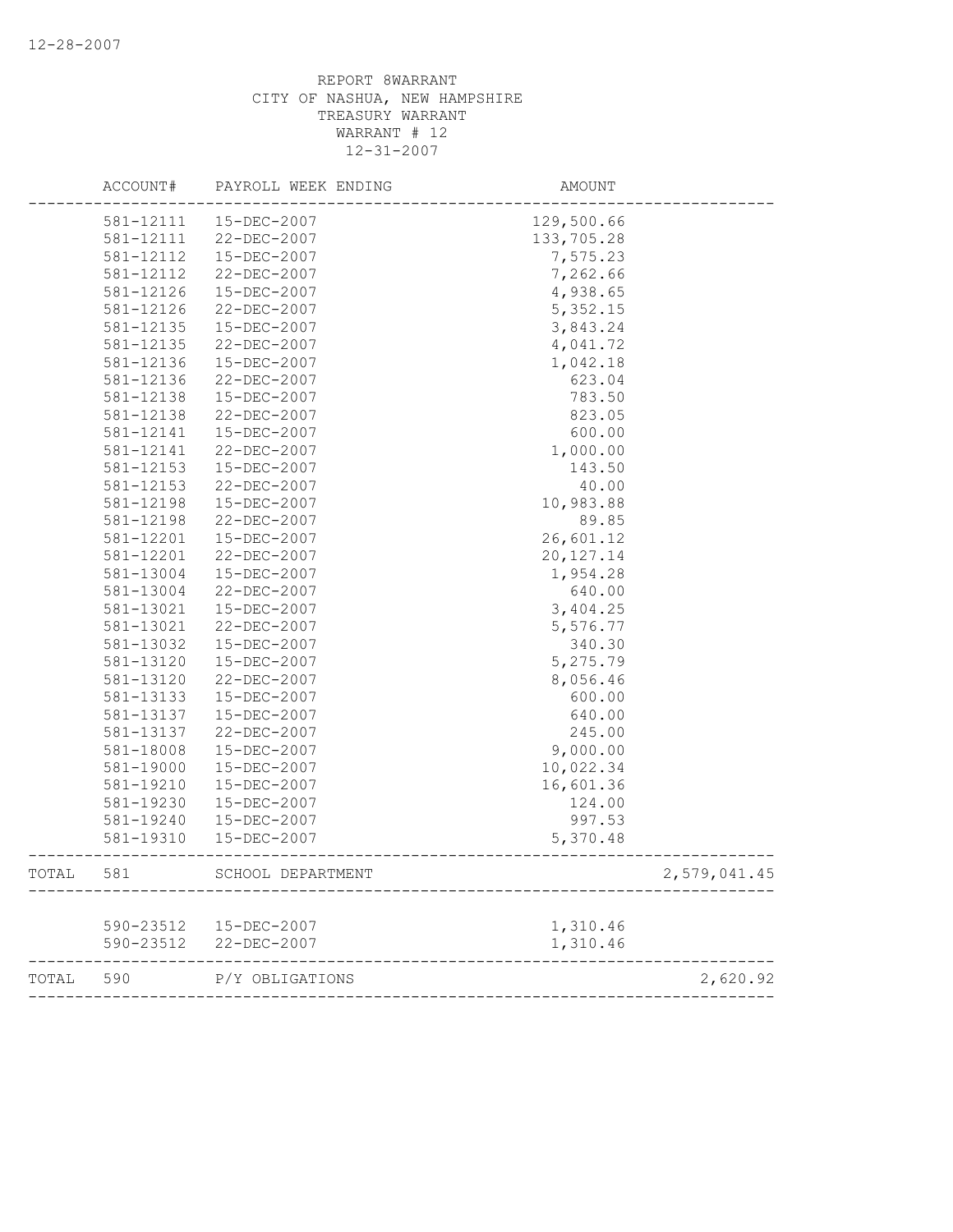|           | ACCOUNT# PAYROLL WEEK ENDING |  |  | AMOUNT |  |
|-----------|------------------------------|--|--|--------|--|
|           |                              |  |  |        |  |
| TOTAL 951 |                              |  |  |        |  |
|           |                              |  |  |        |  |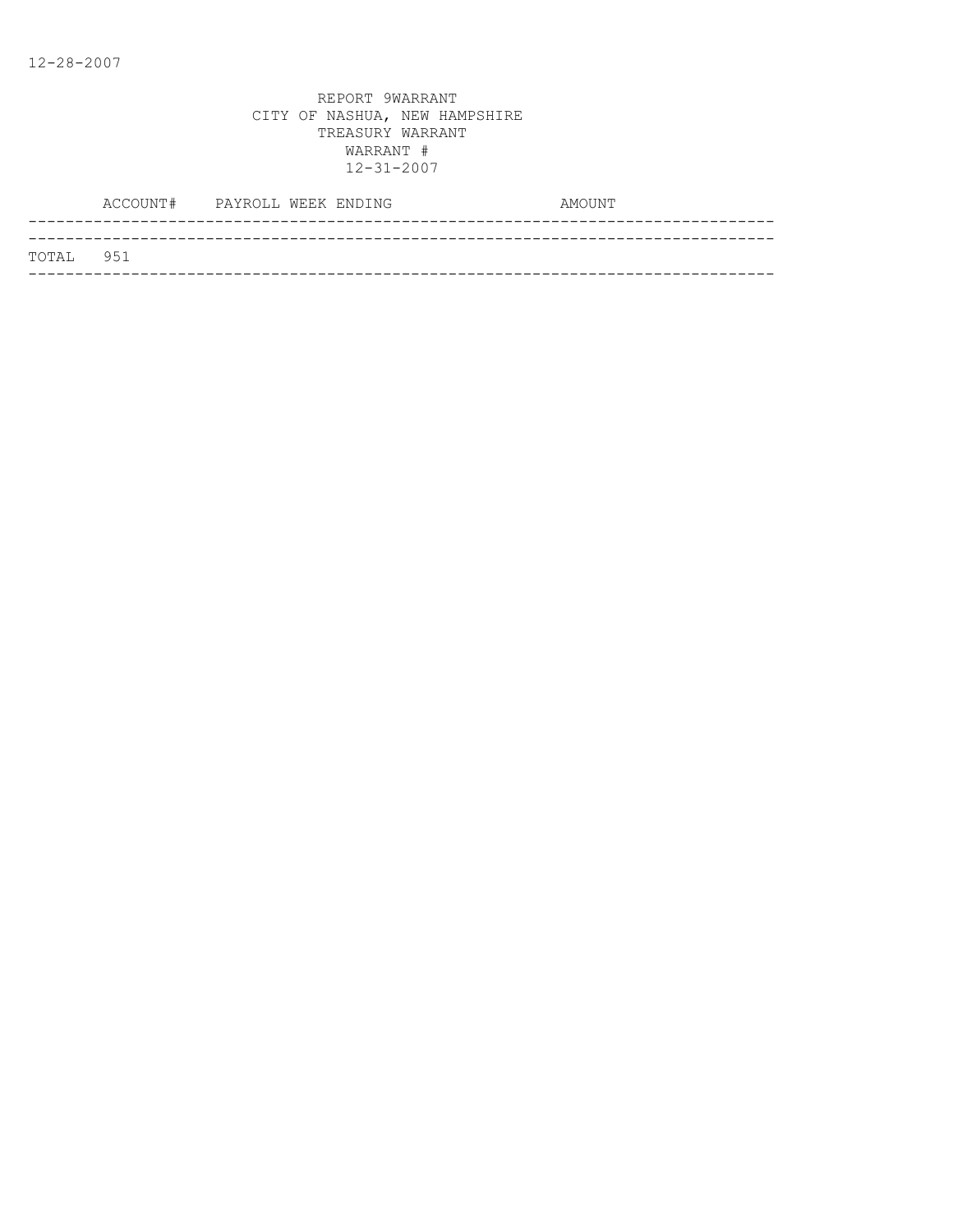| ACCOUNT#  | PAYROLL WEEK ENDING   | AMOUNT   |
|-----------|-----------------------|----------|
|           | 801-11008 15-DEC-2007 | 554.81   |
| 801-11008 | 22-DEC-2007           | 554.81   |
| 801-11094 | 15-DEC-2007           | 96.24    |
| 801-11094 | 22-DEC-2007           | 96.24    |
| 801-11101 | 15-DEC-2007           | 866.41   |
| 801-11101 | 22-DEC-2007           | 866.40   |
| 801-11193 | 15-DEC-2007           | 943.50   |
| 801-11193 | 22-DEC-2007           | 943.50   |
| 801-11208 | 15-DEC-2007           | 91.54    |
| 801-11208 | 22-DEC-2007           | 91.54    |
| 801-11211 | 15-DEC-2007           | 63.61    |
| 801-11211 | 22-DEC-2007           | 63.61    |
| 801-11222 | 15-DEC-2007           | 197.06   |
| 801-11222 | 22-DEC-2007           | 197.06   |
| 801-11249 | 15-DEC-2007           | 130.99   |
| 801-11249 | 22-DEC-2007           | 130.99   |
| 801-11271 | 15-DEC-2007           | 970.72   |
| 801-11271 | 22-DEC-2007           | 970.72   |
| 801-11276 | 15-DEC-2007           | 2,352.00 |
| 801-11276 | 22-DEC-2007           | 2,352.00 |
| 801-11383 | 15-DEC-2007           | 670.56   |
| 801-11383 | 22-DEC-2007           | 838.20   |
| 801-11435 | 15-DEC-2007           | 255.20   |
| 801-11435 | 22-DEC-2007           | 255.20   |
| 801-11595 | 15-DEC-2007           | 6,678.00 |
| 801-11595 | 15-DEC-2007           | 2,968.00 |
| 801-11595 | 22-DEC-2007           | 6,678.00 |
| 801-11595 | 22-DEC-2007           | 2,968.00 |
| 801-11596 | 15-DEC-2007           | 3,136.00 |
| 801-11596 | 22-DEC-2007           | 3,136.00 |
| 801-11598 | 15-DEC-2007           | 776.80   |
| 801-11598 | 22-DEC-2007           | 776.80   |
| 801-11599 | 15-DEC-2007           | 1,026.65 |
| 801-11599 | 15-DEC-2007           | 1,026.65 |
| 801-11599 | 22-DEC-2007           | 1,026.65 |
| 801-11599 | 22-DEC-2007           | 1,026.65 |
| 801-11606 | 15-DEC-2007           | 667.96   |
| 801-11606 | 22-DEC-2007           | 667.96   |
| 801-11647 | 15-DEC-2007           | 1,386.81 |
| 801-11647 | 22-DEC-2007           | 1,386.81 |
| 801-13004 | 15-DEC-2007           | 1,724.61 |
| 801-13004 | 15-DEC-2007           | 448.95   |
| 801-13004 | 15-DEC-2007           | 20.92    |
| 801-13004 | 22-DEC-2007           | 1,457.80 |
| 801-13004 | 22-DEC-2007           | 1,377.69 |
| 801-13004 | $22 - DEC - 2007$     | 314.96   |
| 801-59236 | 15-DEC-2007           | 382.62   |
| 801-59236 | 22-DEC-2007           | 382.62   |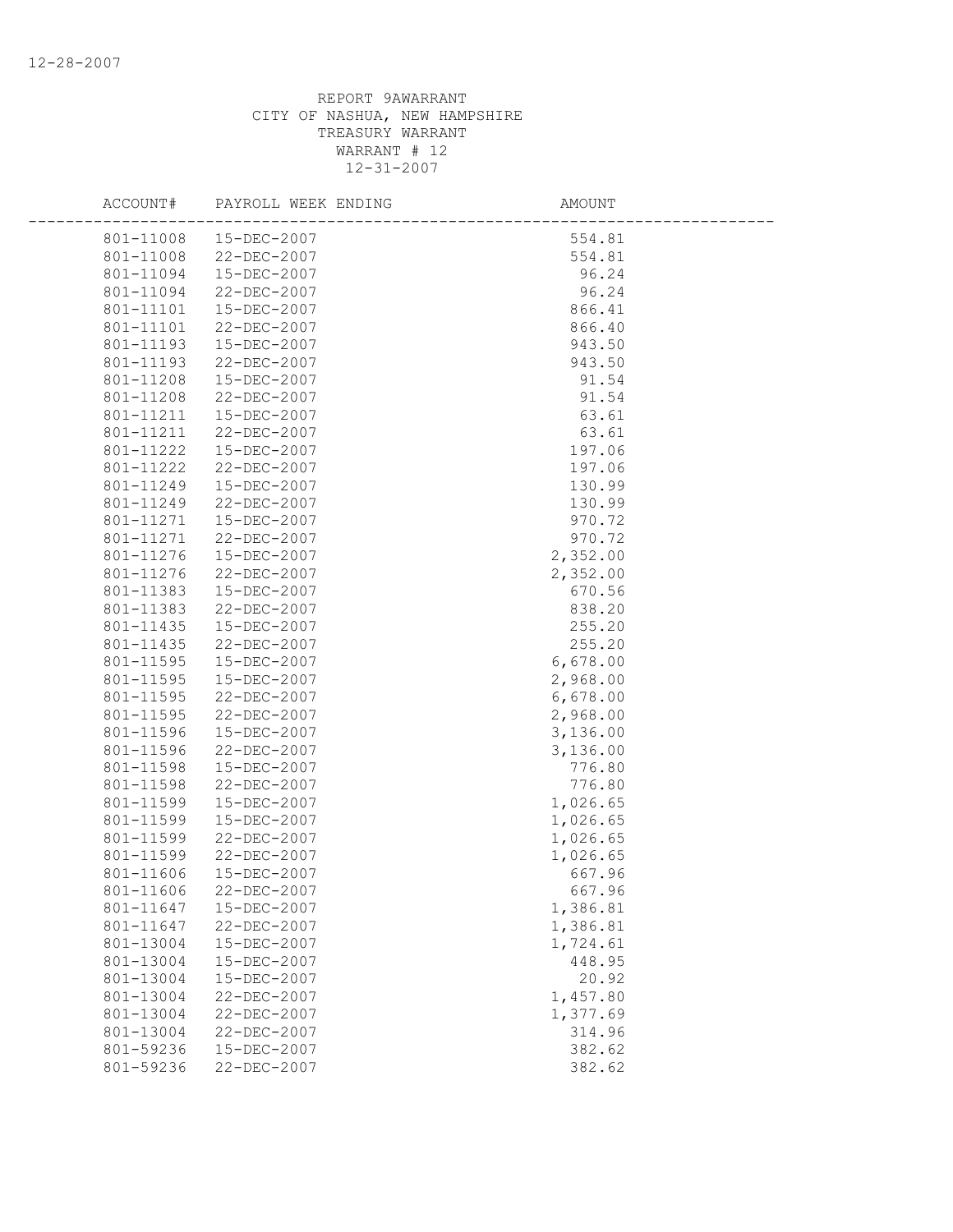|  |           | ACCOUNT# PAYROLL WEEK ENDING AMOUNT AMOUNT |          |           |
|--|-----------|--------------------------------------------|----------|-----------|
|  |           | 801-59237  15-DEC-2007                     | 731.80   |           |
|  |           | 801-59237 22-DEC-2007                      | 360.28   |           |
|  |           | 801-59240  15-DEC-2007                     | 134.98   |           |
|  |           | 801-59240 22-DEC-2007                      | 134.98   |           |
|  |           | TOTAL 801 SOLID WASTE DISPOSAL             |          | 57,358.86 |
|  |           |                                            |          |           |
|  |           | 802-11028 15-DEC-2007                      | 387.79   |           |
|  |           | 802-11028  15-DEC-2007                     | 182.49   |           |
|  |           | 802-11028 22-DEC-2007                      | 387.79   |           |
|  |           | 802-11028 22-DEC-2007                      | 182.49   |           |
|  | 802-11064 | 15-DEC-2007                                | 134.98   |           |
|  | 802-11064 | 15-DEC-2007                                | 134.98   |           |
|  | 802-11064 | 22-DEC-2007                                | 134.98   |           |
|  | 802-11064 | 22-DEC-2007                                | 134.98   |           |
|  | 802-11091 | 15-DEC-2007                                | 1,029.84 |           |
|  | 802-11091 | 22-DEC-2007                                | 1,029.83 |           |
|  | 802-11092 | 15-DEC-2007                                | 890.40   |           |
|  | 802-11092 | 15-DEC-2007                                | 287.04   |           |
|  | 802-11092 | 22-DEC-2007                                | 1,004.64 |           |
|  | 802-11094 | 15-DEC-2007                                | 288.69   |           |
|  | 802-11094 | 15-DEC-2007                                | 288.71   |           |
|  | 802-11094 | 22-DEC-2007                                | 288.69   |           |
|  | 802-11094 | 22-DEC-2007                                | 288.71   |           |
|  | 802-11096 | 15-DEC-2007                                | 883.98   |           |
|  | 802-11096 | 22-DEC-2007                                | 883.98   |           |
|  | 802-11102 | 15-DEC-2007                                | 854.95   |           |
|  | 802-11102 | 22-DEC-2007                                | 854.94   |           |
|  | 802-11155 | 15-DEC-2007                                | 1,024.73 |           |
|  | 802-11155 | 22-DEC-2007                                | 1,039.21 |           |
|  | 802-11157 | 15-DEC-2007                                | 627.20   |           |
|  | 802-11157 | 15-DEC-2007                                | 1,097.60 |           |
|  | 802-11157 | 22-DEC-2007                                | 156.80   |           |
|  |           | 802-11157 22-DEC-2007                      | 1,254.40 |           |
|  | 802-11158 | 15-DEC-2007                                | 1,578.00 |           |
|  | 802-11158 | 22-DEC-2007                                | 1,683.20 |           |
|  |           | 802-11208  15-DEC-2007                     | 36.62    |           |
|  | 802-11208 | $15 - DEC - 2007$                          | 36.62    |           |
|  | 802-11208 | 22-DEC-2007                                | 36.62    |           |
|  | 802-11208 | 22-DEC-2007                                | 36.62    |           |
|  | 802-11211 | 15-DEC-2007                                | 381.69   |           |
|  | 802-11211 | 15-DEC-2007                                | 381.69   |           |
|  | 802-11211 | 22-DEC-2007                                | 381.69   |           |
|  | 802-11211 | 22-DEC-2007                                | 381.69   |           |
|  | 802-11222 | 15-DEC-2007                                | 197.06   |           |
|  | 802-11222 | 22-DEC-2007                                | 197.06   |           |
|  | 802-11249 | 15-DEC-2007                                | 74.85    |           |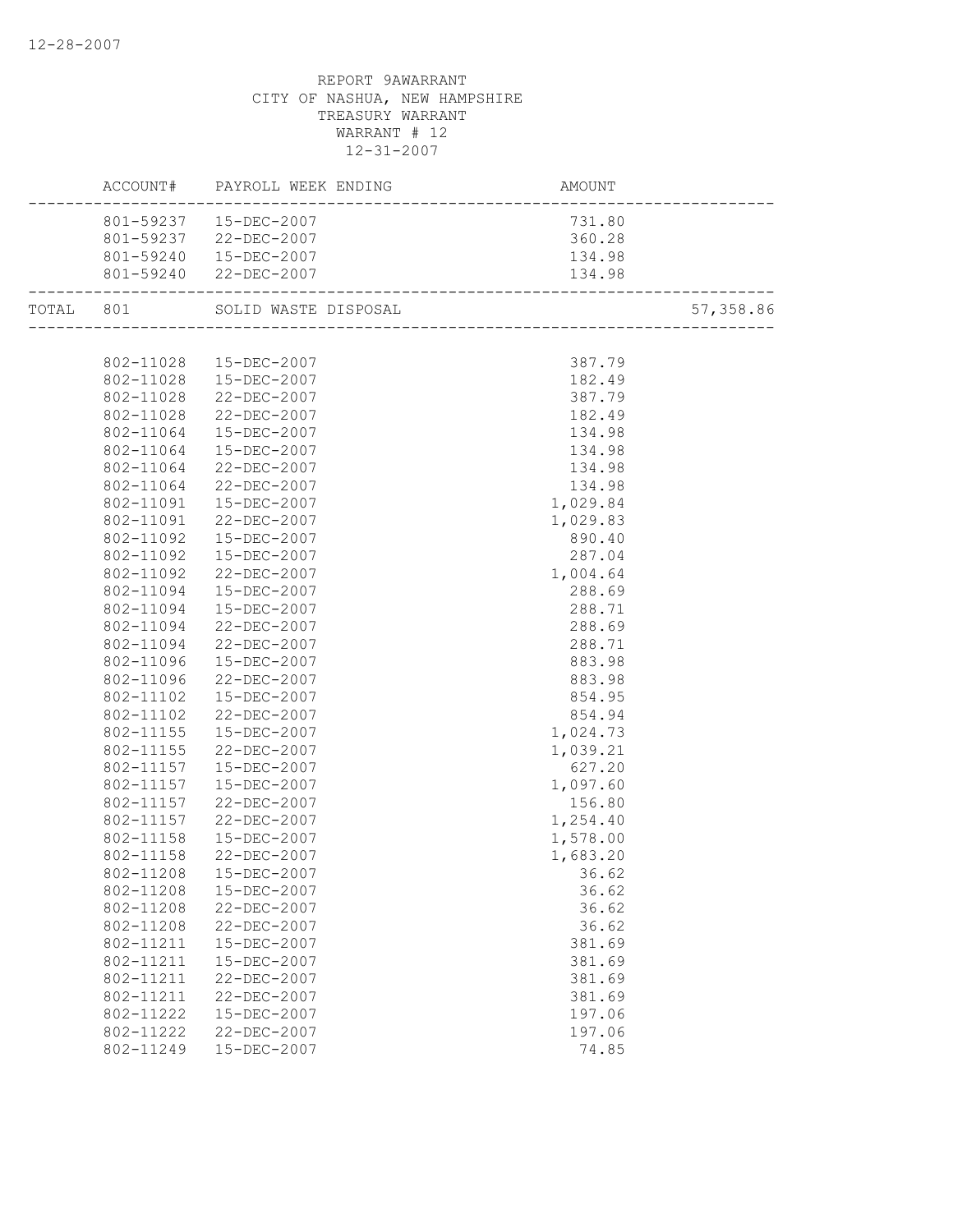|       | ACCOUNT#  | PAYROLL WEEK ENDING      | AMOUNT                                |           |
|-------|-----------|--------------------------|---------------------------------------|-----------|
|       | 802-11249 | 15-DEC-2007              | 74.85                                 |           |
|       | 802-11249 | 22-DEC-2007              | 74.85                                 |           |
|       | 802-11249 | 22-DEC-2007              | 74.85                                 |           |
|       | 802-11260 | 15-DEC-2007              | 1,760.00                              |           |
|       | 802-11260 | 22-DEC-2007              | 1,760.00                              |           |
|       | 802-11270 | 15-DEC-2007              | 1,023.64                              |           |
|       | 802-11270 | 22-DEC-2007              | 1,023.64                              |           |
|       | 802-11330 | 15-DEC-2007              | 1,047.21                              |           |
|       | 802-11330 | 22-DEC-2007              | 1,047.21                              |           |
|       | 802-11333 | 15-DEC-2007              | 1,006.52                              |           |
|       | 802-11333 | 22-DEC-2007              | 1,006.52                              |           |
|       | 802-11435 | 15-DEC-2007              | 425.33                                |           |
|       | 802-11435 | 15-DEC-2007              | 170.13                                |           |
|       | 802-11435 | 22-DEC-2007              | 425.33                                |           |
|       | 802-11435 | 22-DEC-2007              | 170.13                                |           |
|       | 802-11480 | 15-DEC-2007              | 2,564.32                              |           |
|       | 802-11480 | 22-DEC-2007              | 2,524.80                              |           |
|       | 802-11507 | 15-DEC-2007              | 695.46                                |           |
|       | 802-11507 | 22-DEC-2007              | 597.44                                |           |
|       | 802-11510 | 22-DEC-2007              | 149.36                                |           |
|       | 802-11513 | 15-DEC-2007              | 5,100.00                              |           |
|       | 802-11513 | $22 - DEC - 2007$        | 5,100.00                              |           |
|       | 802-11514 | 15-DEC-2007              | 2,644.80                              |           |
|       | 802-11514 | 22-DEC-2007              | 2,644.80                              |           |
|       | 802-11681 | 15-DEC-2007              | 294.25                                |           |
|       | 802-11681 | 15-DEC-2007              | 1,177.01                              |           |
|       | 802-11681 | 22-DEC-2007              | 294.25                                |           |
|       | 802-11681 | 22-DEC-2007              | 1,177.01                              |           |
|       | 802-11693 | 15-DEC-2007              | 1,132.40                              |           |
|       | 802-11693 | 22-DEC-2007              | 1,132.40                              |           |
|       | 802-11763 | 15-DEC-2007              | 167.64                                |           |
|       | 802-11763 | 15-DEC-2007              | 670.55                                |           |
|       | 802-11763 | 22-DEC-2007              | 167.64                                |           |
|       | 802-11763 | 22-DEC-2007              | 670.55                                |           |
|       | 802-11764 | 15-DEC-2007              | 1,103.01                              |           |
|       | 802-11764 | 22-DEC-2007              | 1,103.01                              |           |
|       | 802-13004 | 15-DEC-2007              | 432.76                                |           |
|       | 802-13004 | 15-DEC-2007              | 1,795.47                              |           |
|       | 802-13004 | 22-DEC-2007              | 1,979.09                              |           |
|       | 802-17002 | 22-DEC-2007              | 500.00                                |           |
|       | 802-59236 | 15-DEC-2007              | 382.61                                |           |
|       | 802-59236 | 22-DEC-2007              | 382.62                                |           |
|       | 802-59237 | 15-DEC-2007              | 701.53                                |           |
|       | 802-59237 | 22-DEC-2007              | 1,050.57                              |           |
| TOTAL | 802       | SEWERAGE DISPOSAL SYSTEM |                                       | 70,583.79 |
|       |           |                          | ------------------------------------- |           |